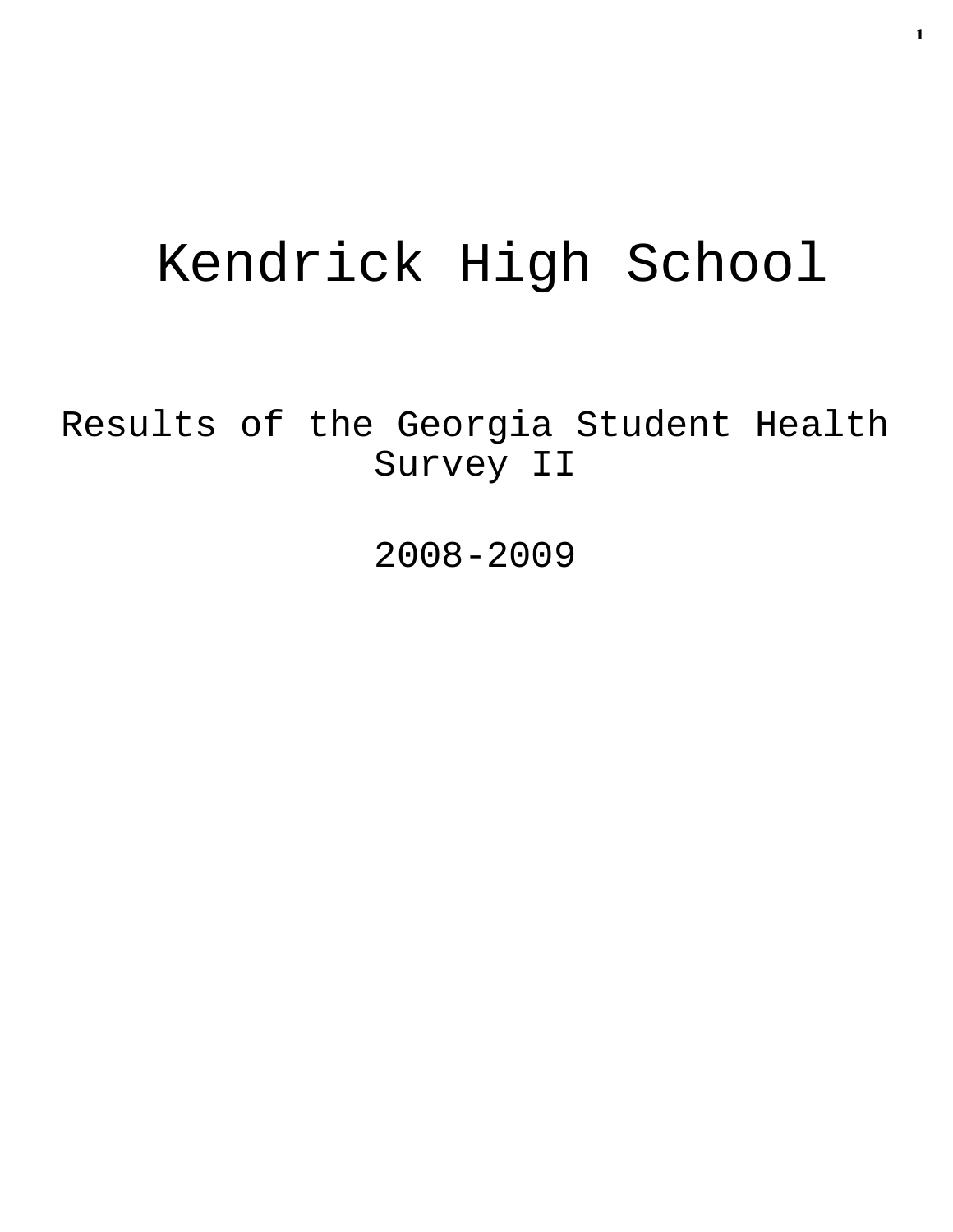# *Demographics* **2**

| Grade                    |     |  |  |  |
|--------------------------|-----|--|--|--|
| <b>Grade   Frequency</b> |     |  |  |  |
| 10                       | 145 |  |  |  |
| 12                       | 138 |  |  |  |

| <b>Frequency</b> | <b>Table of Gender by Grade</b> |              |             |              |  |
|------------------|---------------------------------|--------------|-------------|--------------|--|
| <b>Col Pct</b>   |                                 | Grade(Grade) |             |              |  |
|                  | Gender(Gender)                  | 10           | 12          | <b>Total</b> |  |
|                  | <b>Female</b>                   | 79<br>54.48  | 78<br>56.52 | 157          |  |
|                  | <b>Male</b>                     | 66<br>45.52  | 60<br>43.48 | 126          |  |
|                  | <b>Total</b>                    | 145          | 138         | 283          |  |

| <b>Frequency</b><br>Col Pct |
|-----------------------------|
|                             |

| <b>Table of Ethnicity by Grade</b> |              |              |              |  |  |  |
|------------------------------------|--------------|--------------|--------------|--|--|--|
|                                    | Grade(Grade) |              |              |  |  |  |
| <b>Ethnicity</b> (Ethnicity)       | 10           | 12           | <b>Total</b> |  |  |  |
| <b>Black</b>                       | 129<br>88.97 | 124<br>89.86 | 253          |  |  |  |
| <b>Hispanic</b>                    | 3<br>2.07    | 3<br>2.17    | 6            |  |  |  |
| <b>White</b>                       | 3<br>2.07    | 2<br>1.45    | 5            |  |  |  |
| Asian                              | 3<br>2.07    | 0<br>0.00    | 3            |  |  |  |
| <b>Other</b>                       | 7<br>4.83    | 9<br>6.52    | 16           |  |  |  |
| <b>Total</b>                       | 145          | 138          | 283          |  |  |  |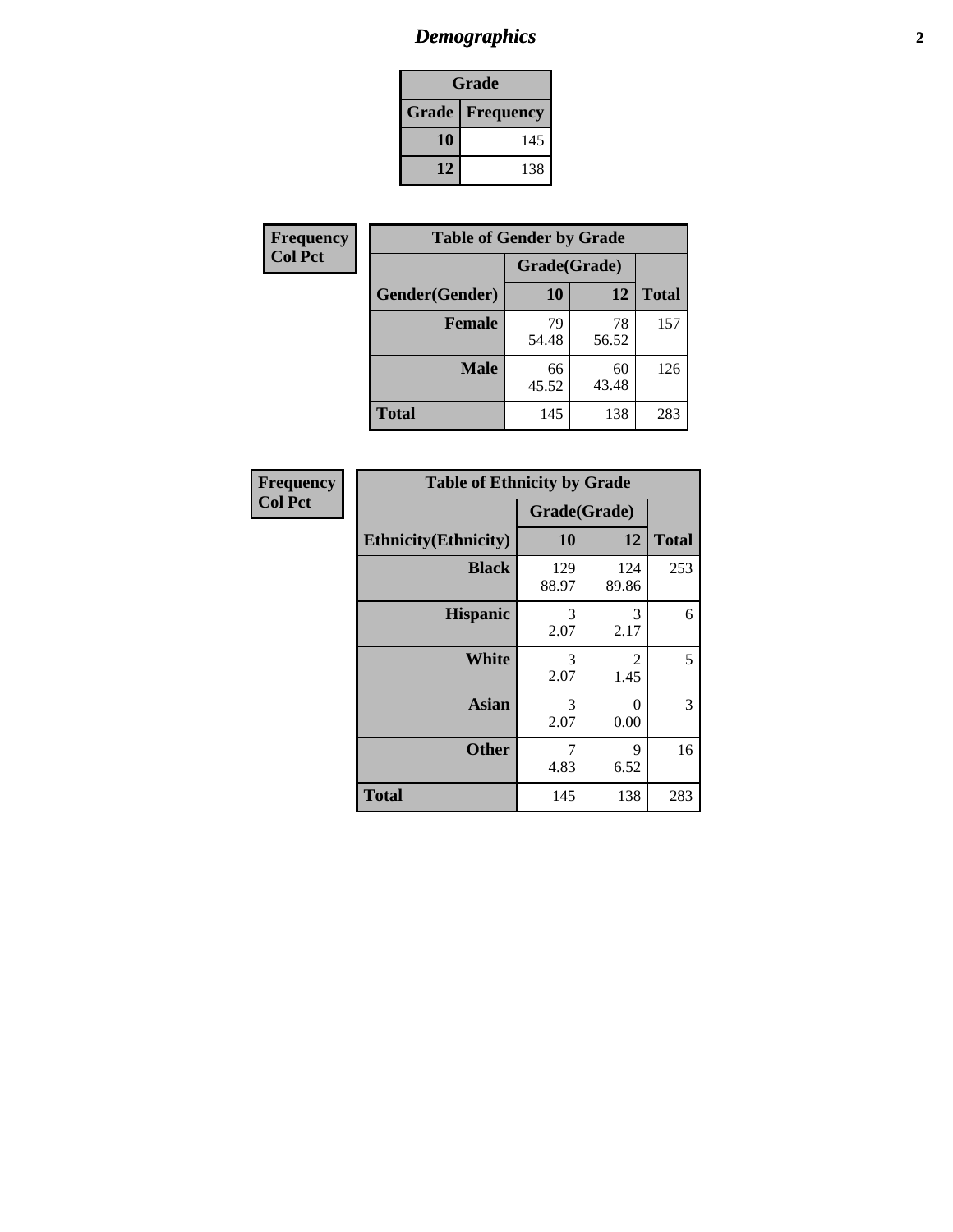### *Title IV, Part A, Schedule A* **3** *Goal 1: Ensure that all schools are drug-free Baseline Data: Year 2008-2009 Prevalence of Drug Use*

| Frequency<br><b>Col Pct</b> | <b>Table of AlcoholAlt by Grade</b> |              |              |              |  |  |
|-----------------------------|-------------------------------------|--------------|--------------|--------------|--|--|
|                             | AlcoholAlt(Alcohol                  | Grade(Grade) |              |              |  |  |
|                             | use, past 30 days)                  | <b>10</b>    | 12           | <b>Total</b> |  |  |
|                             | Yes                                 | 31<br>21.38  | 20<br>14.49  | 51           |  |  |
|                             | N <sub>0</sub>                      | 114<br>78.62 | 118<br>85.51 | 232          |  |  |
|                             | Total                               | 145          | 138          | 283          |  |  |

| <b>Frequency</b> | <b>Table of TobaccoAny by Grade</b> |              |              |              |  |
|------------------|-------------------------------------|--------------|--------------|--------------|--|
| <b>Col Pct</b>   | TobaccoAny(Tobacco                  | Grade(Grade) |              |              |  |
|                  | use, past 30 days)                  | 10           | 12           | <b>Total</b> |  |
|                  | Yes                                 | 13<br>8.97   | 7<br>5.07    | 20           |  |
|                  | N <sub>0</sub>                      | 132<br>91.03 | 131<br>94.93 | 263          |  |
|                  | Total                               | 145          | 138          | 283          |  |

| Frequency                                                      | <b>Table of MarijuanaAlt by Grade</b> |              |              |     |  |
|----------------------------------------------------------------|---------------------------------------|--------------|--------------|-----|--|
| <b>Col Pct</b><br>MarijuanaAlt(Marijuana<br>use, past 30 days) |                                       | Grade(Grade) |              |     |  |
|                                                                | 10                                    | 12           | <b>Total</b> |     |  |
|                                                                | <b>Yes</b>                            | 11<br>7.59   | 14<br>10.14  | 25  |  |
|                                                                | N <sub>0</sub>                        | 134<br>92.41 | 124<br>89.86 | 258 |  |
|                                                                | <b>Total</b>                          | 145          | 138          | 283 |  |

| <b>Frequency</b> | <b>Table of OtherDrugAny by Grade</b>  |              |              |              |  |
|------------------|----------------------------------------|--------------|--------------|--------------|--|
| <b>Col Pct</b>   | <b>OtherDrugAny(Other</b><br>drug use, | Grade(Grade) |              |              |  |
|                  | past 30 days)                          | 10           | 12           | <b>Total</b> |  |
|                  | <b>Yes</b>                             | 10<br>6.90   | 3<br>2.17    | 13           |  |
|                  | N <sub>0</sub>                         | 135<br>93.10 | 135<br>97.83 | 270          |  |
|                  | <b>Total</b>                           | 145          | 138          | 283          |  |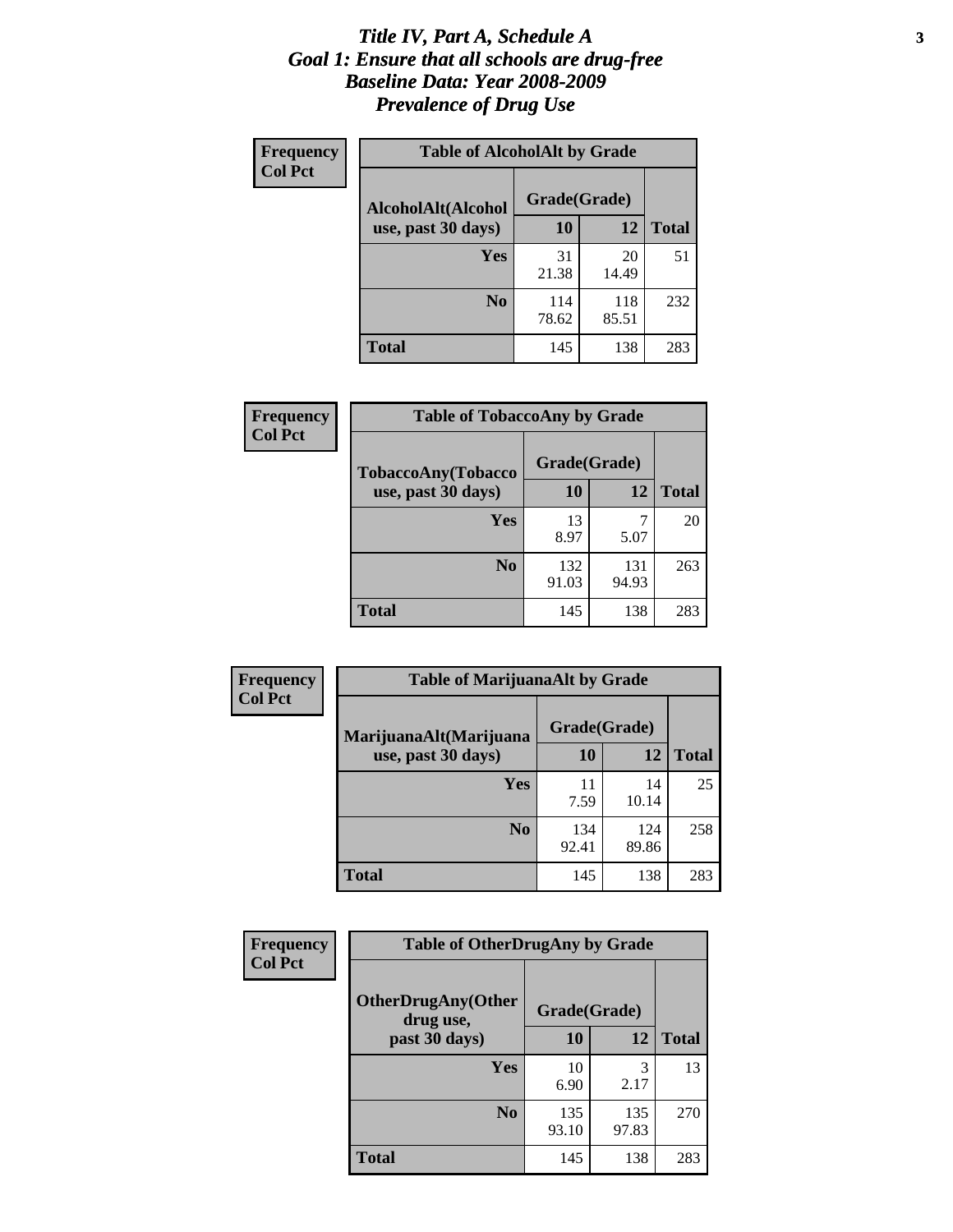### *Average Age of Onset of Use* **4** *Results for "Average Age of Onset of Use" questions exclude students who said they did not use that substance*

| <b>Variable</b>    | Label                                                              | <b>Mean</b> |
|--------------------|--------------------------------------------------------------------|-------------|
| Alcoholinit2       | I started using alcohol when I was                                 | 13.15       |
| Cigarettesinit2    | I started smoking tobacco when I was                               | 13.14       |
| Smokelessinit2     | I started chewing tobacco when I was                               | 10.00       |
| Marijuanainit2     | I started using marijuana when I was                               | 13.83       |
| Cocaineinit2       | I started using cocaine when I was                                 | 8.00        |
| Inhalantsinit2     | I started using inhalants when I was                               | 11.00       |
| Steroidsinit2      | I started using steroids when I was                                | 8.00        |
| Ecstasyinit2       | I started using ecstasy when I was                                 | 16.00       |
| Methinit2          | I started using methamphetamines when I was                        |             |
| Hallucinogensinit2 | I started using hallucinogens when I was                           | 8.00        |
| Prescriptioninit2  | I started using prescription drugs not prescribed to me when I was | 11.27       |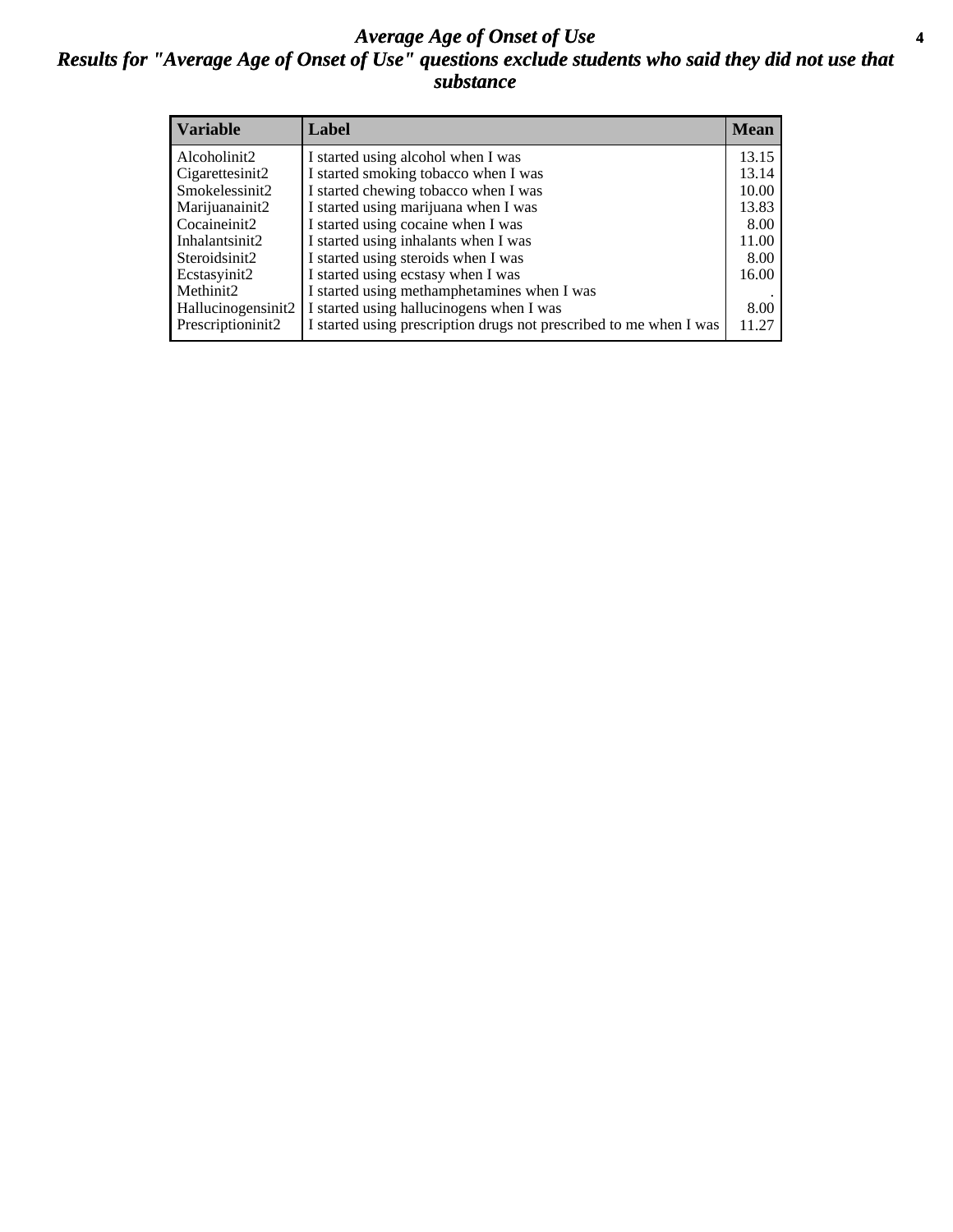# *Perception of Health Risk* **5**

| Frequency      | <b>Table of Alcoholharmdich by Grade</b> |              |              |              |  |
|----------------|------------------------------------------|--------------|--------------|--------------|--|
| <b>Col Pct</b> | Alcoholharmdich(I<br>think alcohol is    | Grade(Grade) |              |              |  |
|                | harmful)                                 | 10           | 12           | <b>Total</b> |  |
|                | Yes                                      | 117<br>80.69 | 117<br>84.78 | 234          |  |
|                | N <sub>0</sub>                           | 28<br>19.31  | 21<br>15.22  | 49           |  |
|                | <b>Total</b>                             | 145          | 138          | 283          |  |

| <b>Frequency</b> | <b>Table of Tobaccoharmdich by Grade</b>          |              |              |              |
|------------------|---------------------------------------------------|--------------|--------------|--------------|
| <b>Col Pct</b>   | Tobaccoharmdich(I<br>think tobacco is<br>harmful) | Grade(Grade) |              |              |
|                  |                                                   | 10           | 12           | <b>Total</b> |
|                  | Yes                                               | 138<br>95.17 | 134<br>97.10 | 272          |
|                  | N <sub>0</sub>                                    | 4.83         | 4<br>2.90    | 11           |
|                  | <b>Total</b>                                      | 145          | 138          | 283          |

| <b>Frequency</b> | <b>Table of Marijuanaharmdich by Grade</b> |              |              |              |  |
|------------------|--------------------------------------------|--------------|--------------|--------------|--|
| <b>Col Pct</b>   | Marijuanaharmdich(I<br>think marijuana is  | Grade(Grade) |              |              |  |
|                  | harmful)                                   | 10           | 12           | <b>Total</b> |  |
|                  | <b>Yes</b>                                 | 121<br>83.45 | 107<br>77.54 | 228          |  |
|                  | N <sub>0</sub>                             | 24<br>16.55  | 31<br>22.46  | 55           |  |
|                  | <b>Total</b>                               | 145          | 138          | 283          |  |

| <b>Frequency</b> | <b>Table of Otherdrugharmdich by Grade</b>   |              |              |              |  |  |
|------------------|----------------------------------------------|--------------|--------------|--------------|--|--|
| <b>Col Pct</b>   | Otherdrugharmdich(I<br>think other drugs are | Grade(Grade) |              |              |  |  |
|                  | harmful)                                     | <b>10</b>    | 12           | <b>Total</b> |  |  |
|                  | Yes                                          | 137<br>94.48 | 132<br>95.65 | 269          |  |  |
|                  | N <sub>0</sub>                               | 5.52         | 6<br>4.35    | 14           |  |  |
|                  | <b>Total</b>                                 | 145          | 138          | 283          |  |  |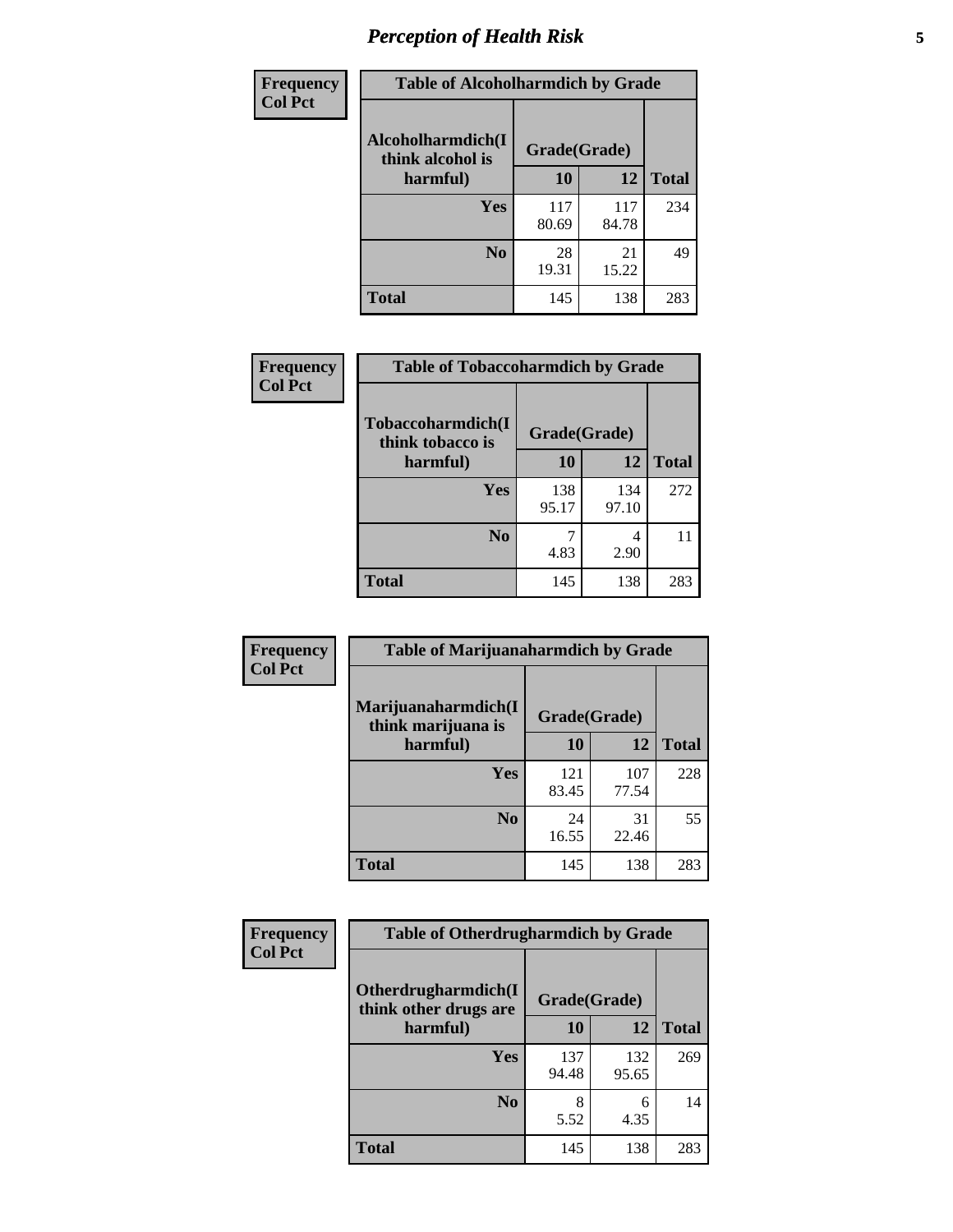# *Social Disapproval* **6**

| <b>Frequency</b> |                                                             | <b>Table of Alcoholpeerdich by Grade</b> |             |              |  |  |  |
|------------------|-------------------------------------------------------------|------------------------------------------|-------------|--------------|--|--|--|
| <b>Col Pct</b>   | Alcoholpeerdich(My<br>friends would<br>disapprove if I used | Grade(Grade)                             |             |              |  |  |  |
|                  | alcohol)                                                    | 10                                       | 12          | <b>Total</b> |  |  |  |
|                  | <b>Yes</b>                                                  | 61<br>42.07                              | 60<br>43.48 | 121          |  |  |  |
|                  | N <sub>0</sub>                                              | 84<br>57.93                              | 78<br>56.52 | 162          |  |  |  |
|                  | <b>Total</b>                                                | 145                                      | 138         | 283          |  |  |  |

| <b>Frequency</b> |
|------------------|
| <b>Col Pct</b>   |

|                                                                    | <b>Table of Tobaccopeerdich by Grade</b> |             |              |  |  |  |
|--------------------------------------------------------------------|------------------------------------------|-------------|--------------|--|--|--|
| <b>Tobaccopeerdich(My</b><br>friends would<br>disapprove if I used | Grade(Grade)                             |             |              |  |  |  |
| tobacco)                                                           | 10                                       | 12          | <b>Total</b> |  |  |  |
| Yes                                                                | 85<br>58.62                              | 91<br>65.94 | 176          |  |  |  |
| N <sub>0</sub>                                                     | 60<br>41.38                              | 47<br>34.06 | 107          |  |  |  |
| <b>Total</b>                                                       | 145                                      | 138         | 283          |  |  |  |

| <b>Frequency</b>                                                                                                                                                                            |              |             |             |              |
|---------------------------------------------------------------------------------------------------------------------------------------------------------------------------------------------|--------------|-------------|-------------|--------------|
| <b>Table of Marijuanapeerdich by Grade</b><br><b>Col Pct</b><br>Marijuanapeerdich(My<br>friends would<br>disapprove if I used<br>marijuana)<br><b>Yes</b><br>N <sub>0</sub><br><b>Total</b> | Grade(Grade) |             |             |              |
|                                                                                                                                                                                             |              | 10          | 12          | <b>Total</b> |
|                                                                                                                                                                                             |              | 75<br>51.72 | 76<br>55.07 | 151          |
|                                                                                                                                                                                             |              | 70<br>48.28 | 62<br>44.93 | 132          |
|                                                                                                                                                                                             |              | 145         | 138         | 283          |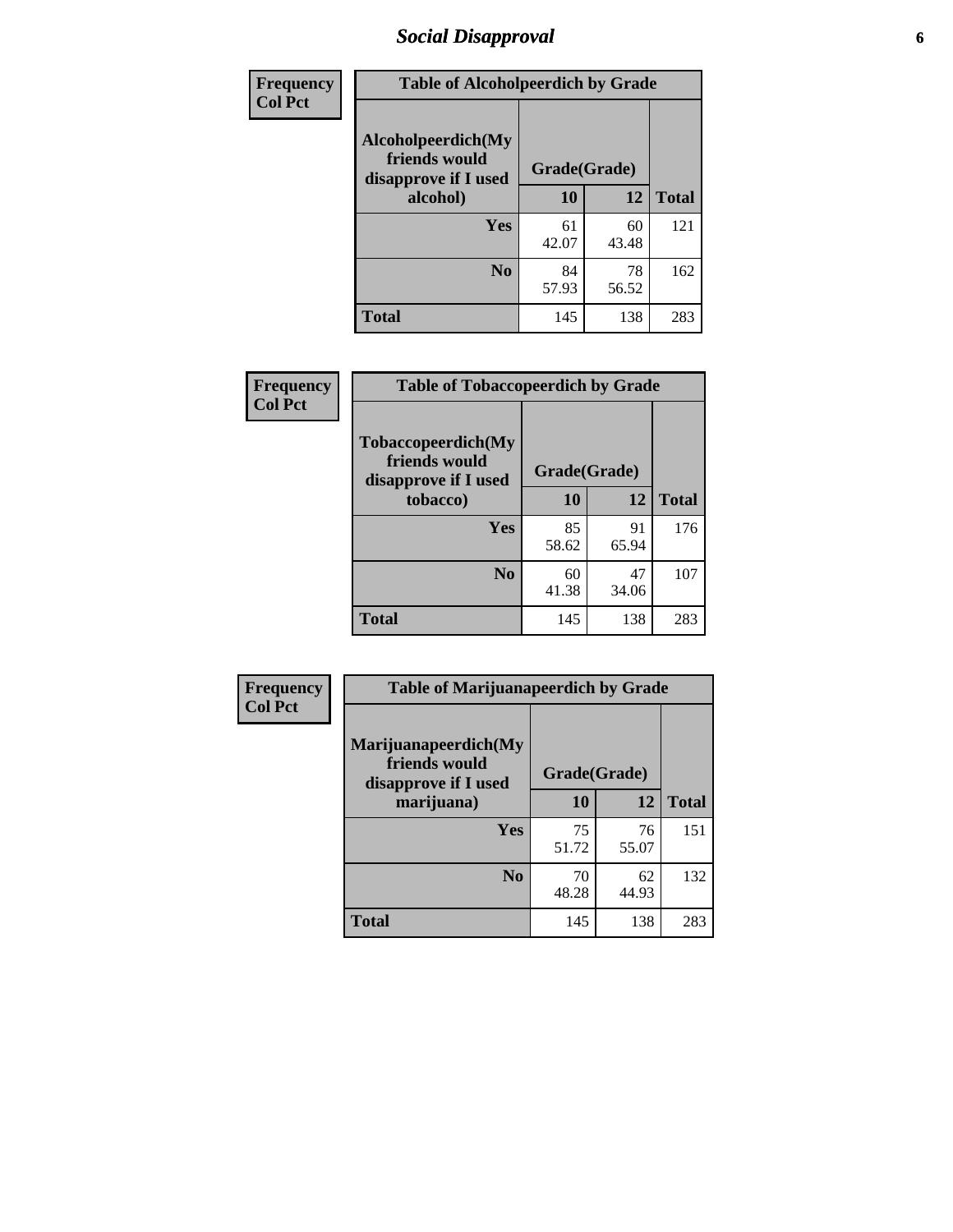# *Social Disapproval* **7**

| Frequency      | <b>Table of Otherdrugpeerdich by Grade</b>                    |              |              |              |  |  |  |
|----------------|---------------------------------------------------------------|--------------|--------------|--------------|--|--|--|
| <b>Col Pct</b> | Otherdrugpeerdich(My<br>friends would<br>disapprove if I used | Grade(Grade) |              |              |  |  |  |
|                | other drugs)                                                  | 10           | 12           | <b>Total</b> |  |  |  |
|                | Yes                                                           | 108<br>74.48 | 107<br>77.54 | 215          |  |  |  |
|                | N <sub>0</sub>                                                | 37<br>25.52  | 31<br>22.46  | 68           |  |  |  |
|                | <b>Total</b>                                                  | 145          | 138          | 283          |  |  |  |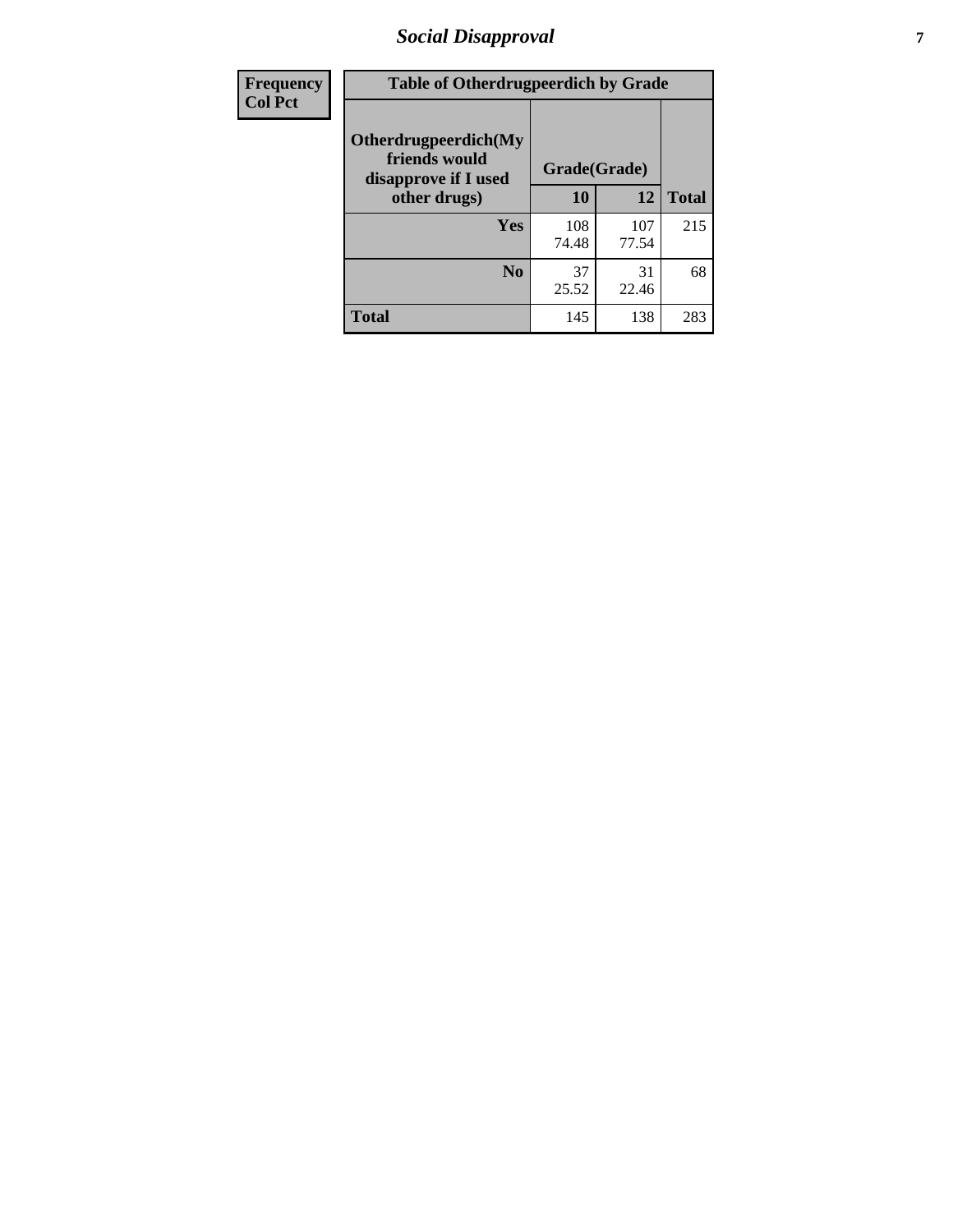### Title IV, Part A, Schedule A **8** *Goal 2: To help ensure that all schools are safe and disciplined Baseline Data: Year 2008-2009 Student Involvement in Gang Activity*

| Frequency      |                                                                                                           | <b>Table of Gangself by Grade</b> |              |              |
|----------------|-----------------------------------------------------------------------------------------------------------|-----------------------------------|--------------|--------------|
| <b>Col Pct</b> | <b>Gangself</b> (I<br>have<br>participated<br>in illegal<br>gang<br>activities in<br>the past 30<br>days) | Grade(Grade)<br>10                | 12           | <b>Total</b> |
|                | Yes                                                                                                       | 10<br>6.90                        | 5<br>3.62    | 15           |
|                | N <sub>0</sub>                                                                                            | 135<br>93.10                      | 133<br>96.38 | 268          |
|                | <b>Total</b>                                                                                              | 145                               | 138          | 283          |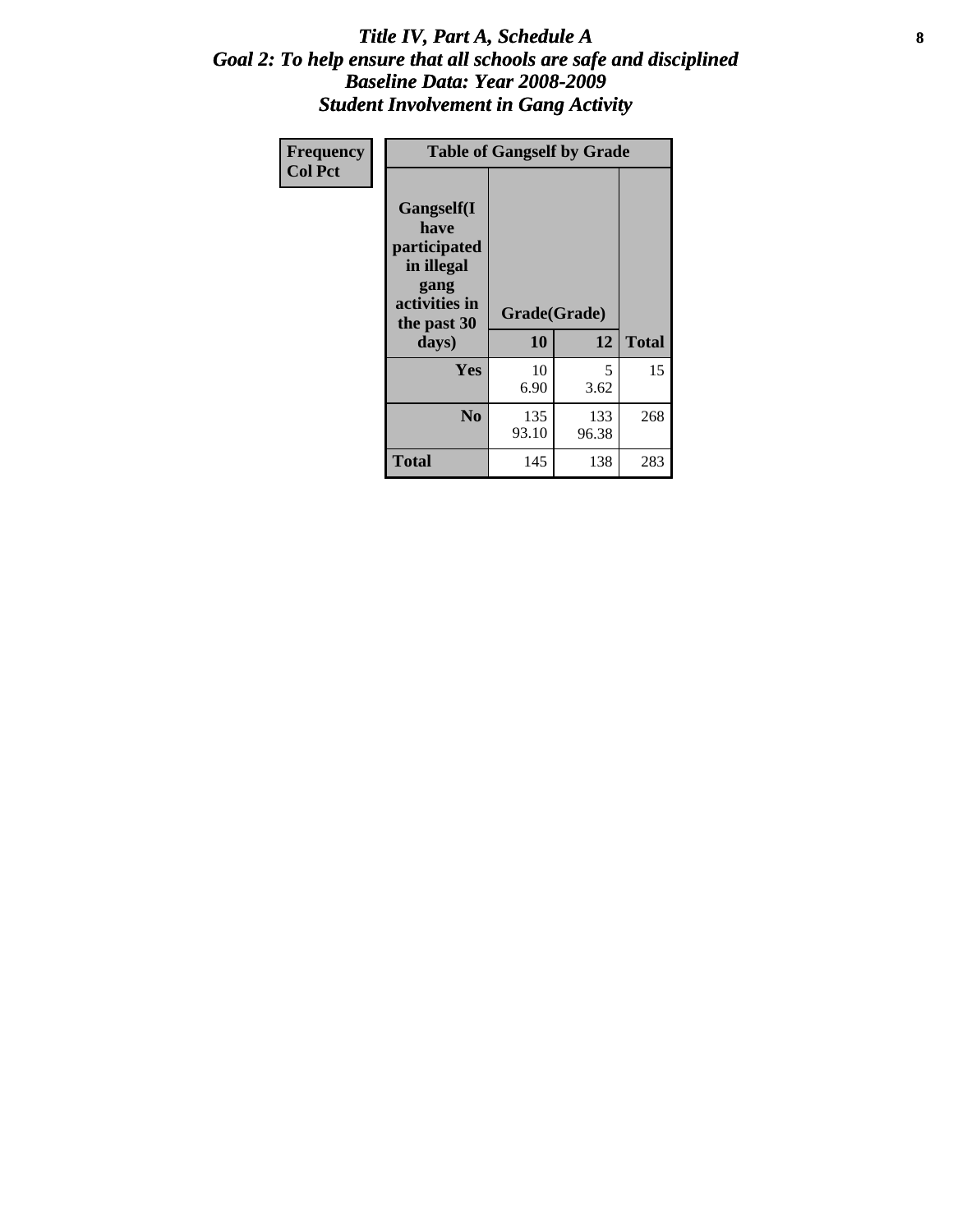# *Student Perception of School Safety* **9**

| <b>Frequency</b><br>Row Pct |
|-----------------------------|
|                             |

| <b>Table of Grade by Safeschool</b> |                          |                                                        |                               |                                    |              |  |  |
|-------------------------------------|--------------------------|--------------------------------------------------------|-------------------------------|------------------------------------|--------------|--|--|
|                                     |                          | Safeschool (School is a place at which I feel<br>safe) |                               |                                    |              |  |  |
| Grade(Grade)                        | <b>Strongly</b><br>Agree | Agree                                                  | Somewhat Somewhat<br>Disagree | <b>Strongly</b><br><b>Disagree</b> | <b>Total</b> |  |  |
| 10                                  | 16<br>11.03              | 43<br>29.66                                            | 39<br>26.90                   | 47<br>32.41                        | 145          |  |  |
| 12                                  | 22<br>15.94              | 70<br>50.72                                            | 21<br>15.22                   | 25<br>18.12                        | 138          |  |  |
| <b>Total</b>                        | 38                       | 113                                                    | 60                            | 72                                 | 283          |  |  |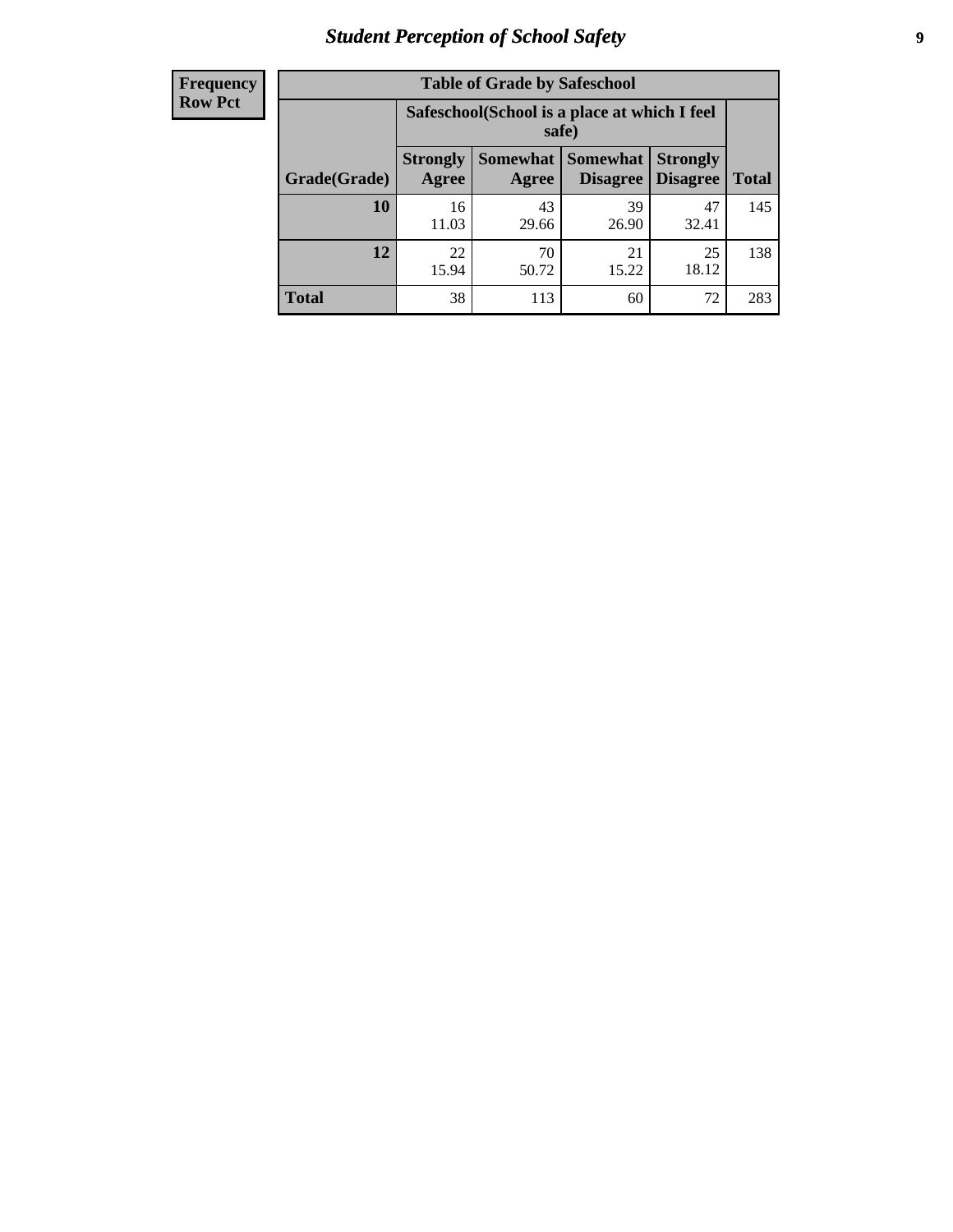### *Students Who Have Been Bullied* **10**

| <b>Frequency</b> | <b>Table of Grade by Bullied</b> |              |                                                                               |                 |                |                        |                  |              |
|------------------|----------------------------------|--------------|-------------------------------------------------------------------------------|-----------------|----------------|------------------------|------------------|--------------|
| <b>Row Pct</b>   |                                  |              | <b>Bullied</b> (I have been bullied by other<br>students in the past 30 days) |                 |                |                        |                  |              |
|                  |                                  | $\mathbf{0}$ | 1 or<br>2                                                                     | 3 <sub>to</sub> | 6 to<br>9      | <b>10</b><br>to<br>19  | All<br>30        |              |
|                  | Grade(Grade)                     | <b>Days</b>  | days                                                                          | days            | days           | days                   | days             | <b>Total</b> |
|                  | 10                               | 130<br>89.66 | 5<br>3.45                                                                     | 6<br>4.14       | 0.69           | $\mathfrak{D}$<br>1.38 | 0.69             | 145          |
|                  | 12                               | 134<br>97.10 | 0.72                                                                          | 0.72            | 0.72           | 0.72                   | $\Omega$<br>0.00 | 138          |
|                  | <b>Total</b>                     | 264          | 6                                                                             | $\mathcal{I}$   | $\mathfrak{D}$ | 3                      |                  | 283          |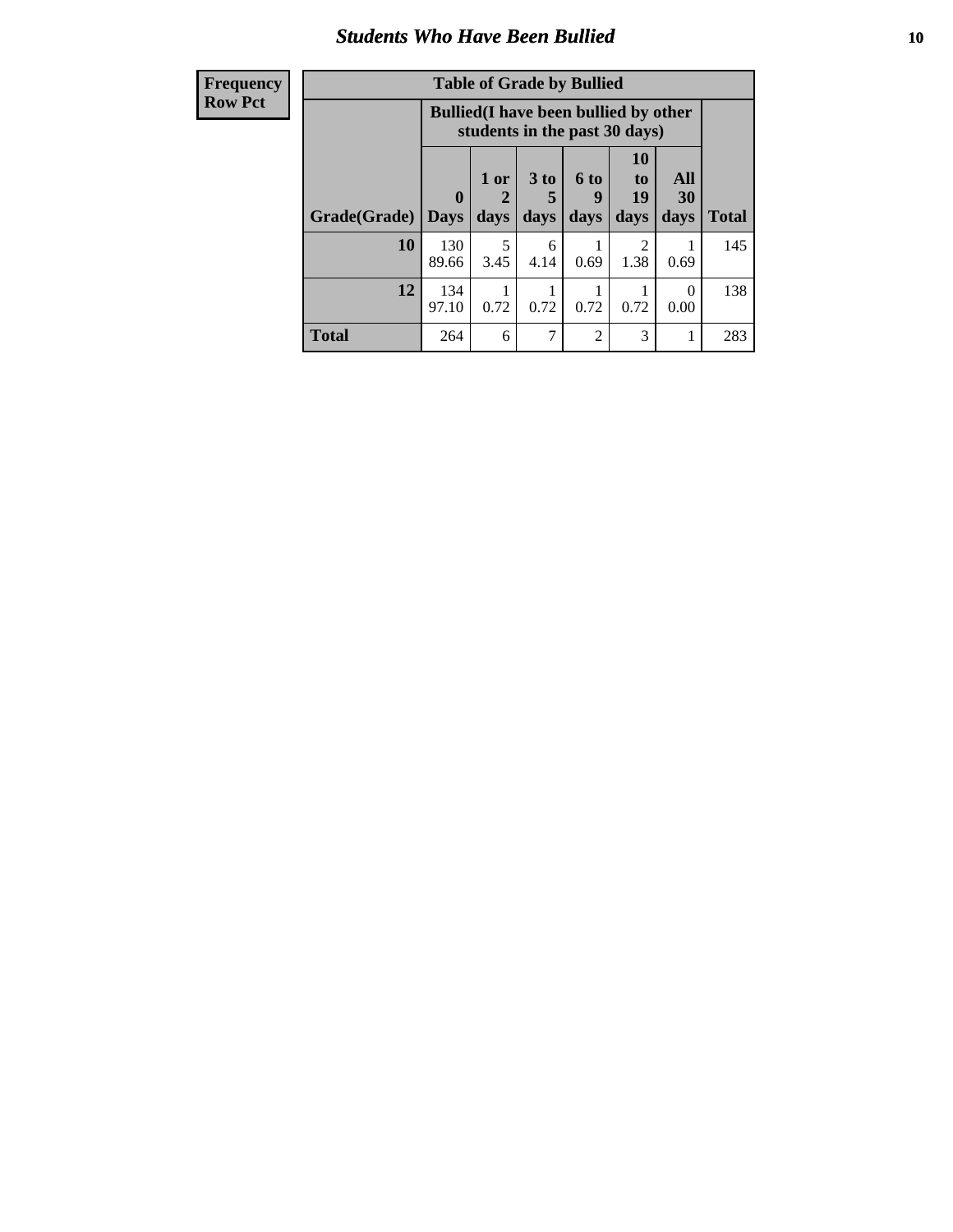### *School Climate* **11**

| Frequency      | <b>Table of SchoolClimate1 by Grade</b> |                    |             |              |  |
|----------------|-----------------------------------------|--------------------|-------------|--------------|--|
| <b>Col Pct</b> | SchoolClimate1(I<br>like school)        | Grade(Grade)<br>10 | 12          | <b>Total</b> |  |
|                | <b>Strongly Agree</b>                   | 37<br>25.52        | 35<br>25.36 | 72           |  |
|                | <b>Somewhat Agree</b>                   | 85<br>58.62        | 83<br>60.14 | 168          |  |
|                | <b>Somewhat Disagree</b>                | 11<br>7.59         | 5.07        | 18           |  |
|                | <b>Strongly Disagree</b>                | 12<br>8.28         | 13<br>9.42  | 25           |  |
|                | <b>Total</b>                            | 145                | 138         | 283          |  |

| Frequency<br>Col Pct |  |
|----------------------|--|
|                      |  |

|                                                   | <b>Table of SchoolClimate2 by Grade</b> |             |              |  |  |
|---------------------------------------------------|-----------------------------------------|-------------|--------------|--|--|
| SchoolClimate2(I<br>feel successful at<br>school) | Grade(Grade)<br>10                      | 12          | <b>Total</b> |  |  |
| <b>Strongly Agree</b>                             | 61<br>42.07                             | 59<br>42.75 | 120          |  |  |
| <b>Somewhat Agree</b>                             | 67<br>46.21                             | 70<br>50.72 | 137          |  |  |
| <b>Somewhat Disagree</b>                          | 14<br>9.66                              | 5.07        | 21           |  |  |
| <b>Strongly Disagree</b>                          | 3<br>2.07                               | 2<br>1.45   | 5            |  |  |
| <b>Total</b>                                      | 145                                     | 138         | 283          |  |  |

| Frequency      | <b>Table of SchoolClimate3 by Grade</b>                      |              |             |              |  |  |
|----------------|--------------------------------------------------------------|--------------|-------------|--------------|--|--|
| <b>Col Pct</b> | <b>SchoolClimate3(My</b><br>school has high<br>standards for | Grade(Grade) |             |              |  |  |
|                | achievement)                                                 | 10           | 12          | <b>Total</b> |  |  |
|                | <b>Strongly Agree</b>                                        | 25<br>17.24  | 41<br>29.71 | 66           |  |  |
|                | <b>Somewhat Agree</b>                                        | 53<br>36.55  | 68<br>49.28 | 121          |  |  |
|                | <b>Somewhat Disagree</b>                                     | 33<br>22.76  | 19<br>13.77 | 52           |  |  |
|                | <b>Strongly Disagree</b>                                     | 34<br>23.45  | 10<br>7.25  | 44           |  |  |
|                | Total                                                        | 145          | 138         | 283          |  |  |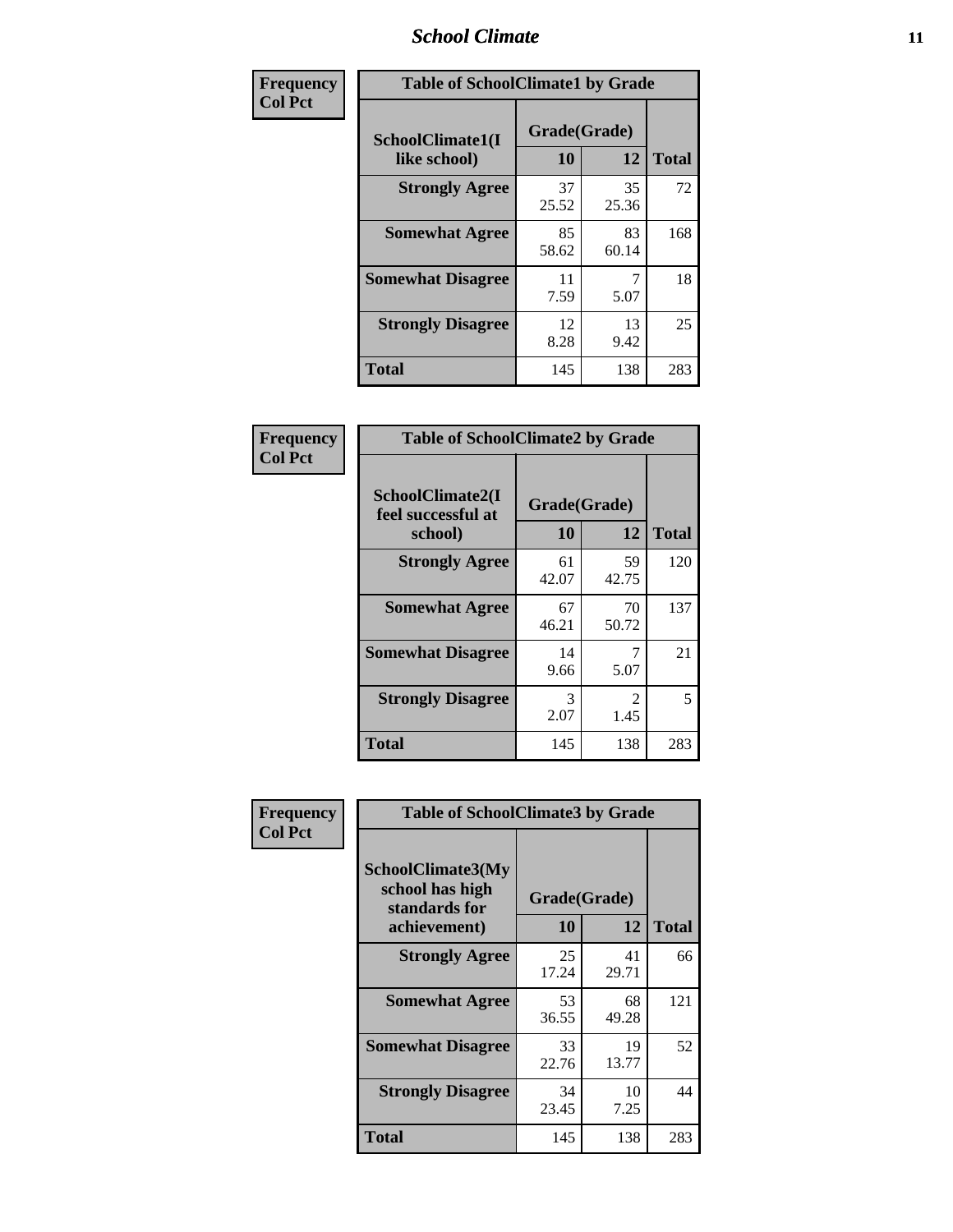### *School Climate* **12**

| Frequency      |                                                                      | <b>Table of SchoolClimate4 by Grade</b> |                       |              |  |
|----------------|----------------------------------------------------------------------|-----------------------------------------|-----------------------|--------------|--|
| <b>Col Pct</b> | <b>SchoolClimate4(My</b><br>school sets clear<br>rules for behavior) | Grade(Grade)<br>10                      | 12                    | <b>Total</b> |  |
|                | <b>Strongly Agree</b>                                                | 53<br>36.55                             | 82<br>59.42           | 135          |  |
|                | <b>Somewhat Agree</b>                                                | 52<br>35.86                             | 39<br>28.26           | 91           |  |
|                | <b>Somewhat Disagree</b>                                             | 25<br>17.24                             | 15<br>10.87           | 40           |  |
|                | <b>Strongly Disagree</b>                                             | 15<br>10.34                             | $\mathcal{L}$<br>1.45 | 17           |  |
|                | <b>Total</b>                                                         | 145                                     | 138                   | 283          |  |

| <b>Table of SchoolClimate5 by Grade</b>                              |                    |              |     |  |  |
|----------------------------------------------------------------------|--------------------|--------------|-----|--|--|
| SchoolClimate5(I<br>know what to do in<br>an emergency at<br>school) | Grade(Grade)<br>10 | <b>Total</b> |     |  |  |
| <b>Strongly Agree</b>                                                | 96<br>66.21        | 86<br>62.32  | 182 |  |  |
| <b>Somewhat Agree</b>                                                | 37<br>25.52        | 43<br>31.16  | 80  |  |  |
| <b>Somewhat Disagree</b>                                             | 11<br>7.59         | 7<br>5.07    | 18  |  |  |
| <b>Strongly Disagree</b>                                             | 0.69               | 2<br>1.45    | 3   |  |  |
| <b>Total</b>                                                         | 145                | 138          | 283 |  |  |

| Frequency      | <b>Table of SchoolClimate6 by Grade</b>                  |                    |             |              |
|----------------|----------------------------------------------------------|--------------------|-------------|--------------|
| <b>Col Pct</b> | <b>SchoolClimate6(Teachers</b><br>treat me with respect) | Grade(Grade)<br>10 | 12          | <b>Total</b> |
|                | <b>Strongly Agree</b>                                    | 33<br>22.76        | 36<br>26.09 | 69           |
|                | <b>Somewhat Agree</b>                                    | 57<br>39.31        | 63<br>45.65 | 120          |
|                | <b>Somewhat Disagree</b>                                 | 28<br>19.31        | 26<br>18.84 | 54           |
|                | <b>Strongly Disagree</b>                                 | 27<br>18.62        | 13<br>9.42  | 40           |
|                | <b>Total</b>                                             | 145                | 138         | 283          |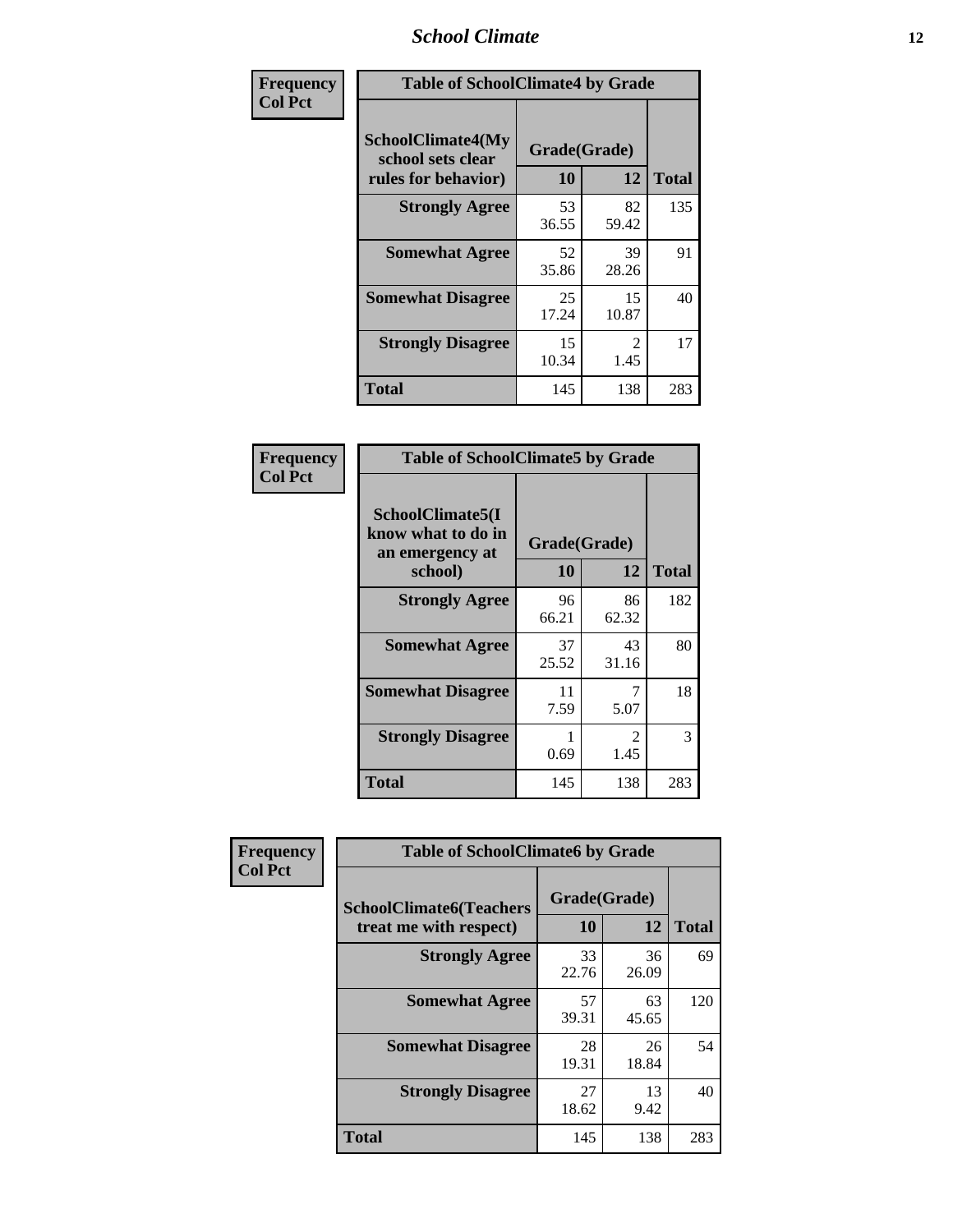### *School Climate* **13**

| Frequency      | <b>Table of SchoolClimate7 by Grade</b>                                       |                           |             |              |
|----------------|-------------------------------------------------------------------------------|---------------------------|-------------|--------------|
| <b>Col Pct</b> | <b>SchoolClimate7(Behaviors</b><br>in my class allow the<br>teacher to teach) | Grade(Grade)<br><b>10</b> | 12          | <b>Total</b> |
|                | <b>Strongly Agree</b>                                                         | 33<br>22.76               | 34<br>24.64 | 67           |
|                | <b>Somewhat Agree</b>                                                         | 54<br>37.24               | 67<br>48.55 | 121          |
|                | <b>Somewhat Disagree</b>                                                      | 35<br>24.14               | 27<br>19.57 | 62           |
|                | <b>Strongly Disagree</b>                                                      | 23<br>15.86               | 10<br>7.25  | 33           |
|                | <b>Total</b>                                                                  | 145                       | 138         | 283          |

| Frequency      | <b>Table of SchoolClimate8 by Grade</b>                                              |                    |             |              |
|----------------|--------------------------------------------------------------------------------------|--------------------|-------------|--------------|
| <b>Col Pct</b> | <b>SchoolClimate8(Students</b><br>are frequently<br>recognized for good<br>behavior) | Grade(Grade)<br>10 | 12          | <b>Total</b> |
|                | <b>Strongly Agree</b>                                                                | 23<br>15.86        | 15<br>10.87 | 38           |
|                | <b>Somewhat Agree</b>                                                                | 46<br>31.72        | 57<br>41.30 | 103          |
|                | <b>Somewhat Disagree</b>                                                             | 30<br>20.69        | 36<br>26.09 | 66           |
|                | <b>Strongly Disagree</b>                                                             | 46<br>31.72        | 30<br>21.74 | 76           |
|                | <b>Total</b>                                                                         | 145                | 138         | 283          |

| Frequency      | <b>Table of SchoolClimate9 by Grade</b>                                           |                    |             |              |
|----------------|-----------------------------------------------------------------------------------|--------------------|-------------|--------------|
| <b>Col Pct</b> | SchoolClimate9(School<br>counselor would be<br>helpful if I needed<br>assistance) | Grade(Grade)<br>10 | 12          | <b>Total</b> |
|                | <b>Strongly Agree</b>                                                             | 57<br>39.31        | 63<br>45.65 | 120          |
|                | <b>Somewhat Agree</b>                                                             | 48<br>33.10        | 44<br>31.88 | 92           |
|                | <b>Somewhat Disagree</b>                                                          | 23<br>15.86        | 19<br>13.77 | 42           |
|                | <b>Strongly Disagree</b>                                                          | 17<br>11.72        | 12<br>8.70  | 29           |
|                | Total                                                                             | 145                | 138         | 283          |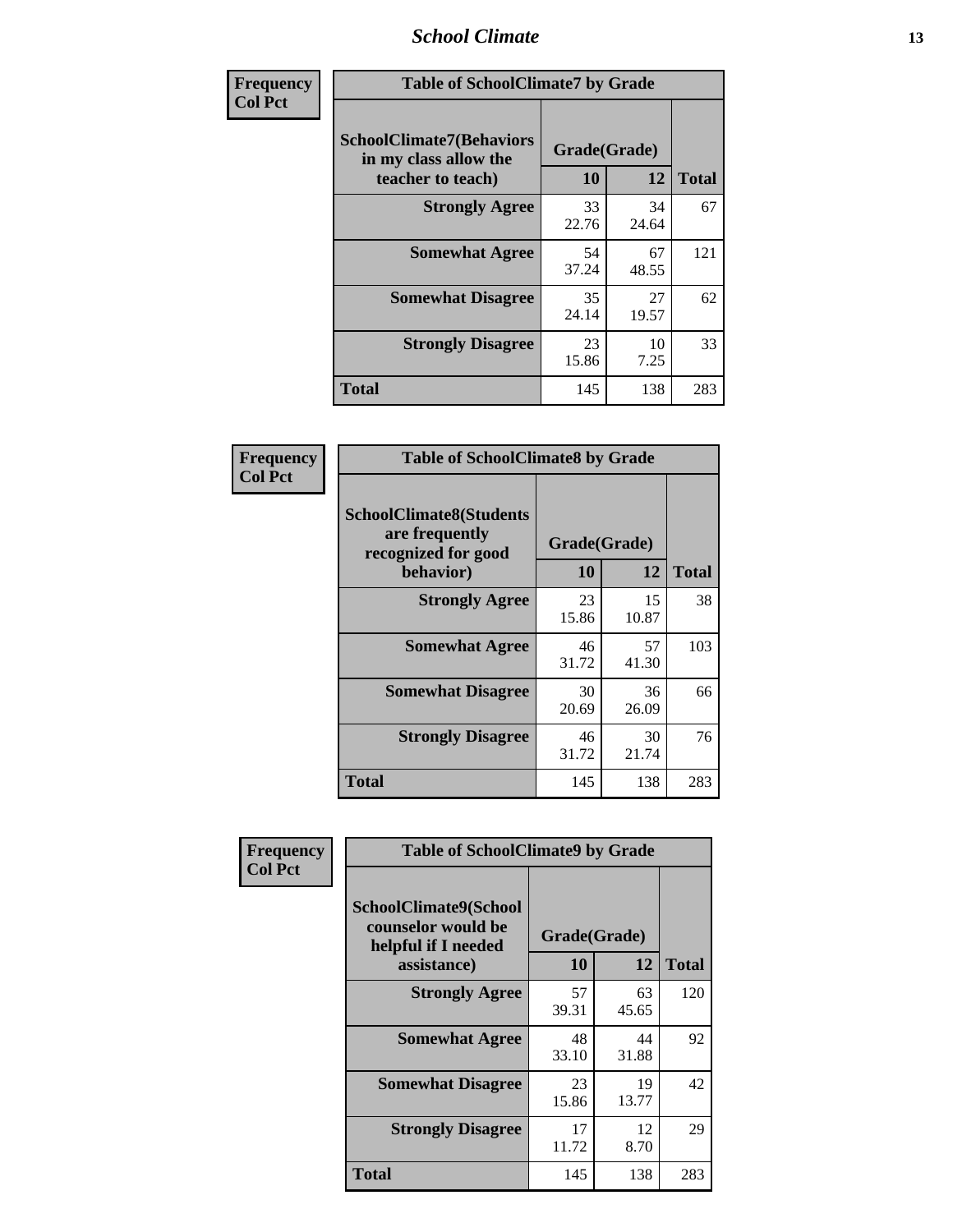### *Reasons for Dropping Out* **14**

| Frequency      | <b>Table of Dropoutreason by Grade</b>                                   |                    |             |              |
|----------------|--------------------------------------------------------------------------|--------------------|-------------|--------------|
| <b>Col Pct</b> | Dropoutreason(If<br>I dropped out the<br>reason would<br>most likely be) | Grade(Grade)<br>10 | 12          | <b>Total</b> |
|                | <b>Won't Drop out</b>                                                    | 83<br>57.24        | 67<br>48.55 | 150          |
|                | <b>Bored</b>                                                             | 18<br>12.41        | 22<br>15.94 | 40           |
|                | <b>Family Reasons</b>                                                    | 12<br>8.28         | 17<br>12.32 | 29           |
|                | <b>Being Bullied</b>                                                     | 0.69               | 0.72        | 2            |
|                | <b>Other</b>                                                             | 31<br>21.38        | 31<br>22.46 | 62           |
|                | <b>Total</b>                                                             | 145                | 138         | 283          |

| Frequency      | <b>Table of Dropout by Grade</b>                            |              |             |              |  |
|----------------|-------------------------------------------------------------|--------------|-------------|--------------|--|
| <b>Col Pct</b> | Dropout(I<br>have<br>thought<br>about<br>dropping<br>out of | Grade(Grade) |             |              |  |
|                | school)                                                     | 10           | 12          | <b>Total</b> |  |
|                | Yes                                                         | 58<br>40.00  | 53<br>38.41 | 111          |  |
|                | N <sub>0</sub>                                              | 87<br>60.00  | 85<br>61.59 | 172          |  |
|                | <b>Total</b>                                                | 145          | 138         | 283          |  |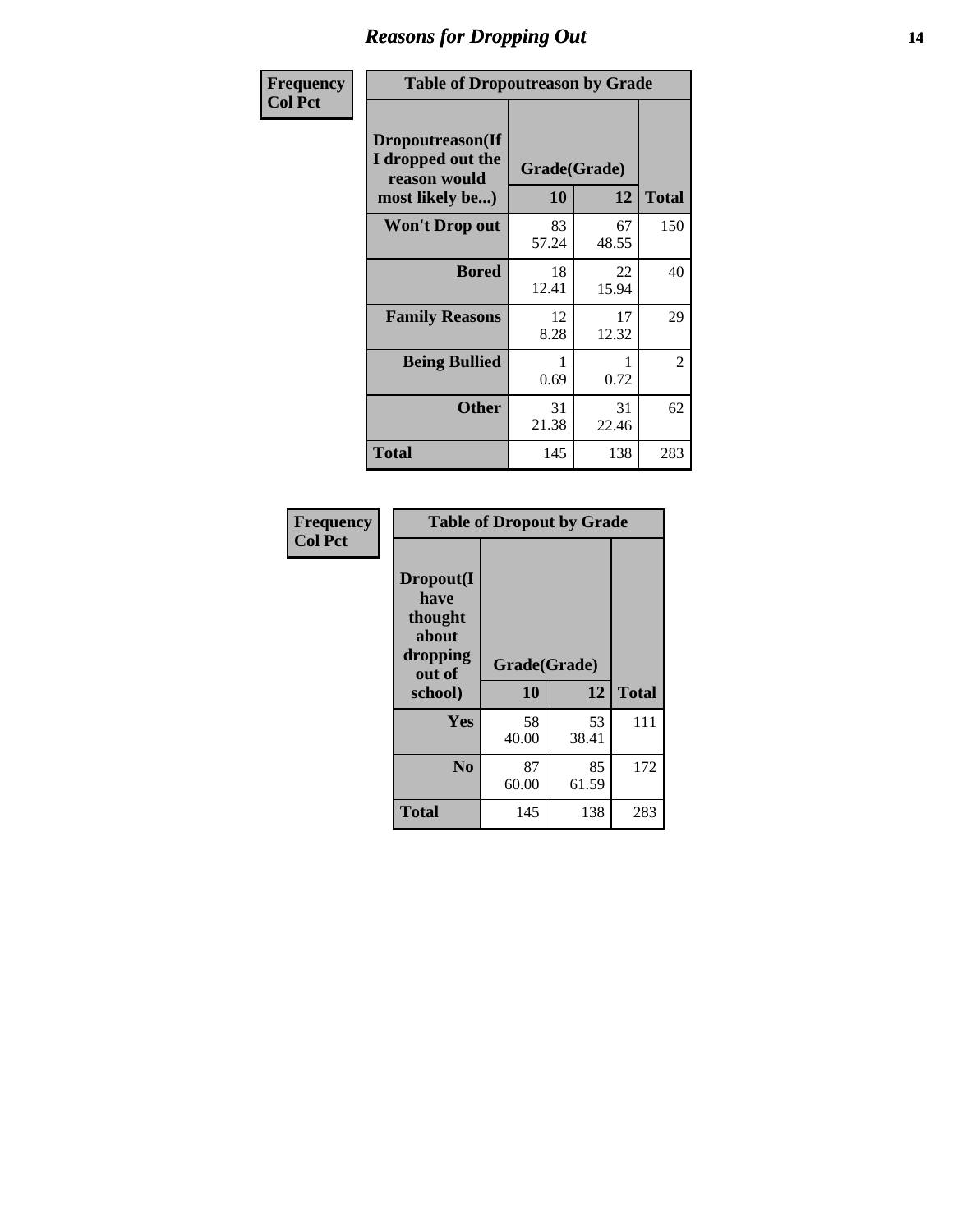*School Safety* **15**

| Frequency      | <b>Table of Gangself by Grade</b>                                                                 |                          |              |              |
|----------------|---------------------------------------------------------------------------------------------------|--------------------------|--------------|--------------|
| <b>Col Pct</b> | Gangself(I<br>have<br>participated<br>in illegal<br>gang<br>activities in<br>the past 30<br>days) | Grade(Grade)<br>10<br>12 |              | <b>Total</b> |
|                | Yes                                                                                               | 10                       | 5            | 15           |
|                |                                                                                                   | 6.90                     | 3.62         |              |
|                | N <sub>o</sub>                                                                                    | 135<br>93.10             | 133<br>96.38 | 268          |
|                | Total                                                                                             | 145                      | 138          | 283          |

| Frequency<br><b>Col Pct</b> | <b>Table of Gangpeers by Grade</b>                                                                                     |                    |              |              |
|-----------------------------|------------------------------------------------------------------------------------------------------------------------|--------------------|--------------|--------------|
|                             | Gangpeers(I<br>have friends<br>who have<br>participated<br>in illegal<br>gang<br>activities in<br>the past 30<br>days) | Grade(Grade)<br>10 | 12           | <b>Total</b> |
|                             | Yes                                                                                                                    | 64<br>44.14        | 37<br>26.81  | 101          |
|                             | N <sub>0</sub>                                                                                                         | 81<br>55.86        | 101<br>73.19 | 182          |
|                             | <b>Total</b>                                                                                                           | 145                | 138          | 283          |

| Frequency      | <b>Table of Pickedon by Grade</b>                                  |              |            |              |
|----------------|--------------------------------------------------------------------|--------------|------------|--------------|
| <b>Col Pct</b> | <b>Pickedon(I have</b><br>been picked on or<br>teased at school in | Grade(Grade) |            |              |
|                | the past 30 days)                                                  | 10           | 12         | <b>Total</b> |
|                | <b>Strongly Agree</b>                                              | 16<br>11.03  | 6<br>4.35  | 22           |
|                | <b>Somewhat Agree</b>                                              | 11<br>7.59   | 4<br>2.90  | 15           |
|                | <b>Somewhat Disagree</b>                                           | 10<br>6.90   | 11<br>7.97 | 21           |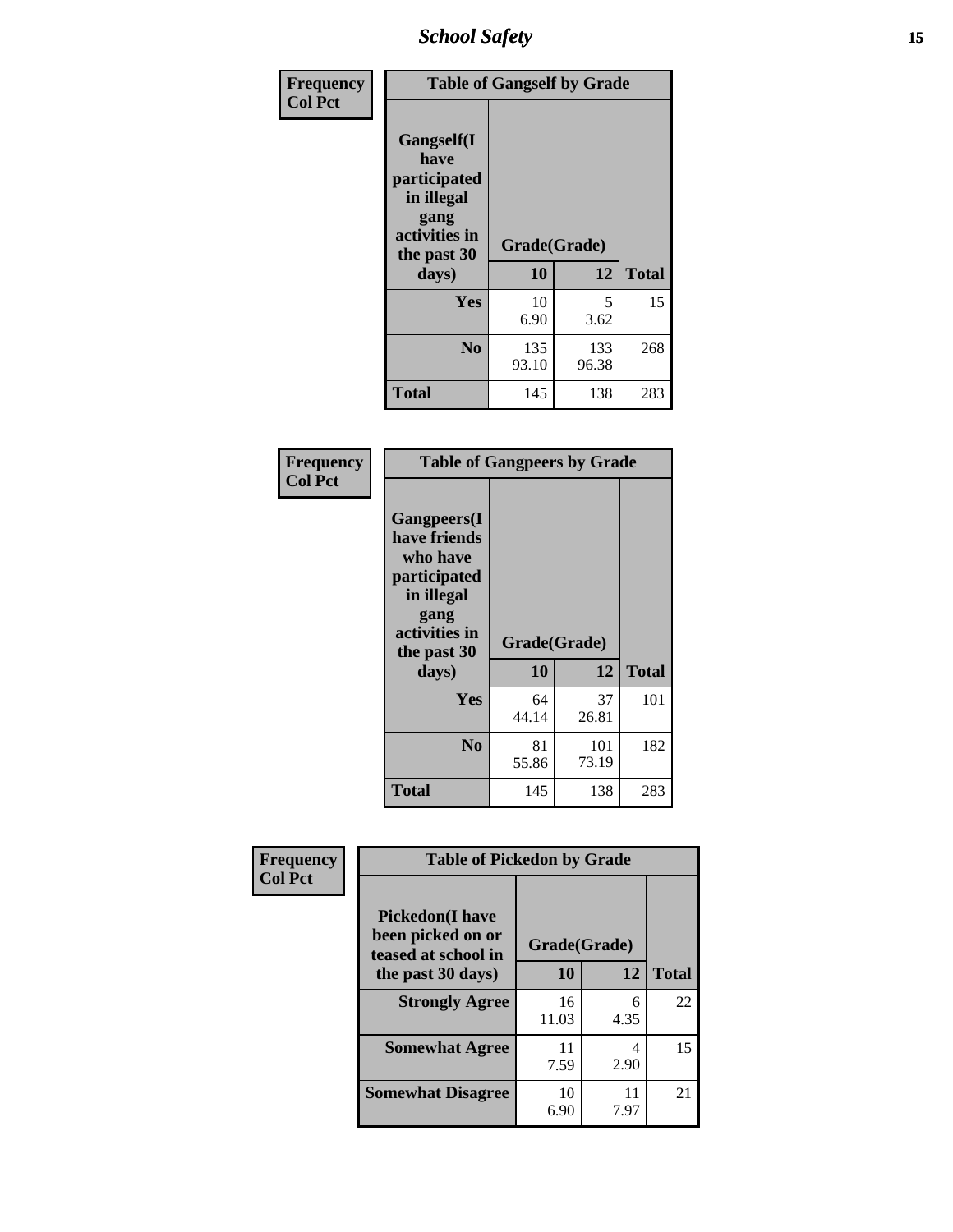# *School Safety* **16**

| <b>Frequency</b> | <b>Table of Pickedon by Grade</b>                                                       |                    |              |              |
|------------------|-----------------------------------------------------------------------------------------|--------------------|--------------|--------------|
| <b>Col Pct</b>   | <b>Pickedon(I have</b><br>been picked on or<br>teased at school in<br>the past 30 days) | Grade(Grade)<br>10 | 12           | <b>Total</b> |
|                  | <b>Strongly Disagree</b>                                                                | 108<br>74.48       | 117<br>84.78 | 225          |
|                  | Total                                                                                   | 145                | 138          | 283          |

| Frequency      | <b>Table of Safeschool by Grade</b>                      |                           |             |              |
|----------------|----------------------------------------------------------|---------------------------|-------------|--------------|
| <b>Col Pct</b> | Safeschool(School<br>is a place at which I<br>feel safe) | Grade(Grade)<br><b>10</b> | 12          | <b>Total</b> |
|                | <b>Strongly Agree</b>                                    | 16<br>11.03               | 22<br>15.94 | 38           |
|                | <b>Somewhat Agree</b>                                    | 43<br>29.66               | 70<br>50.72 | 113          |
|                | <b>Somewhat Disagree</b>                                 | 39<br>26.90               | 21<br>15.22 | 60           |
|                | <b>Strongly Disagree</b>                                 | 47<br>32.41               | 25<br>18.12 | 72           |
|                | <b>Total</b>                                             | 145                       | 138         | 283          |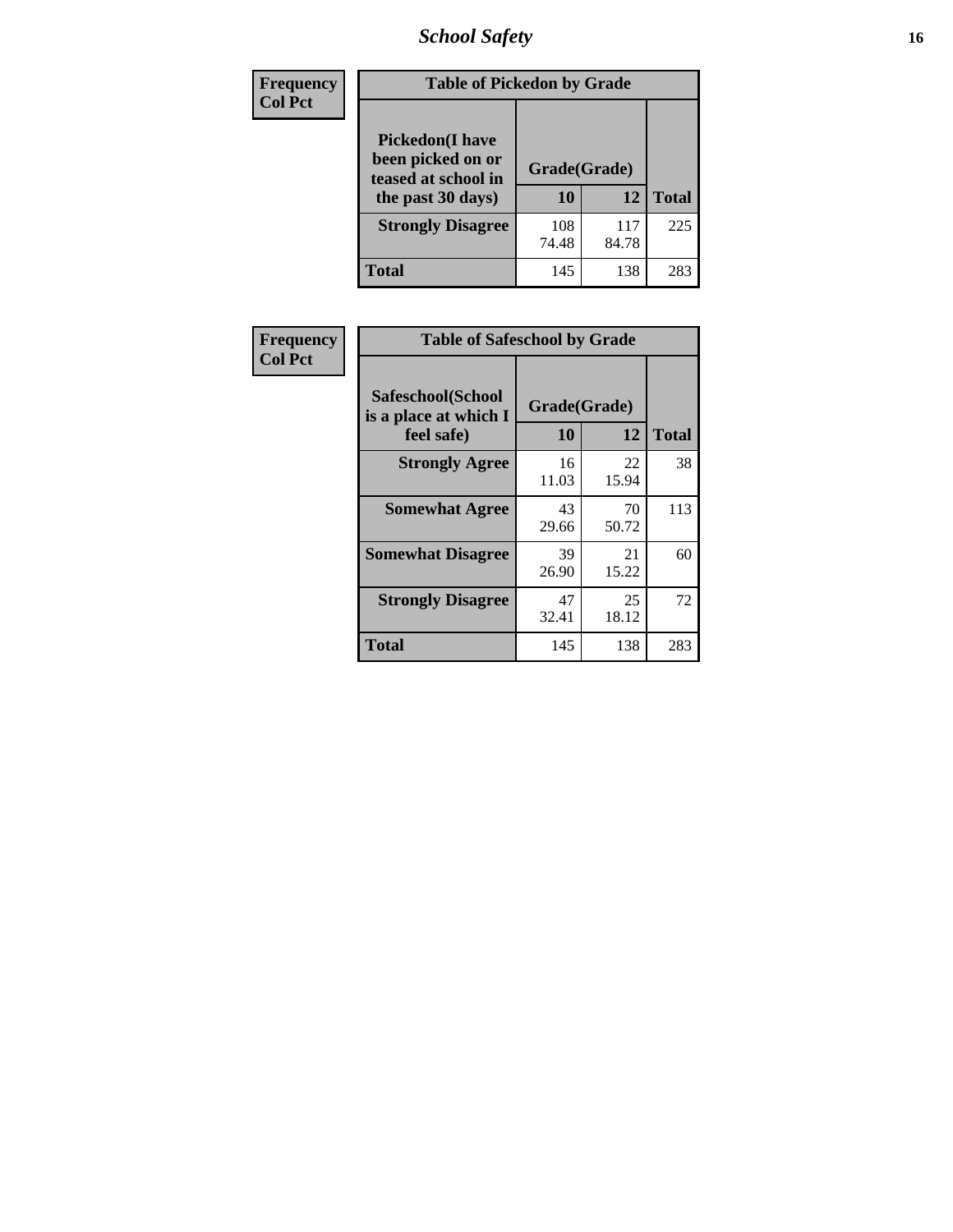*School Safety* **17**

| <b>Frequency</b> | <b>Table of Grade by Bullied</b> |              |                                                                               |                      |                |                                   |                  |              |  |  |  |
|------------------|----------------------------------|--------------|-------------------------------------------------------------------------------|----------------------|----------------|-----------------------------------|------------------|--------------|--|--|--|
| <b>Row Pct</b>   |                                  |              | <b>Bullied</b> (I have been bullied by other<br>students in the past 30 days) |                      |                |                                   |                  |              |  |  |  |
|                  |                                  | $\mathbf 0$  | 1 or<br>$\mathbf 2$                                                           | 3 <sub>to</sub><br>5 | 6 to<br>9      | <b>10</b><br>t <sub>0</sub><br>19 | All<br>30        |              |  |  |  |
|                  | Grade(Grade)                     | $\vert$ Days | days                                                                          | days                 | days           | days                              | days             | <b>Total</b> |  |  |  |
|                  | 10                               | 130<br>89.66 | 5<br>3.45                                                                     | 6<br>4.14            | 0.69           | $\mathfrak{D}$<br>1.38            | 0.69             | 145          |  |  |  |
|                  | 12                               | 134<br>97.10 | 0.72                                                                          | 0.72                 | 0.72           | 0.72                              | $\Omega$<br>0.00 | 138          |  |  |  |
|                  | <b>Total</b>                     | 264          | 6                                                                             | 7                    | $\overline{2}$ | 3                                 | 1                | 283          |  |  |  |

| <b>Frequency</b> |
|------------------|
| <b>Row Pct</b>   |

| <b>Table of Grade by Bulliedothers</b>                                                                                                                                           |              |                                                                  |           |      |                |                |           |              |  |  |  |
|----------------------------------------------------------------------------------------------------------------------------------------------------------------------------------|--------------|------------------------------------------------------------------|-----------|------|----------------|----------------|-----------|--------------|--|--|--|
|                                                                                                                                                                                  |              | Bulliedothers (I bullied others in the past<br>$30 \text{ days}$ |           |      |                |                |           |              |  |  |  |
| <b>10</b><br>20<br>3 <sub>to</sub><br>All<br>$1$ or<br><b>6 to</b><br>to<br>$\mathbf{t}$ <sup><math>\mathbf{0}</math></sup><br>19<br>29<br>30<br>$\boldsymbol{0}$<br>2<br>5<br>9 |              |                                                                  |           |      |                |                |           |              |  |  |  |
| <b>Grade</b> (Grade) Days                                                                                                                                                        |              | days                                                             | days      | days | days           | days           | days      | <b>Total</b> |  |  |  |
| 10                                                                                                                                                                               | 132<br>91.03 | 6<br>4.14                                                        | 2<br>1.38 | 0.69 | 2<br>1.38      | 2<br>1.38      | 0<br>0.00 | 145          |  |  |  |
| 12<br>$\overline{2}$<br>133<br>2<br>$\Omega$<br>0<br>0<br>1.45<br>96.38<br>1.45<br>0.00<br>0.00<br>0.72<br>0.00                                                                  |              |                                                                  |           |      |                |                |           |              |  |  |  |
| <b>Total</b>                                                                                                                                                                     | 265          | 8                                                                | 4         |      | $\overline{2}$ | $\overline{2}$ |           | 283          |  |  |  |

| Frequency      | <b>Table of Grade by Weaponschool</b> |                                                                                    |              |  |  |  |  |
|----------------|---------------------------------------|------------------------------------------------------------------------------------|--------------|--|--|--|--|
| <b>Row Pct</b> |                                       | <b>Weaponschool</b> (I<br>brought a<br>weapon to<br>school in the<br>past 30 days) |              |  |  |  |  |
|                | Grade(Grade)                          | 0 Days                                                                             | <b>Total</b> |  |  |  |  |
|                | 10                                    | 145<br>100.00                                                                      | 145          |  |  |  |  |
|                | 12                                    | 138<br>100.00                                                                      | 138          |  |  |  |  |
|                | <b>Total</b>                          | 283                                                                                | 283          |  |  |  |  |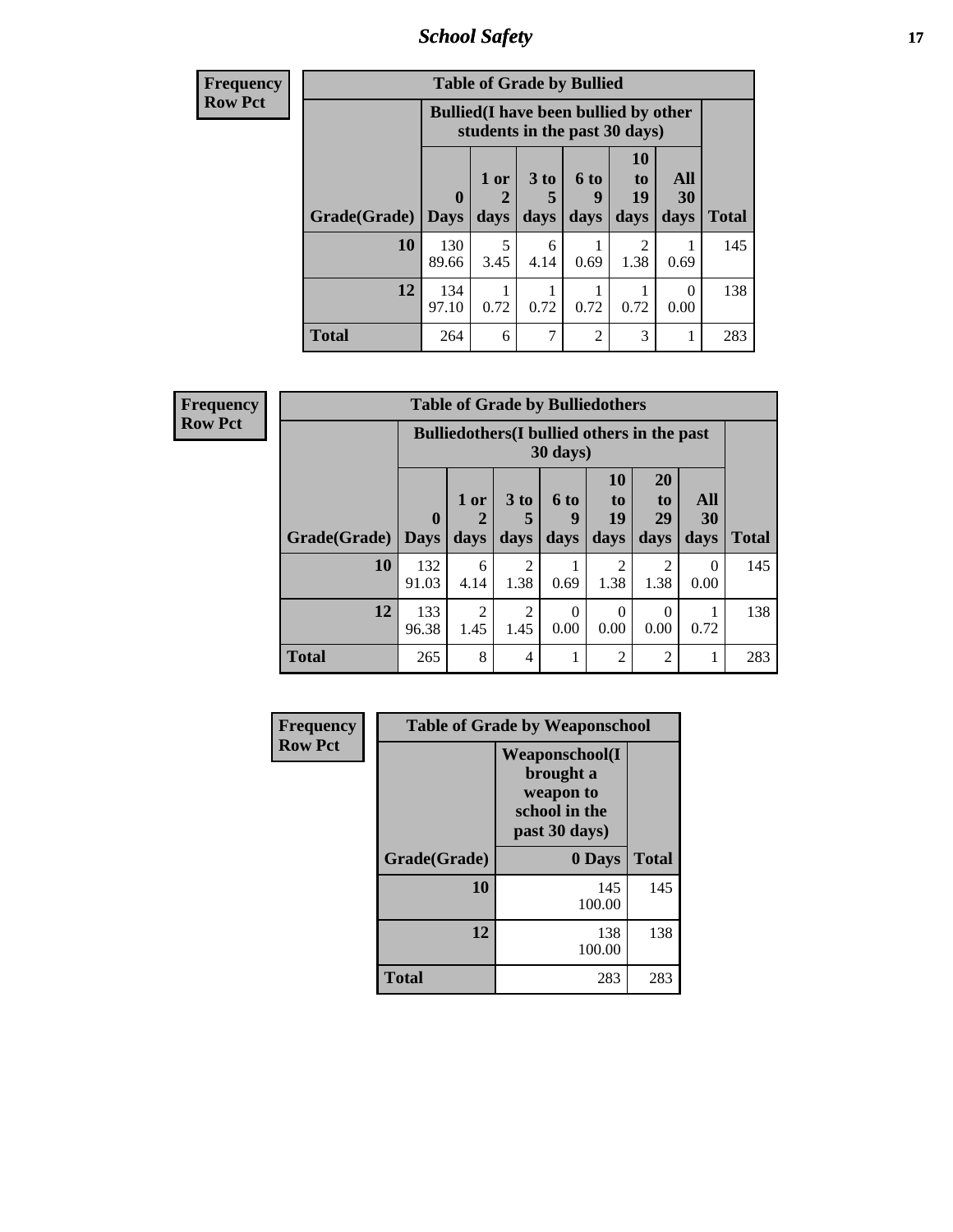*School Safety* **18**

| <b>Frequency</b> | <b>Table of Grade by Absentunsafe</b> |                  |                                                                                           |                     |              |  |  |  |
|------------------|---------------------------------------|------------------|-------------------------------------------------------------------------------------------|---------------------|--------------|--|--|--|
| <b>Row Pct</b>   |                                       |                  | Absentunsafe(I)<br>have missed<br>school because I<br>felt unsafe in the<br>past 30 days) |                     |              |  |  |  |
|                  | Grade(Grade)                          | 0<br><b>Days</b> | 1 or<br>2<br>days                                                                         | 10 to<br>19<br>days | <b>Total</b> |  |  |  |
|                  | 10                                    | 136<br>93.79     | 8<br>5.52                                                                                 | 0.69                | 145          |  |  |  |
|                  | 12                                    | 137<br>99.28     | 0<br>0.00                                                                                 | 1<br>0.72           | 138          |  |  |  |
|                  | <b>Total</b>                          | 273              | 8                                                                                         | $\overline{2}$      | 283          |  |  |  |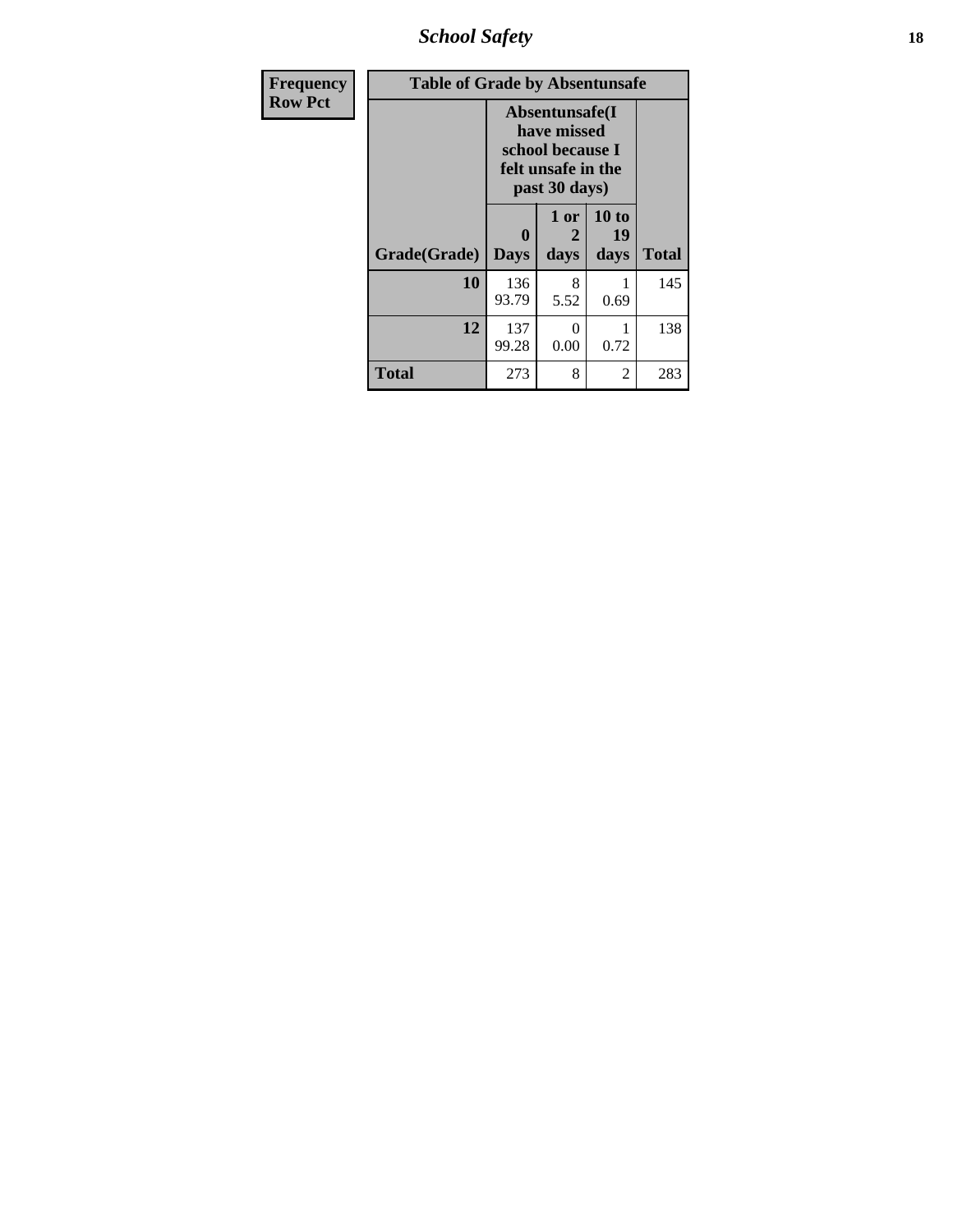# *Drug Use During Last 30 Days* **19**

#### **Frequency Row Pct**

| <b>Table of Grade by Alcohol</b> |                                 |                                    |                 |               |                        |               |              |              |  |  |
|----------------------------------|---------------------------------|------------------------------------|-----------------|---------------|------------------------|---------------|--------------|--------------|--|--|
|                                  |                                 | Alcohol(Alcohol use, past 30 days) |                 |               |                        |               |              |              |  |  |
| Grade(Grade)                     | <b>Did</b><br>not<br><b>use</b> | $1-2$<br>days                      | $3 - 5$<br>days | $6-9$<br>days | $10-19$<br>days        | 20-29<br>days | Every<br>day | <b>Total</b> |  |  |
| 10                               | 114<br>78.62                    | 10<br>6.90                         | 10<br>6.90      | 5<br>3.45     | $\theta$<br>0.00       | 3<br>2.07     | 3<br>2.07    | 145          |  |  |
| 12                               | 118<br>85.51                    | 5<br>3.62                          | 8<br>5.80       | 0.72          | $\overline{2}$<br>1.45 | 0.72          | 3<br>2.17    | 138          |  |  |
| <b>Total</b>                     | 232                             | 15                                 | 18              | 6             | $\overline{2}$         | 4             | 6            | 283          |  |  |

| <b>Frequency</b> |              | <b>Table of Grade by Cigarettes</b>               |               |                 |                  |                  |                        |              |  |
|------------------|--------------|---------------------------------------------------|---------------|-----------------|------------------|------------------|------------------------|--------------|--|
| <b>Row Pct</b>   |              | Cigarettes (Smoking tobacco use,<br>past 30 days) |               |                 |                  |                  |                        |              |  |
|                  | Grade(Grade) | <b>Did</b><br>not<br><b>use</b>                   | $1-2$<br>days | $3 - 5$<br>days | $6-9$<br>days    | $10-19$<br>days  | <b>Every</b><br>day    | <b>Total</b> |  |
|                  | 10           | 132<br>91.03                                      | 6<br>4.14     | 4<br>2.76       | 0.69             | $\Omega$<br>0.00 | $\overline{2}$<br>1.38 | 145          |  |
|                  | 12           | 131<br>94.93                                      | 2<br>1.45     | 3<br>2.17       | $\Omega$<br>0.00 | 0.72             | 0.72                   | 138          |  |
|                  | <b>Total</b> | 263                                               | 8             | 7               |                  |                  | 3                      | 283          |  |

| Frequency      | <b>Table of Grade by Smokeless</b> |                                                           |                     |              |
|----------------|------------------------------------|-----------------------------------------------------------|---------------------|--------------|
| <b>Row Pct</b> |                                    | <b>Smokeless(Chewing</b><br>tobacco use,<br>past 30 days) |                     |              |
|                | Grade(Grade)                       | Did not<br><b>use</b>                                     | <b>Every</b><br>day | <b>Total</b> |
|                | 10                                 | 144<br>99.31                                              | 0.69                | 145          |
|                | 12                                 | 138<br>100.00                                             | 0<br>0.00           | 138          |
|                | <b>Total</b>                       | 282                                                       | 1                   | 283          |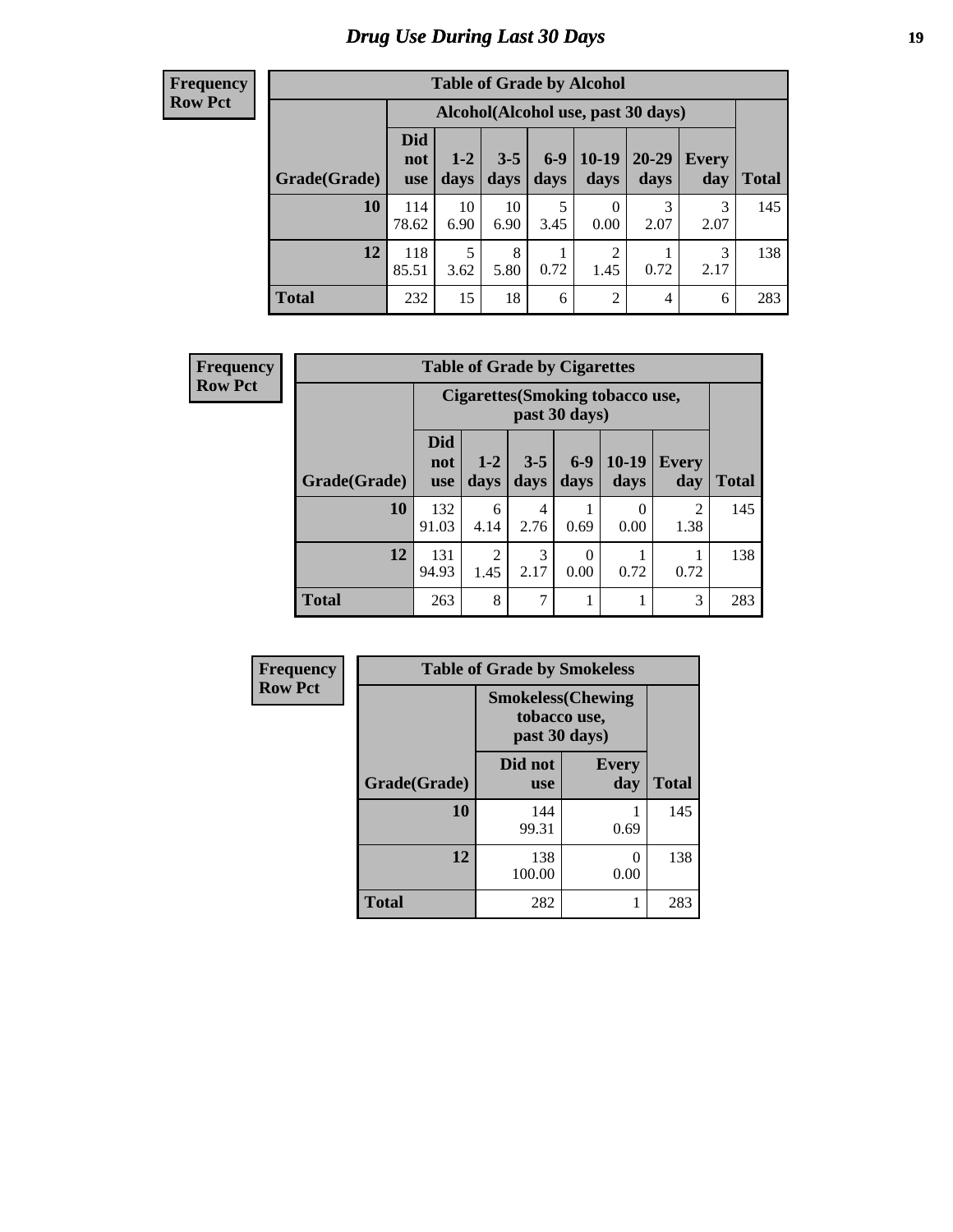#### **Frequency Row Pct**

| <b>Table of Grade by Marijuana</b> |                          |                                         |                 |                 |                 |               |                        |       |  |  |
|------------------------------------|--------------------------|-----------------------------------------|-----------------|-----------------|-----------------|---------------|------------------------|-------|--|--|
|                                    |                          | Marijuana (Marijuana use, past 30 days) |                 |                 |                 |               |                        |       |  |  |
| Grade(Grade)                       | Did<br>not<br><b>use</b> | $1 - 2$<br>days                         | $3 - 5$<br>days | $6 - 9$<br>days | $10-19$<br>days | 20-29<br>days | Every<br>day           | Total |  |  |
| 10                                 | 134<br>92.41             | 5<br>3.45                               | 2<br>1.38       | 0<br>0.00       | 0.69            | 0.69          | $\overline{2}$<br>1.38 | 145   |  |  |
| 12                                 | 124<br>89.86             | 5<br>3.62                               | 4<br>2.90       | 0.72            | 2<br>1.45       | 0.72          | 0.72                   | 138   |  |  |
| <b>Total</b>                       | 258                      | 10                                      | 6               |                 | 3               | 2             | 3                      | 283   |  |  |

| Frequency      | <b>Table of Grade by Cocaine</b> |                                               |                      |              |
|----------------|----------------------------------|-----------------------------------------------|----------------------|--------------|
| <b>Row Pct</b> |                                  | <b>Cocaine</b> (Cocaine<br>use, past 30 days) |                      |              |
|                | Grade(Grade)                     | Did not<br><b>use</b>                         | <b>Every</b><br>day  | <b>Total</b> |
|                | 10                               | 144<br>99.31                                  | 0.69                 | 145          |
|                | 12                               | 138<br>100.00                                 | $\mathbf{0}$<br>0.00 | 138          |
|                | <b>Total</b>                     | 282                                           | 1                    | 283          |

| Frequency      | <b>Table of Grade by Inhalants</b>               |                       |                           |              |
|----------------|--------------------------------------------------|-----------------------|---------------------------|--------------|
| <b>Row Pct</b> | <b>Inhalants</b> (Inhalant<br>use, past 30 days) |                       |                           |              |
|                | Grade(Grade)                                     | Did not<br><b>use</b> | <b>Every</b><br>day       | <b>Total</b> |
|                | 10                                               | 144<br>99.31          | 0.69                      | 145          |
|                | 12                                               | 138<br>100.00         | $\mathbf{\Omega}$<br>0.00 | 138          |
|                | <b>Total</b>                                     | 282                   |                           | 283          |

| Frequency      |              | <b>Table of Grade by Steroids</b> |                 |                        |              |
|----------------|--------------|-----------------------------------|-----------------|------------------------|--------------|
| <b>Row Pct</b> |              |                                   | past 30 days)   | Steroids (Steroid use, |              |
|                | Grade(Grade) | <b>Did</b><br>not<br><b>use</b>   | $1 - 2$<br>days | <b>Every</b><br>day    | <b>Total</b> |
|                | 10           | 141<br>97.24                      | 3<br>2.07       | 0.69                   | 145          |
|                | 12           | 138<br>100.00                     | 0<br>0.00       | ∩<br>0.00              | 138          |
|                | <b>Total</b> | 279                               | 3               |                        | 283          |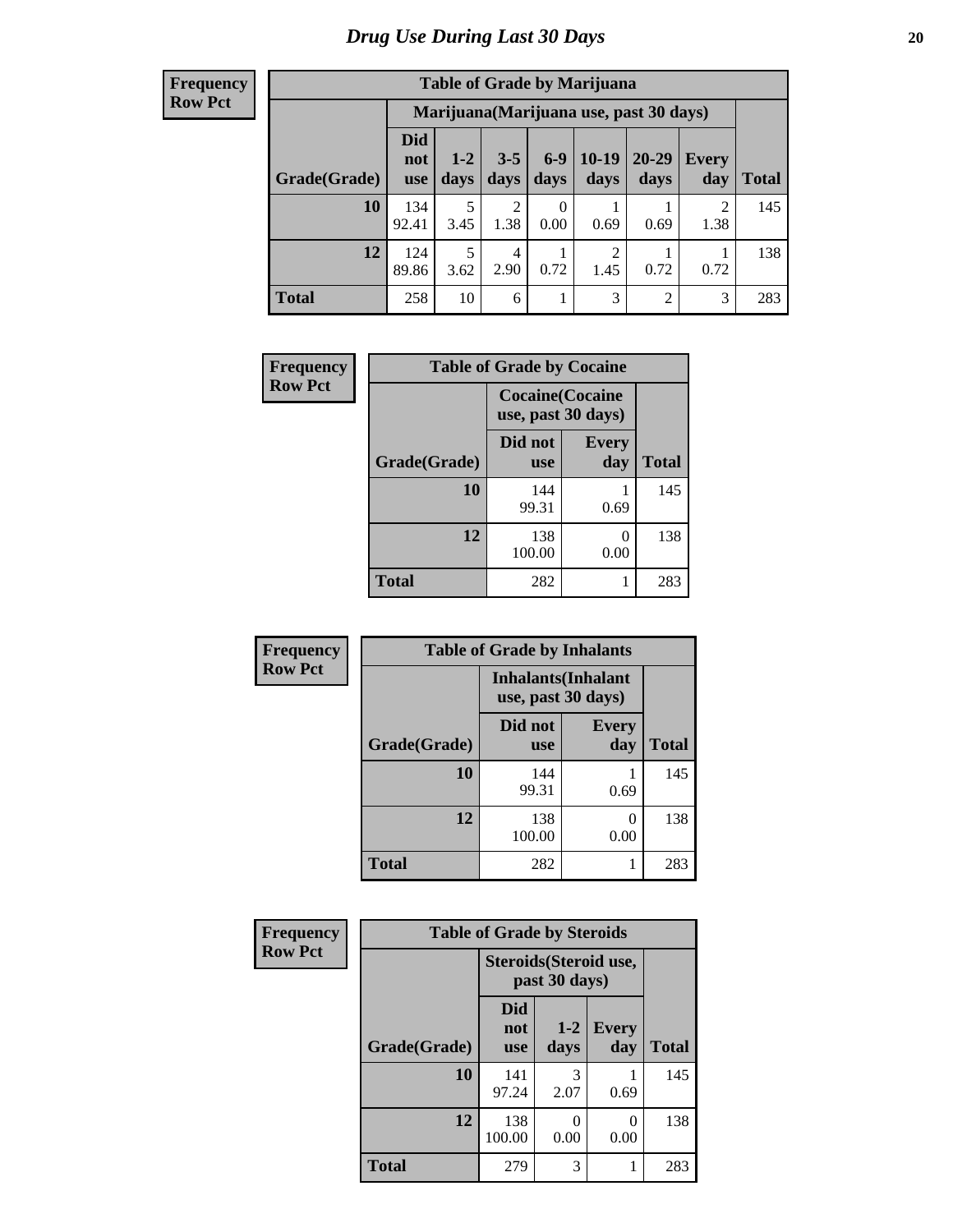# *Drug Use During Last 30 Days* **21**

| <b>Frequency</b> | <b>Table of Grade by Ecstasy</b> |                                               |                     |              |
|------------------|----------------------------------|-----------------------------------------------|---------------------|--------------|
| <b>Row Pct</b>   |                                  | <b>Ecstasy</b> (Ecstasy<br>use, past 30 days) |                     |              |
|                  | Grade(Grade)                     | Did not<br><b>use</b>                         | <b>Every</b><br>day | <b>Total</b> |
|                  | 10                               | 144<br>99.31                                  | 0.69                | 145          |
|                  | 12                               | 138<br>100.00                                 | $\Omega$<br>0.00    | 138          |
|                  | Total                            | 282                                           |                     | 283          |

| <b>Frequency</b> | <b>Table of Grade by Meth</b> |               |                  |              |  |
|------------------|-------------------------------|---------------|------------------|--------------|--|
| <b>Row Pct</b>   |                               |               |                  |              |  |
|                  | Grade(Grade)                  | Did not use   | <b>Every day</b> | <b>Total</b> |  |
|                  | 10                            | 144<br>99.31  | 0.69             | 145          |  |
|                  | 12                            | 138<br>100.00 | 0.00             | 138          |  |
|                  | <b>Total</b>                  | 282           |                  | 283          |  |

| <b>Frequency</b> |              | <b>Table of Grade by Hallucinogens</b>            |                  |              |
|------------------|--------------|---------------------------------------------------|------------------|--------------|
| <b>Row Pct</b>   |              | Hallucinogens (Hallucinogen<br>use, past 30 days) |                  |              |
|                  | Grade(Grade) | Did not use                                       | <b>Every day</b> | <b>Total</b> |
|                  | 10           | 144<br>99.31                                      | 0.69             | 145          |
|                  | 12           | 138<br>100.00                                     | 0.00             | 138          |
|                  | Total        | 282                                               |                  | 283          |

| <b>Frequency</b> |
|------------------|
| <b>Row Pct</b>   |

| <b>Table of Grade by Prescription</b> |                                 |                                                                                |                 |                |                        |                  |              |
|---------------------------------------|---------------------------------|--------------------------------------------------------------------------------|-----------------|----------------|------------------------|------------------|--------------|
|                                       |                                 | <b>Prescription</b> (Prescription drugs not<br>prescribed to me, past 30 days) |                 |                |                        |                  |              |
| Grade(Grade)                          | <b>Did</b><br>not<br><b>use</b> | $1-2$<br>days                                                                  | $3 - 5$<br>days | $6-9$<br>days  | $10-19$<br>days        | Every<br>day     | <b>Total</b> |
| 10                                    | 138<br>95.17                    | 3<br>2.07                                                                      | 0<br>0.00       | 0.69           | $\mathfrak{D}$<br>1.38 | 0.69             | 145          |
| 12                                    | 135<br>97.83                    | 0.72                                                                           | 0.72            | 0.72           | 0.00                   | $\theta$<br>0.00 | 138          |
| <b>Total</b>                          | 273                             | 4                                                                              |                 | $\overline{2}$ | $\overline{c}$         |                  | 283          |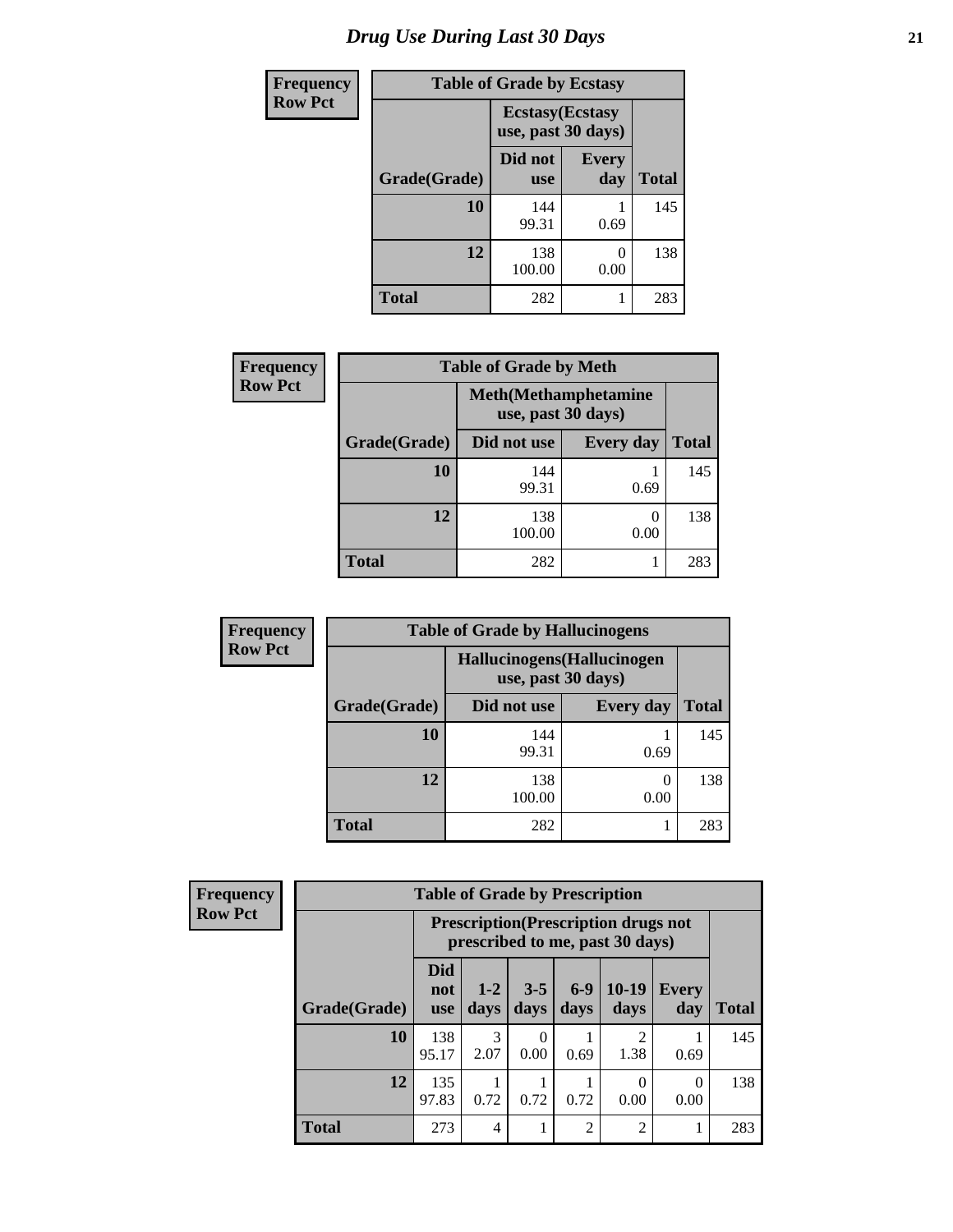| Frequency      | <b>Table of Alcoholease by Grade</b>              |                    |             |              |  |
|----------------|---------------------------------------------------|--------------------|-------------|--------------|--|
| <b>Col Pct</b> | <b>Alcoholease</b> (It is<br>easy to get alcohol) | Grade(Grade)<br>10 | 12          | <b>Total</b> |  |
|                | <b>Strongly Agree</b>                             | 50<br>34.48        | 46<br>33.33 | 96           |  |
|                | <b>Somewhat Agree</b>                             | 29<br>20.00        | 43<br>31.16 | 72           |  |
|                | <b>Somewhat Disagree</b>                          | 25<br>17.24        | 21<br>15.22 | 46           |  |
|                | <b>Strongly Disagree</b>                          | 41<br>28.28        | 28<br>20.29 | 69           |  |
|                | <b>Total</b>                                      | 145                | 138         | 283          |  |

| <b>Frequency</b> |  |
|------------------|--|
| <b>Col Pct</b>   |  |

| <b>Table of Cigarettesease by Grade</b>                  |             |                    |              |  |
|----------------------------------------------------------|-------------|--------------------|--------------|--|
| Cigarettesease (It is<br>easy to get smoking<br>tobacco) | 10          | Grade(Grade)<br>12 | <b>Total</b> |  |
| <b>Strongly Agree</b>                                    | 50<br>34.48 | 62<br>44.93        | 112          |  |
| <b>Somewhat Agree</b>                                    | 30<br>20.69 | 32<br>23.19        | 62           |  |
| <b>Somewhat Disagree</b>                                 | 16<br>11.03 | 9<br>6.52          | 25           |  |
| <b>Strongly Disagree</b>                                 | 49<br>33.79 | 35<br>25.36        | 84           |  |
| Total                                                    | 145         | 138                | 283          |  |

| Frequency      | <b>Table of Smokelessease by Grade</b>                         |                    |             |              |  |  |  |
|----------------|----------------------------------------------------------------|--------------------|-------------|--------------|--|--|--|
| <b>Col Pct</b> | <b>Smokelessease</b> (It is<br>easy to get chewing<br>tobacco) | Grade(Grade)<br>10 | 12          | <b>Total</b> |  |  |  |
|                | <b>Strongly Agree</b>                                          | 24<br>16.55        | 37<br>26.81 | 61           |  |  |  |
|                | <b>Somewhat Agree</b>                                          | 30<br>20.69        | 25<br>18.12 | 55           |  |  |  |
|                | <b>Somewhat Disagree</b>                                       | 15<br>10.34        | 17<br>12.32 | 32           |  |  |  |
|                | <b>Strongly Disagree</b>                                       | 76<br>52.41        | 59<br>42.75 | 135          |  |  |  |
|                | <b>Total</b>                                                   | 145                | 138         | 283          |  |  |  |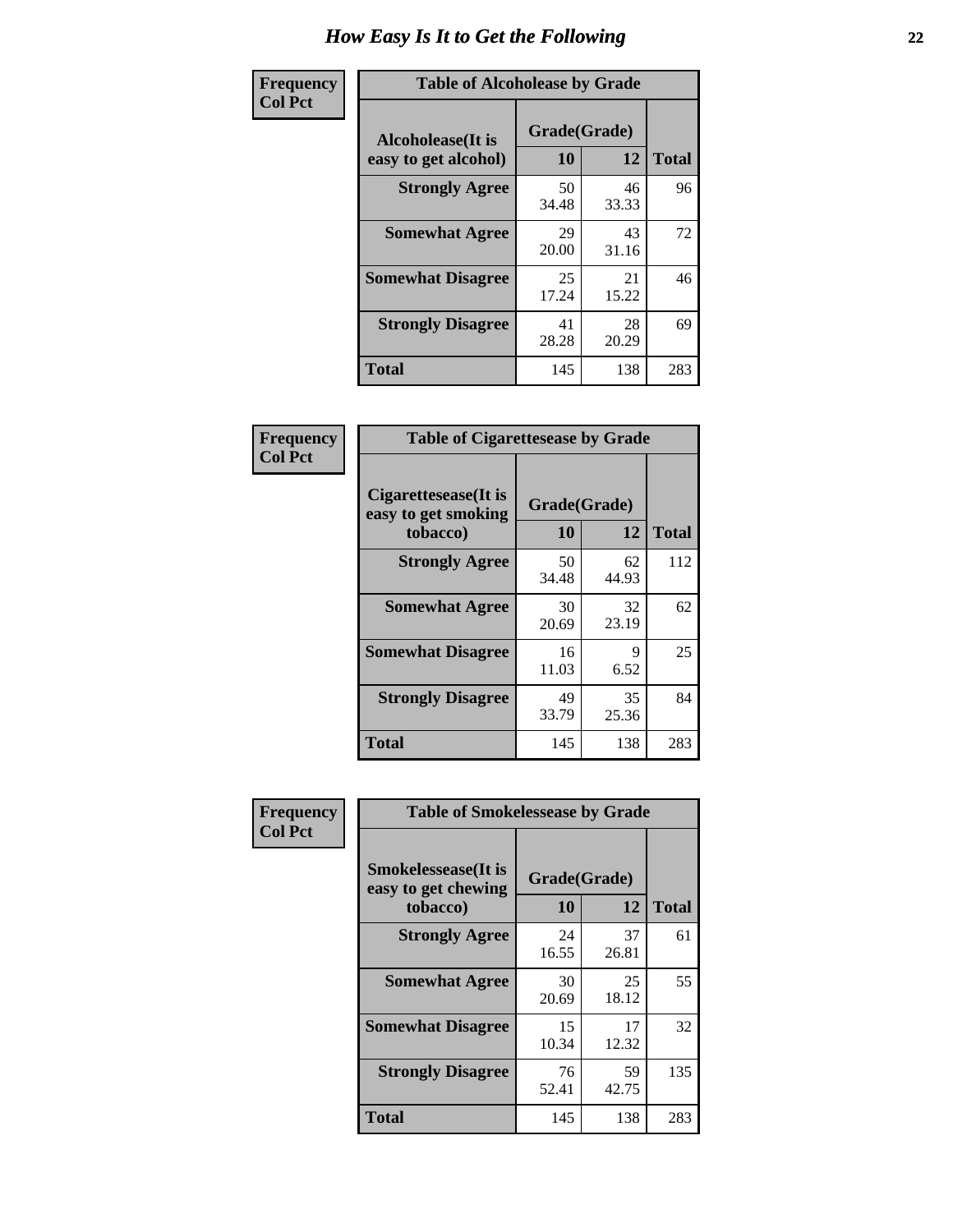| Frequency      | <b>Table of Marijuanaease by Grade</b>           |                    |             |              |  |  |  |  |  |  |
|----------------|--------------------------------------------------|--------------------|-------------|--------------|--|--|--|--|--|--|
| <b>Col Pct</b> | Marijuanaease(It is<br>easy to get<br>marijuana) | Grade(Grade)<br>10 | 12          | <b>Total</b> |  |  |  |  |  |  |
|                | <b>Strongly Agree</b>                            | 71<br>48.97        | 67<br>48.55 | 138          |  |  |  |  |  |  |
|                | <b>Somewhat Agree</b>                            | 25<br>17.24        | 23<br>16.67 | 48           |  |  |  |  |  |  |
|                | <b>Somewhat Disagree</b>                         | 9<br>6.21          | 16<br>11.59 | 25           |  |  |  |  |  |  |
|                | <b>Strongly Disagree</b>                         | 40<br>27.59        | 32<br>23.19 | 72           |  |  |  |  |  |  |
|                | <b>Total</b>                                     | 145                | 138         | 283          |  |  |  |  |  |  |

| <b>Table of Cocaineease by Grade</b>      |                    |              |     |  |  |  |  |  |  |  |
|-------------------------------------------|--------------------|--------------|-----|--|--|--|--|--|--|--|
| Cocaineease(It is<br>easy to get cocaine) | Grade(Grade)<br>10 | <b>Total</b> |     |  |  |  |  |  |  |  |
| <b>Strongly Agree</b>                     | 30<br>20.69        | 34<br>24.64  | 64  |  |  |  |  |  |  |  |
| <b>Somewhat Agree</b>                     | 20<br>13.79        | 16<br>11.59  | 36  |  |  |  |  |  |  |  |
| <b>Somewhat Disagree</b>                  | 24<br>16.55        | 22<br>15.94  | 46  |  |  |  |  |  |  |  |
| <b>Strongly Disagree</b>                  | 71<br>48.97        | 66<br>47.83  | 137 |  |  |  |  |  |  |  |
| <b>Total</b>                              | 145                | 138          | 283 |  |  |  |  |  |  |  |

| Frequency      | <b>Table of Inhalantsease by Grade</b>           |                           |             |              |  |  |  |  |  |
|----------------|--------------------------------------------------|---------------------------|-------------|--------------|--|--|--|--|--|
| <b>Col Pct</b> | Inhalantsease(It is<br>easy to get<br>inhalants) | Grade(Grade)<br><b>10</b> | 12          | <b>Total</b> |  |  |  |  |  |
|                | <b>Strongly Agree</b>                            | 47<br>32.41               | 44<br>31.88 | 91           |  |  |  |  |  |
|                | <b>Somewhat Agree</b>                            | 30<br>20.69               | 19<br>13.77 | 49           |  |  |  |  |  |
|                | <b>Somewhat Disagree</b>                         | 7<br>4.83                 | 15<br>10.87 | 22           |  |  |  |  |  |
|                | <b>Strongly Disagree</b>                         | 61<br>42.07               | 60<br>43.48 | 121          |  |  |  |  |  |
|                | <b>Total</b>                                     | 145                       | 138         | 283          |  |  |  |  |  |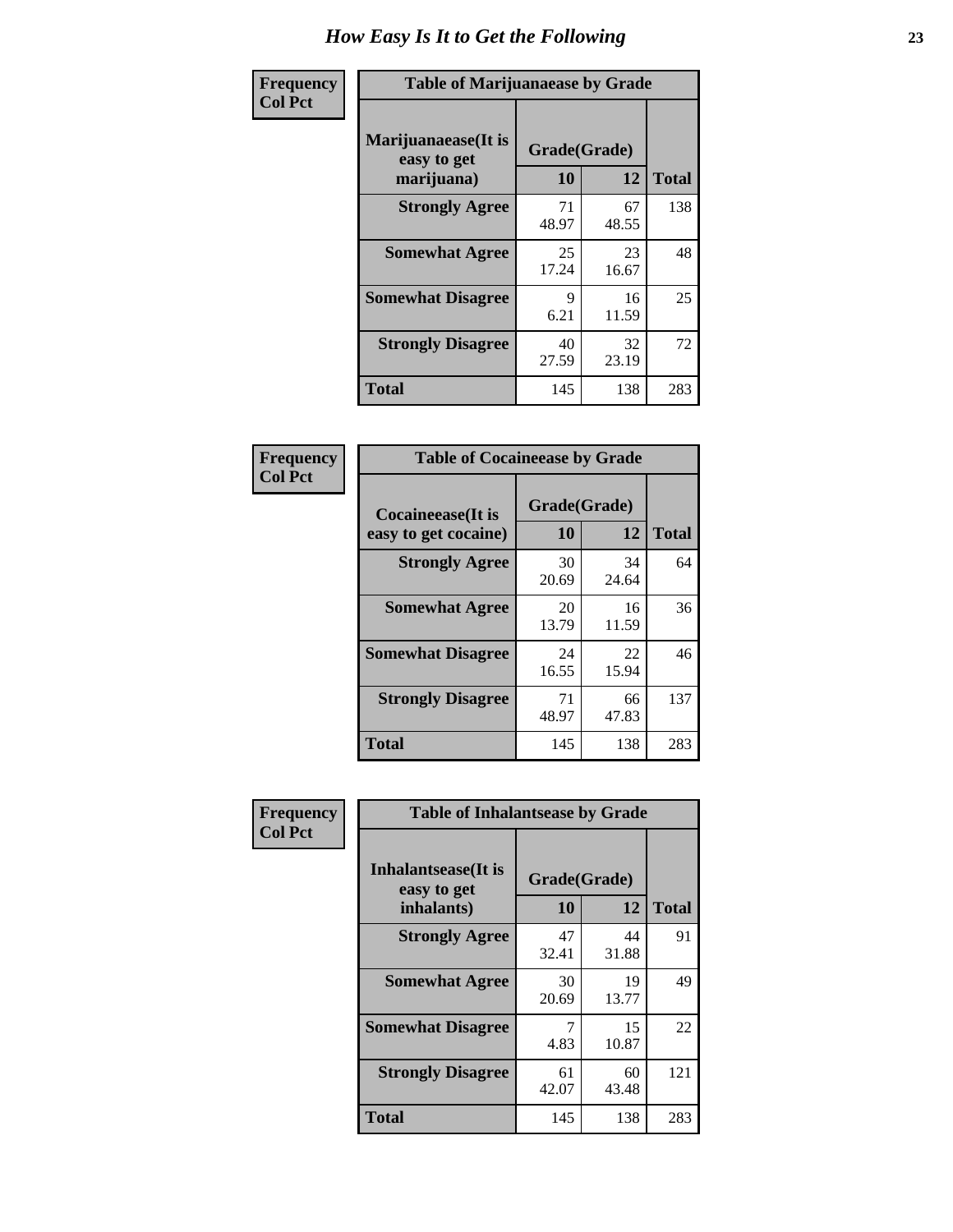| Frequency      | <b>Table of Steroidsease by Grade</b>               |                    |              |     |  |  |  |  |  |
|----------------|-----------------------------------------------------|--------------------|--------------|-----|--|--|--|--|--|
| <b>Col Pct</b> | <b>Steroidsease</b> (It is<br>easy to get steroids) | Grade(Grade)<br>10 | <b>Total</b> |     |  |  |  |  |  |
|                | <b>Strongly Agree</b>                               | 23<br>15.86        | 22<br>15.94  | 45  |  |  |  |  |  |
|                | <b>Somewhat Agree</b>                               | 27<br>18.62        | 15<br>10.87  | 42  |  |  |  |  |  |
|                | <b>Somewhat Disagree</b>                            | 15<br>10.34        | 32<br>23.19  | 47  |  |  |  |  |  |
|                | <b>Strongly Disagree</b>                            | 80<br>55.17        | 69<br>50.00  | 149 |  |  |  |  |  |
|                | <b>Total</b>                                        | 145                | 138          | 283 |  |  |  |  |  |

| Frequency      | <b>Table of Ecstasyease by Grade</b>              |                    |              |     |  |  |  |  |  |
|----------------|---------------------------------------------------|--------------------|--------------|-----|--|--|--|--|--|
| <b>Col Pct</b> | <b>Ecstasyease</b> (It is<br>easy to get ecstasy) | Grade(Grade)<br>10 | <b>Total</b> |     |  |  |  |  |  |
|                | <b>Strongly Agree</b>                             | 24<br>16.55        | 30<br>21.74  | 54  |  |  |  |  |  |
|                | <b>Somewhat Agree</b>                             | 18<br>12.41        | 18<br>13.04  | 36  |  |  |  |  |  |
|                | <b>Somewhat Disagree</b>                          | 20<br>13.79        | 19<br>13.77  | 39  |  |  |  |  |  |
|                | <b>Strongly Disagree</b>                          | 83<br>57.24        | 71<br>51.45  | 154 |  |  |  |  |  |
|                | <b>Total</b>                                      | 145                | 138          | 283 |  |  |  |  |  |

| Frequency      | <b>Table of Methease by Grade</b>                          |                    |             |              |
|----------------|------------------------------------------------------------|--------------------|-------------|--------------|
| <b>Col Pct</b> | <b>Methease</b> (It is easy<br>to get<br>methamphetamines) | Grade(Grade)<br>10 | 12          | <b>Total</b> |
|                | <b>Strongly Agree</b>                                      | 22<br>15.17        | 23<br>16.67 | 45           |
|                | <b>Somewhat Agree</b>                                      | 24<br>16.55        | 14<br>10.14 | 38           |
|                | <b>Somewhat Disagree</b>                                   | 15<br>10.34        | 21<br>15.22 | 36           |
|                | <b>Strongly Disagree</b>                                   | 84<br>57.93        | 80<br>57.97 | 164          |
|                | Total                                                      | 145                | 138         | 283          |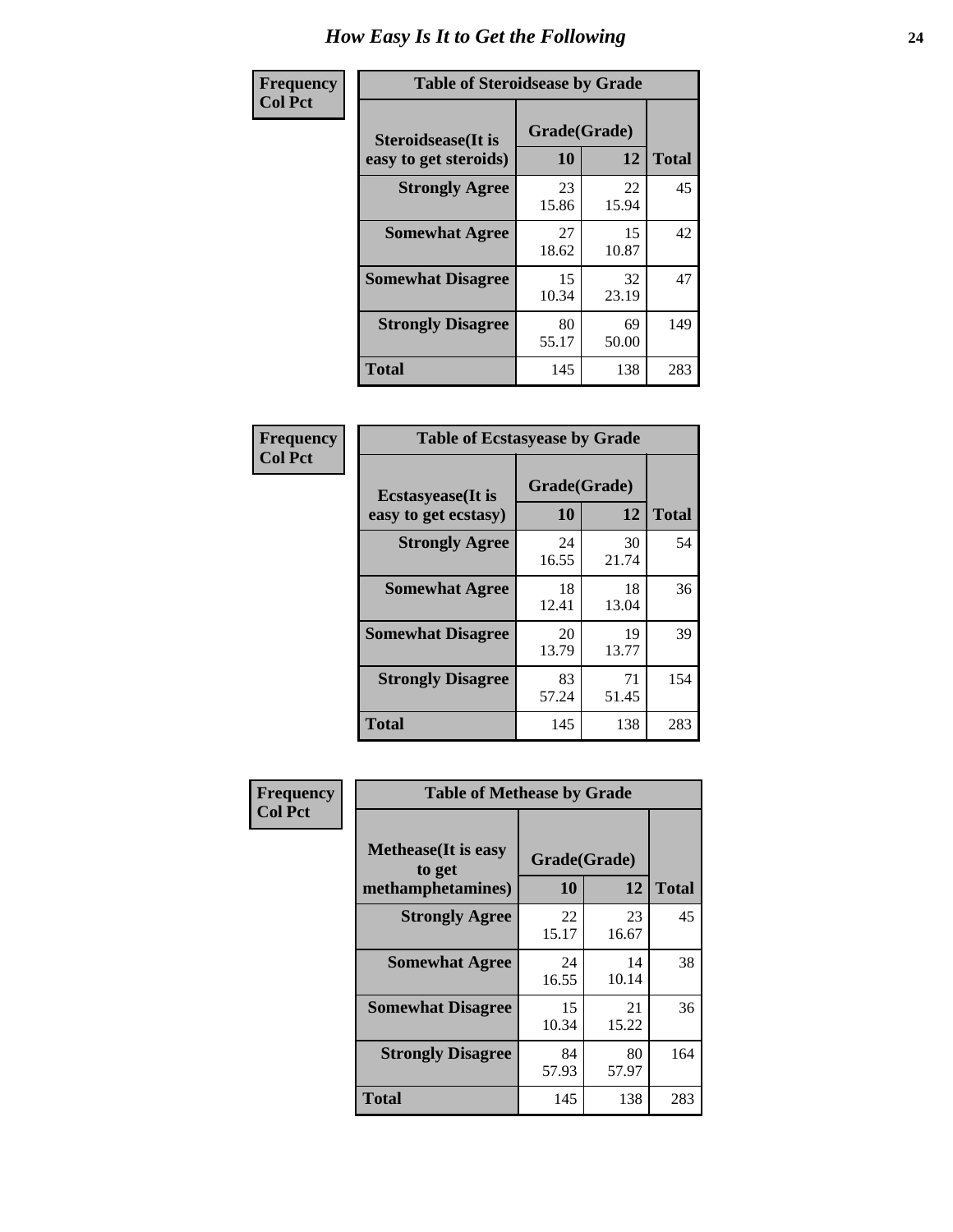| <b>Frequency</b> | <b>Table of Hallucinogensease by Grade</b>               |                    |             |              |  |  |  |  |  |
|------------------|----------------------------------------------------------|--------------------|-------------|--------------|--|--|--|--|--|
| <b>Col Pct</b>   | Hallucinogensease(It<br>is easy to get<br>hallucinogens) | Grade(Grade)<br>10 | 12          | <b>Total</b> |  |  |  |  |  |
|                  | <b>Strongly Agree</b>                                    | 16<br>11.03        | 22<br>15.94 | 38           |  |  |  |  |  |
|                  | <b>Somewhat Agree</b>                                    | 25<br>17.24        | 14<br>10.14 | 39           |  |  |  |  |  |
|                  | <b>Somewhat Disagree</b>                                 | 16<br>11.03        | 24<br>17.39 | 40           |  |  |  |  |  |
|                  | <b>Strongly Disagree</b>                                 | 88<br>60.69        | 78<br>56.52 | 166          |  |  |  |  |  |
|                  | <b>Total</b>                                             | 145                | 138         | 283          |  |  |  |  |  |

| Frequency<br>  Col Pct |
|------------------------|

| <b>Table of Prescriptionease by Grade</b>                                                |             |              |              |  |  |  |  |  |  |  |
|------------------------------------------------------------------------------------------|-------------|--------------|--------------|--|--|--|--|--|--|--|
| <b>Prescriptionease</b> (It<br>is easy to get<br>prescription drugs<br>not prescribed to |             | Grade(Grade) |              |  |  |  |  |  |  |  |
| me)                                                                                      | 10          | 12           | <b>Total</b> |  |  |  |  |  |  |  |
| <b>Strongly Agree</b>                                                                    | 46<br>31.72 | 54<br>39.13  | 100          |  |  |  |  |  |  |  |
| <b>Somewhat Agree</b>                                                                    | 26<br>17.93 | 21<br>15.22  | 47           |  |  |  |  |  |  |  |
| <b>Somewhat Disagree</b>                                                                 | 12<br>8.28  | 16<br>11.59  | 28           |  |  |  |  |  |  |  |
| <b>Strongly Disagree</b>                                                                 | 61<br>42.07 | 47<br>34.06  | 108          |  |  |  |  |  |  |  |
| Total                                                                                    | 145         | 138          | 283          |  |  |  |  |  |  |  |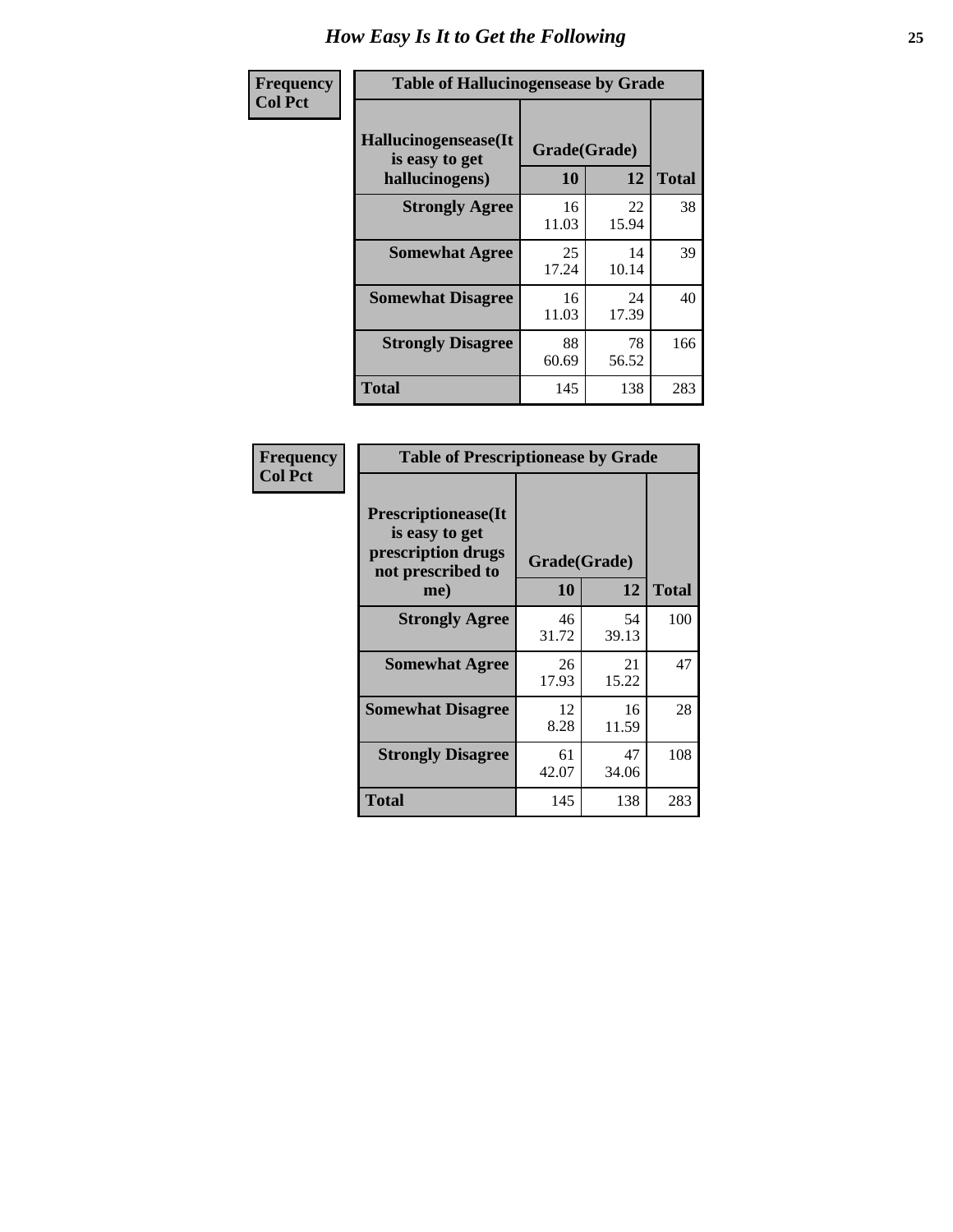*Age at Onset of Use* **26** *Results for "Age at Onset of Use" questions exclude students who said they did not use that substance*

| <b>Frequency</b> | <b>Table of Grade by Alcoholinit</b> |                        |                                                 |      |                  |                  |                           |                        |            |             |            |                       |              |
|------------------|--------------------------------------|------------------------|-------------------------------------------------|------|------------------|------------------|---------------------------|------------------------|------------|-------------|------------|-----------------------|--------------|
| <b>Row Pct</b>   |                                      |                        | Alcoholinit(I started using alcohol when I was) |      |                  |                  |                           |                        |            |             |            |                       |              |
|                  | Grade(Grade)                         | <b>8 or</b><br>younger | 9                                               | 10   | 11               | 12               | 13                        | 14                     | 15         | 16          | 17         | <b>18 or</b><br>older | <b>Total</b> |
|                  | 10                                   | 19<br>35.19            | $\overline{2}$<br>3.70                          |      | $1.85$ 3.70      | $\left($<br>0.00 | 8<br>14.81                | ⇁<br>12.96             | 9<br>16.67 | 9.26        | 1.85       | $\theta$<br>0.00      | 54           |
|                  | 12                                   | 3<br>6.82              | $\theta$<br>0.00                                | 2.27 | $\Omega$<br>0.00 | 3<br>6.82        | 2.27                      | $\mathcal{I}$<br>15.91 | ⇁<br>15.91 | 10<br>22.73 | 9<br>20.45 | 3<br>6.82             | 44           |
|                  | <b>Total</b>                         | 22                     | 2                                               | 2    | $\overline{2}$   | 3                | 9                         | 14                     | 16         | 15          | 10         | 3                     | 98           |
|                  |                                      |                        |                                                 |      |                  |                  | Frequency Missing $= 185$ |                        |            |             |            |                       |              |

| <b>Frequency</b> |
|------------------|
| <b>Row Pct</b>   |

| <b>Table of Grade by Cigarettesinit</b> |                 |                                                       |            |                  |                           |                  |       |                |                  |                  |                       |              |
|-----------------------------------------|-----------------|-------------------------------------------------------|------------|------------------|---------------------------|------------------|-------|----------------|------------------|------------------|-----------------------|--------------|
|                                         |                 | Cigarettesinit (I started smoking tobacco when I was) |            |                  |                           |                  |       |                |                  |                  |                       |              |
| Grade(Grade)                            | 8 or<br>younger | 9                                                     | 10         | 11               | 12                        | 13               | 14    | 15             | 16               | 17               | <b>18 or</b><br>older | <b>Total</b> |
| 10                                      | 3<br>12.00      | ◠<br>8.00                                             | 5<br>20.00 | 3<br>12.00       | 0<br>0.00                 | 4.00             | 28.00 | 3<br>12.00     | $\theta$<br>0.00 | $\theta$<br>0.00 | 4.00                  | 25           |
| 12                                      | 5.56            | $\Omega$<br>0.00                                      | 5.56       | $\Omega$<br>0.00 | $\overline{2}$<br>11.11   | $\theta$<br>0.00 | 11.11 | 2<br>-11<br>11 | 4<br>22.22       | 6<br>33.33       | 0<br>0.00             | 18           |
| <b>Total</b>                            | 4               | $\overline{2}$                                        | 6          | 3                | $\overline{2}$            |                  | 9     | 5              | $\overline{4}$   | 6                |                       | 43           |
|                                         |                 |                                                       |            |                  | Frequency Missing $= 240$ |                  |       |                |                  |                  |                       |              |

| Frequency      | <b>Table of Grade by Smokelessinit</b> |                                                                 |              |  |
|----------------|----------------------------------------|-----------------------------------------------------------------|--------------|--|
| <b>Row Pct</b> |                                        | Smokelessinit(I<br>started<br>chewing<br>tobacco when I<br>was) |              |  |
|                | Grade(Grade)                           | 10                                                              | <b>Total</b> |  |
|                | 10                                     | 100.00                                                          |              |  |
|                | 12                                     | 0                                                               |              |  |
|                | <b>Total</b>                           |                                                                 |              |  |
|                |                                        | Frequency Missing $= 282$                                       |              |  |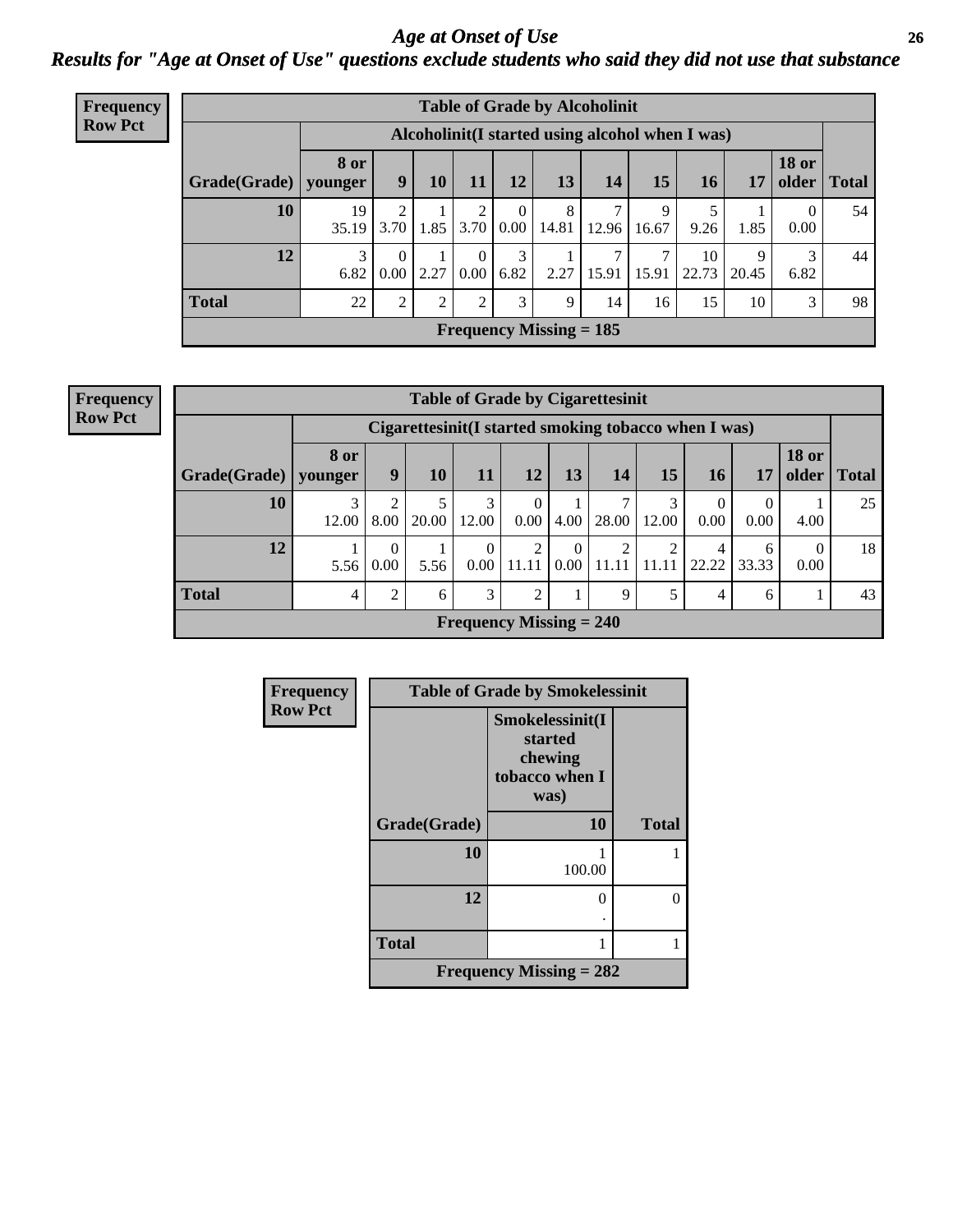### *Age at Onset of Use* **27**

*Results for "Age at Onset of Use" questions exclude students who said they did not use that substance*

| Frequency      | <b>Table of Grade by Marijuanainit</b>               |             |           |                 |      |            |                                |            |            |                  |                       |              |
|----------------|------------------------------------------------------|-------------|-----------|-----------------|------|------------|--------------------------------|------------|------------|------------------|-----------------------|--------------|
| <b>Row Pct</b> | Marijuanainit (I started using marijuana when I was) |             |           |                 |      |            |                                |            |            |                  |                       |              |
|                | Grade(Grade)   younger                               | <b>8 or</b> | <b>10</b> | 11 <sup>1</sup> | 12   | 13         | 14                             | 15         | 16         | 17               | <b>18 or</b><br>older | <b>Total</b> |
|                | 10                                                   | 6<br>15.79  | 2.63      | 5.26            | 2.63 | 4<br>10.53 | 11<br>28.95                    | 9<br>23.68 | ∍<br>5.26  | $\left($<br>0.00 | 2<br>5.26             | 38           |
|                | 12                                                   | $0.00\,$    | 4.00      | 4.00            | 8.00 | 4.00       | 4<br>16.00                     | 5<br>20.00 | 8<br>32.00 | 4.00             | 2<br>8.00             | 25           |
|                | <b>Total</b>                                         | 6           | 2         | 3               | 3    | 5          | 15                             | 14         | 10         |                  | 4                     | 63           |
|                |                                                      |             |           |                 |      |            | <b>Frequency Missing = 220</b> |            |            |                  |                       |              |

| Frequency      | <b>Table of Grade by Cocaineinit</b> |                                                          |              |  |  |
|----------------|--------------------------------------|----------------------------------------------------------|--------------|--|--|
| <b>Row Pct</b> |                                      | Cocaineinit(I<br>started using<br>cocaine<br>when I was) |              |  |  |
|                | Grade(Grade)                         | 8 or younger                                             | <b>Total</b> |  |  |
|                | 10                                   | 100.00                                                   |              |  |  |
|                | 12                                   | 0                                                        | 0            |  |  |
|                | <b>Total</b>                         |                                                          |              |  |  |
|                |                                      | Frequency Missing $= 282$                                |              |  |  |

| Frequency      | <b>Table of Grade by Inhalantsinit</b> |                                                              |                  |  |  |
|----------------|----------------------------------------|--------------------------------------------------------------|------------------|--|--|
| <b>Row Pct</b> |                                        | Inhalantsinit(I<br>started using<br>inhalants<br>when I was) |                  |  |  |
|                | Grade(Grade)                           | 11                                                           | <b>Total</b>     |  |  |
|                | 10                                     | 100.00                                                       |                  |  |  |
|                | 12                                     | 0                                                            | $\left( \right)$ |  |  |
|                | <b>Total</b>                           |                                                              |                  |  |  |
|                |                                        | Frequency Missing $= 282$                                    |                  |  |  |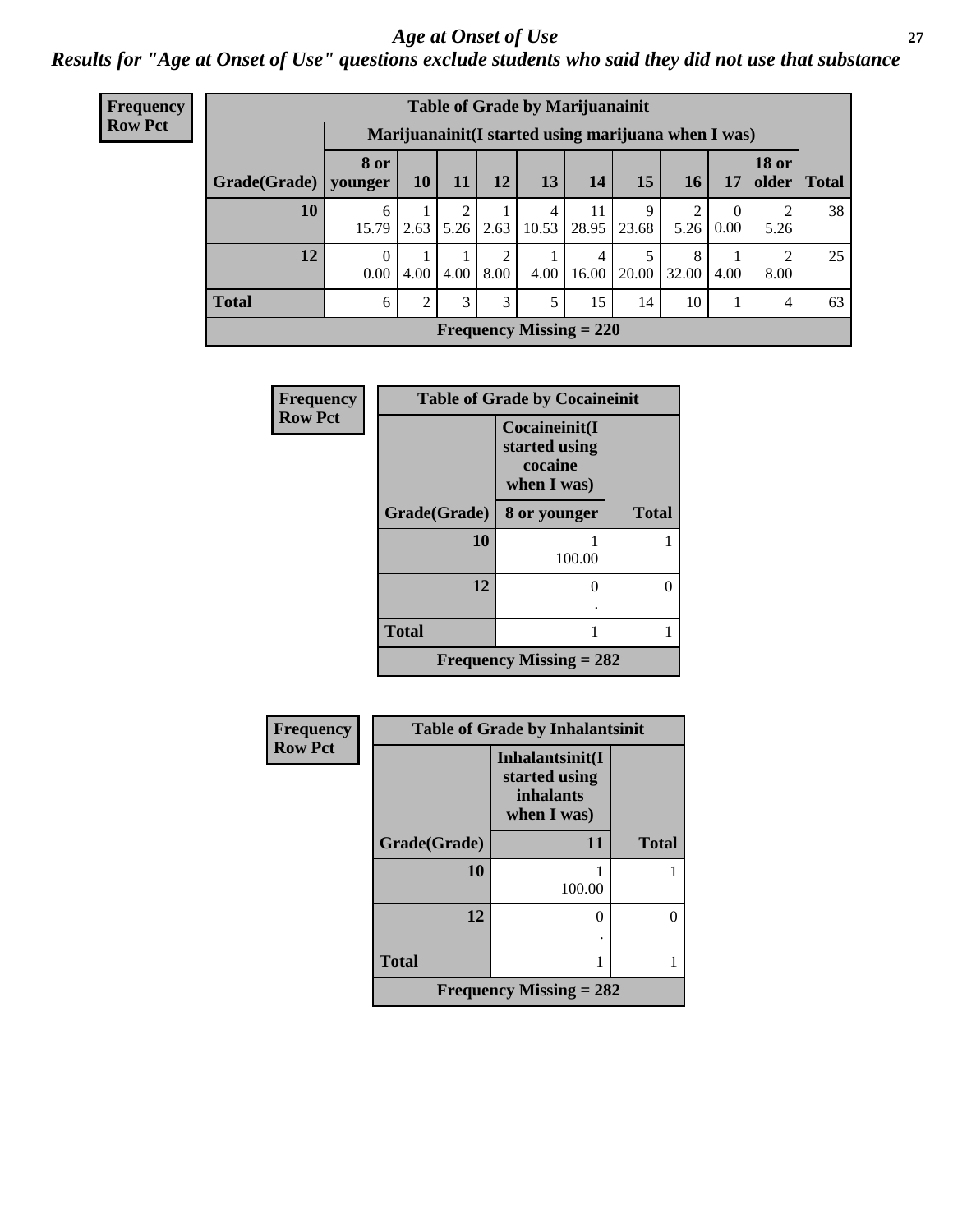#### *Age at Onset of Use* **28**

*Results for "Age at Onset of Use" questions exclude students who said they did not use that substance*

| Frequency      |              | <b>Table of Grade by Steroidsinit</b>                      |              |
|----------------|--------------|------------------------------------------------------------|--------------|
| <b>Row Pct</b> |              | Steroidsinit(I<br>started using<br>steroids<br>when I was) |              |
|                | Grade(Grade) | 8 or younger                                               | <b>Total</b> |
|                | 10           | 100.00                                                     |              |
|                | 12           | 0                                                          | 0            |
|                | <b>Total</b> |                                                            |              |
|                |              | Frequency Missing $= 282$                                  |              |

| <b>Frequency</b> | <b>Table of Grade by Ecstasyinit</b> |                                                             |              |  |
|------------------|--------------------------------------|-------------------------------------------------------------|--------------|--|
| <b>Row Pct</b>   |                                      | Ecstasyinit(I<br>started<br>using<br>ecstasy<br>when I was) |              |  |
|                  | Grade(Grade)                         | 16                                                          | <b>Total</b> |  |
|                  | 10                                   | 2<br>100.00                                                 | 2            |  |
|                  | 12                                   | $\theta$                                                    | 0            |  |
|                  |                                      |                                                             |              |  |
|                  | <b>Total</b>                         | 2                                                           | 2            |  |
|                  |                                      | Frequency Missing $= 281$                                   |              |  |

### *For Grade \* Methinit all data are missing since all the levels of variable Methinit are missing.*

| Frequency      | <b>Table of Grade by Hallucinogensinit</b> |                                                                      |              |  |
|----------------|--------------------------------------------|----------------------------------------------------------------------|--------------|--|
| <b>Row Pct</b> |                                            | Hallucinogensinit(I<br>started using<br>hallucinogens<br>when I was) |              |  |
|                | Grade(Grade)                               | 8 or younger                                                         | <b>Total</b> |  |
|                | 10                                         | 0                                                                    |              |  |
|                |                                            |                                                                      |              |  |
|                | 12                                         | 100.00                                                               |              |  |
|                | <b>Total</b>                               |                                                                      |              |  |
|                |                                            | Frequency Missing $= 282$                                            |              |  |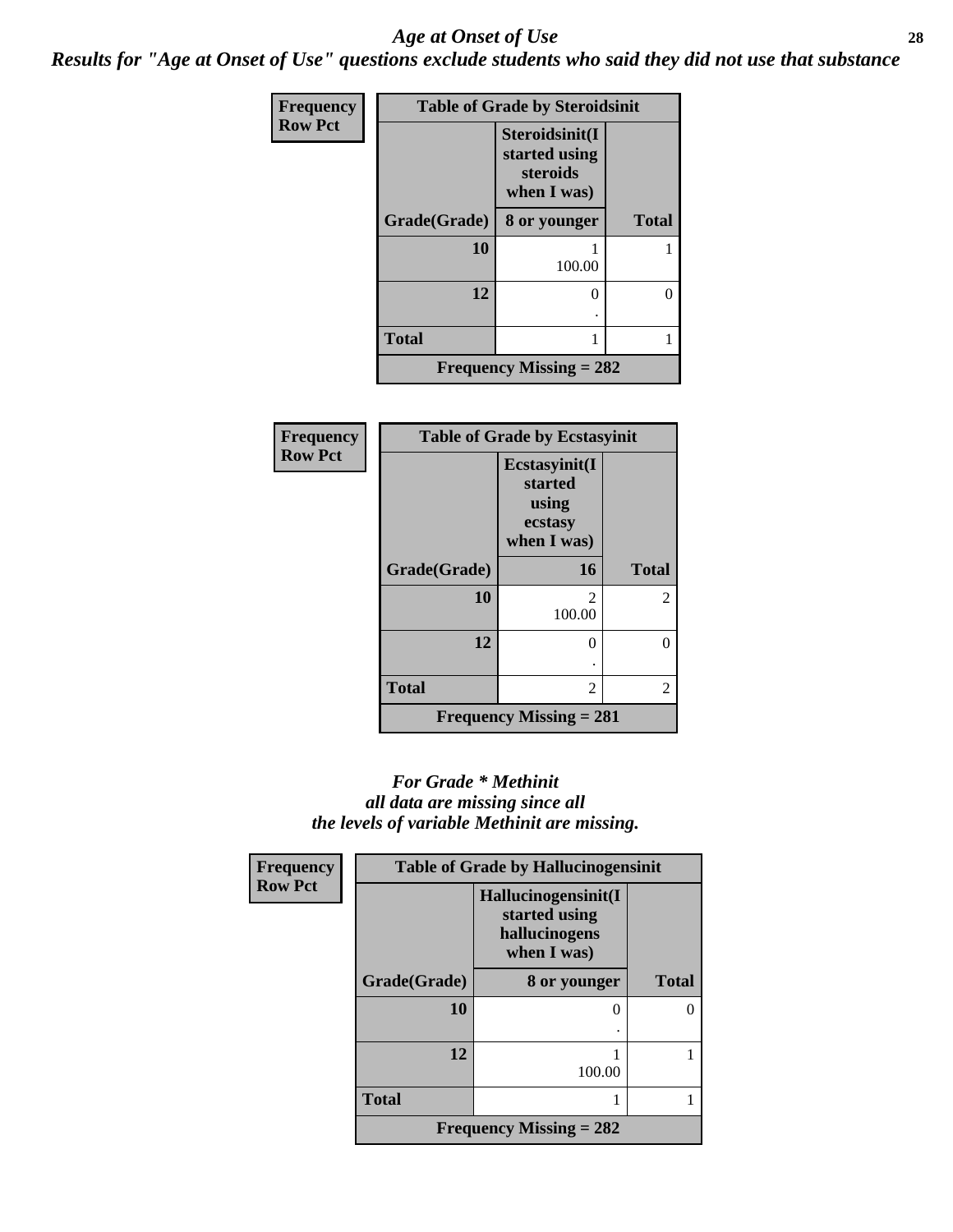### *Age at Onset of Use* **29**

*Results for "Age at Onset of Use" questions exclude students who said they did not use that substance*

| Frequency      | <b>Table of Grade by Prescriptioninit</b> |       |                                                                                                 |                  |                  |                |           |                  |              |
|----------------|-------------------------------------------|-------|-------------------------------------------------------------------------------------------------|------------------|------------------|----------------|-----------|------------------|--------------|
| <b>Row Pct</b> |                                           |       | <b>Prescriptioninit (I started using prescription</b><br>drugs not prescribed to me when I was) |                  |                  |                |           |                  |              |
|                | Grade(Grade)   younger                    | 8 or  | 9                                                                                               | <b>10</b>        | <b>11</b>        | <b>12</b>      | <b>13</b> | <b>15</b>        | <b>Total</b> |
|                | 10                                        | 12.50 | 12.50                                                                                           | $\Omega$<br>0.00 | 12.50            | 25.00          | 37.50     | $\theta$<br>0.00 | 8            |
|                | 12                                        | 33.33 | 0<br>0.00                                                                                       | 33.33            | $\theta$<br>0.00 | 0.00           | 0.00      | 33.33            | 3            |
|                | <b>Total</b>                              | 2     |                                                                                                 |                  |                  | $\mathfrak{D}$ | 3         |                  | 11           |
|                |                                           |       | Frequency Missing $= 272$                                                                       |                  |                  |                |           |                  |              |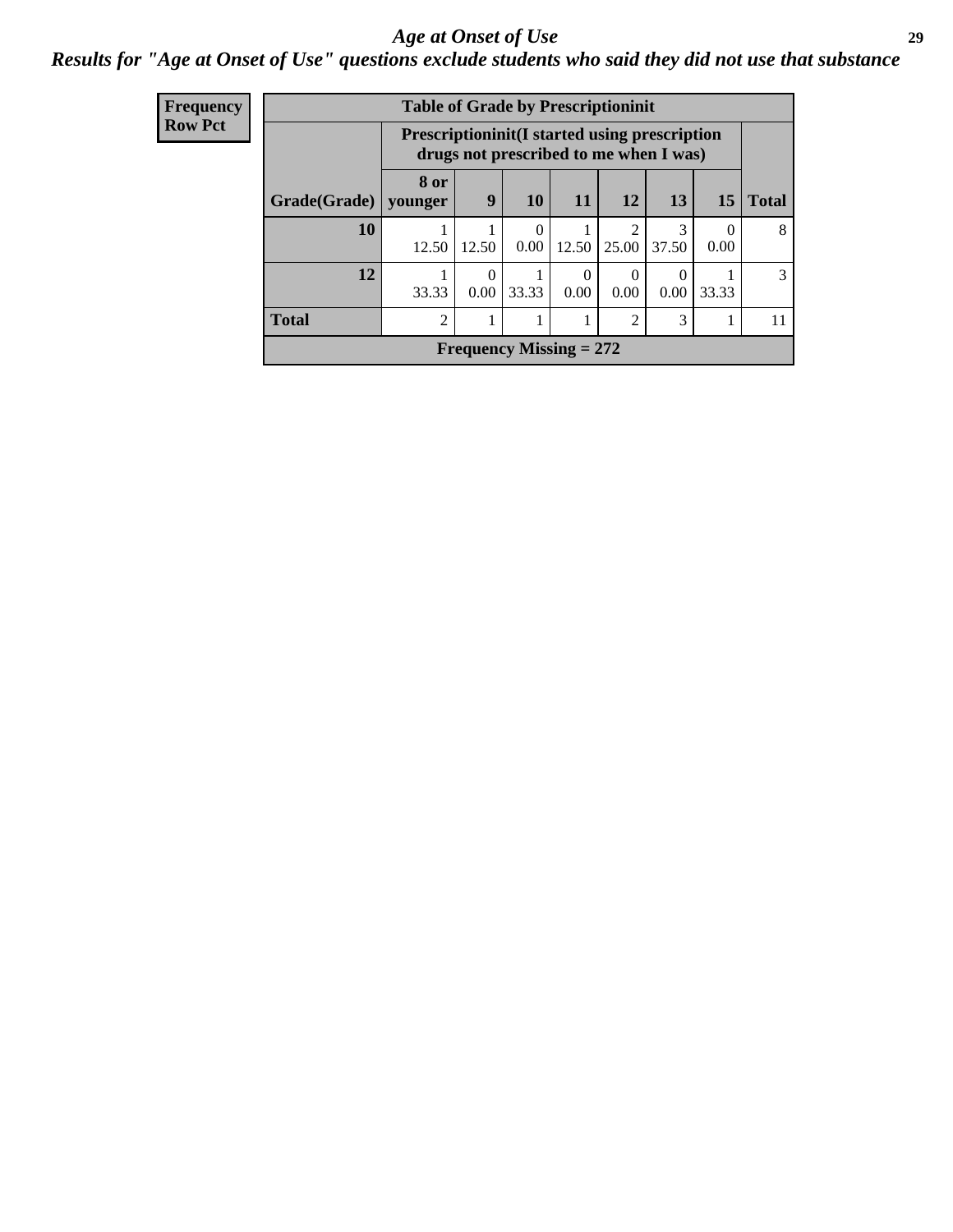| Frequency      | <b>Table of Alcoholharm by Grade</b>          |                    |             |              |  |
|----------------|-----------------------------------------------|--------------------|-------------|--------------|--|
| <b>Col Pct</b> | Alcoholharm(I<br>think alcohol is<br>harmful) | Grade(Grade)<br>10 | 12          | <b>Total</b> |  |
|                | <b>Strongly Agree</b>                         | 92<br>63.45        | 87<br>63.04 | 179          |  |
|                | <b>Somewhat Agree</b>                         | 25<br>17.24        | 30<br>21.74 | 55           |  |
|                | <b>Somewhat Disagree</b>                      | 15<br>10.34        | 16<br>11.59 | 31           |  |
|                | <b>Strongly Disagree</b>                      | 13<br>8.97         | 5<br>3.62   | 18           |  |
|                | <b>Total</b>                                  | 145                | 138         | 283          |  |

| <b>Table of Cigarettesharm by Grade</b>                  |                    |              |              |  |  |
|----------------------------------------------------------|--------------------|--------------|--------------|--|--|
| Cigarettesharm(I<br>think smoking<br>tobacco is harmful) | Grade(Grade)<br>10 | 12           | <b>Total</b> |  |  |
| <b>Strongly Agree</b>                                    | 125<br>86.21       | 120<br>86.96 | 245          |  |  |
| <b>Somewhat Agree</b>                                    | 6<br>4.14          | 13<br>9.42   | 19           |  |  |
| <b>Somewhat Disagree</b>                                 | 8<br>5.52          | 0.72         | 9            |  |  |
| <b>Strongly Disagree</b>                                 | 6<br>4.14          | 4<br>2.90    | 10           |  |  |
| <b>Total</b>                                             | 145                | 138          | 283          |  |  |

| Frequency      | <b>Table of Smokelessharm by Grade</b>                  |                    |              |              |  |  |
|----------------|---------------------------------------------------------|--------------------|--------------|--------------|--|--|
| <b>Col Pct</b> | Smokelessharm(I<br>think chewing<br>tobacco is harmful) | Grade(Grade)<br>10 | 12           | <b>Total</b> |  |  |
|                | <b>Strongly Agree</b>                                   | 129<br>88.97       | 125<br>90.58 | 254          |  |  |
|                | <b>Somewhat Agree</b>                                   | 4.83               | 8<br>5.80    | 15           |  |  |
|                | <b>Somewhat Disagree</b>                                | 4<br>2.76          | 0<br>0.00    | 4            |  |  |
|                | <b>Strongly Disagree</b>                                | 5<br>3.45          | 5<br>3.62    | 10           |  |  |
|                | <b>Total</b>                                            | 145                | 138          | 283          |  |  |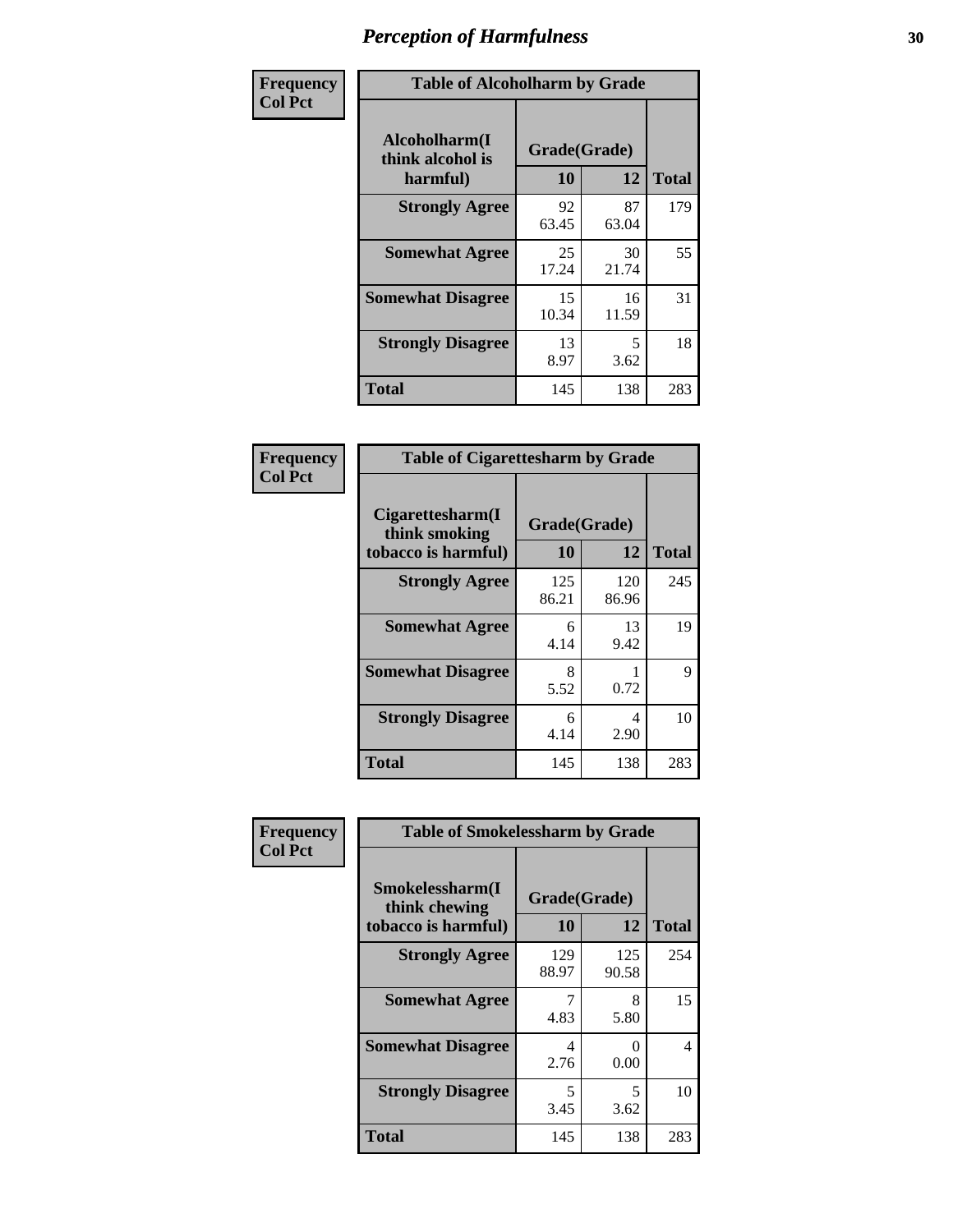| Frequency      |                                                   | <b>Table of Marijuanaharm by Grade</b> |                    |              |  |  |
|----------------|---------------------------------------------------|----------------------------------------|--------------------|--------------|--|--|
| <b>Col Pct</b> | Marijuanaharm(I<br>think marijuana is<br>harmful) | 10                                     | Grade(Grade)<br>12 | <b>Total</b> |  |  |
|                | <b>Strongly Agree</b>                             | 112<br>77.24                           | 92<br>66.67        | 204          |  |  |
|                | <b>Somewhat Agree</b>                             | 9<br>6.21                              | 15<br>10.87        | 24           |  |  |
|                | <b>Somewhat Disagree</b>                          | 8<br>5.52                              | 14<br>10.14        | 22           |  |  |
|                | <b>Strongly Disagree</b>                          | 16<br>11.03                            | 17<br>12.32        | 33           |  |  |
|                | <b>Total</b>                                      | 145                                    | 138                | 283          |  |  |

| <b>Table of Cocaineharm by Grade</b>          |                    |              |     |  |  |
|-----------------------------------------------|--------------------|--------------|-----|--|--|
| Cocaineharm(I<br>think cocaine is<br>harmful) | Grade(Grade)<br>10 | <b>Total</b> |     |  |  |
| <b>Strongly Agree</b>                         | 131<br>90.34       | 128<br>92.75 | 259 |  |  |
| <b>Somewhat Agree</b>                         | 2<br>1.38          | 4<br>2.90    | 6   |  |  |
| <b>Somewhat Disagree</b>                      | 5<br>3.45          | 0<br>0.00    | 5   |  |  |
| <b>Strongly Disagree</b>                      | 7<br>4.83          | 6<br>4.35    | 13  |  |  |
| <b>Total</b>                                  | 145                | 138          | 283 |  |  |

| Frequency      | <b>Table of Inhalantsharm by Grade</b>              |                    |              |              |
|----------------|-----------------------------------------------------|--------------------|--------------|--------------|
| <b>Col Pct</b> | Inhalantsharm(I)<br>think inhalants are<br>harmful) | Grade(Grade)<br>10 | 12           | <b>Total</b> |
|                | <b>Strongly Agree</b>                               | 128<br>88.28       | 126<br>91.30 | 254          |
|                | <b>Somewhat Agree</b>                               | 6<br>4.14          | 6<br>4.35    | 12           |
|                | <b>Somewhat Disagree</b>                            | 3<br>2.07          | 0<br>0.00    | 3            |
|                | <b>Strongly Disagree</b>                            | 8<br>5.52          | 6<br>4.35    | 14           |
|                | <b>Total</b>                                        | 145                | 138          | 283          |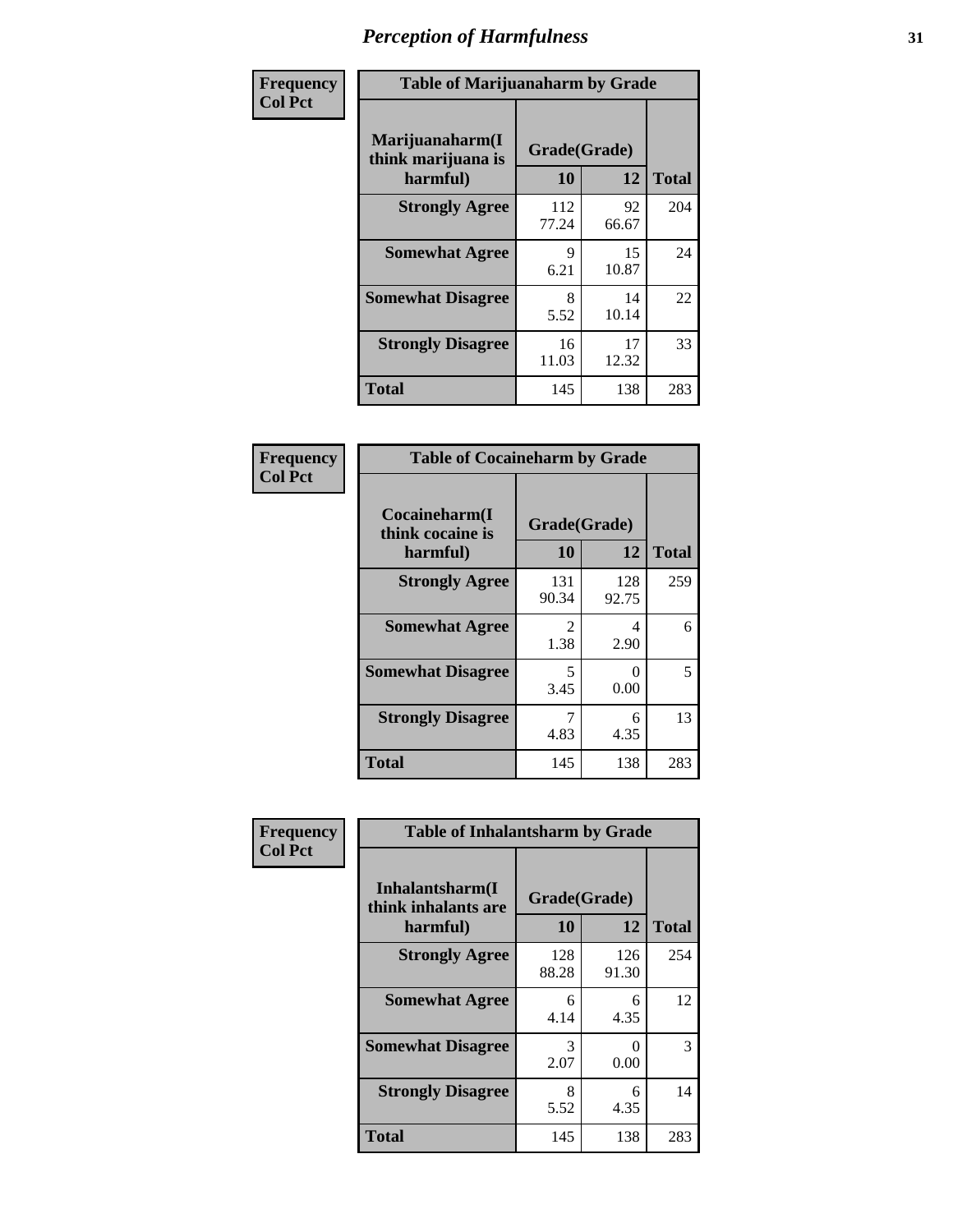| Frequency      | <b>Table of Steroidsharm by Grade</b>            |                    |              |              |
|----------------|--------------------------------------------------|--------------------|--------------|--------------|
| <b>Col Pct</b> | Steroidsharm(I<br>think steroids are<br>harmful) | Grade(Grade)<br>10 | 12           | <b>Total</b> |
|                | <b>Strongly Agree</b>                            | 123<br>84.83       | 123<br>89.13 | 246          |
|                | <b>Somewhat Agree</b>                            | 8<br>5.52          | 6<br>4.35    | 14           |
|                | <b>Somewhat Disagree</b>                         | 5<br>3.45          | 3<br>2.17    | 8            |
|                | <b>Strongly Disagree</b>                         | 9<br>6.21          | 6<br>4.35    | 15           |
|                | <b>Total</b>                                     | 145                | 138          | 283          |

| <b>Table of Ecstasyharm by Grade</b>          |                    |              |     |  |  |
|-----------------------------------------------|--------------------|--------------|-----|--|--|
| Ecstasyharm(I<br>think ecstasy is<br>harmful) | Grade(Grade)<br>10 | <b>Total</b> |     |  |  |
| <b>Strongly Agree</b>                         | 129<br>88.97       | 125<br>90.58 | 254 |  |  |
| <b>Somewhat Agree</b>                         | 5<br>3.45          | 6<br>4.35    | 11  |  |  |
| <b>Somewhat Disagree</b>                      | 2<br>1.38          | 0.72         | 3   |  |  |
| <b>Strongly Disagree</b>                      | 9<br>6.21          | 6<br>4.35    | 15  |  |  |
| Total                                         | 145                | 138          | 283 |  |  |

| Frequency      | <b>Table of Methharm by Grade</b>                            |                    |              |              |
|----------------|--------------------------------------------------------------|--------------------|--------------|--------------|
| <b>Col Pct</b> | <b>Methharm</b> (I think<br>methamphetamines<br>are harmful) | Grade(Grade)<br>10 | 12           | <b>Total</b> |
|                | <b>Strongly Agree</b>                                        | 132<br>91.03       | 126<br>91.30 | 258          |
|                | <b>Somewhat Agree</b>                                        | 2<br>1.38          | 5<br>3.62    |              |
|                | <b>Somewhat Disagree</b>                                     | 5<br>3.45          | 0<br>0.00    | 5            |
|                | <b>Strongly Disagree</b>                                     | 6<br>4.14          | 5.07         | 13           |
|                | <b>Total</b>                                                 | 145                | 138          | 283          |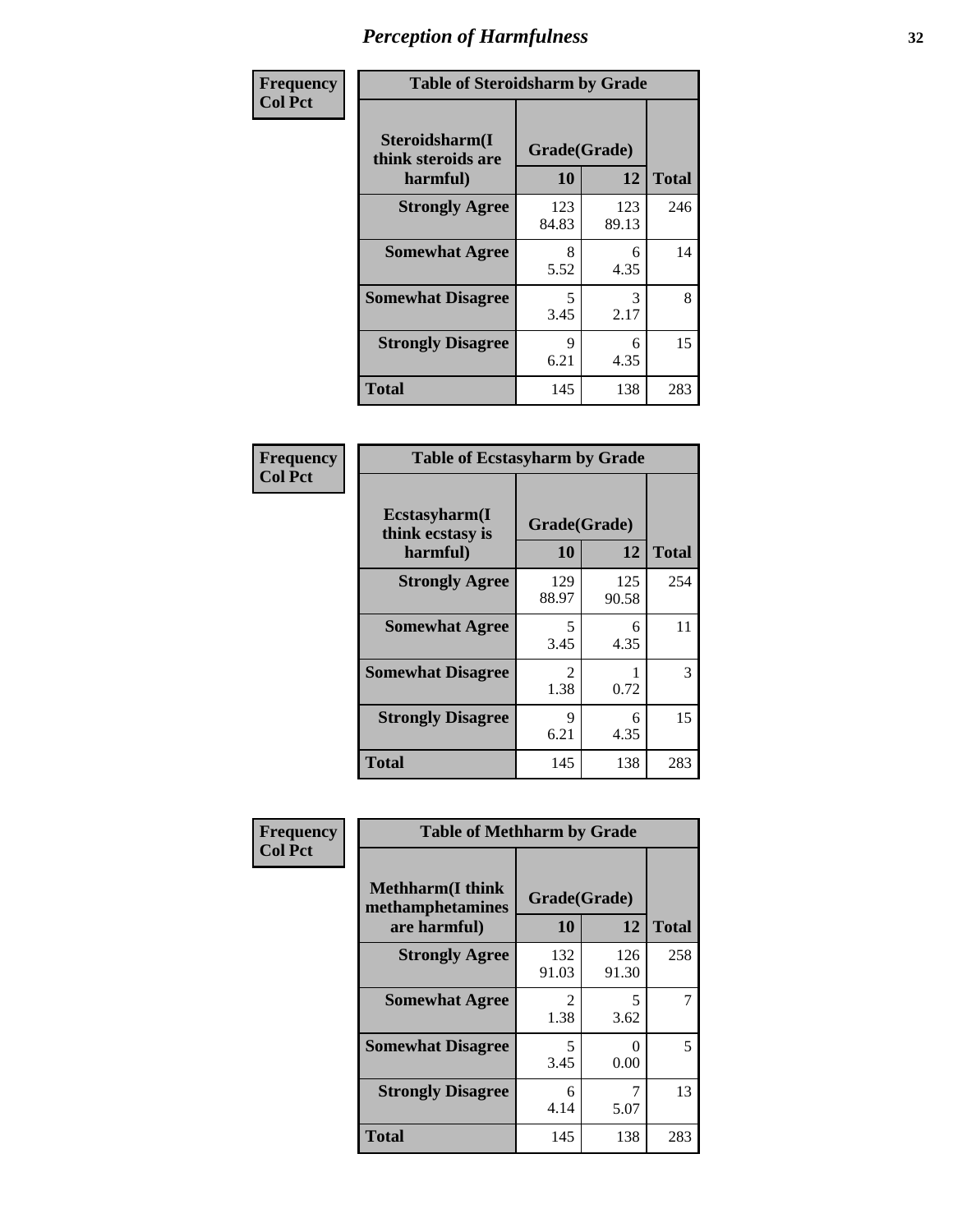| Frequency | <b>Table of Hallucinogensharm by Grade</b>                 |                    |              |              |
|-----------|------------------------------------------------------------|--------------------|--------------|--------------|
| Col Pct   | Hallucinogensharm(I<br>think hallucinogens<br>are harmful) | Grade(Grade)<br>10 | 12           | <b>Total</b> |
|           | <b>Strongly Agree</b>                                      | 131<br>90.34       | 128<br>92.75 | 259          |
|           | <b>Somewhat Agree</b>                                      | 4<br>2.76          | 3<br>2.17    | 7            |
|           | <b>Somewhat Disagree</b>                                   | 4<br>2.76          | 0<br>0.00    | 4            |
|           | <b>Strongly Disagree</b>                                   | 6<br>4.14          | 7<br>5.07    | 13           |
|           | <b>Total</b>                                               | 145                | 138          | 283          |

| <b>Table of Prescriptionharm by Grade</b>                                         |              |              |              |  |  |
|-----------------------------------------------------------------------------------|--------------|--------------|--------------|--|--|
| <b>Prescriptionharm</b> (I<br>think prescription<br>drugs not<br>prescribed to me | Grade(Grade) |              |              |  |  |
| are harmful)                                                                      | 10           | 12           | <b>Total</b> |  |  |
| <b>Strongly Agree</b>                                                             | 119<br>82.07 | 114<br>82.61 | 233          |  |  |
| <b>Somewhat Agree</b>                                                             | 9<br>6.21    | 12<br>8.70   | 21           |  |  |
| <b>Somewhat Disagree</b>                                                          | 9<br>6.21    | 5<br>3.62    | 14           |  |  |
| <b>Strongly Disagree</b>                                                          | 8<br>5.52    | 7<br>5.07    | 15           |  |  |
| <b>Total</b>                                                                      | 145          | 138          | 283          |  |  |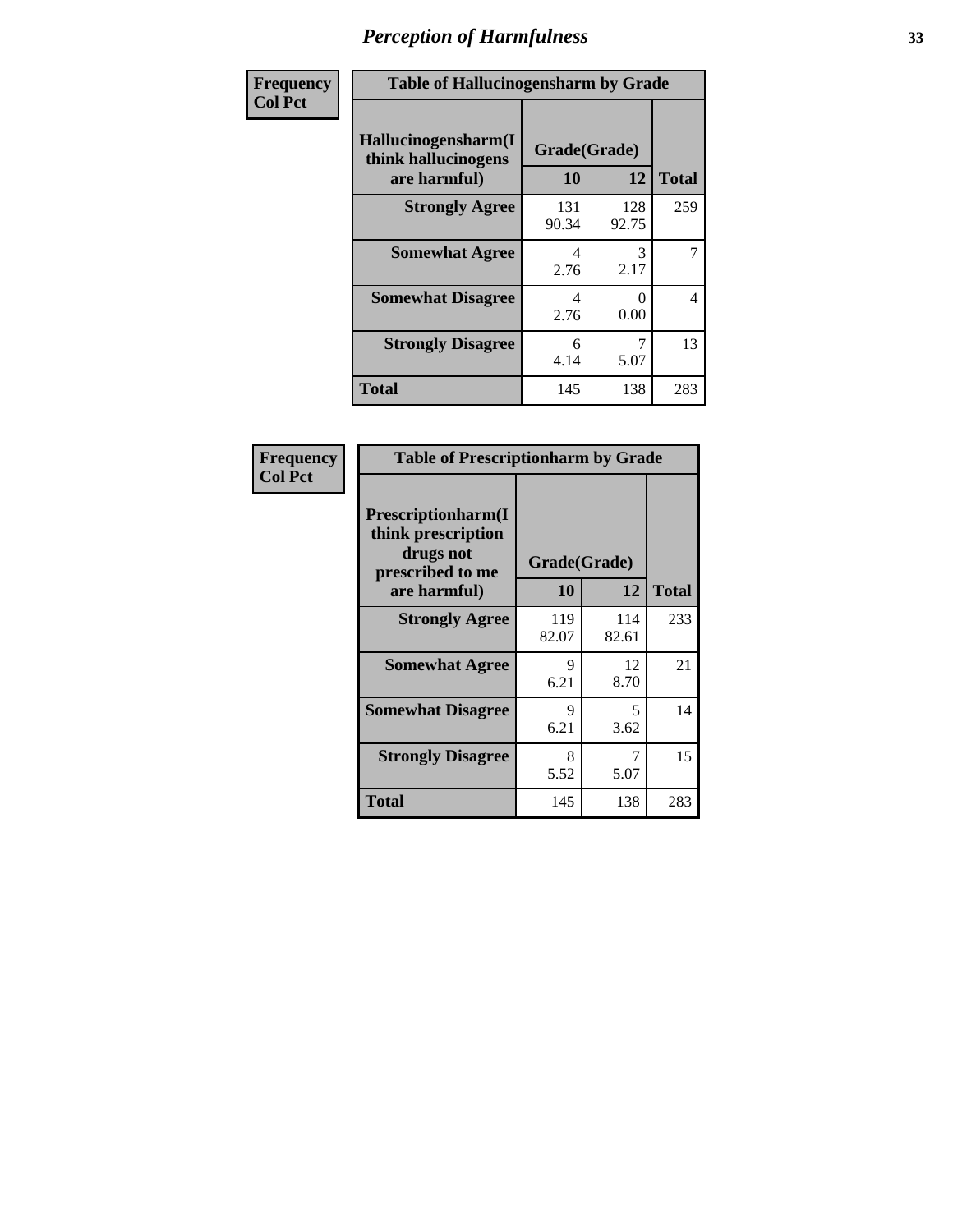# *Disapproval by Adults* **34**

| Frequency      |                                                                       | <b>Table of Alcoholadult by Grade</b> |             |              |  |
|----------------|-----------------------------------------------------------------------|---------------------------------------|-------------|--------------|--|
| <b>Col Pct</b> | <b>Alcoholadult</b> (Adults<br>would disapprove if<br>I used alcohol) | Grade(Grade)<br>10                    | 12          | <b>Total</b> |  |
|                | <b>Strongly Agree</b>                                                 | 78<br>53.79                           | 82<br>59.42 | 160          |  |
|                | <b>Somewhat Agree</b>                                                 | 27<br>18.62                           | 31<br>22.46 | 58           |  |
|                | <b>Somewhat Disagree</b>                                              | 19<br>13.10                           | 12<br>8.70  | 31           |  |
|                | <b>Strongly Disagree</b>                                              | 21<br>14.48                           | 13<br>9.42  | 34           |  |
|                | <b>Total</b>                                                          | 145                                   | 138         | 283          |  |

| <b>Table of Tobaccoadult by Grade</b>                                 |                    |              |              |  |  |
|-----------------------------------------------------------------------|--------------------|--------------|--------------|--|--|
| <b>Tobaccoadult</b> (Adults<br>would disapprove if<br>I used tobacco) | Grade(Grade)<br>10 | 12           | <b>Total</b> |  |  |
| <b>Strongly Agree</b>                                                 | 112<br>77.24       | 111<br>80.43 | 223          |  |  |
| <b>Somewhat Agree</b>                                                 | 10<br>6.90         | 17<br>12.32  | 27           |  |  |
| <b>Somewhat Disagree</b>                                              | 6<br>4.14          | 0.72         | 7            |  |  |
| <b>Strongly Disagree</b>                                              | 17<br>11.72        | 9<br>6.52    | 26           |  |  |
| <b>Total</b>                                                          | 145                | 138          | 283          |  |  |

| Frequency<br><b>Col Pct</b> | <b>Table of Marijuanaadult by Grade</b>                           |                    |                                     |              |
|-----------------------------|-------------------------------------------------------------------|--------------------|-------------------------------------|--------------|
|                             | Marijuanaadult(Adults<br>would disapprove if I<br>used marijuana) | Grade(Grade)<br>10 | 12                                  | <b>Total</b> |
|                             | <b>Strongly Agree</b>                                             | 107<br>73.79       | 112<br>81.16                        | 219          |
|                             | <b>Somewhat Agree</b>                                             | 10<br>6.90         | 18<br>13.04                         | 28           |
|                             | <b>Somewhat Disagree</b>                                          | 9<br>6.21          | $\mathcal{D}_{\mathcal{A}}$<br>1.45 | 11           |
|                             | <b>Strongly Disagree</b>                                          | 19<br>13.10        | 6<br>4.35                           | 25           |
|                             | <b>Total</b>                                                      | 145                | 138                                 | 283          |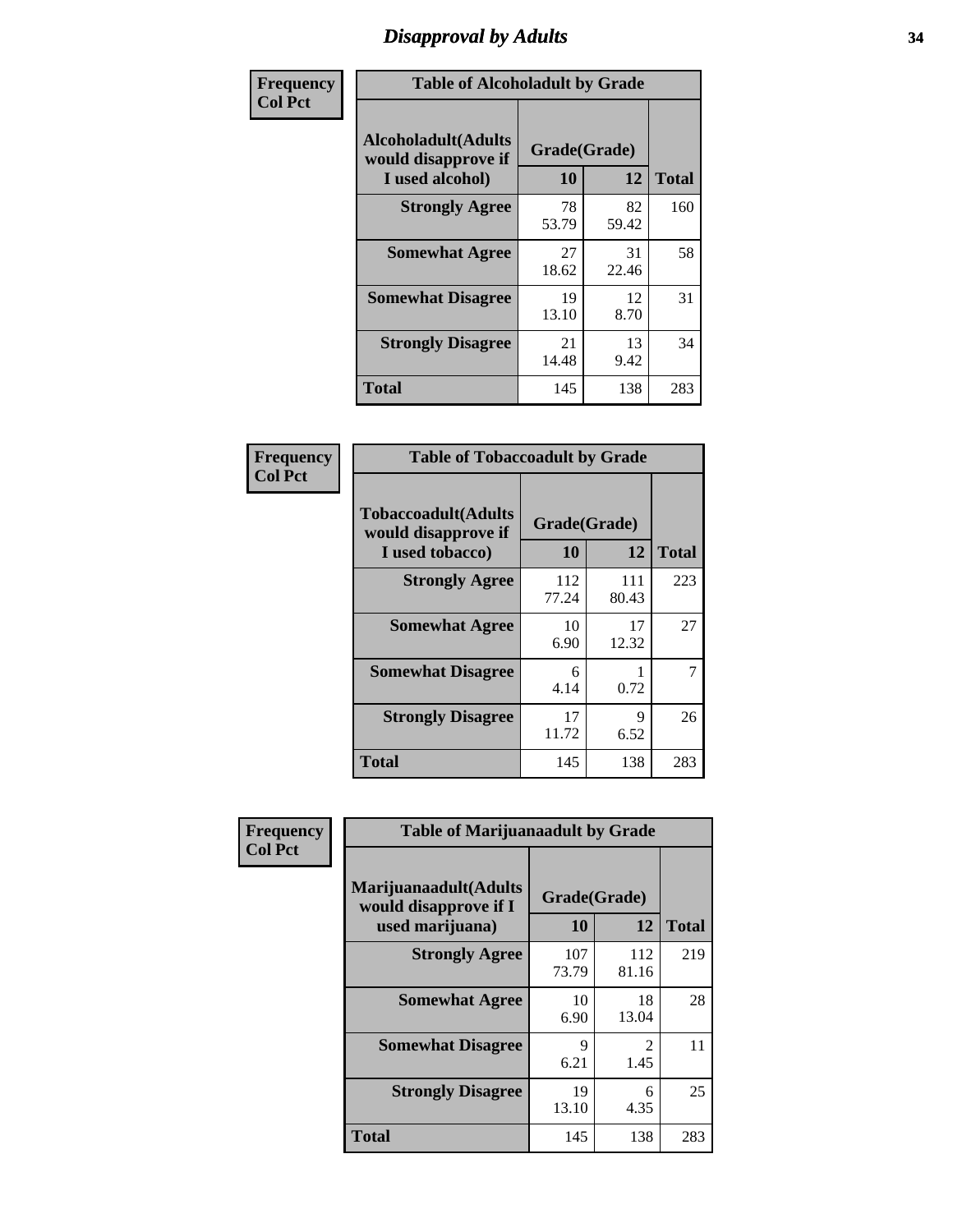# *Disapproval by Adults* **35**

| <b>Frequency</b> | <b>Table of Otherdrugadult by Grade</b>                |                  |              |              |
|------------------|--------------------------------------------------------|------------------|--------------|--------------|
| <b>Col Pct</b>   | <b>Otherdrugadult</b> (Adults<br>would disapprove if I | Grade(Grade)     |              |              |
|                  | used other drugs)                                      | 10               | 12           | <b>Total</b> |
|                  | <b>Strongly Agree</b>                                  | 123<br>84.83     | 124<br>89.86 | 247          |
|                  | <b>Somewhat Agree</b>                                  | 8<br>5.52        | 5<br>3.62    | 13           |
|                  | <b>Somewhat Disagree</b>                               | $\Omega$<br>0.00 | 0.72         |              |
|                  | <b>Strongly Disagree</b>                               | 14<br>9.66       | 8<br>5.80    | 22           |
|                  | <b>Total</b>                                           | 145              | 138          | 283          |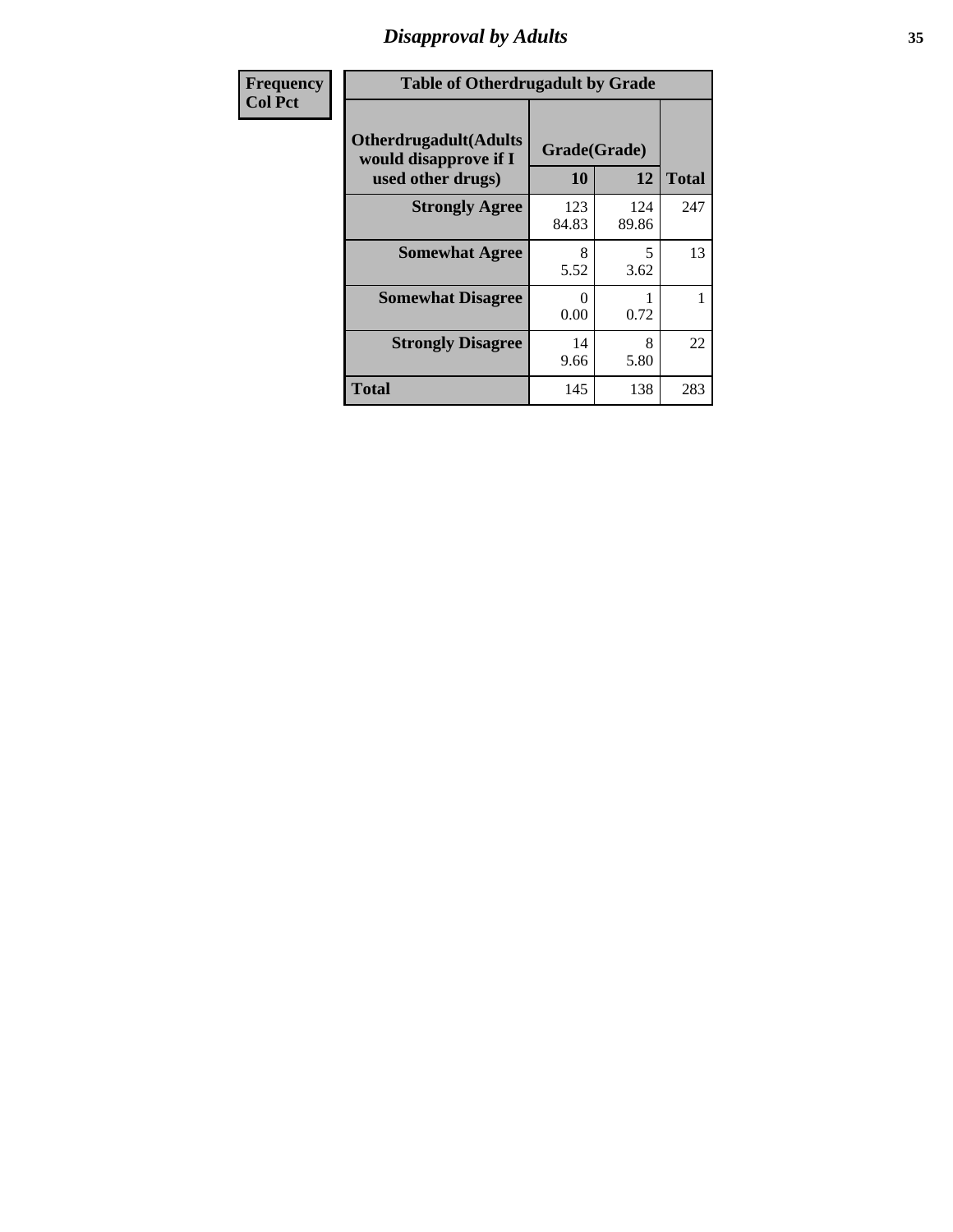# *Disapproval by Peers* **36**

| Frequency      | <b>Table of Alcoholpeer by Grade</b>                    |              |             |              |
|----------------|---------------------------------------------------------|--------------|-------------|--------------|
| <b>Col Pct</b> | Alcoholpeer(My<br>friends would<br>disapprove if I used | Grade(Grade) |             |              |
|                | alcohol)                                                | 10           | 12          | <b>Total</b> |
|                | <b>Strongly Agree</b>                                   | 40<br>27.59  | 34<br>24.64 | 74           |
|                | <b>Somewhat Agree</b>                                   | 21<br>14.48  | 26<br>18.84 | 47           |
|                | <b>Somewhat Disagree</b>                                | 26<br>17.93  | 30<br>21.74 | 56           |
|                | <b>Strongly Disagree</b>                                | 58<br>40.00  | 48<br>34.78 | 106          |
|                | Total                                                   | 145          | 138         | 283          |

| Frequency      | <b>Table of Tobaccopeer by Grade</b>                                |                    |             |              |  |
|----------------|---------------------------------------------------------------------|--------------------|-------------|--------------|--|
| <b>Col Pct</b> | Tobaccopeer(My<br>friends would<br>disapprove if I used<br>tobacco) | Grade(Grade)<br>10 | 12          | <b>Total</b> |  |
|                | <b>Strongly Agree</b>                                               | 63<br>43.45        | 69<br>50.00 | 132          |  |
|                | <b>Somewhat Agree</b>                                               | 22<br>15.17        | 22<br>15.94 | 44           |  |
|                | <b>Somewhat Disagree</b>                                            | 19<br>13.10        | 23<br>16.67 | 42           |  |
|                | <b>Strongly Disagree</b>                                            | 41<br>28.28        | 24<br>17.39 | 65           |  |
|                | <b>Total</b>                                                        | 145                | 138         | 283          |  |

| Frequency      | <b>Table of Marijuanapeer by Grade</b>                    |              |             |              |  |
|----------------|-----------------------------------------------------------|--------------|-------------|--------------|--|
| <b>Col Pct</b> | Marijuanapeer(My<br>friends would<br>disapprove if I used | Grade(Grade) |             |              |  |
|                | marijuana)                                                | 10           | 12          | <b>Total</b> |  |
|                | <b>Strongly Agree</b>                                     | 56<br>38.62  | 50<br>36.23 | 106          |  |
|                | <b>Somewhat Agree</b>                                     | 19<br>13.10  | 26<br>18.84 | 45           |  |
|                | <b>Somewhat Disagree</b>                                  | 23<br>15.86  | 26<br>18.84 | 49           |  |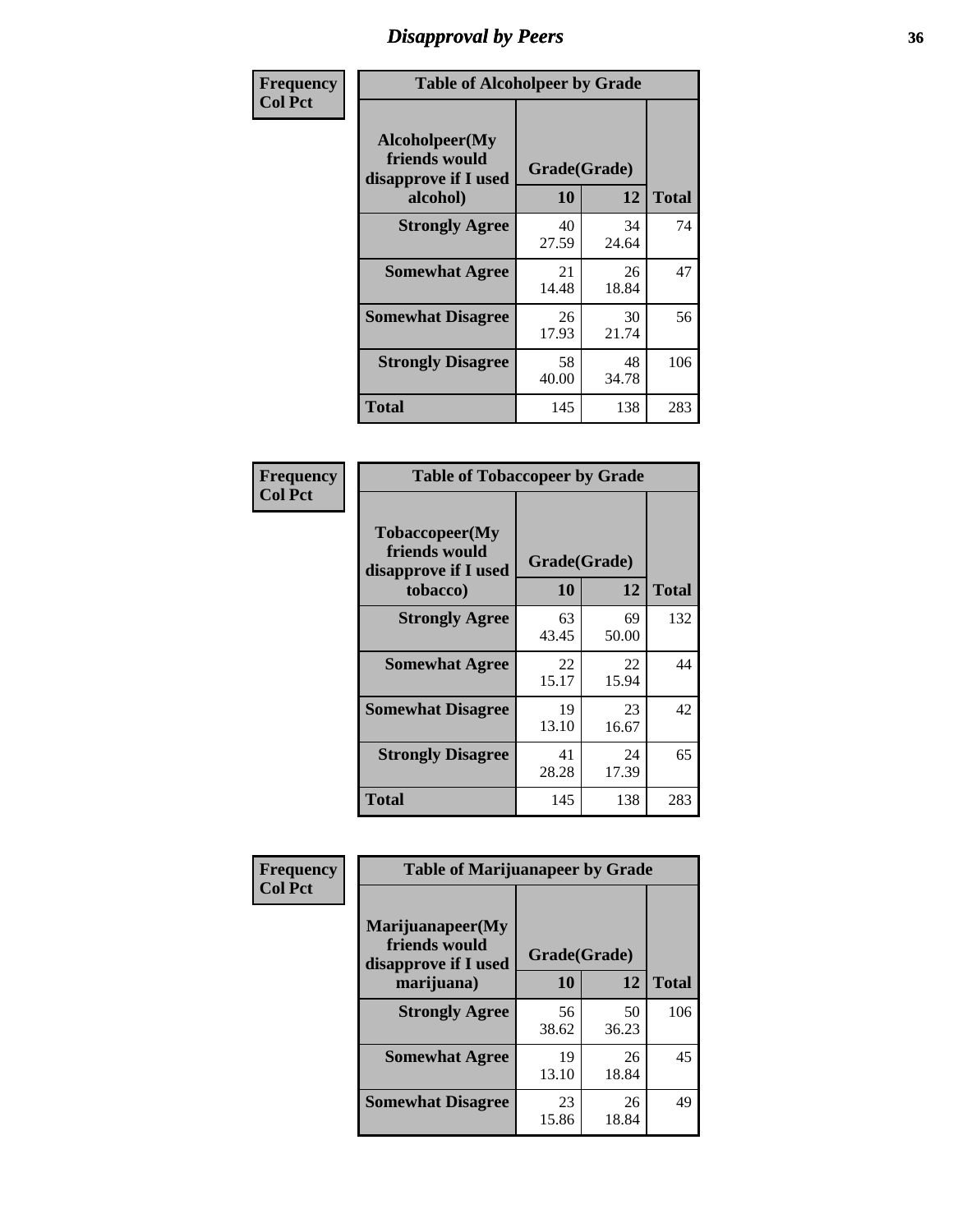# *Disapproval by Peers* **37**

| <b>Frequency</b> | <b>Table of Marijuanapeer by Grade</b>                                  |                    |             |              |  |
|------------------|-------------------------------------------------------------------------|--------------------|-------------|--------------|--|
| <b>Col Pct</b>   | Marijuanapeer(My<br>friends would<br>disapprove if I used<br>marijuana) | Grade(Grade)<br>10 | 12          | <b>Total</b> |  |
|                  | <b>Strongly Disagree</b>                                                | 47<br>32.41        | 36<br>26.09 | 83           |  |
|                  | <b>Total</b>                                                            | 145                | 138         | 283          |  |

| <b>Frequency</b> | <b>Table of Otherdrugpeer by Grade</b>                    |              |             |              |
|------------------|-----------------------------------------------------------|--------------|-------------|--------------|
|                  |                                                           |              |             |              |
| <b>Col Pct</b>   | Otherdrugpeer(My<br>friends would<br>disapprove if I used | Grade(Grade) |             |              |
|                  | other drugs)                                              | 10           | 12          | <b>Total</b> |
|                  | <b>Strongly Agree</b>                                     | 93<br>64.14  | 87<br>63.04 | 180          |
|                  | <b>Somewhat Agree</b>                                     | 15<br>10.34  | 20<br>14.49 | 35           |
|                  | <b>Somewhat Disagree</b>                                  | 16<br>11.03  | 15<br>10.87 | 31           |
|                  | <b>Strongly Disagree</b>                                  | 21<br>14.48  | 16<br>11.59 | 37           |
|                  | <b>Total</b>                                              | 145          | 138         | 283          |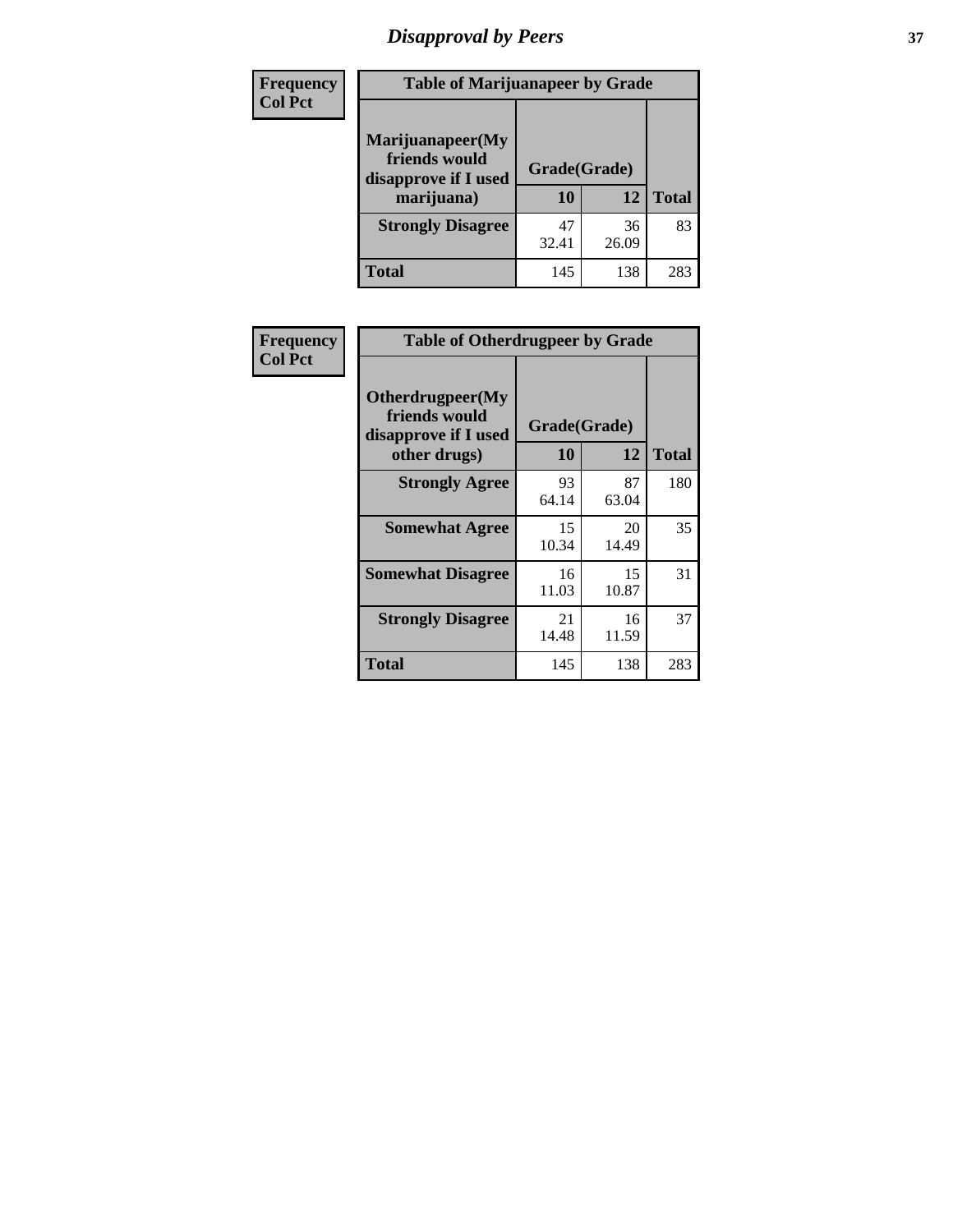| Frequency<br><b>Col Pct</b> | <b>Table of Alcohollocation1 by Grade</b> |              |             |              |
|-----------------------------|-------------------------------------------|--------------|-------------|--------------|
|                             | <b>Alcohollocation1(Places</b>            | Grade(Grade) |             |              |
|                             | <b>Friends Use Alcohol)</b>               | 10           | 12          | <b>Total</b> |
|                             |                                           | 80<br>55.17  | 94<br>68.12 | 174          |
|                             | Do Not Use                                | 65<br>44.83  | 44<br>31.88 | 109          |
|                             | <b>Total</b>                              | 145          | 138         | 283          |

| Frequency      | <b>Table of Alcohollocation2 by Grade</b>                     |                    |             |              |  |
|----------------|---------------------------------------------------------------|--------------------|-------------|--------------|--|
| <b>Col Pct</b> | <b>Alcohollocation2(Places</b><br><b>Friends Use Alcohol)</b> | Grade(Grade)<br>10 | 12          | <b>Total</b> |  |
|                |                                                               | 77<br>53.10        | 79<br>57.25 | 156          |  |
|                | Home                                                          | 68<br>46.90        | 59<br>42.75 | 127          |  |
|                | Total                                                         | 145                | 138         | 283          |  |

| Frequency<br><b>Col Pct</b> | <b>Table of Alcohollocation 3 by Grade</b>                    |                    |              |              |
|-----------------------------|---------------------------------------------------------------|--------------------|--------------|--------------|
|                             | <b>Alcohollocation3(Places</b><br><b>Friends Use Alcohol)</b> | Grade(Grade)<br>10 | 12           | <b>Total</b> |
|                             |                                                               |                    |              |              |
|                             |                                                               | 126<br>86.90       | 132<br>95.65 | 258          |
|                             | <b>School</b>                                                 | 19<br>13.10        | 6<br>4.35    | 25           |
|                             | <b>Total</b>                                                  | 145                | 138          | 283          |

| Frequency      | <b>Table of Alcohollocation4 by Grade</b> |              |              |              |  |
|----------------|-------------------------------------------|--------------|--------------|--------------|--|
| <b>Col Pct</b> | <b>Alcohollocation4(Places</b>            | Grade(Grade) |              |              |  |
|                | <b>Friends Use Alcohol)</b>               | 10           | 12           | <b>Total</b> |  |
|                |                                           | 113<br>77.93 | 116<br>84.06 | 229          |  |
|                | Car                                       | 32<br>22.07  | 22<br>15.94  | 54           |  |
|                | <b>Total</b>                              | 145          | 138          | 283          |  |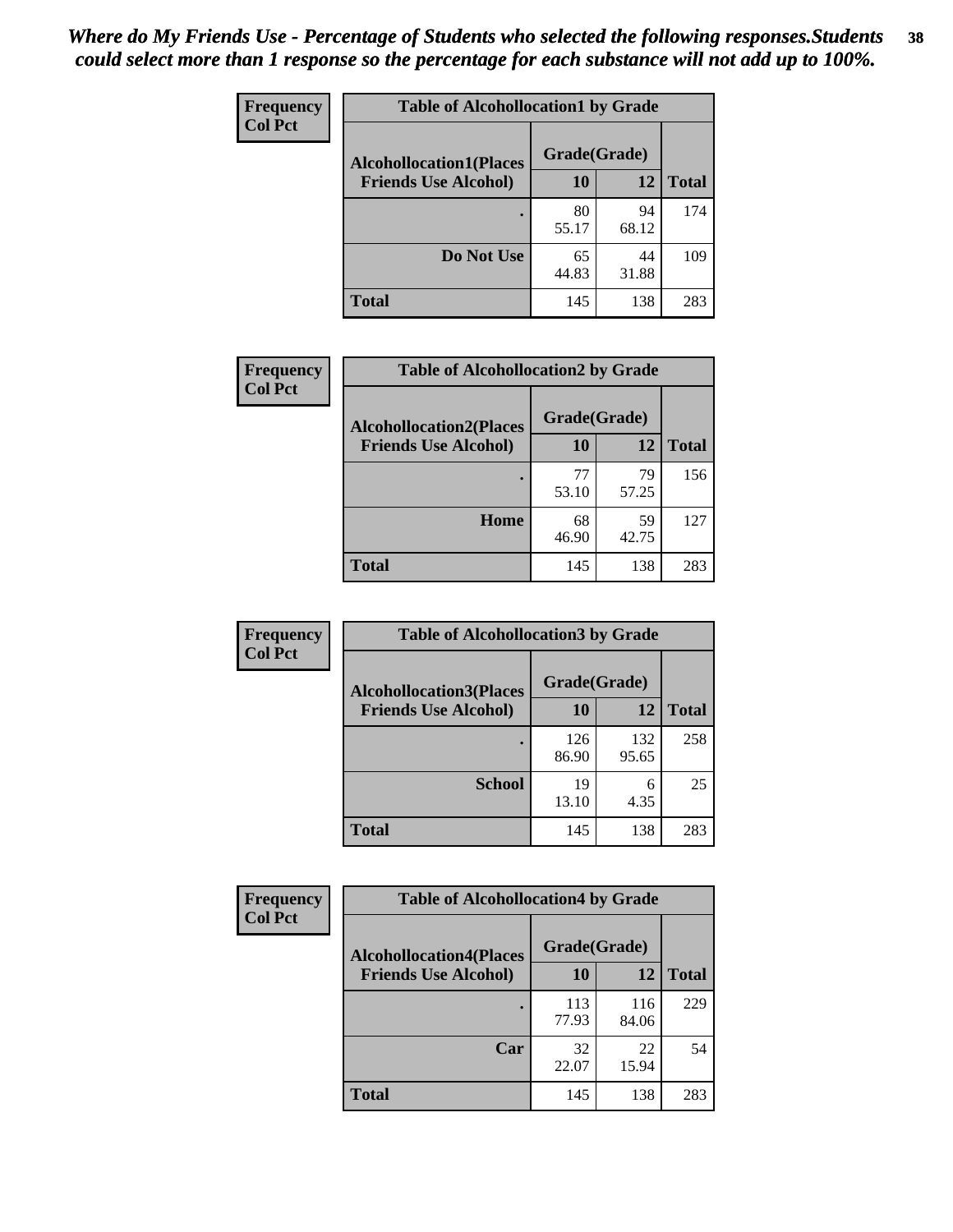| Frequency<br><b>Col Pct</b> | <b>Table of Alcohollocation5 by Grade</b> |              |             |              |  |
|-----------------------------|-------------------------------------------|--------------|-------------|--------------|--|
|                             | <b>Alcohollocation5(Places</b>            | Grade(Grade) |             |              |  |
|                             | <b>Friends Use Alcohol)</b>               | 10           | 12          | <b>Total</b> |  |
|                             |                                           | 92<br>63.45  | 79<br>57.25 | 171          |  |
|                             | <b>Friend's House</b>                     | 53<br>36.55  | 59<br>42.75 | 112          |  |
|                             | <b>Total</b>                              | 145          | 138         | 283          |  |

| Frequency      | <b>Table of Alcohollocation6 by Grade</b>                     |                           |             |              |
|----------------|---------------------------------------------------------------|---------------------------|-------------|--------------|
| <b>Col Pct</b> | <b>Alcohollocation6(Places</b><br><b>Friends Use Alcohol)</b> | Grade(Grade)<br><b>10</b> | 12          | <b>Total</b> |
|                |                                                               | 102<br>70.34              | 89<br>64.49 | 191          |
|                | <b>Other</b>                                                  | 43<br>29.66               | 49<br>35.51 | 92           |
|                | Total                                                         | 145                       | 138         | 283          |

| Frequency      | <b>Table of Tobaccolocation1 by Grade</b> |              |             |              |
|----------------|-------------------------------------------|--------------|-------------|--------------|
| <b>Col Pct</b> | <b>Tobaccolocation1(Places</b>            | Grade(Grade) |             |              |
|                | <b>Friends Use Tobacco)</b>               | 10           | <b>12</b>   | <b>Total</b> |
|                |                                           | 47<br>32.41  | 50<br>36.23 | 97           |
|                | Do Not Use                                | 98<br>67.59  | 88<br>63.77 | 186          |
|                | <b>Total</b>                              | 145          | 138         | 283          |

| Frequency      | <b>Table of Tobaccolocation2 by Grade</b> |              |              |              |  |
|----------------|-------------------------------------------|--------------|--------------|--------------|--|
| <b>Col Pct</b> | <b>Tobaccolocation2(Places</b>            | Grade(Grade) |              |              |  |
|                | <b>Friends Use Tobacco)</b>               | 10           | 12           | <b>Total</b> |  |
|                |                                           | 108<br>74.48 | 106<br>76.81 | 214          |  |
|                | Home                                      | 37<br>25.52  | 32<br>23.19  | 69           |  |
|                | <b>Total</b>                              | 145          | 138          | 283          |  |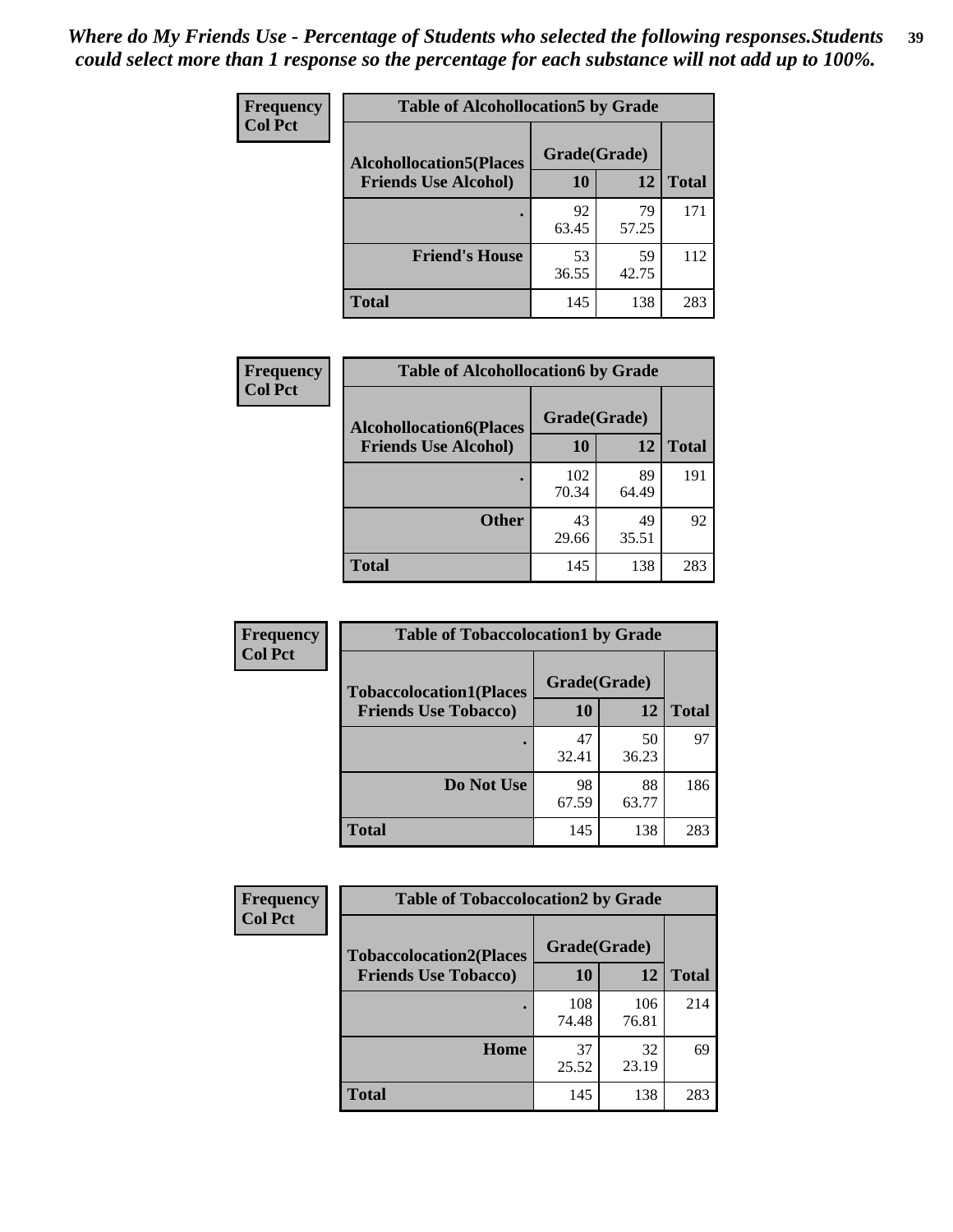| Frequency      | <b>Table of Tobaccolocation 3 by Grade</b> |              |              |              |
|----------------|--------------------------------------------|--------------|--------------|--------------|
| <b>Col Pct</b> | <b>Tobaccolocation3(Places</b>             | Grade(Grade) |              |              |
|                | <b>Friends Use Tobacco)</b>                | 10           | 12           | <b>Total</b> |
|                |                                            | 128<br>88.28 | 125<br>90.58 | 253          |
|                | <b>School</b>                              | 17<br>11.72  | 13<br>9.42   | 30           |
|                | <b>Total</b>                               | 145          | 138          | 283          |

| Frequency<br><b>Col Pct</b> | <b>Table of Tobaccolocation4 by Grade</b> |              |              |              |
|-----------------------------|-------------------------------------------|--------------|--------------|--------------|
|                             | <b>Tobaccolocation4(Places</b>            | Grade(Grade) |              |              |
|                             | <b>Friends Use Tobacco)</b>               | 10           | 12           | <b>Total</b> |
|                             |                                           | 117<br>80.69 | 109<br>78.99 | 226          |
|                             | Car                                       | 28<br>19.31  | 29<br>21.01  | 57           |
|                             | <b>Total</b>                              | 145          | 138          | 283          |

| Frequency<br><b>Col Pct</b> | <b>Table of Tobaccolocation5 by Grade</b> |              |              |              |
|-----------------------------|-------------------------------------------|--------------|--------------|--------------|
|                             | <b>Tobaccolocation5(Places</b>            | Grade(Grade) |              |              |
|                             | <b>Friends Use Tobacco)</b>               | 10           | 12           | <b>Total</b> |
|                             |                                           | 114<br>78.62 | 106<br>76.81 | 220          |
|                             | <b>Friend's House</b>                     | 31<br>21.38  | 32<br>23.19  | 63           |
|                             | <b>Total</b>                              | 145          | 138          | 283          |

| <b>Frequency</b> | <b>Table of Tobaccolocation6 by Grade</b> |              |              |              |  |
|------------------|-------------------------------------------|--------------|--------------|--------------|--|
| <b>Col Pct</b>   | <b>Tobaccolocation6(Places</b>            | Grade(Grade) |              |              |  |
|                  | <b>Friends Use Tobacco)</b>               | 10           | 12           | <b>Total</b> |  |
|                  |                                           | 120<br>82.76 | 106<br>76.81 | 226          |  |
|                  | <b>Other</b>                              | 25<br>17.24  | 32<br>23.19  | 57           |  |
|                  | <b>Total</b>                              | 145          | 138          | 283          |  |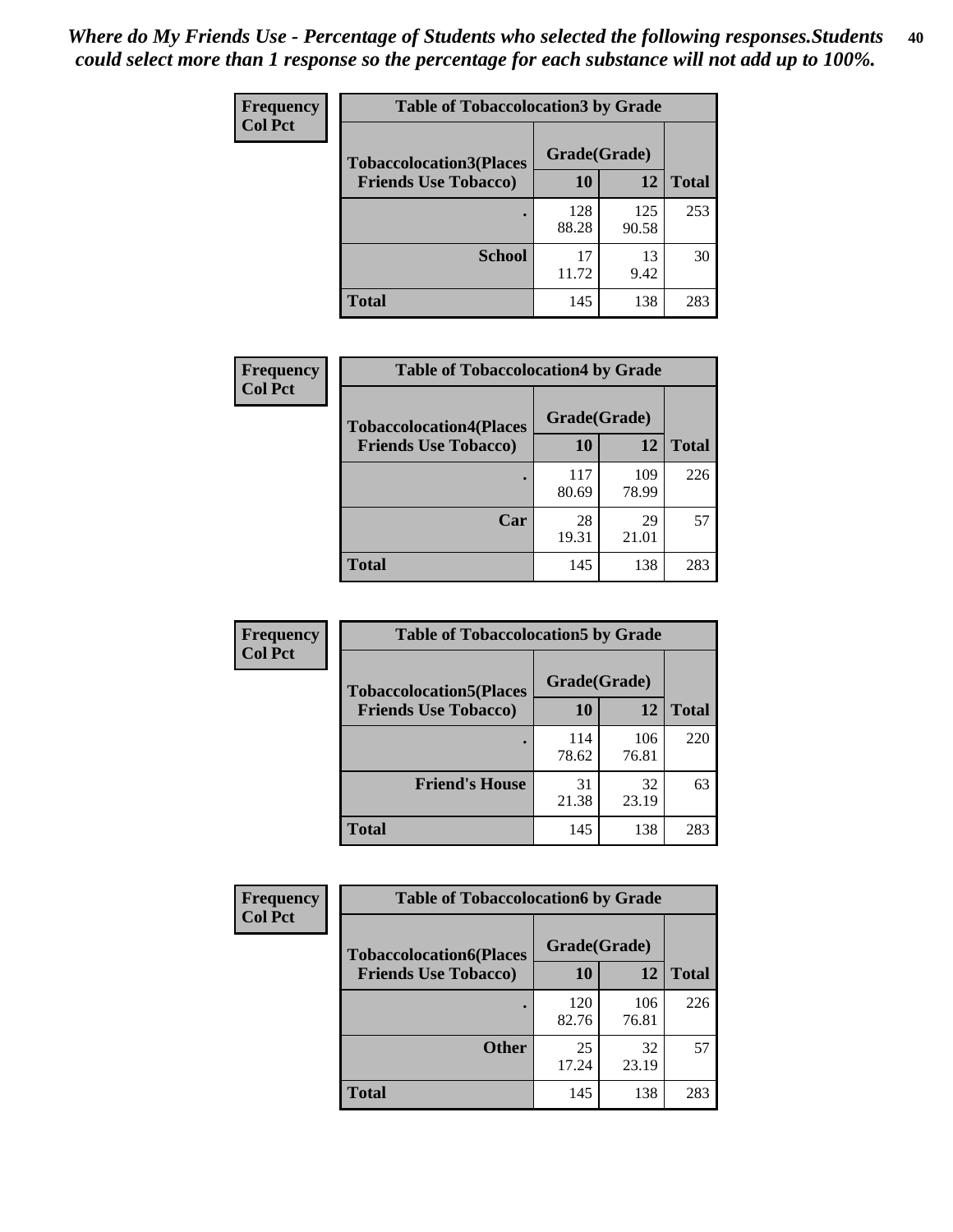| Frequency<br><b>Col Pct</b> | <b>Table of Marijuanalocation1 by Grade</b> |              |             |              |
|-----------------------------|---------------------------------------------|--------------|-------------|--------------|
|                             | <b>Marijuanalocation1(Places</b>            | Grade(Grade) |             |              |
|                             | <b>Friends Use Marijuana</b> )              | 10           | 12          | <b>Total</b> |
|                             |                                             | 80<br>55.17  | 80<br>57.97 | 160          |
|                             | Do Not Use                                  | 65<br>44.83  | 58<br>42.03 | 123          |
|                             | <b>Total</b>                                | 145          | 138         | 283          |

| Frequency<br><b>Col Pct</b> | <b>Table of Marijuanalocation2 by Grade</b> |              |             |              |
|-----------------------------|---------------------------------------------|--------------|-------------|--------------|
|                             | <b>Marijuanalocation2(Places</b>            | Grade(Grade) |             |              |
|                             | <b>Friends Use Marijuana</b> )              | 10           | 12          | <b>Total</b> |
|                             |                                             | 84<br>57.93  | 85<br>61.59 | 169          |
|                             | Home                                        | 61<br>42.07  | 53<br>38.41 | 114          |
|                             | <b>Total</b>                                | 145          | 138         | 283          |

| Frequency      | <b>Table of Marijuanalocation3 by Grade</b> |              |              |       |
|----------------|---------------------------------------------|--------------|--------------|-------|
| <b>Col Pct</b> | <b>Marijuanalocation3</b> (Places           | Grade(Grade) |              |       |
|                | <b>Friends Use Marijuana</b> )              | 10           | 12           | Total |
|                |                                             | 105<br>72.41 | 115<br>83.33 | 220   |
|                | <b>School</b>                               | 40<br>27.59  | 23<br>16.67  | 63    |
|                | <b>Total</b>                                | 145          | 138          | 283   |

| <b>Frequency</b> | <b>Table of Marijuanalocation4 by Grade</b> |              |             |              |  |
|------------------|---------------------------------------------|--------------|-------------|--------------|--|
| <b>Col Pct</b>   | <b>Marijuanalocation4(Places</b>            | Grade(Grade) |             |              |  |
|                  | <b>Friends Use Marijuana</b> )              | 10           | 12          | <b>Total</b> |  |
|                  |                                             | 96<br>66.21  | 96<br>69.57 | 192          |  |
|                  | Car                                         | 49<br>33.79  | 42<br>30.43 | 91           |  |
|                  | <b>Total</b>                                | 145          | 138         | 283          |  |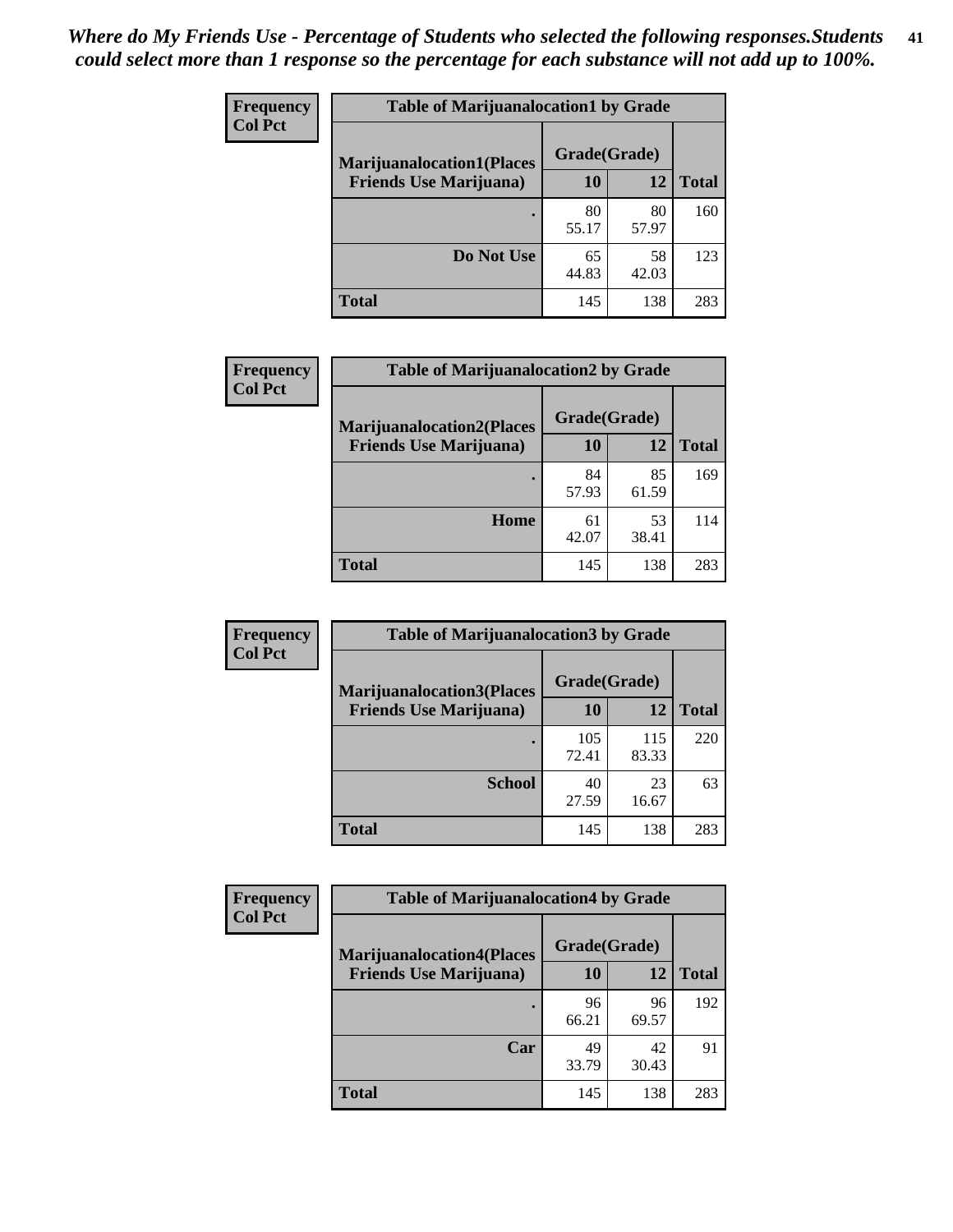| <b>Frequency</b> | <b>Table of Marijuanalocation5 by Grade</b> |              |             |              |
|------------------|---------------------------------------------|--------------|-------------|--------------|
| <b>Col Pct</b>   | <b>Marijuanalocation5</b> (Places           | Grade(Grade) |             |              |
|                  | <b>Friends Use Marijuana</b> )              | 10           | 12          | <b>Total</b> |
|                  |                                             | 86<br>59.31  | 80<br>57.97 | 166          |
|                  | <b>Friend's House</b>                       | 59<br>40.69  | 58<br>42.03 | 117          |
|                  | <b>Total</b>                                | 145          | 138         | 283          |

| <b>Frequency</b><br><b>Col Pct</b> | <b>Table of Marijuanalocation6 by Grade</b>                        |                    |             |              |
|------------------------------------|--------------------------------------------------------------------|--------------------|-------------|--------------|
|                                    | <b>Marijuanalocation6(Places</b><br><b>Friends Use Marijuana</b> ) | Grade(Grade)<br>10 | 12          | <b>Total</b> |
|                                    |                                                                    | 99                 | 94          | 193          |
|                                    |                                                                    | 68.28              | 68.12       |              |
|                                    | <b>Other</b>                                                       | 46<br>31.72        | 44<br>31.88 | 90           |
|                                    | <b>Total</b>                                                       | 145                | 138         | 283          |

| <b>Frequency</b> | <b>Table of Otherdruglocation1 by Grade</b>                          |              |              |              |
|------------------|----------------------------------------------------------------------|--------------|--------------|--------------|
| <b>Col Pct</b>   | <b>Otherdruglocation1(Places</b><br><b>Friends Use Other Illegal</b> | Grade(Grade) |              |              |
|                  | Drugs)                                                               | 10           | 12           | <b>Total</b> |
|                  |                                                                      | 28<br>19.31  | 37<br>26.81  | 65           |
|                  | Do Not Use                                                           | 117<br>80.69 | 101<br>73.19 | 218          |
|                  | <b>Total</b>                                                         | 145          | 138          | 283          |

| <b>Frequency</b> | <b>Table of Otherdruglocation2 by Grade</b>                          |              |              |              |
|------------------|----------------------------------------------------------------------|--------------|--------------|--------------|
| <b>Col Pct</b>   | <b>Otherdruglocation2(Places</b><br><b>Friends Use Other Illegal</b> | Grade(Grade) |              |              |
|                  | Drugs)                                                               | 10           | 12           | <b>Total</b> |
|                  |                                                                      | 126<br>86.90 | 120<br>86.96 | 246          |
|                  | Home                                                                 | 19<br>13.10  | 18<br>13.04  | 37           |
|                  | <b>Total</b>                                                         | 145          | 138          | 283          |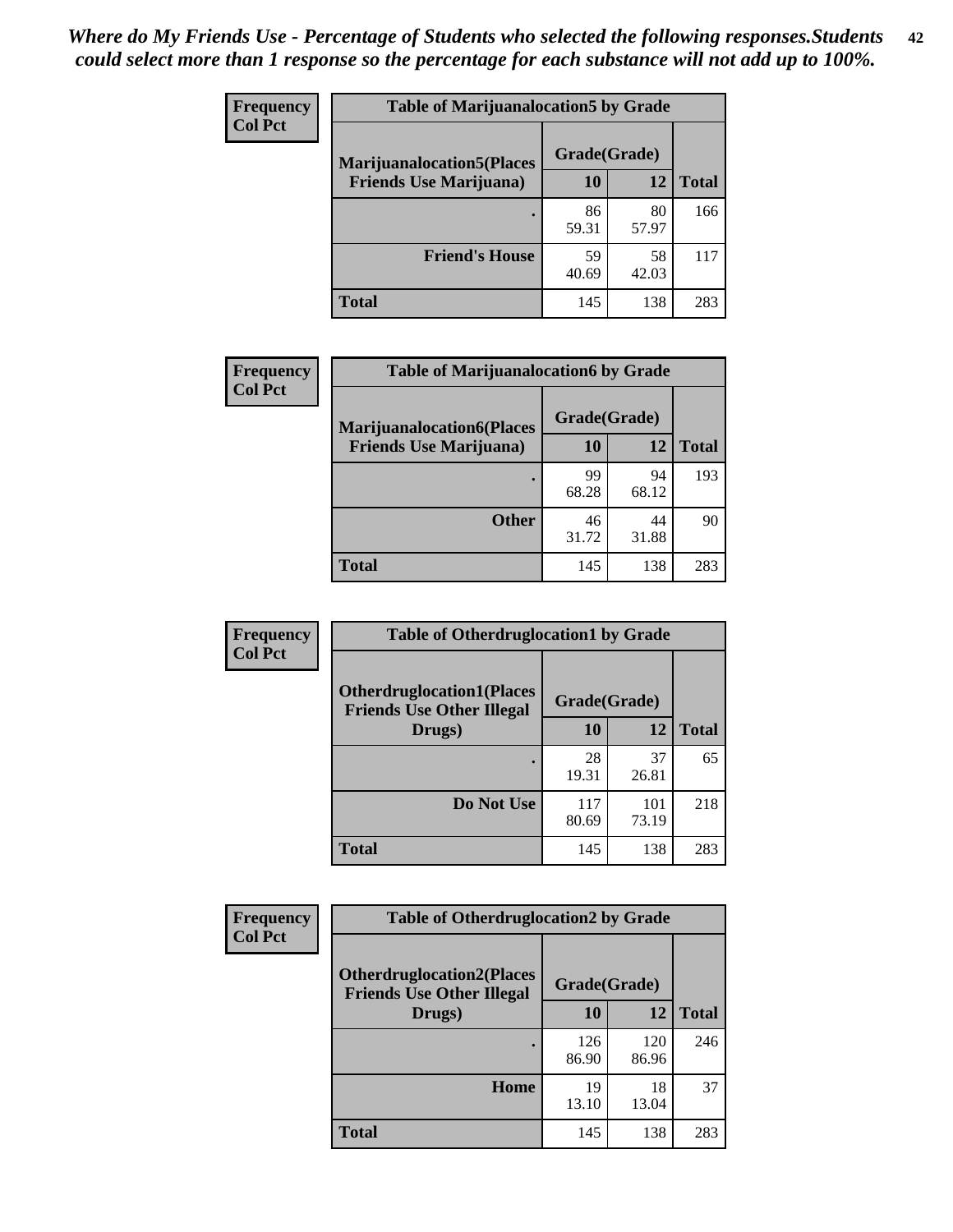| <b>Frequency</b> | <b>Table of Otherdruglocation3 by Grade</b>                          |              |              |              |
|------------------|----------------------------------------------------------------------|--------------|--------------|--------------|
| <b>Col Pct</b>   | <b>Otherdruglocation3(Places</b><br><b>Friends Use Other Illegal</b> | Grade(Grade) |              |              |
|                  | Drugs)                                                               | <b>10</b>    | 12           | <b>Total</b> |
|                  |                                                                      | 134<br>92.41 | 130<br>94.20 | 264          |
|                  | <b>School</b>                                                        | 11<br>7.59   | 8<br>5.80    | 19           |
|                  | <b>Total</b>                                                         | 145          | 138          | 283          |

| <b>Frequency</b> | <b>Table of Otherdruglocation4 by Grade</b>                          |              |              |              |
|------------------|----------------------------------------------------------------------|--------------|--------------|--------------|
| <b>Col Pct</b>   | <b>Otherdruglocation4(Places</b><br><b>Friends Use Other Illegal</b> | Grade(Grade) |              |              |
|                  | Drugs)                                                               | 10           | 12           | <b>Total</b> |
|                  |                                                                      | 133<br>91.72 | 125<br>90.58 | 258          |
|                  | Car                                                                  | 12<br>8.28   | 13<br>9.42   | 25           |
|                  | <b>Total</b>                                                         | 145          | 138          | 283          |

| <b>Frequency</b> | <b>Table of Otherdruglocation5 by Grade</b>                          |              |              |              |
|------------------|----------------------------------------------------------------------|--------------|--------------|--------------|
| <b>Col Pct</b>   | <b>Otherdruglocation5(Places</b><br><b>Friends Use Other Illegal</b> | Grade(Grade) |              |              |
|                  | Drugs)                                                               | 10           | 12           | <b>Total</b> |
|                  |                                                                      | 125<br>86.21 | 118<br>85.51 | 243          |
|                  | <b>Friend's House</b>                                                | 20<br>13.79  | 20<br>14.49  | 40           |
|                  | <b>Total</b>                                                         | 145          | 138          | 283          |

| <b>Frequency</b> | <b>Table of Otherdruglocation6 by Grade</b>                          |              |              |              |
|------------------|----------------------------------------------------------------------|--------------|--------------|--------------|
| <b>Col Pct</b>   | <b>Otherdruglocation6(Places</b><br><b>Friends Use Other Illegal</b> | Grade(Grade) |              |              |
|                  | Drugs)                                                               | 10           | 12           | <b>Total</b> |
|                  |                                                                      | 128<br>88.28 | 113<br>81.88 | 241          |
|                  | <b>Other</b>                                                         | 17<br>11.72  | 25<br>18.12  | 42           |
|                  | <b>Total</b>                                                         | 145          | 138          | 283          |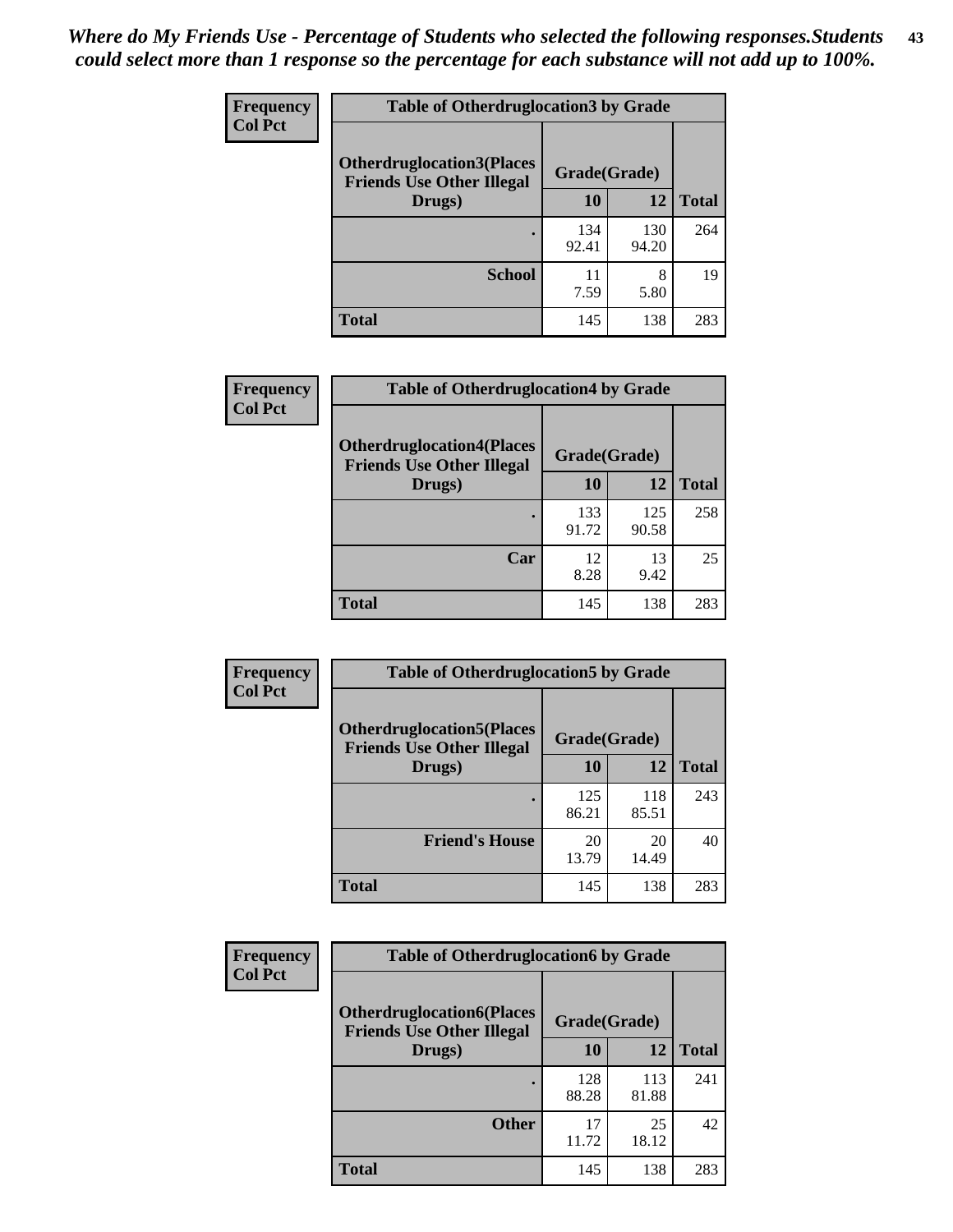| Frequency      | <b>Table of Alcoholtime1 by Grade</b> |              |             |              |
|----------------|---------------------------------------|--------------|-------------|--------------|
| <b>Col Pct</b> | <b>Alcoholtime1(Times</b>             | Grade(Grade) |             |              |
|                | <b>Friends Use</b><br>Alcohol)        | 10           | <b>12</b>   | <b>Total</b> |
|                |                                       | 72<br>49.66  | 94<br>68.12 | 166          |
|                | Do Not Use                            | 73<br>50.34  | 44<br>31.88 | 117          |
|                | <b>Total</b>                          | 145          | 138         | 283          |

| Frequency      | <b>Table of Alcoholtime2 by Grade</b>           |              |              |              |  |
|----------------|-------------------------------------------------|--------------|--------------|--------------|--|
| <b>Col Pct</b> | <b>Alcoholtime2(Times</b><br><b>Friends Use</b> | Grade(Grade) |              |              |  |
|                | Alcohol)                                        | 10           | 12           | <b>Total</b> |  |
|                |                                                 | 123<br>84.83 | 124<br>89.86 | 247          |  |
|                | <b>On Way to School</b>                         | 22<br>15.17  | 14<br>10.14  | 36           |  |
|                | <b>Total</b>                                    | 145          | 138          | 283          |  |

| <b>Frequency</b> | <b>Table of Alcoholtime3 by Grade</b>           |              |              |              |  |
|------------------|-------------------------------------------------|--------------|--------------|--------------|--|
| <b>Col Pct</b>   | <b>Alcoholtime3(Times</b><br><b>Friends Use</b> | Grade(Grade) |              |              |  |
|                  | Alcohol)                                        | 10           | 12           | <b>Total</b> |  |
|                  |                                                 | 131<br>90.34 | 133<br>96.38 | 264          |  |
|                  | <b>During School</b>                            | 14<br>9.66   | 5<br>3.62    | 19           |  |
|                  | <b>Total</b>                                    | 145          | 138          | 283          |  |

| <b>Frequency</b><br><b>Col Pct</b> | <b>Table of Alcoholtime4 by Grade</b> |              |              |              |  |
|------------------------------------|---------------------------------------|--------------|--------------|--------------|--|
|                                    | <b>Alcoholtime4(Times</b>             | Grade(Grade) |              |              |  |
|                                    | <b>Friends Use Alcohol)</b>           | 10           | 12           | <b>Total</b> |  |
|                                    |                                       | 123<br>84.83 | 122<br>88.41 | 245          |  |
|                                    | <b>On Way Home From School</b>        | 22<br>15.17  | 16<br>11.59  | 38           |  |
|                                    | <b>Total</b>                          | 145          | 138          | 283          |  |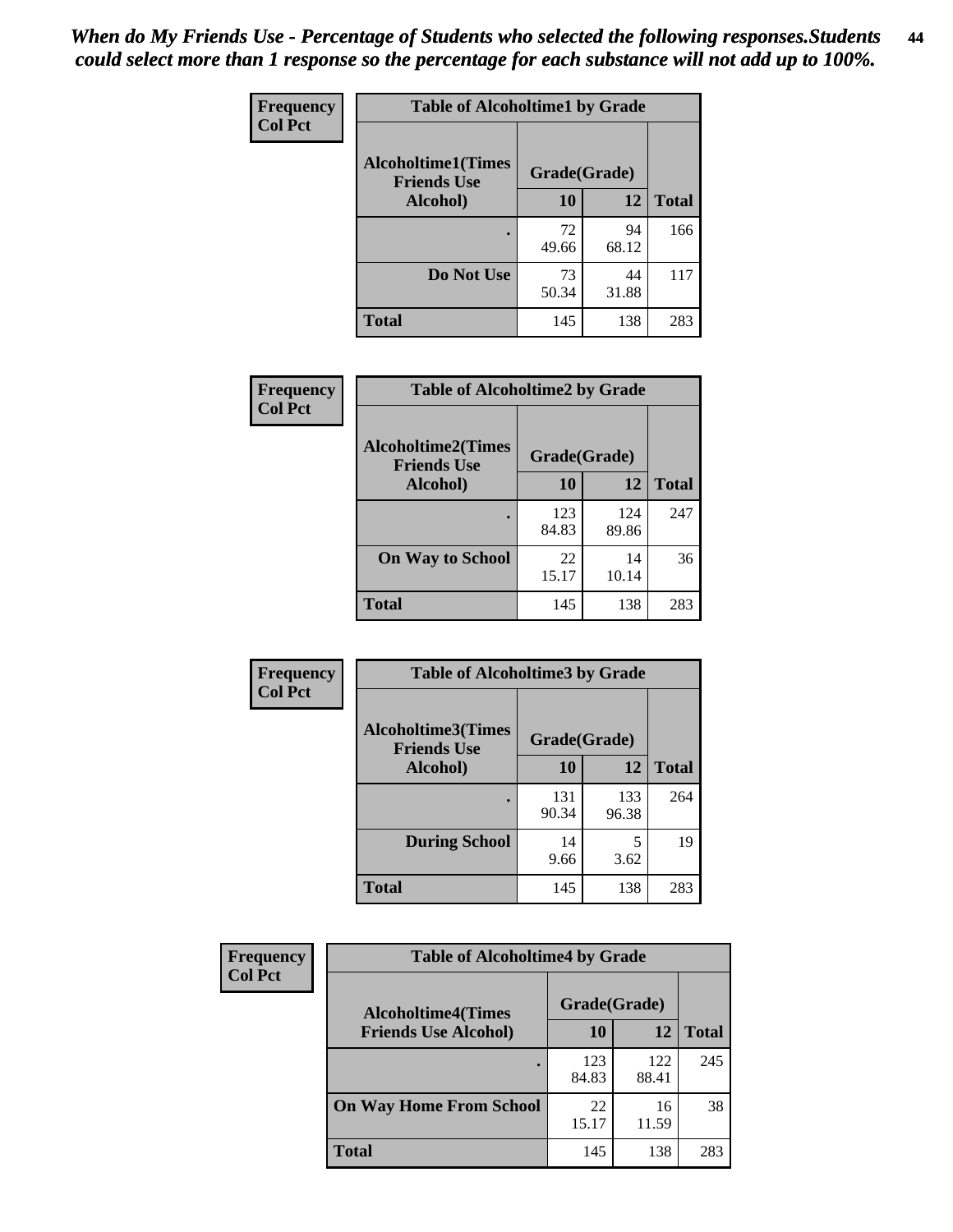*When do My Friends Use - Percentage of Students who selected the following responses.Students could select more than 1 response so the percentage for each substance will not add up to 100%.* **45**

| Frequency      | <b>Table of Alcoholtime5 by Grade</b> |                                    |              |              |
|----------------|---------------------------------------|------------------------------------|--------------|--------------|
| <b>Col Pct</b> | <b>Alcoholtime5(Times</b>             | Grade(Grade)<br><b>Friends Use</b> |              |              |
|                | Alcohol)                              | 10                                 | <b>12</b>    | <b>Total</b> |
|                |                                       | 104<br>71.72                       | 100<br>72.46 | 204          |
|                | Weeknights                            | 41<br>28.28                        | 38<br>27.54  | 79           |
|                | <b>Total</b>                          | 145                                | 138          | 283          |

| <b>Frequency</b> | <b>Table of Alcoholtime6 by Grade</b>           |              |             |              |  |
|------------------|-------------------------------------------------|--------------|-------------|--------------|--|
| <b>Col Pct</b>   | <b>Alcoholtime6(Times</b><br><b>Friends Use</b> | Grade(Grade) |             |              |  |
|                  | Alcohol)                                        | 10           | 12          | <b>Total</b> |  |
|                  |                                                 | 72<br>49.66  | 43<br>31.16 | 115          |  |
|                  | Weekends                                        | 73<br>50.34  | 95<br>68.84 | 168          |  |
|                  | <b>Total</b>                                    | 145          | 138         | 283          |  |

| Frequency      | <b>Table of Tobaccotime1 by Grade</b>           |              |             |              |  |
|----------------|-------------------------------------------------|--------------|-------------|--------------|--|
| <b>Col Pct</b> | <b>Tobaccotime1(Times</b><br><b>Friends Use</b> | Grade(Grade) |             |              |  |
|                | <b>Tobacco</b> )                                | 10           | 12          | <b>Total</b> |  |
|                | ٠                                               | 46<br>31.72  | 52<br>37.68 | 98           |  |
|                | Do Not Use                                      | 99<br>68.28  | 86<br>62.32 | 185          |  |
|                | <b>Total</b>                                    | 145          | 138         | 283          |  |

| <b>Frequency</b> | <b>Table of Tobaccotime2 by Grade</b>           |              |              |              |
|------------------|-------------------------------------------------|--------------|--------------|--------------|
| <b>Col Pct</b>   | <b>Tobaccotime2(Times</b><br><b>Friends Use</b> | Grade(Grade) |              |              |
|                  | <b>Tobacco</b> )                                | 10           | 12           | <b>Total</b> |
|                  |                                                 | 116<br>80.00 | 116<br>84.06 | 232          |
|                  | <b>On Way to School</b>                         | 29<br>20.00  | 22<br>15.94  | 51           |
|                  | Total                                           | 145          | 138          | 283          |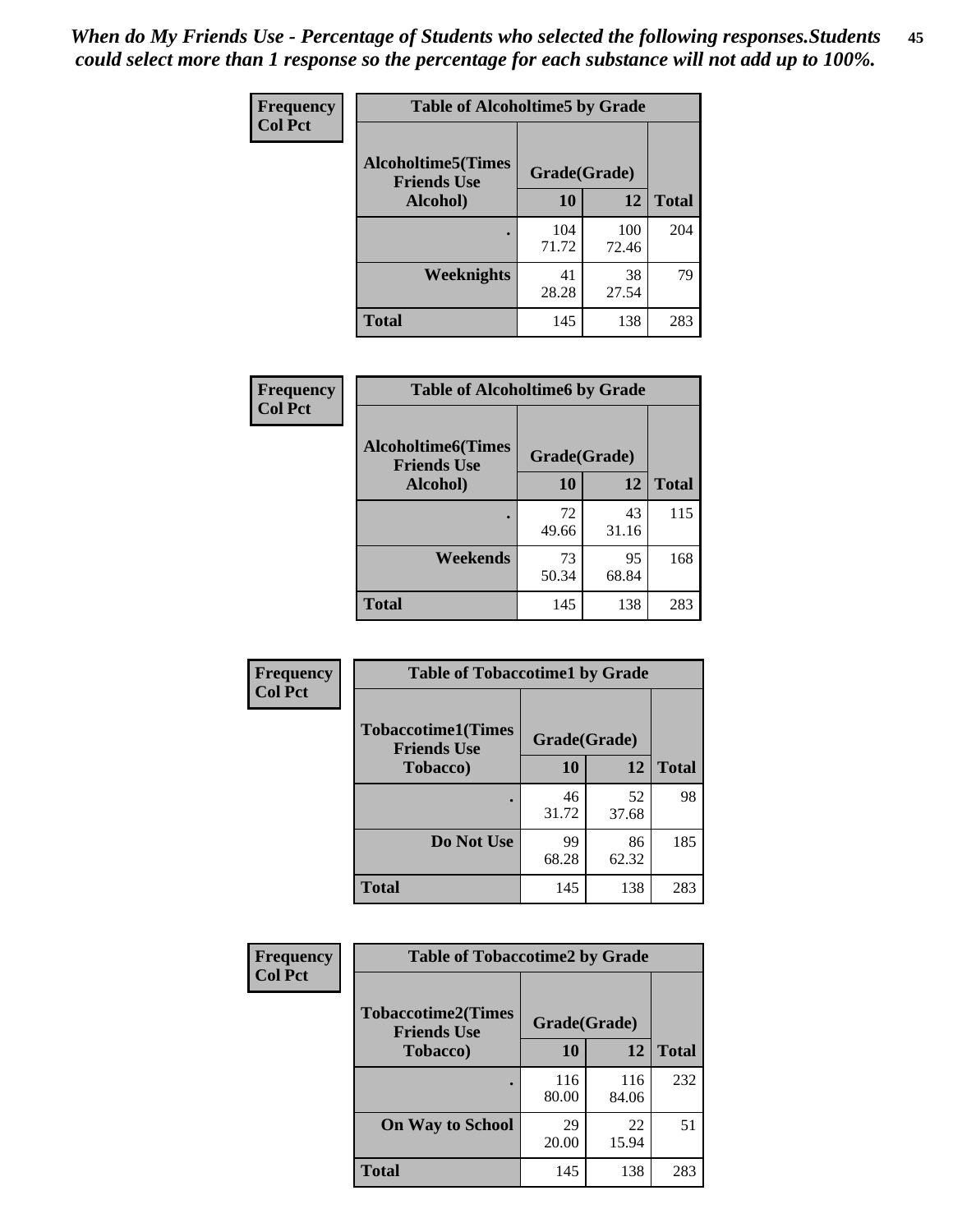*When do My Friends Use - Percentage of Students who selected the following responses.Students could select more than 1 response so the percentage for each substance will not add up to 100%.* **46**

| <b>Frequency</b> | <b>Table of Tobaccotime3 by Grade</b>           |              |              |              |  |
|------------------|-------------------------------------------------|--------------|--------------|--------------|--|
| <b>Col Pct</b>   | <b>Tobaccotime3(Times</b><br><b>Friends Use</b> | Grade(Grade) |              |              |  |
|                  | <b>Tobacco</b> )                                | 10           | 12           | <b>Total</b> |  |
|                  |                                                 | 125<br>86.21 | 127<br>92.03 | 252          |  |
|                  | <b>During School</b>                            | 20<br>13.79  | 11<br>7.97   | 31           |  |
|                  | <b>Total</b>                                    | 145          | 138          | 283          |  |

| Frequency<br><b>Col Pct</b> | <b>Table of Tobaccotime4 by Grade</b> |              |              |              |  |
|-----------------------------|---------------------------------------|--------------|--------------|--------------|--|
|                             | <b>Tobaccotime4(Times</b>             | Grade(Grade) |              |              |  |
|                             | <b>Friends Use Tobacco)</b>           | 10           | 12           | <b>Total</b> |  |
|                             |                                       | 123<br>84.83 | 122<br>88.41 | 245          |  |
|                             | <b>On Way Home From School</b>        | 22<br>15.17  | 16<br>11.59  | 38           |  |
|                             | Total                                 | 145          | 138          | 283          |  |

| <b>Frequency</b> | <b>Table of Tobaccotime5 by Grade</b>           |              |              |              |
|------------------|-------------------------------------------------|--------------|--------------|--------------|
| <b>Col Pct</b>   | <b>Tobaccotime5(Times</b><br><b>Friends Use</b> | Grade(Grade) |              |              |
|                  | <b>Tobacco</b> )                                | 10           | 12           | <b>Total</b> |
|                  |                                                 | 111<br>76.55 | 106<br>76.81 | 217          |
|                  | Weeknights                                      | 34<br>23.45  | 32<br>23.19  | 66           |
|                  | <b>Total</b>                                    | 145          | 138          | 283          |

| Frequency      | <b>Table of Tobaccotime6 by Grade</b>           |              |             |              |
|----------------|-------------------------------------------------|--------------|-------------|--------------|
| <b>Col Pct</b> | <b>Tobaccotime6(Times</b><br><b>Friends Use</b> | Grade(Grade) |             |              |
|                | <b>Tobacco</b> )                                | 10           | <b>12</b>   | <b>Total</b> |
|                |                                                 | 107<br>73.79 | 91<br>65.94 | 198          |
|                | Weekends                                        | 38<br>26.21  | 47<br>34.06 | 85           |
|                | <b>Total</b>                                    | 145          | 138         | 283          |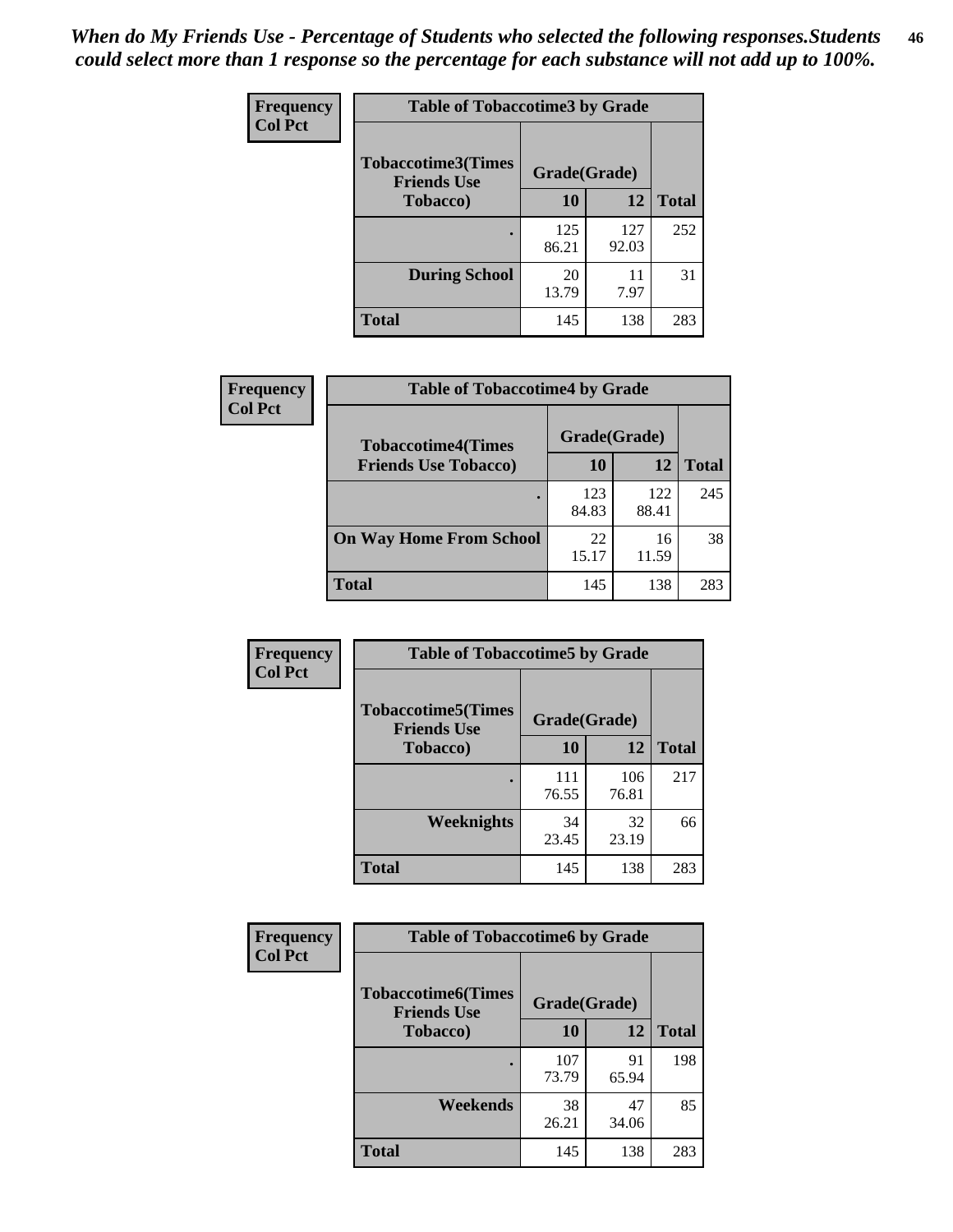| Frequency      | <b>Table of Marijuanatime1 by Grade</b>           |              |             |              |  |
|----------------|---------------------------------------------------|--------------|-------------|--------------|--|
| <b>Col Pct</b> | <b>Marijuanatime1(Times</b><br><b>Friends Use</b> | Grade(Grade) |             |              |  |
|                | Marijuana)                                        | 10           | 12          | <b>Total</b> |  |
|                |                                                   | 76<br>52.41  | 82<br>59.42 | 158          |  |
|                | Do Not Use                                        | 69<br>47.59  | 56<br>40.58 | 125          |  |
|                | <b>Total</b>                                      | 145          | 138         | 283          |  |

| <b>Frequency</b> | <b>Table of Marijuanatime2 by Grade</b>           |              |              |     |
|------------------|---------------------------------------------------|--------------|--------------|-----|
| <b>Col Pct</b>   | <b>Marijuanatime2(Times</b><br><b>Friends Use</b> | Grade(Grade) |              |     |
| Marijuana)       | 10                                                | 12           | <b>Total</b> |     |
|                  |                                                   | 93<br>64.14  | 96<br>69.57  | 189 |
|                  | <b>On Way to School</b>                           | 52<br>35.86  | 42<br>30.43  | 94  |
|                  | <b>Total</b>                                      | 145          | 138          | 283 |

| <b>Frequency</b> | <b>Table of Marijuanatime3 by Grade</b>    |              |              |              |  |
|------------------|--------------------------------------------|--------------|--------------|--------------|--|
| <b>Col Pct</b>   | Marijuanatime3(Times<br><b>Friends Use</b> | Grade(Grade) |              |              |  |
|                  | Marijuana)                                 | 10           | 12           | <b>Total</b> |  |
|                  |                                            | 111<br>76.55 | 113<br>81.88 | 224          |  |
|                  | <b>During School</b>                       | 34<br>23.45  | 25<br>18.12  | 59           |  |
|                  | <b>Total</b>                               | 145          | 138          | 283          |  |

| <b>Frequency</b><br><b>Col Pct</b> | <b>Table of Marijuanatime4 by Grade</b> |              |             |              |
|------------------------------------|-----------------------------------------|--------------|-------------|--------------|
|                                    | <b>Marijuanatime4(Times</b>             | Grade(Grade) |             |              |
|                                    | <b>Friends Use Marijuana</b> )          | 10           | 12          | <b>Total</b> |
|                                    |                                         | 96<br>66.21  | 98<br>71.01 | 194          |
|                                    | <b>On Way Home From School</b>          | 49<br>33.79  | 40<br>28.99 | 89           |
|                                    | <b>Total</b>                            | 145          | 138         | 283          |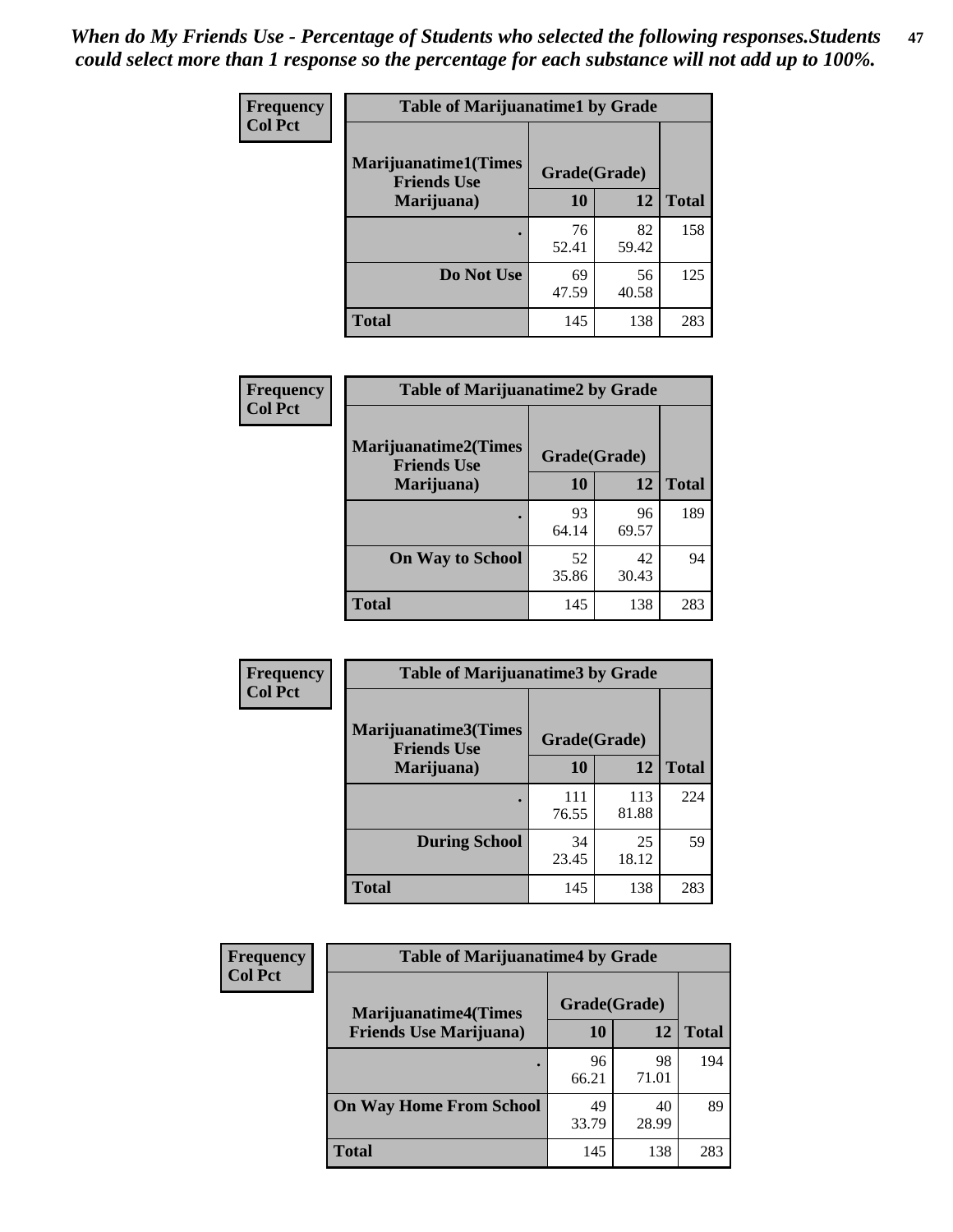| Frequency      | <b>Table of Marijuanatime5 by Grade</b>            |              |             |              |  |
|----------------|----------------------------------------------------|--------------|-------------|--------------|--|
| <b>Col Pct</b> | <b>Marijuanatime5</b> (Times<br><b>Friends Use</b> | Grade(Grade) |             |              |  |
|                | Marijuana)                                         | 10           | 12          | <b>Total</b> |  |
|                |                                                    | 89<br>61.38  | 84<br>60.87 | 173          |  |
|                | Weeknights                                         | 56<br>38.62  | 54<br>39.13 | 110          |  |
|                | <b>Total</b>                                       | 145          | 138         | 283          |  |

| Frequency      | <b>Table of Marijuanatime6 by Grade</b>            |              |             |              |
|----------------|----------------------------------------------------|--------------|-------------|--------------|
| <b>Col Pct</b> | <b>Marijuanatime6</b> (Times<br><b>Friends Use</b> | Grade(Grade) |             |              |
|                | Marijuana)                                         | 10           | 12          | <b>Total</b> |
|                |                                                    | 73<br>50.34  | 61<br>44.20 | 134          |
|                | Weekends                                           | 72<br>49.66  | 77<br>55.80 | 149          |
|                | <b>Total</b>                                       | 145          | 138         | 283          |

| <b>Frequency</b> | <b>Table of Otherdrugtime1 by Grade</b>                 |              |              |              |  |
|------------------|---------------------------------------------------------|--------------|--------------|--------------|--|
| <b>Col Pct</b>   | <b>Otherdrugtime1(Times</b><br><b>Friends Use Other</b> | Grade(Grade) |              |              |  |
|                  | <b>Illegal Drugs</b> )                                  | 10           | 12           | <b>Total</b> |  |
|                  |                                                         | 28<br>19.31  | 31<br>22.46  | 59           |  |
|                  | Do Not Use                                              | 117<br>80.69 | 107<br>77.54 | 224          |  |
|                  | <b>Total</b>                                            | 145          | 138          | 283          |  |

| Frequency      | <b>Table of Otherdrugtime2 by Grade</b>                 |              |              |              |
|----------------|---------------------------------------------------------|--------------|--------------|--------------|
| <b>Col Pct</b> | <b>Otherdrugtime2(Times</b><br><b>Friends Use Other</b> | Grade(Grade) |              |              |
|                | <b>Illegal Drugs</b> )                                  | 10           | 12           | <b>Total</b> |
|                |                                                         | 132<br>91.03 | 127<br>92.03 | 259          |
|                | <b>On Way to School</b>                                 | 13<br>8.97   | 11<br>7.97   | 24           |
|                | Total                                                   | 145          | 138          | 283          |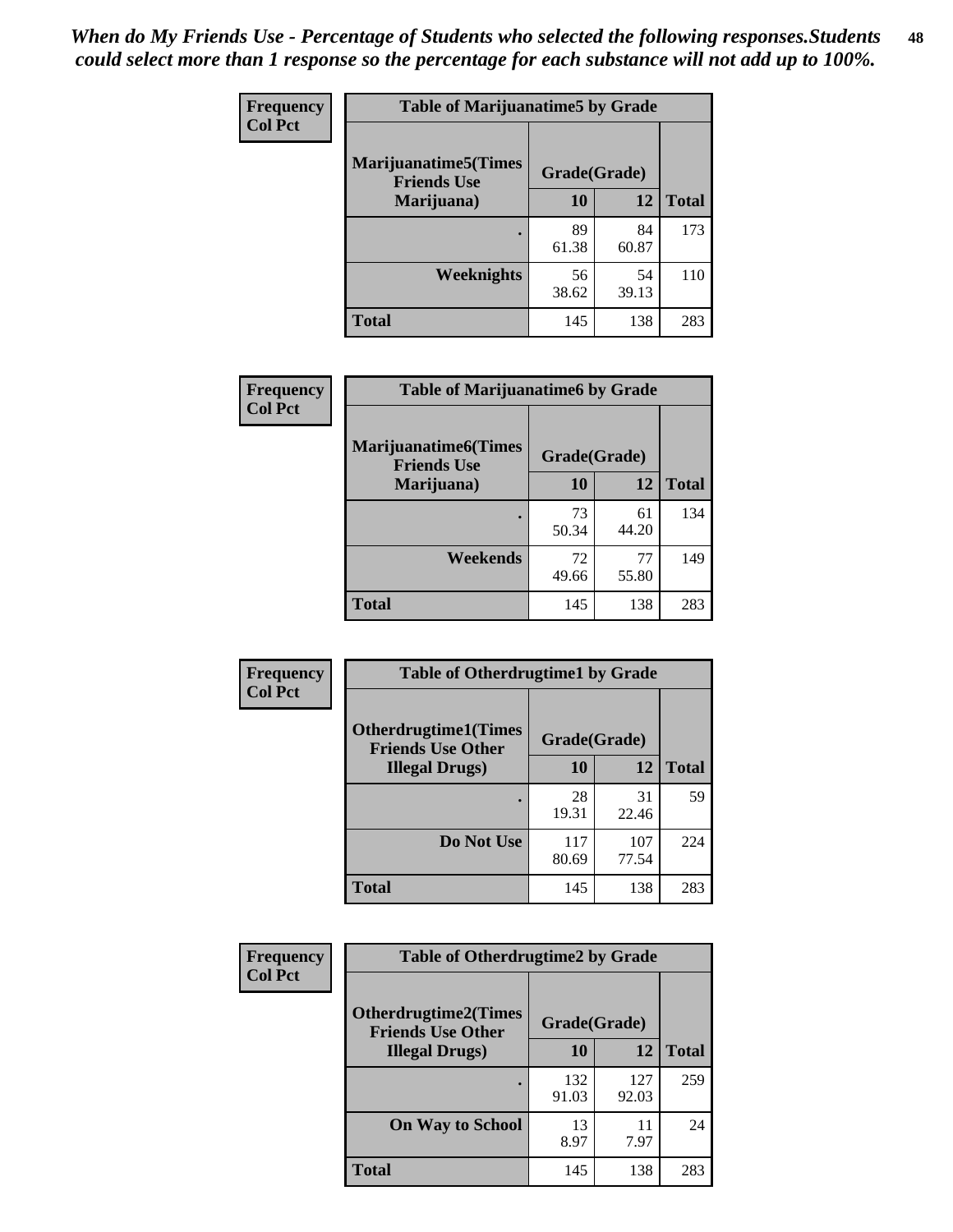| <b>Frequency</b> | <b>Table of Otherdrugtime3 by Grade</b>          |              |              |              |
|------------------|--------------------------------------------------|--------------|--------------|--------------|
| <b>Col Pct</b>   | Otherdrugtime3(Times<br><b>Friends Use Other</b> | Grade(Grade) |              |              |
|                  | <b>Illegal Drugs</b> )                           | 10           | 12           | <b>Total</b> |
|                  |                                                  | 135<br>93.10 | 129<br>93.48 | 264          |
|                  | <b>During School</b>                             | 10<br>6.90   | 9<br>6.52    | 19           |
|                  | <b>Total</b>                                     | 145          | 138          | 283          |

| Frequency      | <b>Table of Otherdrugtime4 by Grade</b>                         |              |              |              |
|----------------|-----------------------------------------------------------------|--------------|--------------|--------------|
| <b>Col Pct</b> | <b>Otherdrugtime4(Times</b><br><b>Friends Use Other Illegal</b> | Grade(Grade) |              |              |
|                | Drugs)                                                          | 10           | 12           | <b>Total</b> |
|                | ٠                                                               | 131<br>90.34 | 126<br>91.30 | 257          |
|                | <b>On Way Home From School</b>                                  | 14<br>9.66   | 12<br>8.70   | 26           |
|                | Total                                                           | 145          | 138          | 283          |

| Frequency      | <b>Table of Otherdrugtime5 by Grade</b>                  |              |              |              |  |  |
|----------------|----------------------------------------------------------|--------------|--------------|--------------|--|--|
| <b>Col Pct</b> | <b>Otherdrugtime5</b> (Times<br><b>Friends Use Other</b> | Grade(Grade) |              |              |  |  |
|                | <b>Illegal Drugs</b> )                                   | 10           | 12           | <b>Total</b> |  |  |
|                |                                                          | 129<br>88.97 | 121<br>87.68 | 250          |  |  |
|                | Weeknights                                               | 16<br>11.03  | 17<br>12.32  | 33           |  |  |
|                | <b>Total</b>                                             | 145          | 138          | 283          |  |  |

| <b>Frequency</b> | <b>Table of Otherdrugtime6 by Grade</b>                 |              |              |              |  |
|------------------|---------------------------------------------------------|--------------|--------------|--------------|--|
| <b>Col Pct</b>   | <b>Otherdrugtime6(Times</b><br><b>Friends Use Other</b> | Grade(Grade) |              |              |  |
|                  | <b>Illegal Drugs</b> )                                  | 10           | 12           | <b>Total</b> |  |
|                  |                                                         | 120<br>82.76 | 108<br>78.26 | 228          |  |
|                  | Weekends                                                | 25<br>17.24  | 30<br>21.74  | 55           |  |
|                  | <b>Total</b>                                            | 145          | 138          | 283          |  |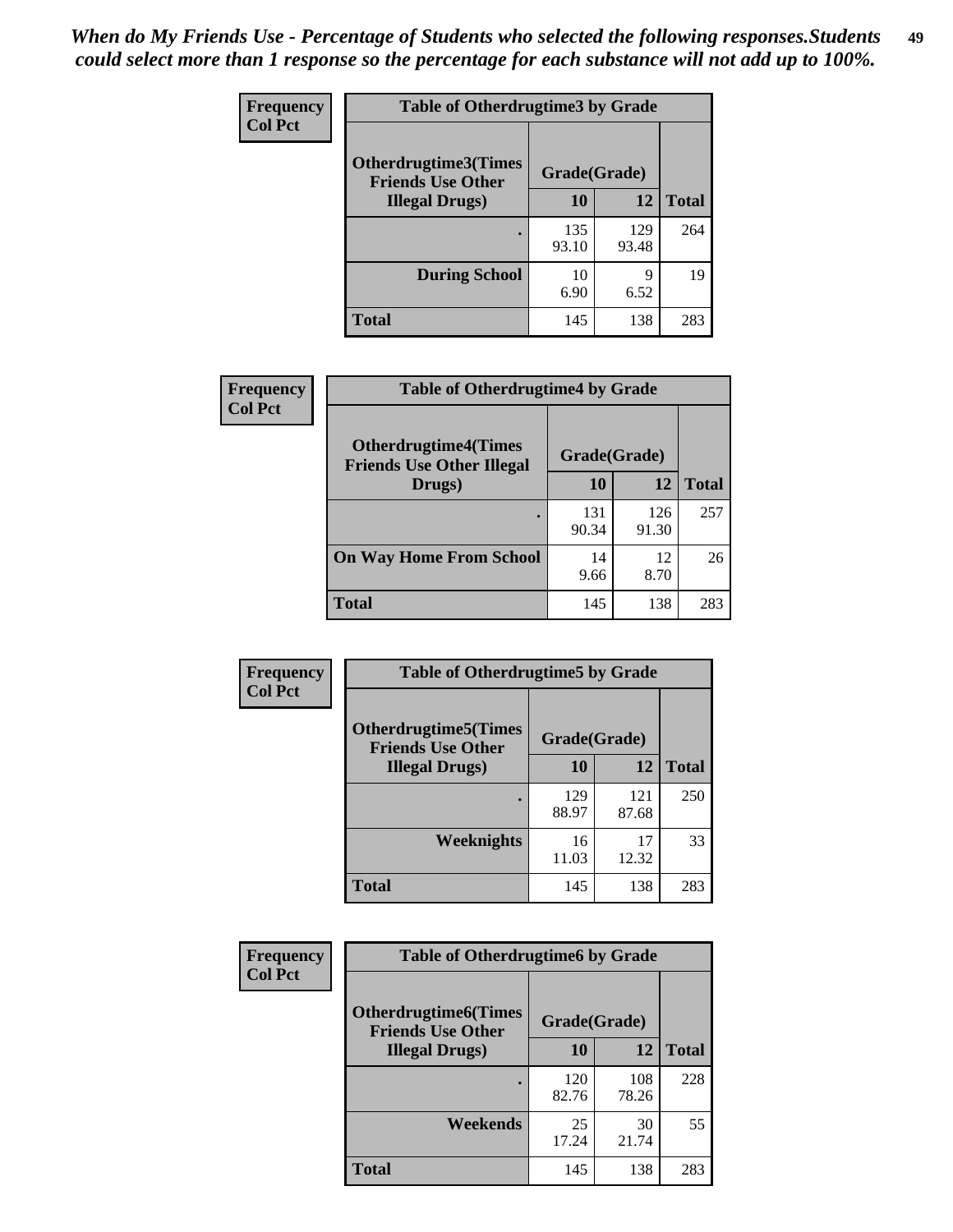| Frequency      | <b>Table of Educationalcohol by Grade</b>                                                                  |              |             |              |
|----------------|------------------------------------------------------------------------------------------------------------|--------------|-------------|--------------|
| <b>Col Pct</b> | Educationalcohol(I<br>have been taught<br>about alcohol,<br>tobacco,<br>and other drugs<br>within the last | Grade(Grade) |             |              |
|                | year at school)                                                                                            | 10           | 12          | <b>Total</b> |
|                | Yes                                                                                                        | 126<br>86.90 | 85<br>61.59 | 211          |
|                | N <sub>0</sub>                                                                                             | 19<br>13.10  | 53<br>38.41 | 72           |
|                | <b>Total</b>                                                                                               | 145          | 138         | 283          |

| Frequency      | <b>Table of Eversmoked by Grade</b> |              |             |              |  |  |
|----------------|-------------------------------------|--------------|-------------|--------------|--|--|
| <b>Col Pct</b> | Eversmoked(I<br>have smoked         | Grade(Grade) |             |              |  |  |
|                | a cigarette)                        | 10           | 12          | <b>Total</b> |  |  |
|                | <b>Yes</b>                          | 48<br>33.10  | 43<br>31.16 | 91           |  |  |
|                | N <sub>0</sub>                      | 97<br>66.90  | 95<br>68.84 | 192          |  |  |
|                | <b>Total</b>                        | 145          | 138         | 283          |  |  |

| Frequency<br><b>Col Pct</b> | <b>Table of Drovedrinking by Grade</b>                                                                              |                    |              |              |
|-----------------------------|---------------------------------------------------------------------------------------------------------------------|--------------------|--------------|--------------|
|                             | Drovedrinking(In<br>the past 30 days I<br>have driven a car<br>or other vehicle<br>while I was<br>drinking alcohol) | Grade(Grade)<br>10 | 12           | <b>Total</b> |
|                             | <b>Yes</b>                                                                                                          | 5<br>3.45          | 5.07         | 12           |
|                             | N <sub>0</sub>                                                                                                      | 140<br>96.55       | 131<br>94.93 | 271          |
|                             | <b>Total</b>                                                                                                        | 145                | 138          | 283          |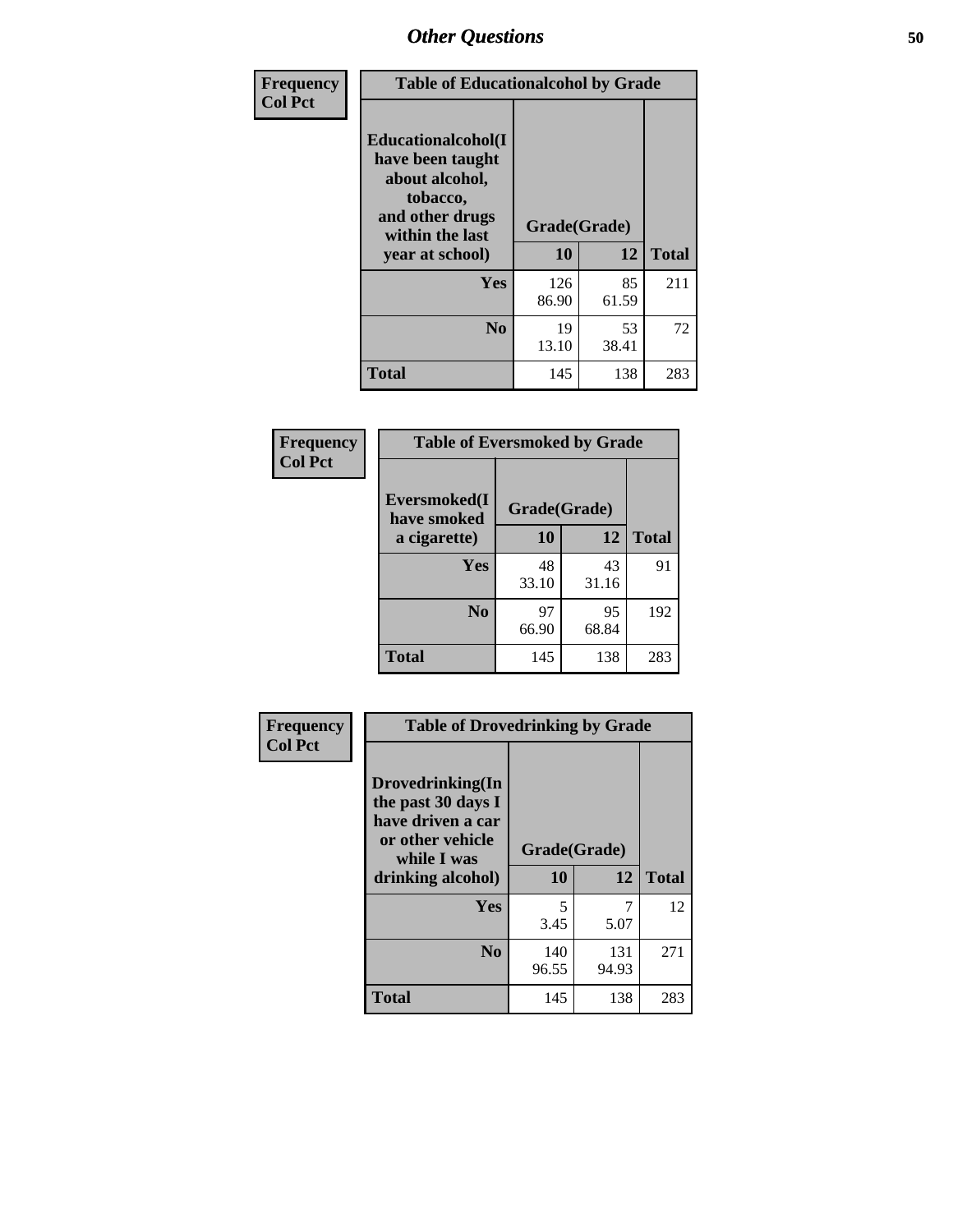| Frequency<br><b>Col Pct</b> | <b>Table of Rodedrinking by Grade</b>                                                                      |              |              |              |
|-----------------------------|------------------------------------------------------------------------------------------------------------|--------------|--------------|--------------|
|                             | Rodedrinking(In<br>the past 30 days<br>I have ridden in<br>a car with a<br>driver who had<br>been drinking |              | Grade(Grade) |              |
|                             | alcohol)                                                                                                   | 10           | 12           | <b>Total</b> |
|                             | Yes                                                                                                        | 28<br>19.31  | 24<br>17.39  | 52           |
|                             | N <sub>0</sub>                                                                                             | 117<br>80.69 | 114<br>82.61 | 231          |
|                             | <b>Total</b>                                                                                               | 145          | 138          | 283          |

#### **Frequency Col Pct**

| <b>Table of Drugsschool by Grade</b>                                                                                      |              |       |              |  |  |  |
|---------------------------------------------------------------------------------------------------------------------------|--------------|-------|--------------|--|--|--|
| <b>Drugsschool</b> (During<br>the past 12 months,<br>I have been offered,<br>sold,<br>or given illegal<br>drugs on school | Grade(Grade) |       |              |  |  |  |
| property)                                                                                                                 | 10           | 12    | <b>Total</b> |  |  |  |
| Yes                                                                                                                       | 27           | 29    | 56           |  |  |  |
|                                                                                                                           |              |       |              |  |  |  |
|                                                                                                                           | 18.62        | 21.01 |              |  |  |  |
| $\bf N_0$                                                                                                                 | 118          | 109   | 227          |  |  |  |
|                                                                                                                           | 81.38        | 78.99 |              |  |  |  |

| Frequency      | <b>Table of Helpbullied by Grade</b>                                   |                    |              |     |  |  |  |
|----------------|------------------------------------------------------------------------|--------------------|--------------|-----|--|--|--|
| <b>Col Pct</b> | $Helpb$ ullied $(I$<br>would help<br>someone who was<br>being bullied) | Grade(Grade)<br>10 | <b>Total</b> |     |  |  |  |
|                |                                                                        |                    | 12           |     |  |  |  |
|                | <b>Strongly Agree</b>                                                  | 61<br>42.07        | 60<br>43.48  | 121 |  |  |  |
|                | <b>Somewhat Agree</b>                                                  | 56<br>38.62        | 56<br>40.58  | 112 |  |  |  |
|                | <b>Somewhat Disagree</b>                                               | 9<br>6.21          | 14<br>10.14  | 23  |  |  |  |
|                | <b>Strongly Disagree</b>                                               | 19<br>13.10        | 8<br>5.80    | 27  |  |  |  |
|                | <b>Total</b>                                                           | 145                | 138          | 283 |  |  |  |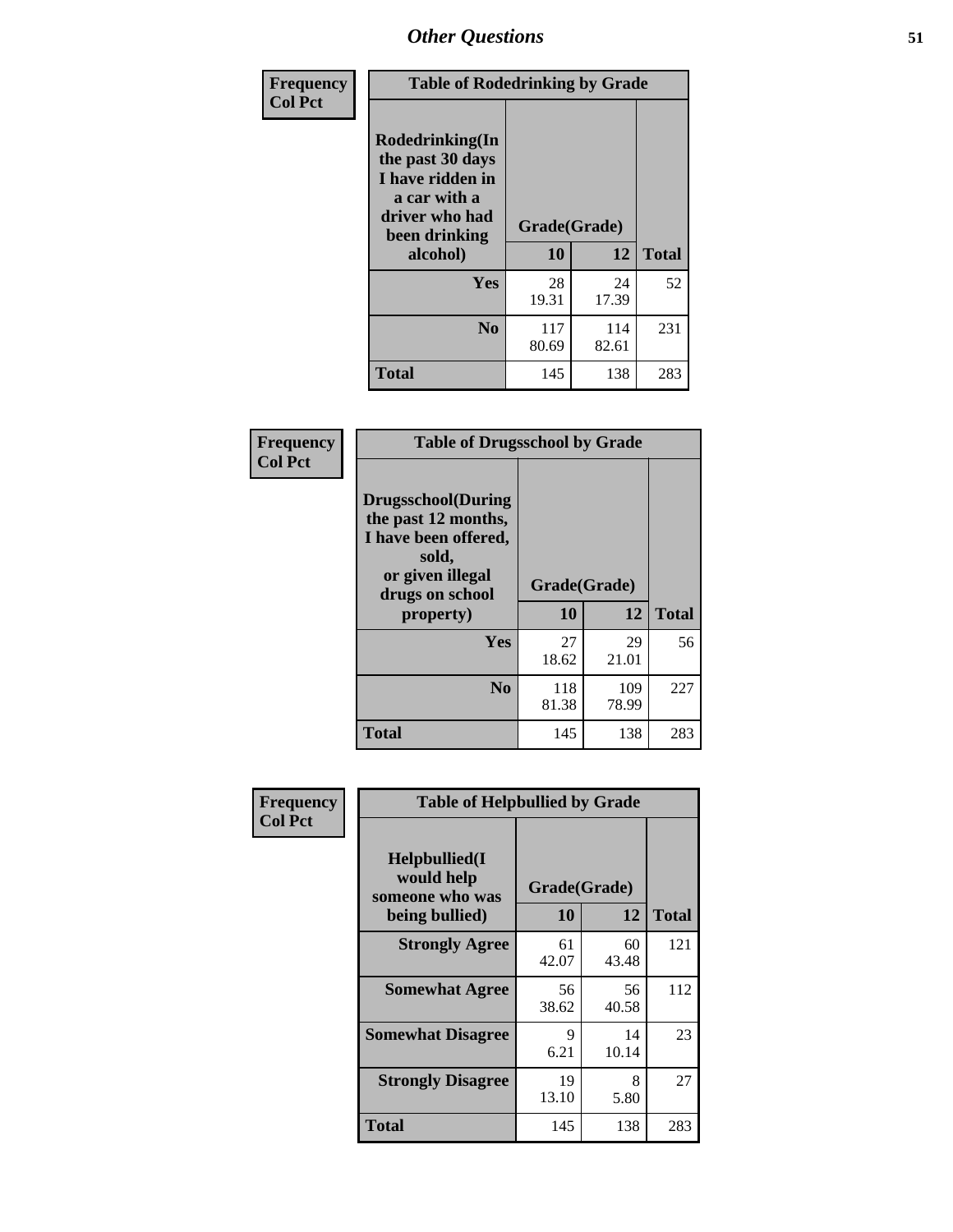*Other Questions* **52**

| <b>Frequency</b> | <b>Table of Grade by Bingedrinking</b> |                         |              |                         |                                                                                                         |                          |                        |              |
|------------------|----------------------------------------|-------------------------|--------------|-------------------------|---------------------------------------------------------------------------------------------------------|--------------------------|------------------------|--------------|
| <b>Row Pct</b>   |                                        |                         |              |                         | Bingedrinking(I have drunk five or<br>more drinks of alcohol at one sitting<br>during the last 30 days) |                          |                        |              |
|                  | Grade(Grade)                           | $\bf{0}$<br><b>Days</b> | 1 or<br>days | 3 <sub>to</sub><br>days | 6 to<br>9<br>days                                                                                       | 10<br>to  <br>19<br>days | 20<br>to<br>29<br>days | <b>Total</b> |
|                  | 10                                     | 140<br>96.55            | 0.69         | 0.69                    | 0.69                                                                                                    | 0.69                     | 0.69                   | 145          |
|                  | 12                                     | 134<br>97.10            | 0.00         | $\mathfrak{D}$<br>1.45  | 0<br>0.00                                                                                               | 0.72                     | 0.72                   | 138          |
|                  | <b>Total</b>                           | 274                     |              | 3                       |                                                                                                         | 2                        | 2                      | 283          |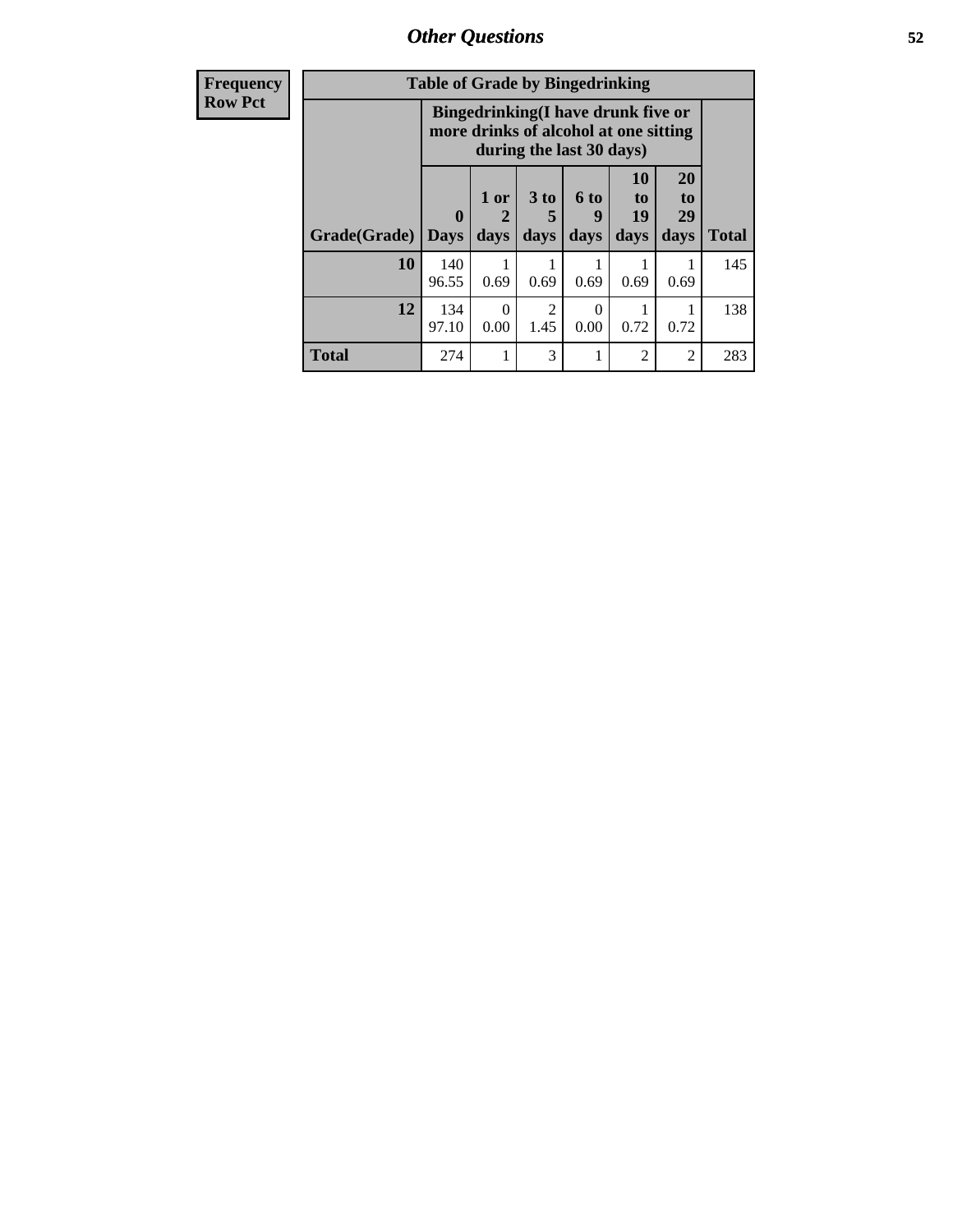## *Nutrition* **53**

| <b>Frequency</b><br>Row Pct |
|-----------------------------|
|                             |

| <b>Table of Grade by Dairy</b> |                          |                                                                 |                                    |                                    |              |  |  |
|--------------------------------|--------------------------|-----------------------------------------------------------------|------------------------------------|------------------------------------|--------------|--|--|
|                                |                          | Dairy (I eat at least 3 servings of dairy<br>products each day) |                                    |                                    |              |  |  |
| Grade(Grade)                   | <b>Strongly</b><br>Agree | Somewhat<br>Agree                                               | <b>Somewhat</b><br><b>Disagree</b> | <b>Strongly</b><br><b>Disagree</b> | <b>Total</b> |  |  |
| 10                             | 47<br>32.41              | 61<br>42.07                                                     | 16<br>11.03                        | 21<br>14.48                        | 145          |  |  |
| 12                             | 38<br>27.54              | 43<br>31.16                                                     | 30<br>21.74                        | 27<br>19.57                        | 138          |  |  |
| <b>Total</b>                   | 85                       | 104                                                             | 46                                 | 48                                 | 283          |  |  |

| <b>Frequency</b> |  |
|------------------|--|
| <b>Row Pct</b>   |  |

| <b>Table of Grade by Fruitveg</b> |                                                                          |                     |             |                                             |              |
|-----------------------------------|--------------------------------------------------------------------------|---------------------|-------------|---------------------------------------------|--------------|
|                                   | Fruitveg(I eat at least 5 servings of fruits<br>and vegetables each day) |                     |             |                                             |              |
| Grade(Grade)                      | <b>Strongly</b><br>Agree                                                 | Somewhat  <br>Agree | Somewhat    | <b>Strongly</b><br><b>Disagree</b> Disagree | <b>Total</b> |
| 10                                | 40<br>27.59                                                              | 43<br>29.66         | 33<br>22.76 | 29<br>20.00                                 | 145          |
| 12                                | 29<br>21.01                                                              | 39<br>28.26         | 40<br>28.99 | 30<br>21.74                                 | 138          |
| <b>Total</b>                      | 69                                                                       | 82                  | 73          | 59                                          | 283          |

| <b>Frequency</b> |
|------------------|
| <b>Row Pct</b>   |

| <b>Table of Grade by Cafeteriahealthy</b> |                          |                                                                       |                                    |                                    |              |  |  |
|-------------------------------------------|--------------------------|-----------------------------------------------------------------------|------------------------------------|------------------------------------|--------------|--|--|
|                                           |                          | Cafeteriahealthy (School meals in my<br>school cafeteria are healthy) |                                    |                                    |              |  |  |
| Grade(Grade)                              | <b>Strongly</b><br>Agree | Somewhat<br>Agree                                                     | <b>Somewhat</b><br><b>Disagree</b> | <b>Strongly</b><br><b>Disagree</b> | <b>Total</b> |  |  |
| 10                                        | 21<br>14.48              | 31<br>21.38                                                           | 44<br>30.34                        | 49<br>33.79                        | 145          |  |  |
| 12                                        | 9<br>6.52                | 47<br>34.06                                                           | 31<br>22.46                        | 51<br>36.96                        | 138          |  |  |
| Total                                     | 30                       | 78                                                                    | 75                                 | 100                                | 283          |  |  |

**Frequency Row Pct**

| <b>Table of Grade by Cafeterianutrition</b>                                               |                          |                          |                      |                                    |              |  |
|-------------------------------------------------------------------------------------------|--------------------------|--------------------------|----------------------|------------------------------------|--------------|--|
| <b>Cafeterianutrition</b> (Facts about nutrition<br>are available in my school cafeteria) |                          |                          |                      |                                    |              |  |
| Grade(Grade)                                                                              | <b>Strongly</b><br>Agree | <b>Somewhat</b><br>Agree | Somewhat<br>Disagree | <b>Strongly</b><br><b>Disagree</b> | <b>Total</b> |  |
| 10                                                                                        | 37<br>25.52              | 55<br>37.93              | 21<br>14.48          | 32<br>22.07                        | 145          |  |
| 12                                                                                        | 35<br>25.36              | 50<br>36.23              | 23<br>16.67          | 30<br>21.74                        | 138          |  |
| <b>Total</b>                                                                              | 72                       | 105                      | 44                   | 62                                 | 283          |  |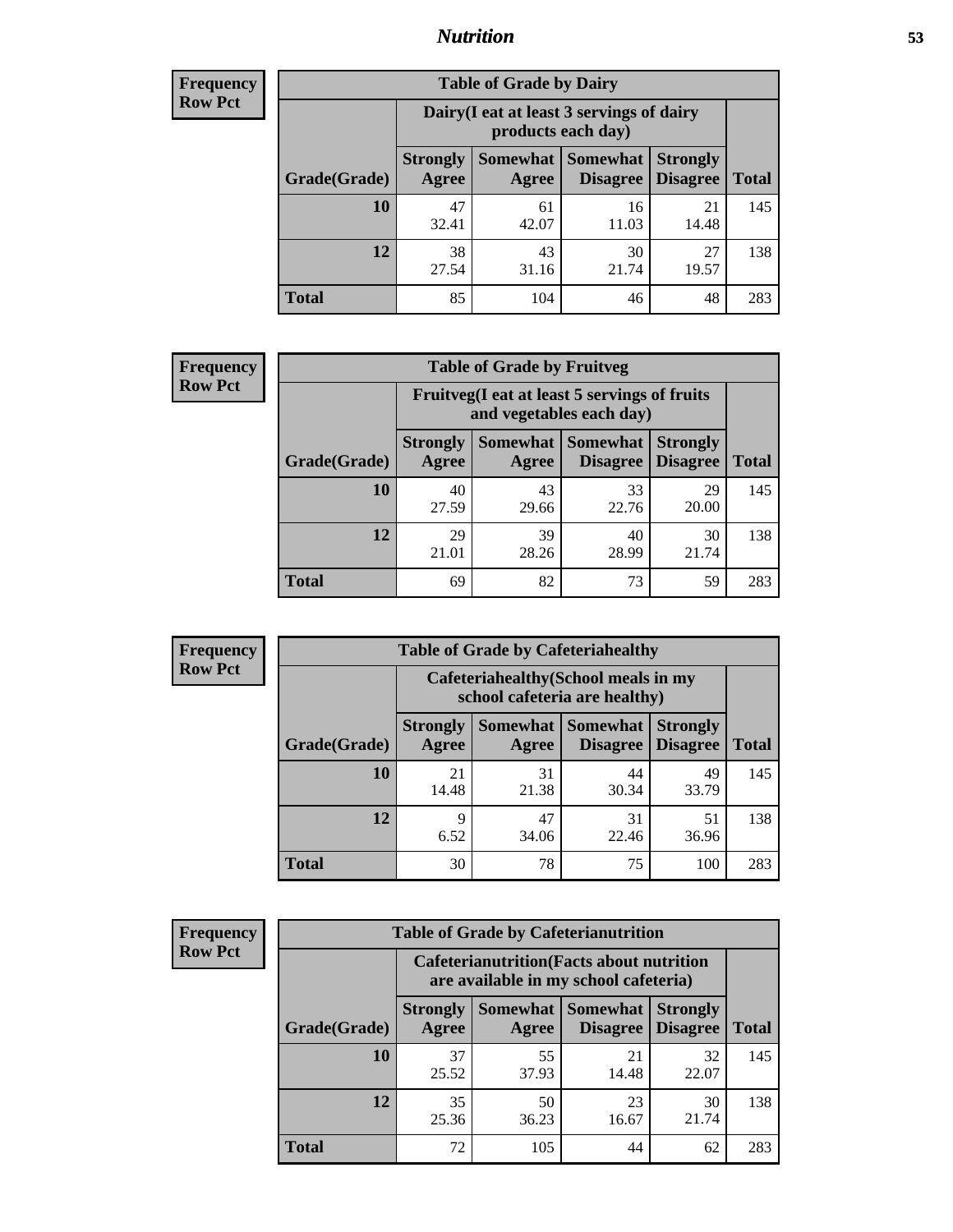## *Nutrition* **54**

| <b>Frequency</b> |
|------------------|
| <b>Row Pct</b>   |

| <b>Table of Grade by Schoollunch</b> |                          |                                                                 |                             |                                    |              |  |  |
|--------------------------------------|--------------------------|-----------------------------------------------------------------|-----------------------------|------------------------------------|--------------|--|--|
|                                      |                          | Schoollunch(I eat school lunch three or<br>more times per week) |                             |                                    |              |  |  |
| Grade(Grade)                         | <b>Strongly</b><br>Agree | Somewhat  <br>Agree                                             | <b>Somewhat</b><br>Disagree | <b>Strongly</b><br><b>Disagree</b> | <b>Total</b> |  |  |
| 10                                   | 76<br>52.41              | 14<br>9.66                                                      | 22<br>15.17                 | 33<br>22.76                        | 145          |  |  |
| 12                                   | 66<br>47.83              | 30<br>21.74                                                     | 6<br>4.35                   | 36<br>26.09                        | 138          |  |  |
| <b>Total</b>                         | 142                      | 44                                                              | 28                          | 69                                 | 283          |  |  |

| <b>Frequency</b> |  |
|------------------|--|
| <b>Row Pct</b>   |  |

| <b>Table of Grade by Foodchoices</b>                                |                          |             |                     |                                             |              |  |
|---------------------------------------------------------------------|--------------------------|-------------|---------------------|---------------------------------------------|--------------|--|
| Foodchoices (I make healthy food choices in<br>my school cafeteria) |                          |             |                     |                                             |              |  |
| Grade(Grade)                                                        | <b>Strongly</b><br>Agree | Agree       | Somewhat   Somewhat | <b>Strongly</b><br><b>Disagree</b> Disagree | <b>Total</b> |  |
| 10                                                                  | 30<br>20.69              | 40<br>27.59 | 33<br>22.76         | 42<br>28.97                                 | 145          |  |
| 12                                                                  | 33<br>23.91              | 51<br>36.96 | 25<br>18.12         | 29<br>21.01                                 | 138          |  |
| <b>Total</b>                                                        | 63                       | 91          | 58                  | 71                                          | 283          |  |

| <b>Frequency</b><br><b>Row Pct</b> |  |
|------------------------------------|--|
|------------------------------------|--|

| <b>Table of Grade by Wholewheat</b> |                                                                                                             |             |                                        |                                    |              |  |  |
|-------------------------------------|-------------------------------------------------------------------------------------------------------------|-------------|----------------------------------------|------------------------------------|--------------|--|--|
|                                     | Wholewheat (There are whole wheat and<br>multigrain breads and cereals available in<br>my school cafeteria) |             |                                        |                                    |              |  |  |
| Grade(Grade)                        | <b>Strongly</b><br>Agree                                                                                    | Agree       | Somewhat   Somewhat<br><b>Disagree</b> | <b>Strongly</b><br><b>Disagree</b> | <b>Total</b> |  |  |
| 10                                  | 36<br>24.83                                                                                                 | 54<br>37.24 | 21<br>14.48                            | 34<br>23.45                        | 145          |  |  |
| 12                                  | 31<br>22.46                                                                                                 | 62<br>44.93 | 25<br>18.12                            | 20<br>14.49                        | 138          |  |  |
| Total                               | 67                                                                                                          | 116         | 46                                     | 54                                 | 283          |  |  |

Ē.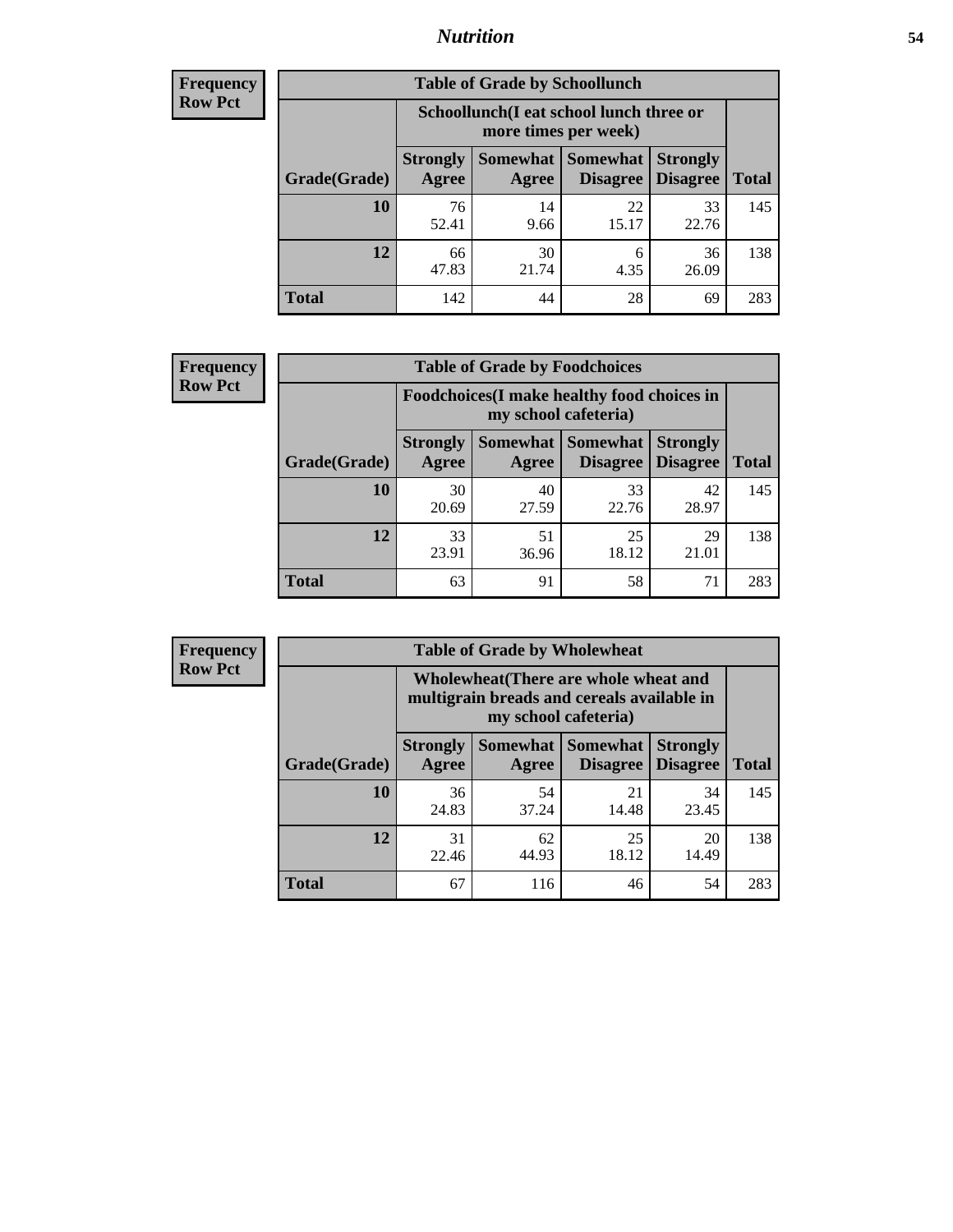## *Nutrition* **55**

**Frequency Row Pct**

| <b>Table of Grade by Healthyvending</b> |                                                                                                                                               |                          |                                    |                                    |              |  |  |
|-----------------------------------------|-----------------------------------------------------------------------------------------------------------------------------------------------|--------------------------|------------------------------------|------------------------------------|--------------|--|--|
|                                         | Healthyvending (If only healthy snacks and<br>beverages were available in the vending<br>machines during the school day,<br>I would buy them) |                          |                                    |                                    |              |  |  |
| Grade(Grade)                            | <b>Strongly</b><br>Agree                                                                                                                      | <b>Somewhat</b><br>Agree | <b>Somewhat</b><br><b>Disagree</b> | <b>Strongly</b><br><b>Disagree</b> | <b>Total</b> |  |  |
| 10                                      | 55<br>37.93                                                                                                                                   | 43<br>29.66              | 19<br>13.10                        | 28<br>19.31                        | 145          |  |  |
| 12                                      | 47<br>34.06                                                                                                                                   | 38<br>27.54              | 25<br>18.12                        | 28<br>20.29                        | 138          |  |  |
| Total                                   | 102                                                                                                                                           | 81                       | 44                                 | 56                                 | 283          |  |  |

**Frequency Row Pct**

| <b>Table of Grade by Schoolbreakfast</b> |                                                                                                                                         |             |                                 |                                    |              |  |  |
|------------------------------------------|-----------------------------------------------------------------------------------------------------------------------------------------|-------------|---------------------------------|------------------------------------|--------------|--|--|
|                                          | Schoolbreakfast (If breakfast were<br>available at school,<br>but outside the cafeteria,<br>I would eat breakfast at school more often) |             |                                 |                                    |              |  |  |
| Grade(Grade)                             | <b>Strongly</b><br>Agree                                                                                                                | Agree       | Somewhat   Somewhat<br>Disagree | <b>Strongly</b><br><b>Disagree</b> | <b>Total</b> |  |  |
| 10                                       | 69<br>47.59                                                                                                                             | 47<br>32.41 | 8<br>5.52                       | 21<br>14.48                        | 145          |  |  |
| 12                                       | 60<br>43.48                                                                                                                             | 44<br>31.88 | 18<br>13.04                     | 16<br>11.59                        | 138          |  |  |
| <b>Total</b>                             | 129                                                                                                                                     | 91          | 26                              | 37                                 | 283          |  |  |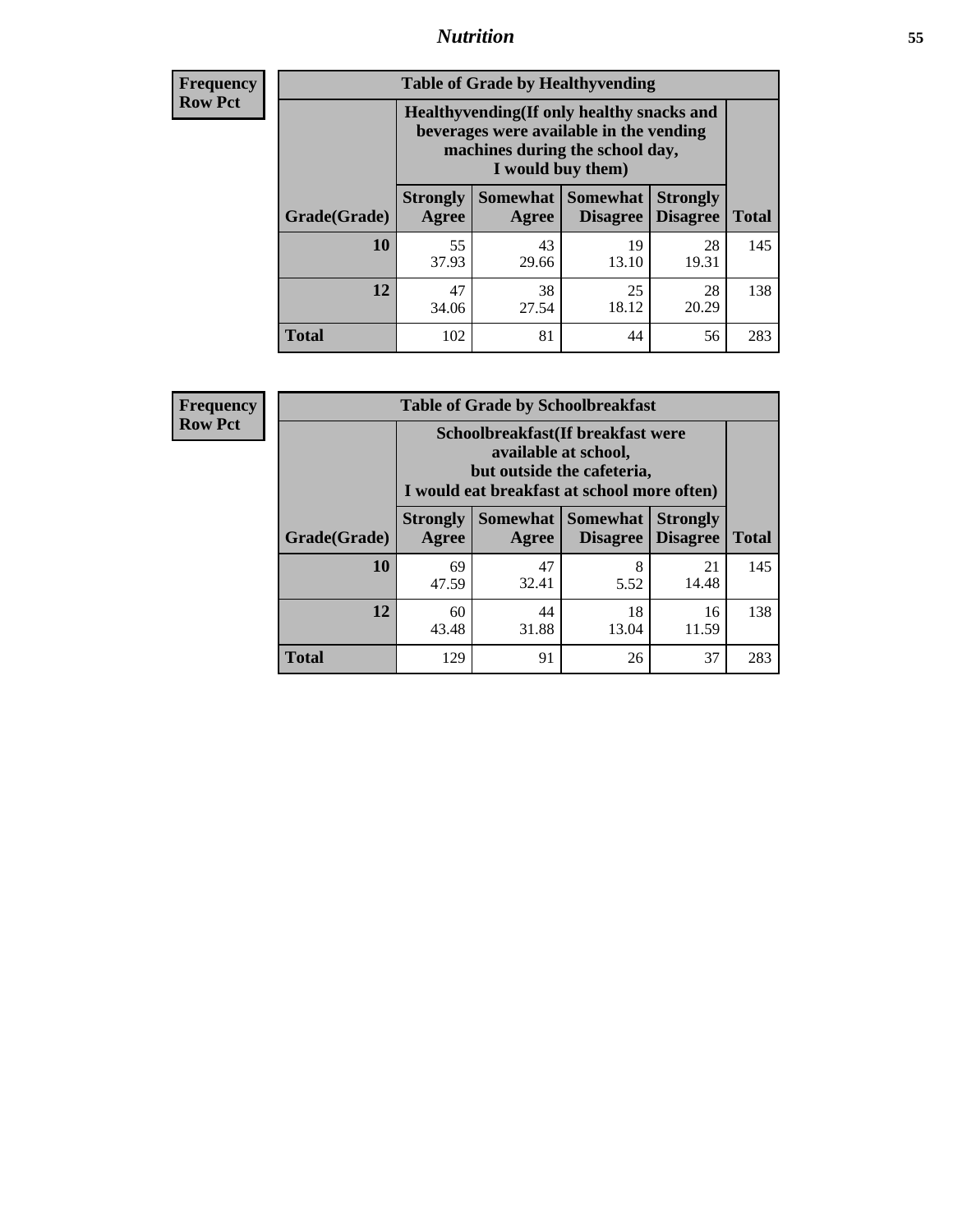| Frequency<br><b>Col Pct</b> | <b>Table of Educationaids by Grade</b>                                                                    |                    |             |              |
|-----------------------------|-----------------------------------------------------------------------------------------------------------|--------------------|-------------|--------------|
|                             | <b>Educationaids</b> (I<br>have been<br>taught about<br><b>HIV/AIDS</b> at<br>school in the<br>past year) | Grade(Grade)<br>10 | 12          | <b>Total</b> |
|                             | Yes                                                                                                       | 123<br>84.83       | 88<br>63.77 | 211          |
|                             | N <sub>0</sub>                                                                                            | 22<br>15.17        | 50<br>36.23 | 72           |
|                             | <b>Total</b>                                                                                              | 145                | 138         | 283          |

| <b>Frequency</b> | <b>Table of Educationcharacter by Grade</b>                                                 |              |              |              |
|------------------|---------------------------------------------------------------------------------------------|--------------|--------------|--------------|
| <b>Col Pct</b>   | <b>Educationcharacter(I</b><br>have been taught<br>about character<br>education in the past | Grade(Grade) |              |              |
|                  | year at school)                                                                             | 10           | 12           | <b>Total</b> |
|                  | <b>Yes</b>                                                                                  | 116<br>80.00 | 104<br>75.36 | 220          |
|                  | N <sub>0</sub>                                                                              | 29<br>20.00  | 34<br>24.64  | 63           |
|                  | <b>Total</b>                                                                                | 145          | 138          | 283          |

| Frequency      | <b>Table of Gradcoach1 by Grade</b>              |              |             |              |
|----------------|--------------------------------------------------|--------------|-------------|--------------|
| <b>Col Pct</b> | Gradcoach1(I<br>know who my<br><b>Graduation</b> | Grade(Grade) |             |              |
|                | Coach is)                                        | 10           | 12          | <b>Total</b> |
|                | Yes                                              | 17<br>11.72  | 74<br>53.62 | 91           |
|                | N <sub>0</sub>                                   | 128<br>88.28 | 64<br>46.38 | 192          |
|                | <b>Total</b>                                     | 145          | 138         | 283          |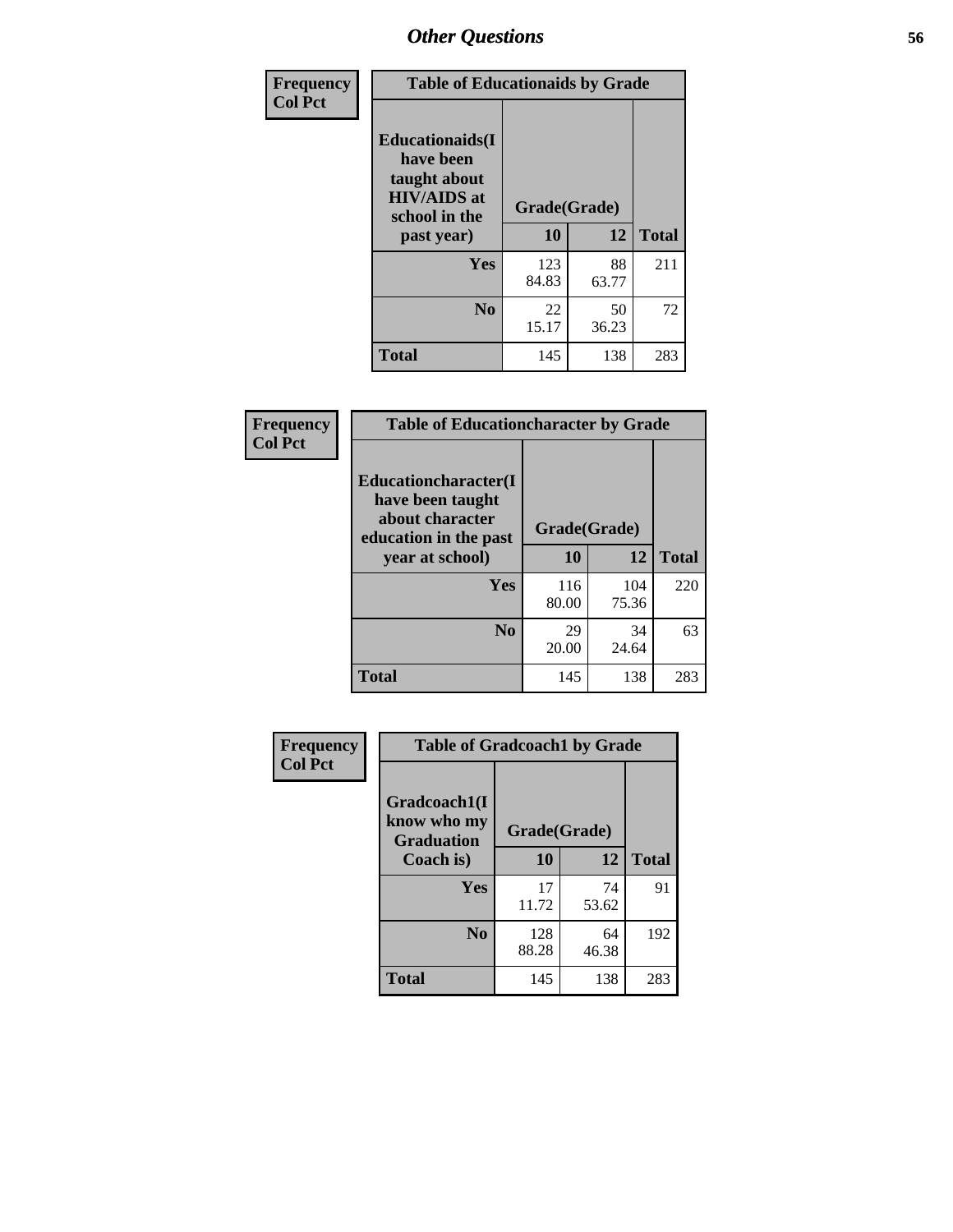| <b>Frequency</b> | <b>Table of Gradcoach2 by Grade</b>               |              |             |              |
|------------------|---------------------------------------------------|--------------|-------------|--------------|
| <b>Col Pct</b>   | Gradcoach2(I<br>have                              |              |             |              |
|                  | contacted my<br>Grade(Grade)<br><b>Graduation</b> |              |             |              |
|                  | Coach)                                            | 10           | 12          | <b>Total</b> |
|                  | Yes                                               | 10<br>6.90   | 40<br>28.99 | 50           |
|                  | N <sub>0</sub>                                    | 135<br>93.10 | 98<br>71.01 | 233          |
|                  | <b>Total</b>                                      | 145          | 138         | 283          |

| <b>Frequency</b><br><b>Col Pct</b> | <b>Table of Gradcoach3 by Grade</b>                                         |              |             |              |
|------------------------------------|-----------------------------------------------------------------------------|--------------|-------------|--------------|
|                                    | Gradcoach3(I<br>have received<br>assistance<br>from my<br><b>Graduation</b> | Grade(Grade) |             |              |
|                                    | Coach)                                                                      | 10           | 12          | <b>Total</b> |
|                                    | Yes                                                                         | 10<br>6.90   | 36<br>26.09 | 46           |
|                                    | N <sub>0</sub>                                                              | 52<br>35.86  | 28<br>20.29 | 80           |
|                                    | Don't know                                                                  | 83<br>57.24  | 74<br>53.62 | 157          |
|                                    | <b>Total</b>                                                                | 145          | 138         | 283          |

| Frequency      | <b>Table of Selfharm by Grade</b>                                                                                                                                                      |                    |              |              |  |
|----------------|----------------------------------------------------------------------------------------------------------------------------------------------------------------------------------------|--------------------|--------------|--------------|--|
| <b>Col Pct</b> | <b>Selfharm</b> (During<br>the past 12<br>months,<br>I harmed myself<br>on purpose<br><b>Suicideconsider</b><br>During the past<br>12 months,<br>I seriously<br>considered<br>suicide) | Grade(Grade)<br>10 | 12           | <b>Total</b> |  |
|                | Yes                                                                                                                                                                                    | 10<br>6.90         | 5<br>3.62    | 15           |  |
|                | N <sub>0</sub>                                                                                                                                                                         | 135<br>93.10       | 133<br>96.38 | 268          |  |
|                | <b>Total</b>                                                                                                                                                                           | 145                | 138          | 283          |  |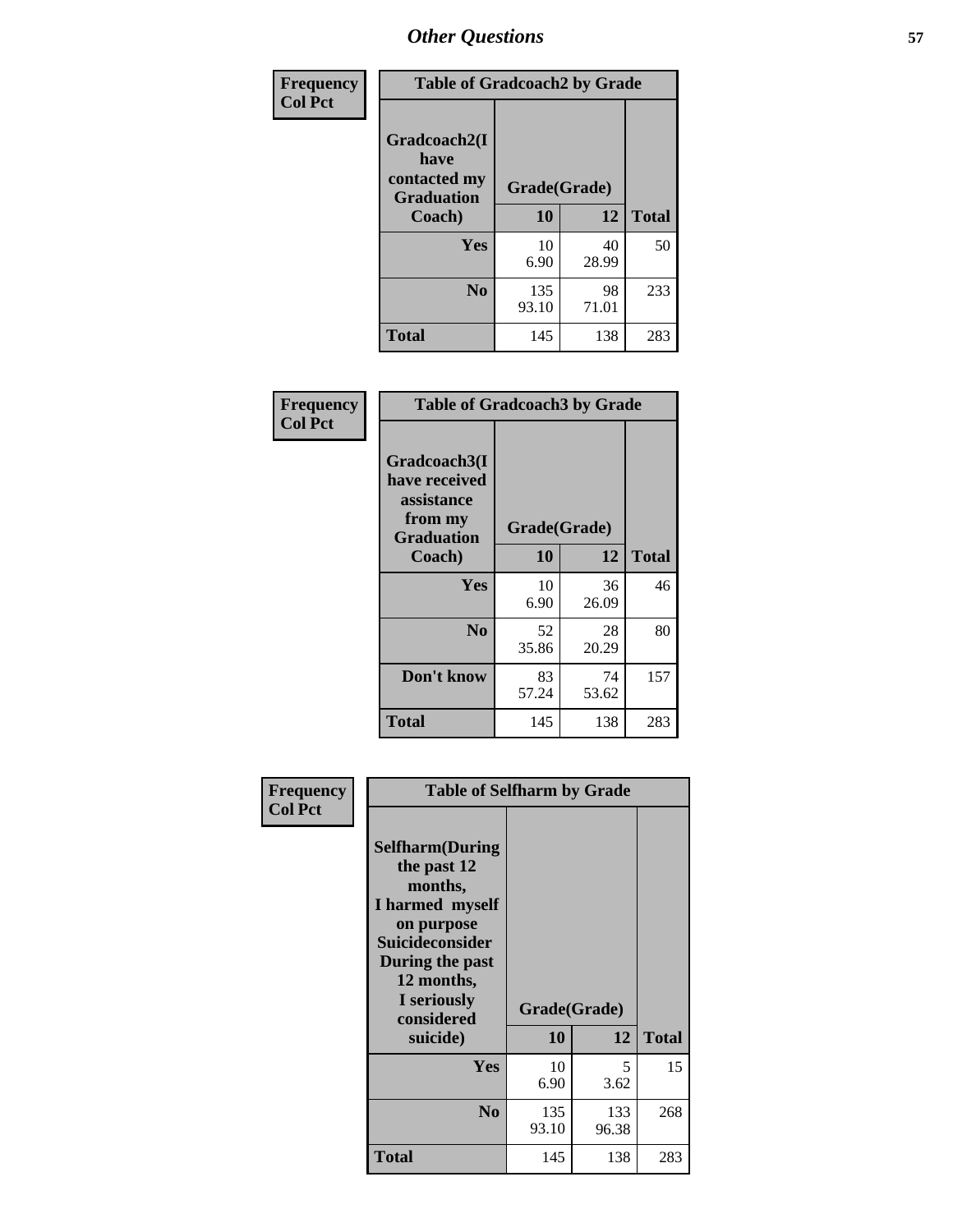| <b>Frequency</b> | <b>Table of Suicideconsider by Grade</b> |              |              |              |
|------------------|------------------------------------------|--------------|--------------|--------------|
| <b>Col Pct</b>   |                                          | Grade(Grade) |              |              |
|                  | <b>Suicideconsider</b>                   | <b>10</b>    | 12           | <b>Total</b> |
|                  | <b>Yes</b>                               | 15<br>10.34  | 8<br>5.80    | 23           |
|                  | N <sub>0</sub>                           | 130<br>89.66 | 130<br>94.20 | 260          |
|                  | <b>Total</b>                             | 145          | 138          | 283          |

| Frequency      | <b>Table of Suicideattempt by Grade</b>              |              |              |              |
|----------------|------------------------------------------------------|--------------|--------------|--------------|
| <b>Col Pct</b> | Suicideattempt(I<br>have attempted<br>suicide in the | Grade(Grade) |              |              |
|                | last year)                                           | 10           | 12           | <b>Total</b> |
|                | Yes                                                  | 8<br>5.52    | 5<br>3.62    | 13           |
|                | $\bf No$                                             | 137<br>94.48 | 133<br>96.38 | 270          |
|                | <b>Total</b>                                         | 145          | 138          | 283          |

| Frequency      | <b>Table of Instantmessaged by Grade</b>                |              |              |              |
|----------------|---------------------------------------------------------|--------------|--------------|--------------|
| <b>Col Pct</b> | Instantmessaged(I)<br>have instant<br>messaged people I | Grade(Grade) |              |              |
|                | do not even know)                                       | 10           | 12           | <b>Total</b> |
|                | Yes                                                     | 31<br>21.38  | 38<br>27.54  | 69           |
|                | N <sub>0</sub>                                          | 114<br>78.62 | 100<br>72.46 | 214          |
|                | <b>Total</b>                                            | 145          | 138          | 283          |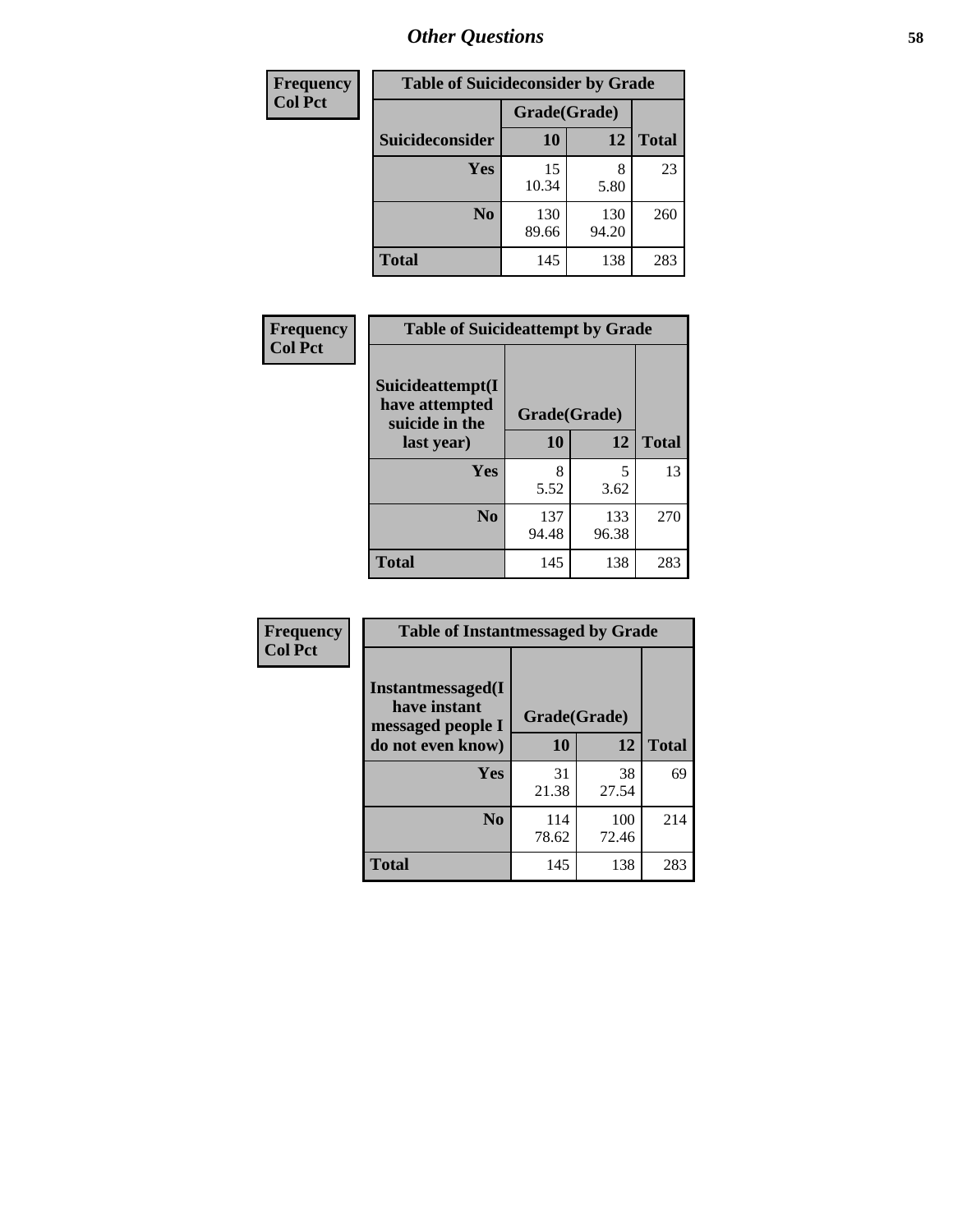| Frequency      | <b>Table of Getsalong by Grade</b>                             |                    |             |              |
|----------------|----------------------------------------------------------------|--------------------|-------------|--------------|
| <b>Col Pct</b> | Getsalong(I get<br>along with other<br>students and<br>adults) | Grade(Grade)<br>10 | 12          | <b>Total</b> |
|                | <b>Strongly Agree</b>                                          | 83<br>57.24        | 88<br>63.77 | 171          |
|                | <b>Somewhat Agree</b>                                          | 47<br>32.41        | 45<br>32.61 | 92           |
|                | <b>Somewhat Disagree</b>                                       | 9<br>6.21          | 0.72        | 10           |
|                | <b>Strongly Disagree</b>                                       | 6<br>4.14          | 4<br>2.90   | 10           |
|                | <b>Total</b>                                                   | 145                | 138         | 283          |

| Frequency      | <b>Table of Safehome by Grade</b> |                    |             |              |  |
|----------------|-----------------------------------|--------------------|-------------|--------------|--|
| <b>Col Pct</b> | Safehome(I feel<br>safe at home)  | Grade(Grade)<br>10 | 12          | <b>Total</b> |  |
|                | <b>Strongly Agree</b>             | 95<br>65.52        | 93<br>67.39 | 188          |  |
|                | <b>Somewhat Agree</b>             | 42<br>28.97        | 35<br>25.36 | 77           |  |
|                | <b>Somewhat Disagree</b>          | 4<br>2.76          | 7<br>5.07   | 11           |  |
|                | <b>Strongly Disagree</b>          | 4<br>2.76          | 3<br>2.17   | 7            |  |
|                | <b>Total</b>                      | 145                | 138         | 283          |  |

| Frequency      | <b>Table of Adulttalk by Grade</b>                                                  |              |              |              |
|----------------|-------------------------------------------------------------------------------------|--------------|--------------|--------------|
| <b>Col Pct</b> | <b>Adulttalk(I</b><br>know an<br>adult at<br>school that<br>I can talk<br>with if I | Grade(Grade) |              |              |
|                | need help)                                                                          | 10           | 12           | <b>Total</b> |
|                | <b>Yes</b>                                                                          | 98<br>67.59  | 100<br>72.46 | 198          |
|                | N <sub>0</sub>                                                                      | 47<br>32.41  | 38<br>27.54  | 85           |
|                | <b>Total</b>                                                                        | 145          | 138          | 283          |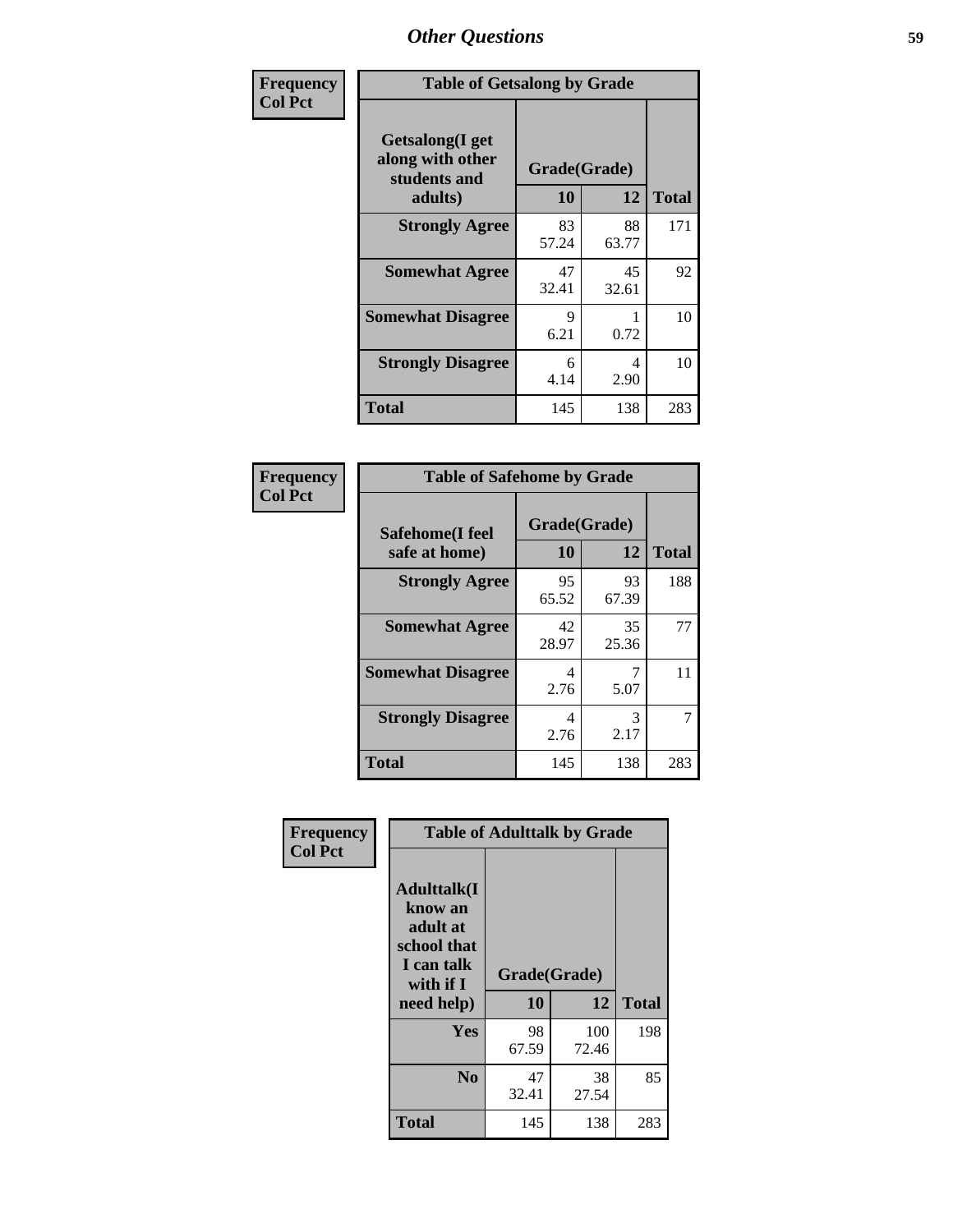**Frequency Row Pct**

| <b>Table of Grade by Tytime</b> |             |                                                                                                                   |            |             |             |             |                     |  |  |
|---------------------------------|-------------|-------------------------------------------------------------------------------------------------------------------|------------|-------------|-------------|-------------|---------------------|--|--|
|                                 |             | Tvtime(On an average school day,<br>how much unsupervised time do I spend watching TV)                            |            |             |             |             |                     |  |  |
| Grade(Grade)   None             |             | <b>Less that</b><br>$2 - 3$<br>$4 - 5$<br>$6+$<br>hour/day<br>  hours/day<br>hours/day<br>hour/day<br>  hours/day |            |             |             |             |                     |  |  |
| 10                              | 15          | 24                                                                                                                | 12         | 44          | 29          | 21          | <b>Total</b><br>145 |  |  |
|                                 | 10.34       | 16.55                                                                                                             | 8.28       | 30.34       | 20.00       | 14.48       |                     |  |  |
| 12                              | 22<br>15.94 | 16<br>11.59                                                                                                       | 11<br>7.97 | 40<br>28.99 | 25<br>18.12 | 24<br>17.39 | 138                 |  |  |
| <b>Total</b>                    | 37          | 40                                                                                                                | 23         | 84          | 54          | 45          | 283                 |  |  |

**Frequency Row Pct**

| <b>Table of Grade by Computertime</b> |             |                                                                                                                               |             |             |             |             |     |  |  |  |
|---------------------------------------|-------------|-------------------------------------------------------------------------------------------------------------------------------|-------------|-------------|-------------|-------------|-----|--|--|--|
|                                       |             | Computertime (On an average school day,<br>how much unsupervised time do I spend on the computer)                             |             |             |             |             |     |  |  |  |
| Grade(Grade)                          | None        | <b>Less that</b><br>$4 - 5$<br>$2 - 3$<br>$6+$<br>hour/day<br>hours/day<br>hours/day<br>hour/day<br>hours/day<br><b>Total</b> |             |             |             |             |     |  |  |  |
| 10                                    | 42<br>28.97 | 18<br>12.41                                                                                                                   | 18<br>12.41 | 28<br>19.31 | 22<br>15.17 | 17<br>11.72 | 145 |  |  |  |
| 12                                    | 18<br>13.04 | 42<br>22<br>30<br>15<br>11<br>7.97<br>30.43<br>21.74<br>10.87<br>15.94                                                        |             |             |             |             |     |  |  |  |
| <b>Total</b>                          | 60          | 60                                                                                                                            | 40          | 58          | 33          | 32          | 283 |  |  |  |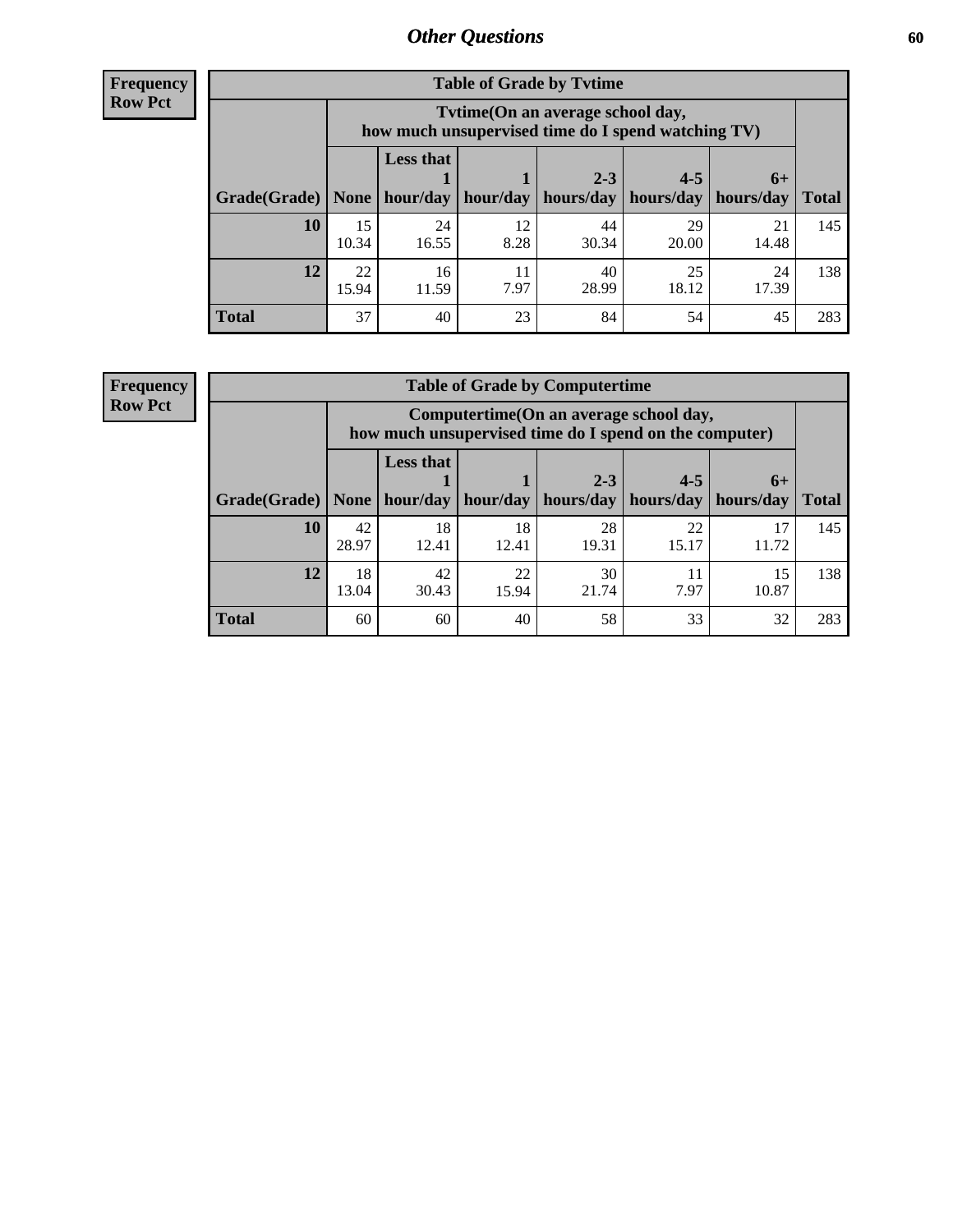### *Questions about Driving Laws* **61** *Driving Questions were asked only of high school students.*

| <b>Frequency</b> |
|------------------|
| <b>Row Pct</b>   |

| <b>Table of Grade by License1</b> |                                                                                                                                           |                            |                |             |               |              |  |  |
|-----------------------------------|-------------------------------------------------------------------------------------------------------------------------------------------|----------------------------|----------------|-------------|---------------|--------------|--|--|
|                                   | License1(During the first 6 months of driving<br>with a provisional license,<br>the only passengers who can ride with the<br>driver are:) |                            |                |             |               |              |  |  |
| <b>Grade</b> (Grade)              | <b>Parent or</b><br><b>Guardian</b>                                                                                                       | <b>Family</b><br>  Members | Friends        | Anyone      | Don't<br>Know | <b>Total</b> |  |  |
| 10                                | 62<br>42.76                                                                                                                               | 39<br>26.90                | 0<br>0.00      | 25<br>17.24 | 19<br>13.10   | 145          |  |  |
| 12                                | $\mathfrak{D}$<br>58<br>35<br>17<br>26<br>12.32<br>18.84<br>42.03<br>25.36<br>1.45                                                        |                            |                |             |               |              |  |  |
| <b>Total</b>                      | 120                                                                                                                                       | 74                         | $\overline{c}$ | 42          | 45            | 283          |  |  |

| Frequency      | <b>Table of Grade by License2</b> |                                                                                                          |                  |                  |                                                      |                      |              |  |  |
|----------------|-----------------------------------|----------------------------------------------------------------------------------------------------------|------------------|------------------|------------------------------------------------------|----------------------|--------------|--|--|
| <b>Row Pct</b> |                                   | License2(17 yr old drivers with a<br>provisional driver's license cannot<br>drive between the hours of:) |                  |                  |                                                      |                      |              |  |  |
|                | Grade(Grade)                      | <b>Midnight</b><br>to 6am                                                                                | 1am<br>to<br>5am | 1am<br>to<br>6am | N <sub>0</sub><br>curfew<br>for $17$<br>year<br>olds | Don't<br><b>Know</b> | <b>Total</b> |  |  |
|                | 10                                | 65<br>44.83                                                                                              | 20<br>13.79      | 8<br>5.52        | 13<br>8.97                                           | 39<br>26.90          | 145          |  |  |
|                | 12                                | 77<br>55.80                                                                                              | 11<br>7.97       | 12<br>8.70       | 5<br>3.62                                            | 33<br>23.91          | 138          |  |  |
|                | <b>Total</b>                      | 142                                                                                                      | 31               | 20               | 18                                                   | 72                   | 283          |  |  |

| <b>Frequency</b> | <b>Table of Grade by License3</b> |                      |                                                                                        |              |             |             |               |              |  |
|------------------|-----------------------------------|----------------------|----------------------------------------------------------------------------------------|--------------|-------------|-------------|---------------|--------------|--|
| <b>Row Pct</b>   |                                   |                      | License3(For drivers under the age of 21,<br>what level of alcohol is considered DUI?) |              |             |             |               |              |  |
|                  | Grade(Grade)                      | Any<br><b>Amount</b> | 0.02                                                                                   | 0.04         | 0.06        | 0.08        | Don't<br>know | <b>Total</b> |  |
|                  | 10                                | 19<br>13.10          | 31<br>21.38                                                                            | 23<br>15.86  | 17<br>11.72 | 14<br>9.66  | 41<br>28.28   | 145          |  |
|                  | 12                                | 23<br>16.67          | 27<br>19.57                                                                            | 18.<br>13.04 | 10<br>7.25  | 24<br>17.39 | 36<br>26.09   | 138          |  |
|                  | <b>Total</b>                      | 42                   | 58                                                                                     | 41           | 27          | 38          | 77            | 283          |  |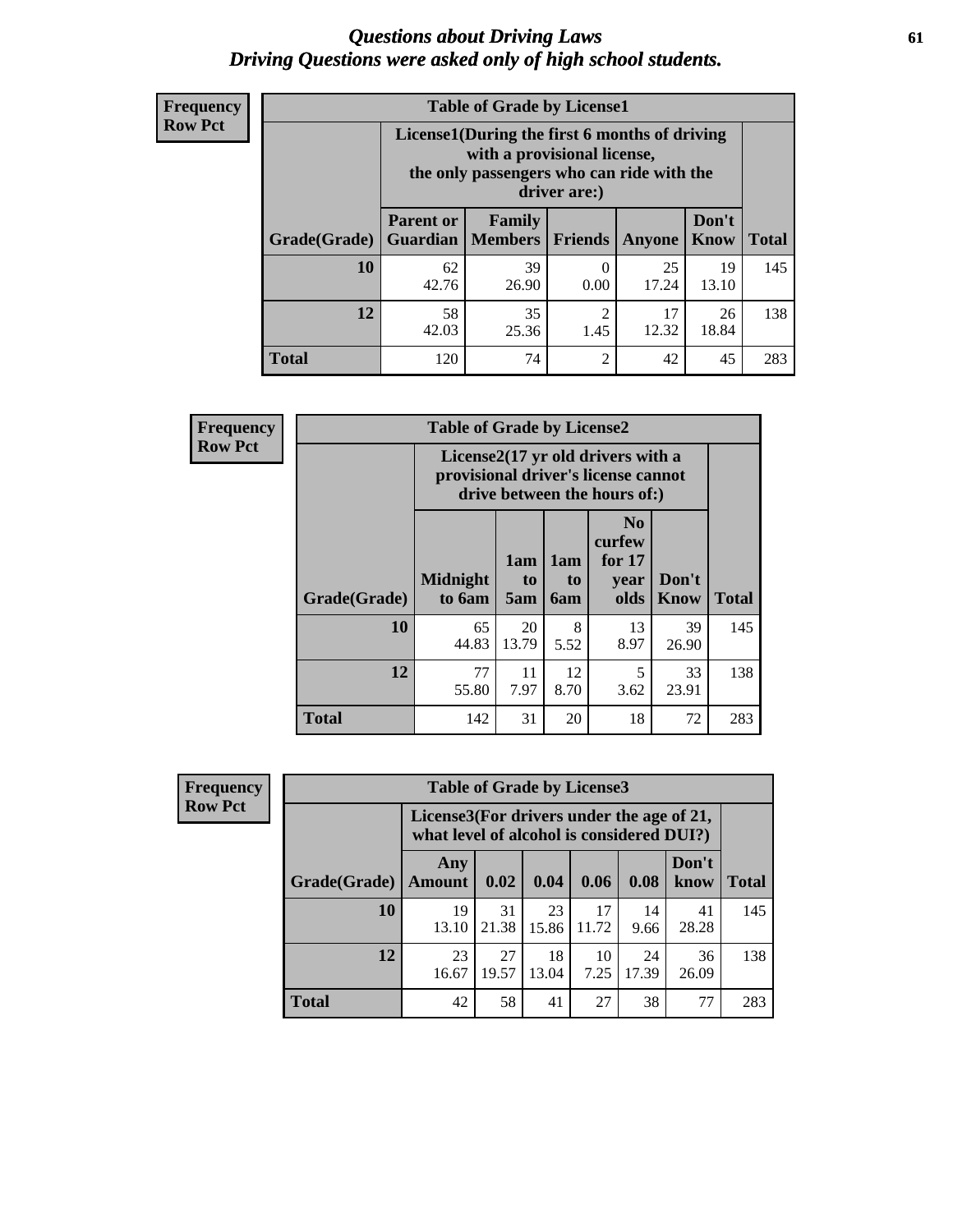### *Questions about Driving Laws* **62** *Driving Questions were asked only of high school students.*

**Frequency Row Pct**

|              |              |                                                                                                                                                      |             | <b>Table of Grade by License4</b> |             |             |     |  |
|--------------|--------------|------------------------------------------------------------------------------------------------------------------------------------------------------|-------------|-----------------------------------|-------------|-------------|-----|--|
|              |              | License4(A driver under 21 automatically<br>loses his/her license if caught exceeding the<br>posted speet limit by:)                                 |             |                                   |             |             |     |  |
| Grade(Grade) | $15+$<br>mph | Can't<br>lose<br><b>Depends</b><br>license<br>$25+$<br>$35+$<br>Don't<br>for<br><b>on</b><br>mph<br>speeding<br><b>Total</b><br>know<br>mph<br>judge |             |                                   |             |             |     |  |
| 10           | 29<br>20.00  | 14<br>9.66                                                                                                                                           | 26<br>17.93 | 14<br>9.66                        | 18<br>12.41 | 44<br>30.34 | 145 |  |
| 12           | 29<br>21.01  | 16<br>11.59                                                                                                                                          | 21<br>15.22 | 16<br>11.59                       | 9<br>6.52   | 47<br>34.06 | 138 |  |
| <b>Total</b> | 58           | 30                                                                                                                                                   | 47          | 30                                | 27          | 91          | 283 |  |

| Frequency<br><b>Row Pct</b> | <b>Table of Grade by License5</b> |             |                                                                                                                                     |                     |       |
|-----------------------------|-----------------------------------|-------------|-------------------------------------------------------------------------------------------------------------------------------------|---------------------|-------|
|                             |                                   |             | License5(A<br>Georgia teenager<br>with family<br>connections or a<br>good lawyer can<br>break a teen<br>driving law and<br>license) | keep their driver's |       |
|                             | Grade(Grade)                      | <b>Yes</b>  | N <sub>0</sub>                                                                                                                      | Don't<br>know       | Total |
|                             | 10                                | 17<br>11.72 | 76<br>52.41                                                                                                                         | 52<br>35.86         | 145   |
|                             | 12                                | 16<br>11.59 | 74<br>53.62                                                                                                                         | 48<br>34.78         | 138   |
|                             | Total                             | 33          | 150                                                                                                                                 | 100                 | 283   |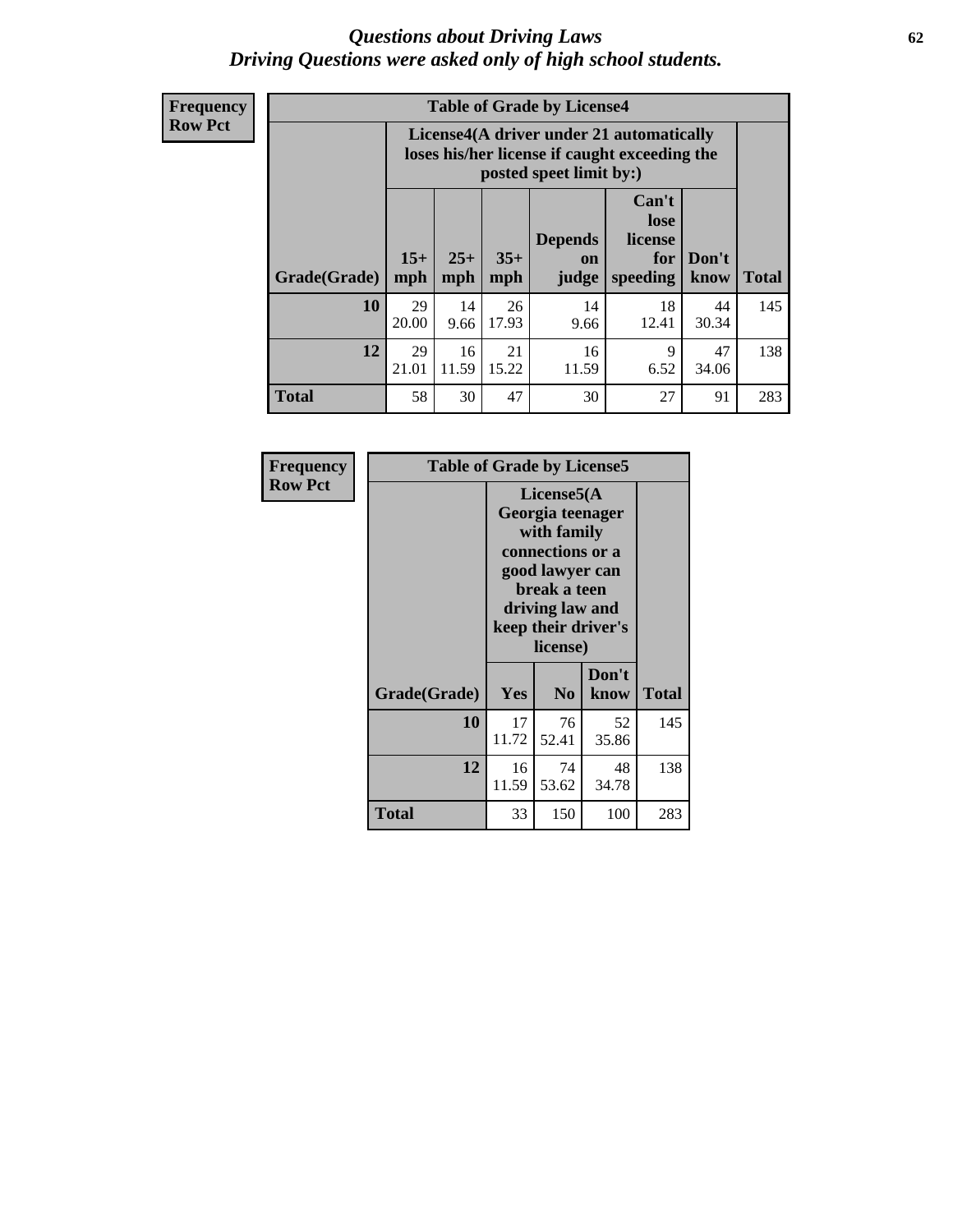### *Questions about Driving Laws* **63** *Driving Questions were asked only of high school students.*

| <b>Frequency</b> | <b>Table of Grade by License6</b> |             |                                                                                                                           |                    |              |
|------------------|-----------------------------------|-------------|---------------------------------------------------------------------------------------------------------------------------|--------------------|--------------|
| <b>Row Pct</b>   |                                   |             | License <sub>6</sub> (I know a<br>friend or<br>classmate that<br>broke a teen<br>driving law,<br>keep his/her<br>license) | but was allowed to |              |
|                  | Grade(Grade)                      | <b>Yes</b>  | N <sub>0</sub>                                                                                                            | Don't<br>know      | <b>Total</b> |
|                  | 10                                | 17<br>11.72 | 81<br>55.86                                                                                                               | 47<br>32.41        | 145          |
|                  | 12                                | 32<br>23.19 | 69<br>50.00                                                                                                               | 37<br>26.81        | 138          |
|                  | <b>Total</b>                      | 49          | 150                                                                                                                       | 84                 | 283          |

| <b>Frequency</b> | <b>Table of Grade by License7</b> |                                                                                               |                                   |                                            |                        |              |  |  |  |
|------------------|-----------------------------------|-----------------------------------------------------------------------------------------------|-----------------------------------|--------------------------------------------|------------------------|--------------|--|--|--|
| <b>Row Pct</b>   |                                   | License7(A student under the age of 18 cam loser<br>his/her driving privileges if he or she:) |                                   |                                            |                        |              |  |  |  |
|                  | Grade(Grade)                      | <b>Have</b><br>more than<br>10<br>unexcused<br>absences<br>per school<br>yr                   | Drop out<br>without<br>graduating | Bring<br>alcohol/drugs/weapon<br>to school | All of<br>the<br>above | <b>Total</b> |  |  |  |
|                  | 10                                | 23<br>15.86                                                                                   | ⇁<br>4.83                         | 10<br>6.90                                 | 105<br>72.41           | 145          |  |  |  |
|                  | 12                                | 17<br>12.32                                                                                   | 10<br>7.25                        | 12<br>8.70                                 | 99<br>71.74            | 138          |  |  |  |
|                  | <b>Total</b>                      | 40                                                                                            | 17                                | 22                                         | 204                    | 283          |  |  |  |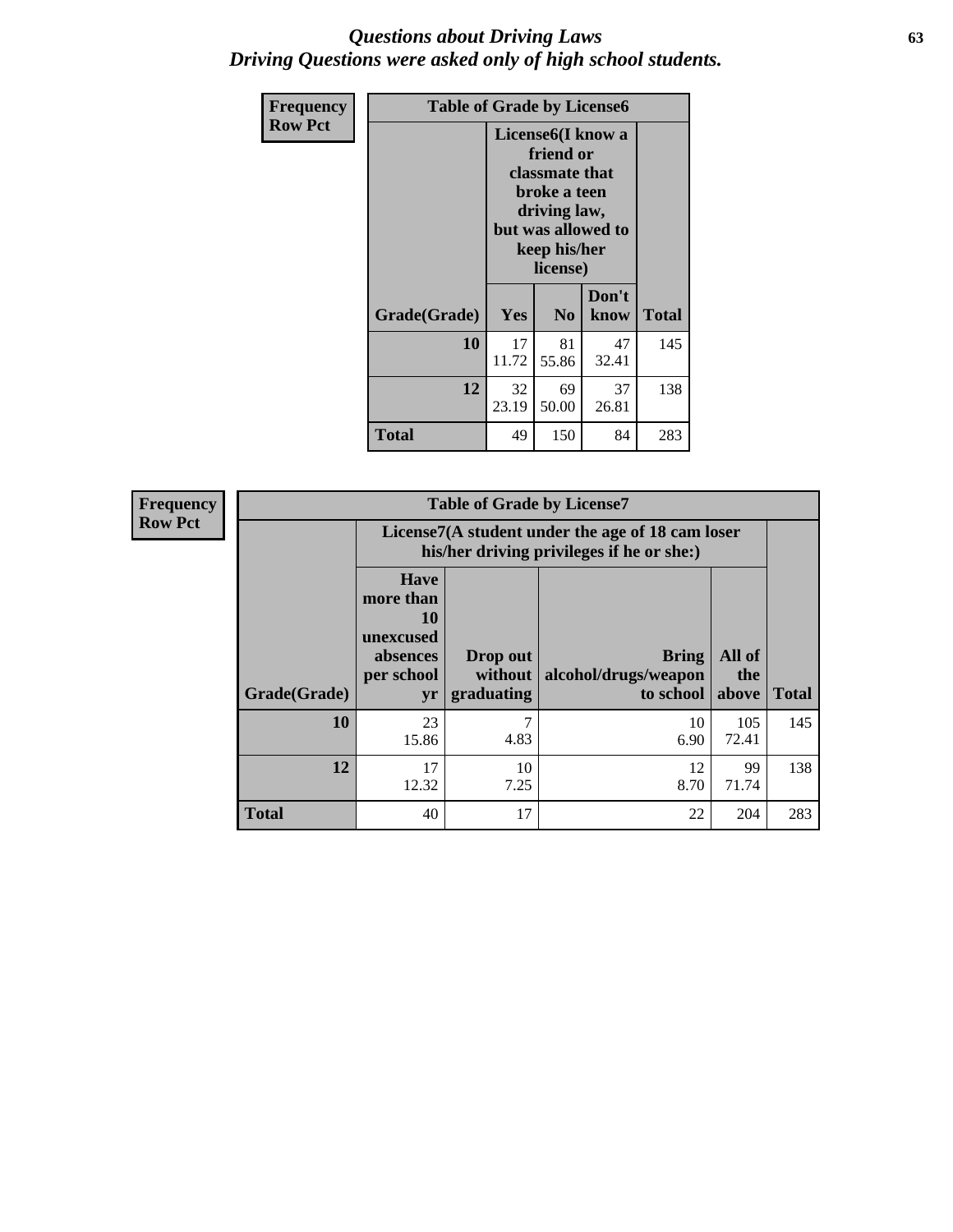# *Select Results by Gender* **64**

| Frequency      |                                                   | <b>Table of SchoolClimate2 by Gender</b> |             |              |  |  |  |
|----------------|---------------------------------------------------|------------------------------------------|-------------|--------------|--|--|--|
| <b>Col Pct</b> | SchoolClimate2(I<br>feel successful at<br>school) | Gender(Gender)<br><b>Female</b>          | <b>Male</b> | <b>Total</b> |  |  |  |
|                | <b>Strongly Agree</b>                             | 70<br>44.59                              | 50<br>39.68 | 120          |  |  |  |
|                | <b>Somewhat Agree</b>                             | 76<br>48.41                              | 61<br>48.41 | 137          |  |  |  |
|                | <b>Somewhat Disagree</b>                          | 4.46                                     | 14<br>11.11 | 21           |  |  |  |
|                | <b>Strongly Disagree</b>                          | 4<br>2.55                                | 0.79        | 5            |  |  |  |
|                | <b>Total</b>                                      | 157                                      | 126         | 283          |  |  |  |

| Frequency      | <b>Table of SchoolClimate6 by Gender</b>                 |                                 |             |              |  |  |  |
|----------------|----------------------------------------------------------|---------------------------------|-------------|--------------|--|--|--|
| <b>Col Pct</b> | <b>SchoolClimate6(Teachers</b><br>treat me with respect) | Gender(Gender)<br><b>Female</b> | <b>Male</b> | <b>Total</b> |  |  |  |
|                | <b>Strongly Agree</b>                                    | 32<br>20.38                     | 37<br>29.37 | 69           |  |  |  |
|                | <b>Somewhat Agree</b>                                    | 79<br>50.32                     | 41<br>32.54 | 120          |  |  |  |
|                | <b>Somewhat Disagree</b>                                 | 27<br>17.20                     | 27<br>21.43 | 54           |  |  |  |
|                | <b>Strongly Disagree</b>                                 | 19<br>12.10                     | 21<br>16.67 | 40           |  |  |  |
|                | <b>Total</b>                                             | 157                             | 126         | 283          |  |  |  |

| Frequency      | <b>Table of SchoolClimate8 by Gender</b>                                             |                                 |             |              |  |
|----------------|--------------------------------------------------------------------------------------|---------------------------------|-------------|--------------|--|
| <b>Col Pct</b> | <b>SchoolClimate8(Students</b><br>are frequently<br>recognized for good<br>behavior) | Gender(Gender)<br><b>Female</b> | <b>Male</b> | <b>Total</b> |  |
|                | <b>Strongly Agree</b>                                                                | 20<br>12.74                     | 18<br>14.29 | 38           |  |
|                | <b>Somewhat Agree</b>                                                                | 62<br>39.49                     | 41<br>32.54 | 103          |  |
|                | <b>Somewhat Disagree</b>                                                             | 35<br>22.29                     | 31<br>24.60 | 66           |  |
|                | <b>Strongly Disagree</b>                                                             | 40<br>25.48                     | 36<br>28.57 | 76           |  |
|                | Total                                                                                | 157                             | 126         | 283          |  |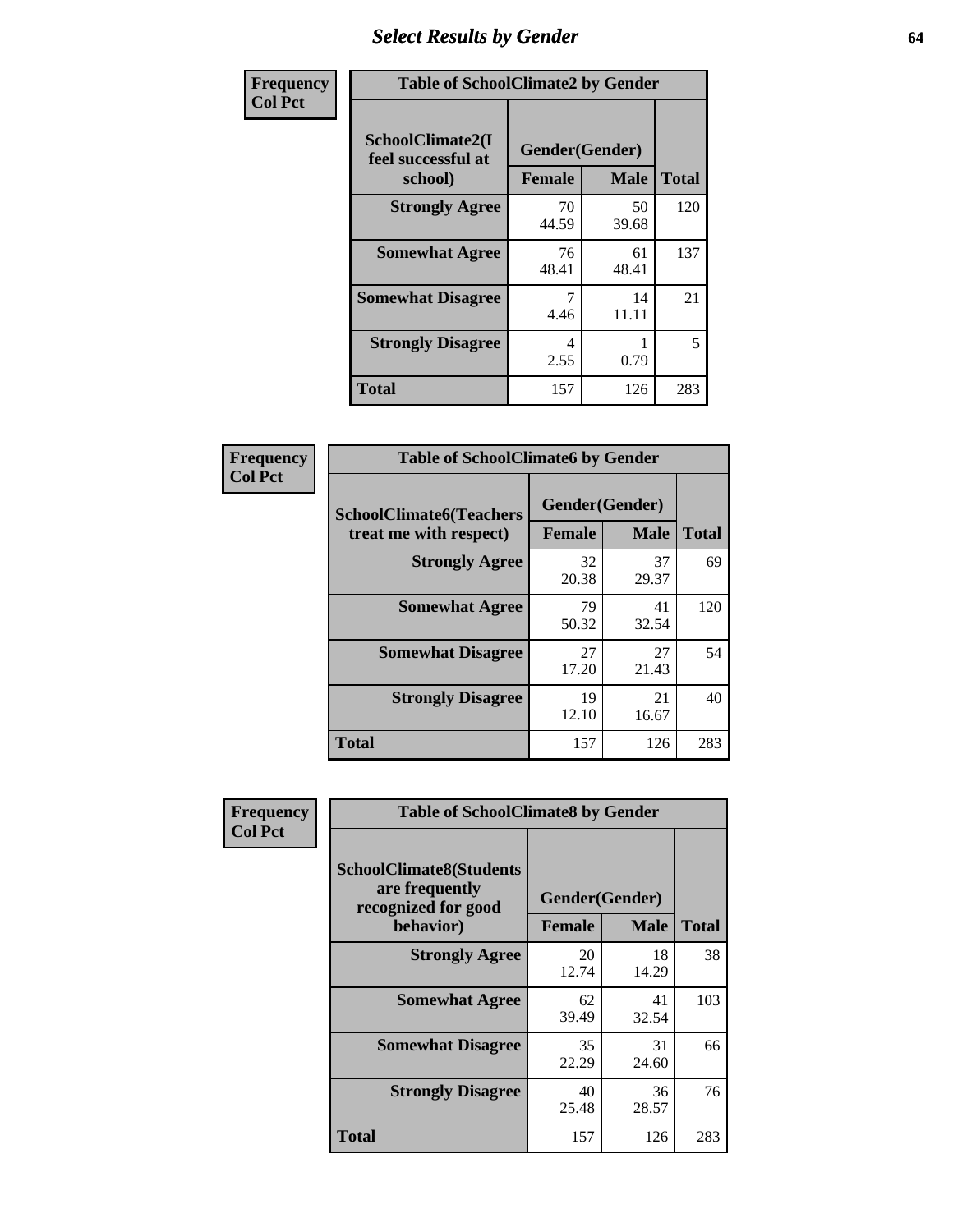# *Select Results by Gender* **65**

| <b>Frequency</b> | <b>Table of Gender by Dropout</b> |                                                                        |                |              |
|------------------|-----------------------------------|------------------------------------------------------------------------|----------------|--------------|
| <b>Row Pct</b>   |                                   | Dropout(I<br>have<br>thought<br>about<br>dropping<br>out of<br>school) |                |              |
|                  | Gender(Gender)                    | Yes                                                                    | N <sub>0</sub> | <b>Total</b> |
|                  | <b>Female</b>                     | 56<br>35.67                                                            | 101<br>64.33   | 157          |
|                  | <b>Male</b>                       | 55<br>43.65                                                            | 71<br>56.35    | 126          |
|                  | <b>Total</b>                      | 111                                                                    | 172            | 283          |

| <b>Frequency</b> | <b>Table of Gender by Dropoutreason</b> |                                                                     |              |                          |                                |              |              |
|------------------|-----------------------------------------|---------------------------------------------------------------------|--------------|--------------------------|--------------------------------|--------------|--------------|
| <b>Row Pct</b>   |                                         | Dropoutreason (If I dropped out the<br>reason would most likely be) |              |                          |                                |              |              |
|                  | Gender(Gender)                          | Won't<br><b>Drop</b><br>out                                         | <b>Bored</b> | Family<br><b>Reasons</b> | <b>Being</b><br><b>Bullied</b> | <b>Other</b> | <b>Total</b> |
|                  | <b>Female</b>                           | 94<br>59.87                                                         | 17<br>10.83  | 15<br>9.55               | 0.64                           | 30<br>19.11  | 157          |
|                  | <b>Male</b>                             | 56<br>44.44                                                         | 23<br>18.25  | 14<br>11.11              | 0.79                           | 32<br>25.40  | 126          |
|                  | <b>Total</b>                            | 150                                                                 | 40           | 29                       | $\overline{2}$                 | 62           | 283          |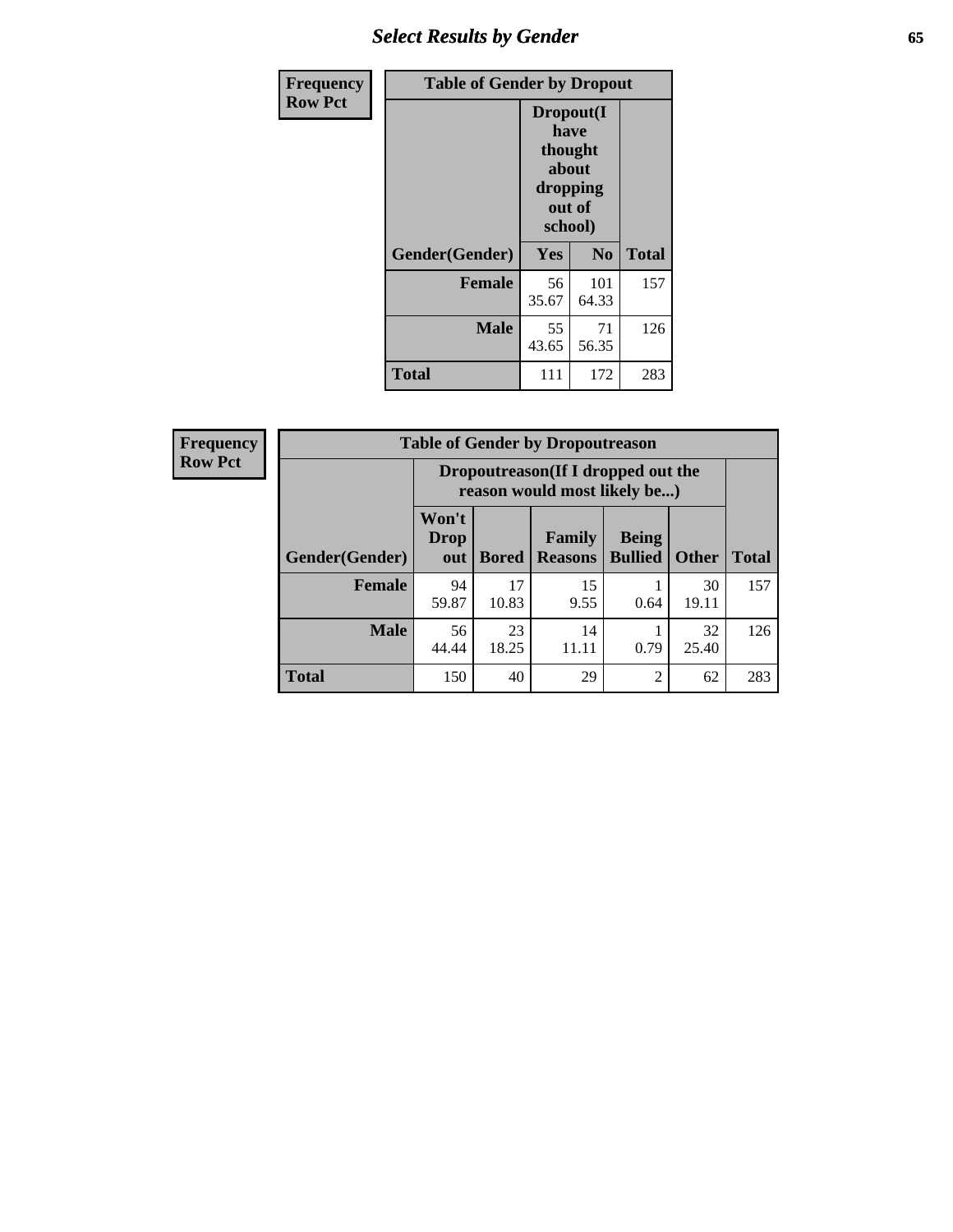*School Safety* **66**

| Frequency      | <b>Table of Gender by Bullied2</b> |                 |                |              |
|----------------|------------------------------------|-----------------|----------------|--------------|
| <b>Row Pct</b> |                                    | <b>Bullied2</b> |                |              |
|                | Gender(Gender)                     | Yes             | N <sub>0</sub> | <b>Total</b> |
|                | <b>Female</b>                      | 10<br>6.37      | 147<br>93.63   | 157          |
|                | <b>Male</b>                        | 9<br>7.14       | 117<br>92.86   | 126          |
|                | <b>Total</b>                       | 19              | 264            | 283          |

| <b>Frequency</b> | <b>Table of Gender by Bulliedothers2</b> |                       |                |              |
|------------------|------------------------------------------|-----------------------|----------------|--------------|
| <b>Row Pct</b>   |                                          | <b>Bulliedothers2</b> |                |              |
|                  | Gender(Gender)                           | Yes                   | N <sub>0</sub> | <b>Total</b> |
|                  | <b>Female</b>                            | q<br>5.73             | 148<br>94.27   | 157          |
|                  | <b>Male</b>                              | Q<br>7.14             | 117<br>92.86   | 126          |
|                  | Total                                    | 18                    | 265            | 283          |

| Frequency      | <b>Table of Gender by Weaponschool2</b> |                      |              |  |  |
|----------------|-----------------------------------------|----------------------|--------------|--|--|
| <b>Row Pct</b> |                                         | <b>Weaponschool2</b> |              |  |  |
|                | Gender(Gender)                          | N <sub>0</sub>       | <b>Total</b> |  |  |
|                | <b>Female</b>                           | 157<br>100.00        | 157          |  |  |
|                | <b>Male</b>                             | 126<br>100.00        | 126          |  |  |
|                | <b>Total</b>                            | 283                  | 283          |  |  |

| Frequency      | <b>Table of Gender by Absentunsafe2</b> |               |                |              |  |
|----------------|-----------------------------------------|---------------|----------------|--------------|--|
| <b>Row Pct</b> |                                         | Absentunsafe2 |                |              |  |
|                | Gender(Gender)                          | Yes           | N <sub>0</sub> | <b>Total</b> |  |
|                | <b>Female</b>                           | 1.27          | 155<br>98.73   | 157          |  |
|                | <b>Male</b>                             | 8<br>6.35     | 118<br>93.65   | 126          |  |
|                | <b>Total</b>                            | 10            | 273            | 283          |  |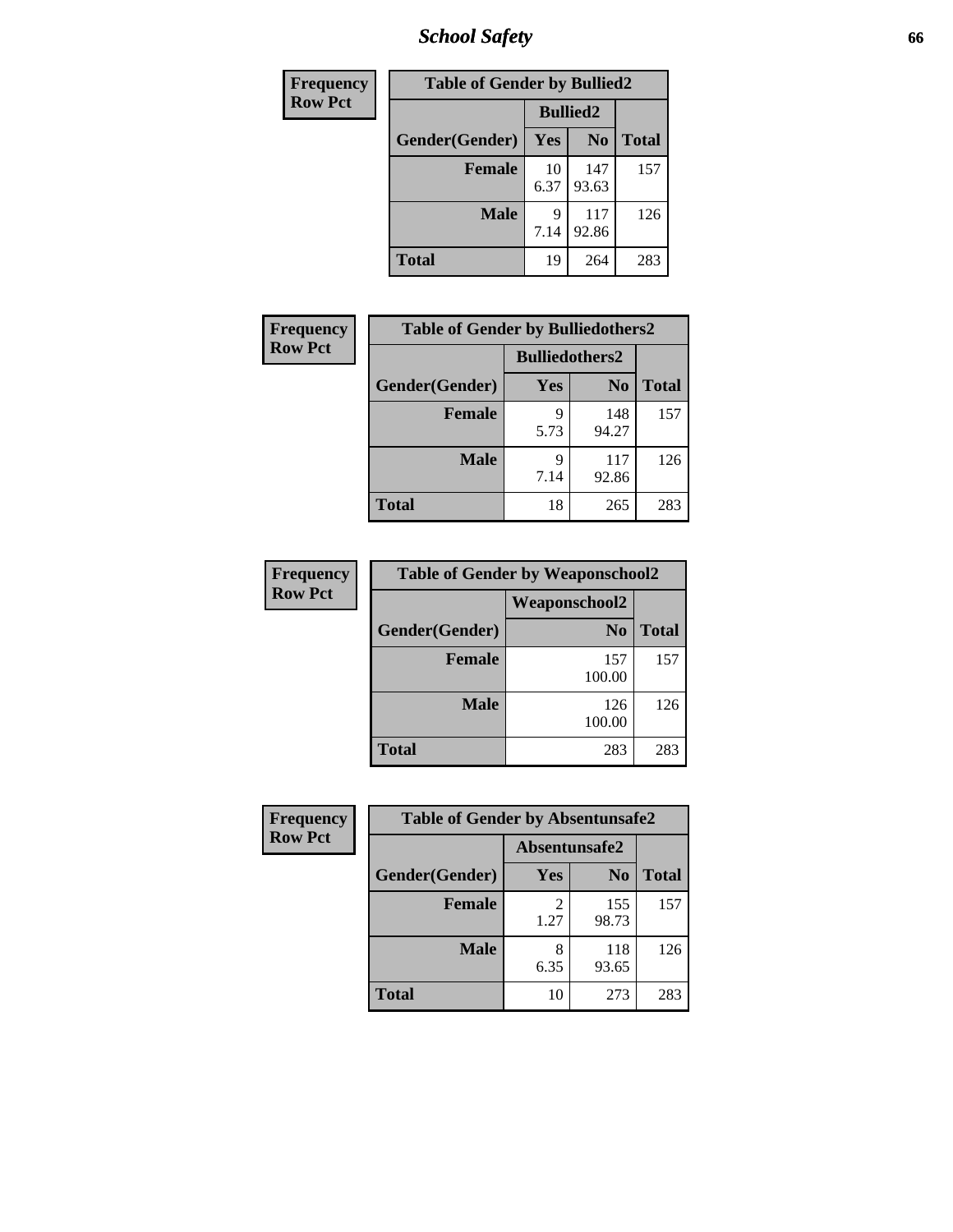*School Safety* **67**

| Frequency      | <b>Table of Gender by Gangself</b> |                                                                                                        |                |              |
|----------------|------------------------------------|--------------------------------------------------------------------------------------------------------|----------------|--------------|
| <b>Row Pct</b> |                                    | <b>Gangself</b> (I<br>have<br>participated<br>in illegal gang<br>activities in<br>the past 30<br>days) |                |              |
|                | Gender(Gender)                     | Yes                                                                                                    | N <sub>0</sub> | <b>Total</b> |
|                | <b>Female</b>                      | 4<br>2.55                                                                                              | 153<br>97.45   | 157          |
|                | <b>Male</b>                        | 11<br>8.73                                                                                             | 115<br>91.27   | 126          |
|                | <b>Total</b>                       | 15                                                                                                     | 268            | 283          |

| Frequency      | <b>Table of Gender by Gangpeers</b> |                                                                                                                             |                |              |
|----------------|-------------------------------------|-----------------------------------------------------------------------------------------------------------------------------|----------------|--------------|
| <b>Row Pct</b> |                                     | <b>Gangpeers</b> (I<br>have friends<br>who have<br>participated<br>in illegal gang<br>activities in<br>the past 30<br>days) |                |              |
|                | Gender(Gender)                      | Yes                                                                                                                         | N <sub>0</sub> | <b>Total</b> |
|                | <b>Female</b>                       | 47<br>29.94                                                                                                                 | 110<br>70.06   | 157          |
|                | <b>Male</b>                         | 54<br>42.86                                                                                                                 | 72<br>57.14    | 126          |
|                | <b>Total</b>                        | 101                                                                                                                         | 182            | 283          |

| Frequency      | <b>Table of Gender by Pickedon2</b> |             |                |              |
|----------------|-------------------------------------|-------------|----------------|--------------|
| <b>Row Pct</b> |                                     | Pickedon2   |                |              |
|                | Gender(Gender)                      | Yes         | N <sub>0</sub> | <b>Total</b> |
|                | <b>Female</b>                       | 23<br>14.65 | 134<br>85.35   | 157          |
|                | <b>Male</b>                         | 14<br>11.11 | 112<br>88.89   | 126          |
|                | <b>Total</b>                        | 37          | 246            | 283          |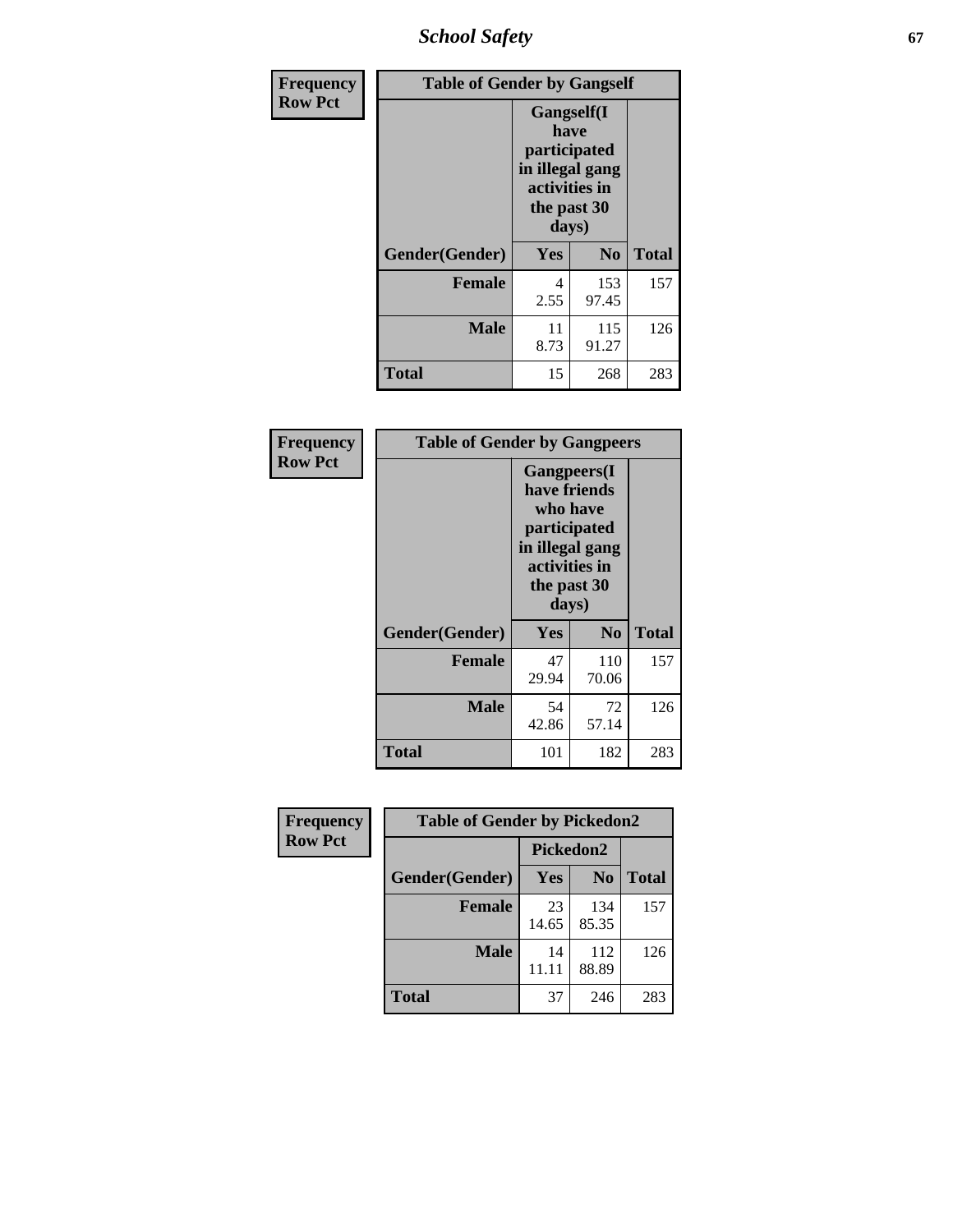*School Safety* **68**

| Frequency      | <b>Table of Gender by Safeschool2</b> |             |                |              |
|----------------|---------------------------------------|-------------|----------------|--------------|
| <b>Row Pct</b> |                                       | Safeschool2 |                |              |
|                | Gender(Gender)                        | Yes         | N <sub>0</sub> | <b>Total</b> |
|                | <b>Female</b>                         | 89<br>56.69 | 68<br>43.31    | 157          |
|                | <b>Male</b>                           | 62<br>49.21 | 64<br>50.79    | 126          |
|                | <b>Total</b>                          | 151         | 132            | 283          |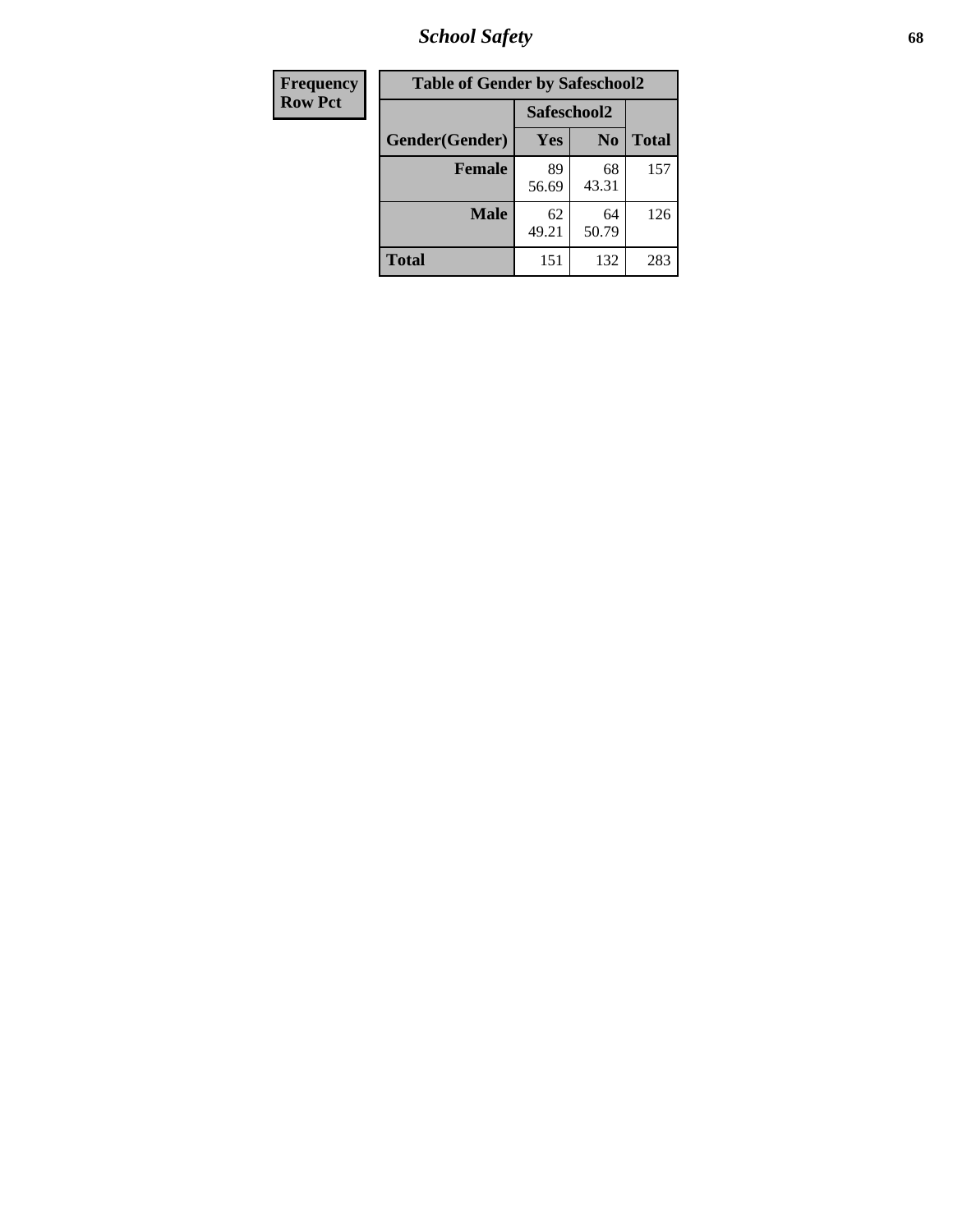# *Incidence of Drug Use* 69

| <b>Frequency</b> | <b>Table of Gender by AlcoholAlt</b> |                                          |                |              |  |
|------------------|--------------------------------------|------------------------------------------|----------------|--------------|--|
| <b>Row Pct</b>   |                                      | AlcoholAlt(Alcohol<br>use, past 30 days) |                |              |  |
|                  | Gender(Gender)                       | Yes                                      | N <sub>0</sub> | <b>Total</b> |  |
|                  | <b>Female</b>                        | 28<br>17.83                              | 129<br>82.17   | 157          |  |
|                  | <b>Male</b>                          | 23<br>18.25                              | 103<br>81.75   | 126          |  |
|                  | <b>Total</b>                         | 51                                       | 232            | 283          |  |

| <b>Frequency</b> | <b>Table of Gender by TobaccoAny</b> |                                          |                |              |
|------------------|--------------------------------------|------------------------------------------|----------------|--------------|
| <b>Row Pct</b>   |                                      | TobaccoAny(Tobacco<br>use, past 30 days) |                |              |
|                  | Gender(Gender)                       | Yes                                      | N <sub>0</sub> | <b>Total</b> |
|                  | <b>Female</b>                        | 10<br>6.37                               | 147<br>93.63   | 157          |
|                  | <b>Male</b>                          | 10<br>7.94                               | 116<br>92.06   | 126          |
|                  | <b>Total</b>                         | 20                                       | 263            | 283          |

| <b>Frequency</b> | <b>Table of Gender by MarijuanaAlt</b> |             |                                              |       |
|------------------|----------------------------------------|-------------|----------------------------------------------|-------|
| <b>Row Pct</b>   |                                        |             | MarijuanaAlt(Marijuana<br>use, past 30 days) |       |
|                  | Gender(Gender)                         | <b>Yes</b>  | N <sub>0</sub>                               | Total |
|                  | <b>Female</b>                          | 9<br>5.73   | 148<br>94.27                                 | 157   |
|                  | <b>Male</b>                            | 16<br>12.70 | 110<br>87.30                                 | 126   |
|                  | <b>Total</b>                           | 25          | 258                                          | 283   |

| <b>Frequency</b> | <b>Table of Gender by OtherDrugAny</b> |                         |                           |              |
|------------------|----------------------------------------|-------------------------|---------------------------|--------------|
| <b>Row Pct</b>   |                                        | drug use, past 30 days) | <b>OtherDrugAny(Other</b> |              |
|                  | Gender(Gender)                         | <b>Yes</b>              | N <sub>0</sub>            | <b>Total</b> |
|                  | <b>Female</b>                          | 8<br>5.10               | 149<br>94.90              | 157          |
|                  | <b>Male</b>                            | 5<br>3.97               | 121<br>96.03              | 126          |
|                  | <b>Total</b>                           | 13                      | 270                       | 283          |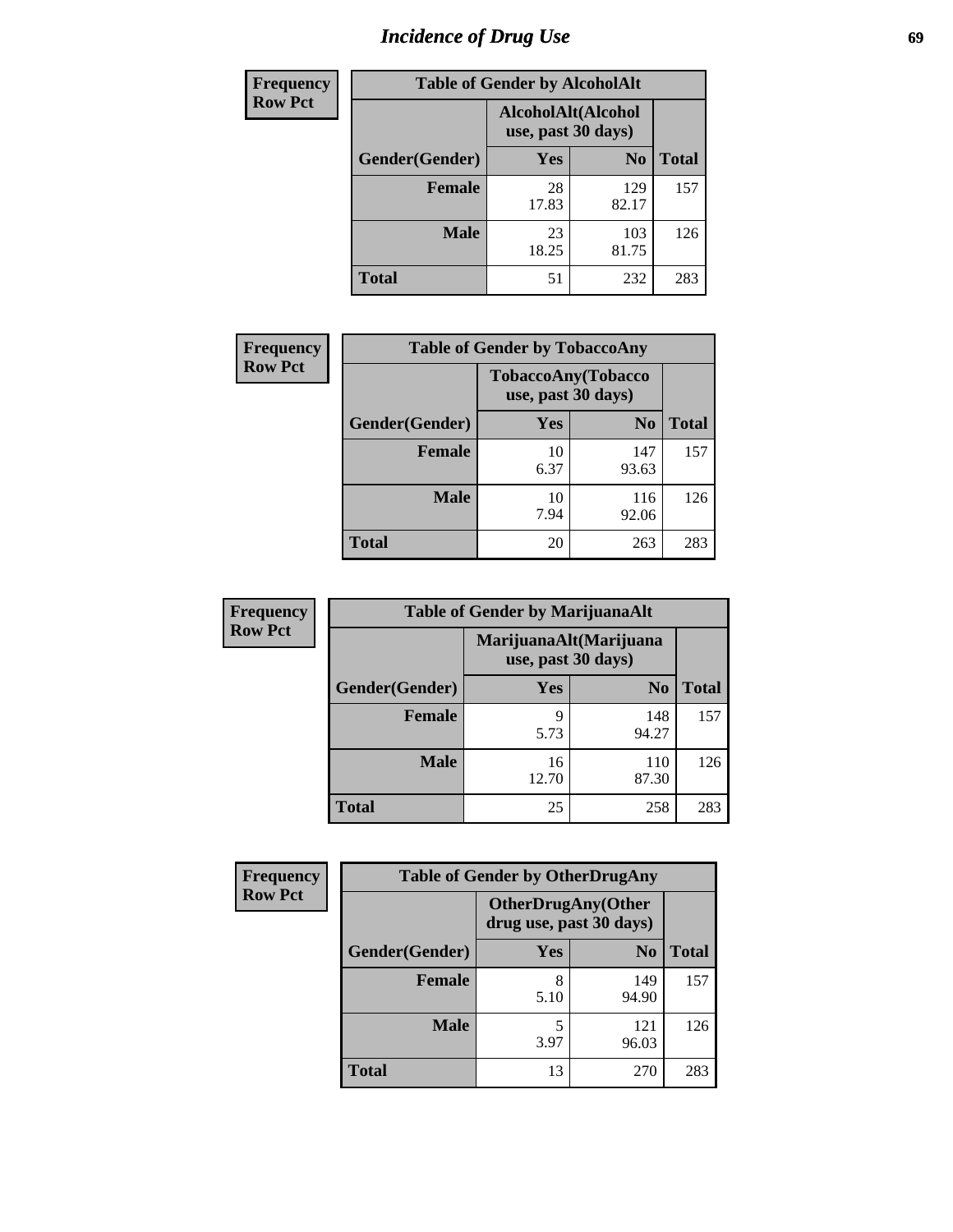### *Average Age at Onset of Use* **70** *Results for "Average Age at Onset of Use" questions exclude students who said they did not use that substance*

#### **Gender=Female**

| Variable           | <b>Label</b>                                                       | <b>Mean</b> |
|--------------------|--------------------------------------------------------------------|-------------|
| Alcoholinit2       | I started using alcohol when I was                                 | 13.79       |
| Cigarettesinit2    | I started smoking tobacco when I was                               | 13.44       |
| Smokelessinit2     | I started chewing tobacco when I was                               |             |
| Marijuanainit2     | I started using marijuana when I was                               | 14.58       |
| Cocaineinit2       | I started using cocaine when I was                                 |             |
| Inhalantsinit2     | I started using inhalants when I was                               |             |
| Steroidsinit2      | I started using steroids when I was                                |             |
| Ecstasyinit2       | I started using ecstasy when I was                                 | 16.00       |
| Methinit2          | I started using methamphetamines when I was                        |             |
| Hallucinogensinit2 | I started using hallucinogens when I was                           | 8.00        |
| Prescription in t2 | I started using prescription drugs not prescribed to me when I was | 10.75       |

#### **Gender=Male**

| <b>Variable</b>                 | Label                                                              | <b>Mean</b> |
|---------------------------------|--------------------------------------------------------------------|-------------|
| Alcoholinit2                    | I started using alcohol when I was                                 | 12.43       |
| Cigarettesinit2                 | I started smoking tobacco when I was                               | 12.96       |
| Smokelessinit2                  | I started chewing tobacco when I was                               | 10.00       |
| Marijuanainit2                  | I started using marijuana when I was                               | 13.30       |
| Cocaineinit2                    | I started using cocaine when I was                                 | 8.00        |
| Inhalantsinit2                  | I started using inhalants when I was                               | 11.00       |
| Steroidsinit2                   | I started using steroids when I was                                | 8.00        |
| Ecstasyinit2                    | I started using ecstasy when I was                                 | 16.00       |
| Methinit2                       | I started using methamphetamines when I was                        |             |
| Hallucinogensinit2              | I started using hallucinogens when I was                           |             |
| Prescription in it <sub>2</sub> | I started using prescription drugs not prescribed to me when I was | 12.67       |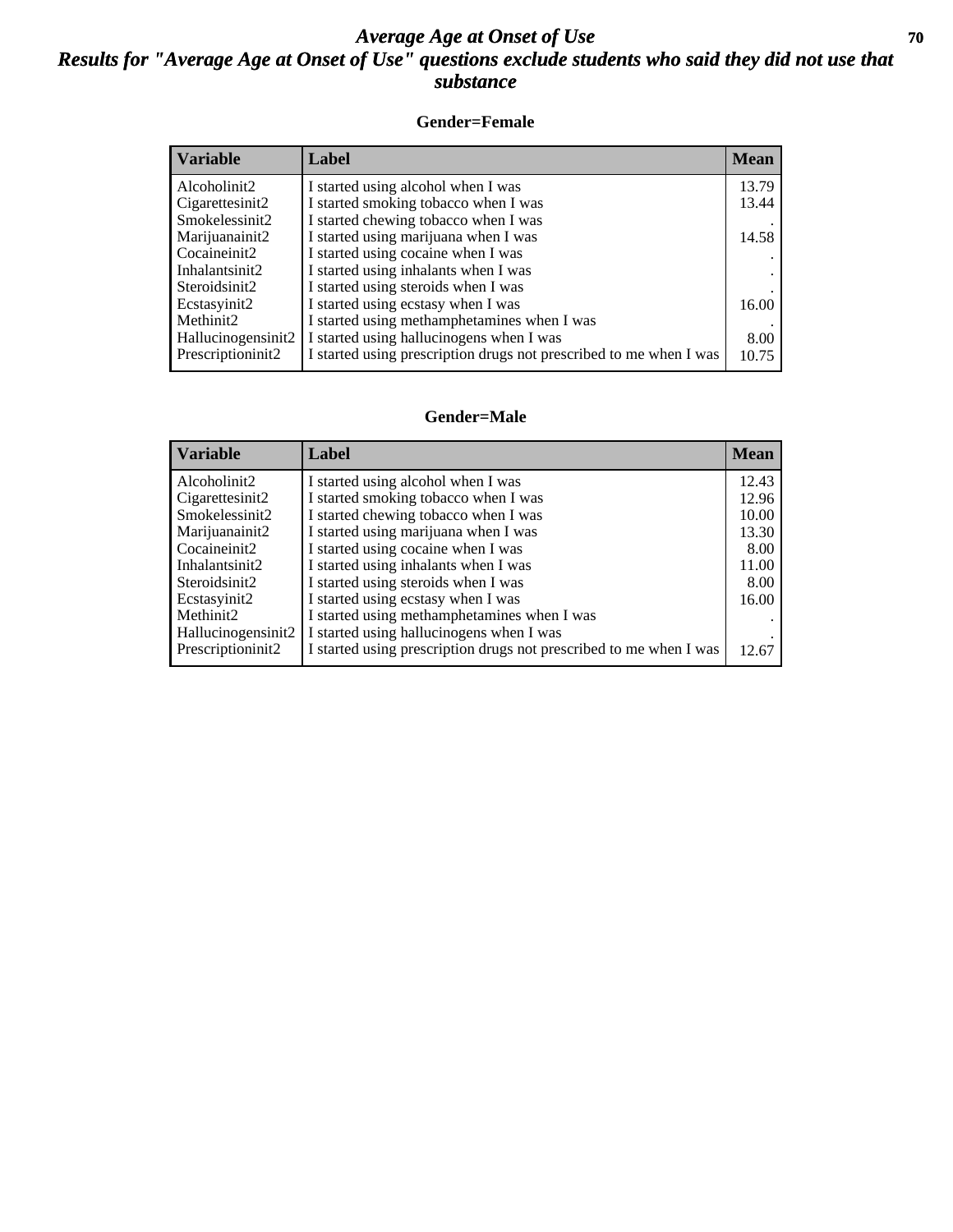# *I Think These Drugs are Harmful* **71**

| <b>Frequency</b> | <b>Table of Gender by Alcoholharmdich</b> |                                                   |                |              |
|------------------|-------------------------------------------|---------------------------------------------------|----------------|--------------|
| <b>Row Pct</b>   |                                           | Alcoholharmdich(I<br>think alcohol is<br>harmful) |                |              |
|                  | Gender(Gender)                            | <b>Yes</b>                                        | N <sub>0</sub> | <b>Total</b> |
|                  | <b>Female</b>                             | 137<br>87.26                                      | 20<br>12.74    | 157          |
|                  | <b>Male</b>                               | 97<br>76.98                                       | 29<br>23.02    | 126          |
|                  | <b>Total</b>                              | 234                                               | 49             | 283          |

| Frequency      | <b>Table of Gender by Tobaccoharmdich</b> |                  |                               |              |
|----------------|-------------------------------------------|------------------|-------------------------------|--------------|
| <b>Row Pct</b> |                                           | think tobacco is | Tobaccoharmdich(I<br>harmful) |              |
|                | Gender(Gender)                            | <b>Yes</b>       | N <sub>0</sub>                | <b>Total</b> |
|                | <b>Female</b>                             | 151<br>96.18     | 6<br>3.82                     | 157          |
|                | <b>Male</b>                               | 121<br>96.03     | 5<br>3.97                     | 126          |
|                | <b>Total</b>                              | 272              | 11                            | 283          |

| Frequency      | <b>Table of Gender by Marijuanaharmdich</b> |                                |                     |              |  |
|----------------|---------------------------------------------|--------------------------------|---------------------|--------------|--|
| <b>Row Pct</b> |                                             | think marijuana is<br>harmful) | Marijuanaharmdich(I |              |  |
|                | Gender(Gender)                              | <b>Yes</b>                     | N <sub>0</sub>      | <b>Total</b> |  |
|                | <b>Female</b>                               | 136<br>86.62                   | 21<br>13.38         | 157          |  |
|                | <b>Male</b>                                 | 92<br>73.02                    | 34<br>26.98         | 126          |  |
|                | <b>Total</b>                                | 228                            | 55                  | 283          |  |

| Frequency      | <b>Table of Gender by Otherdrugharmdich</b> |                                                          |                |              |  |
|----------------|---------------------------------------------|----------------------------------------------------------|----------------|--------------|--|
| <b>Row Pct</b> |                                             | Otherdrugharmdich(I<br>think other drugs are<br>harmful) |                |              |  |
|                | Gender(Gender)                              | <b>Yes</b>                                               | N <sub>0</sub> | <b>Total</b> |  |
|                | <b>Female</b>                               | 149<br>94.90                                             | 8<br>5.10      | 157          |  |
|                | <b>Male</b>                                 | 120<br>95.24                                             | 6<br>4.76      | 126          |  |
|                | <b>Total</b>                                | 269                                                      | 14             | 283          |  |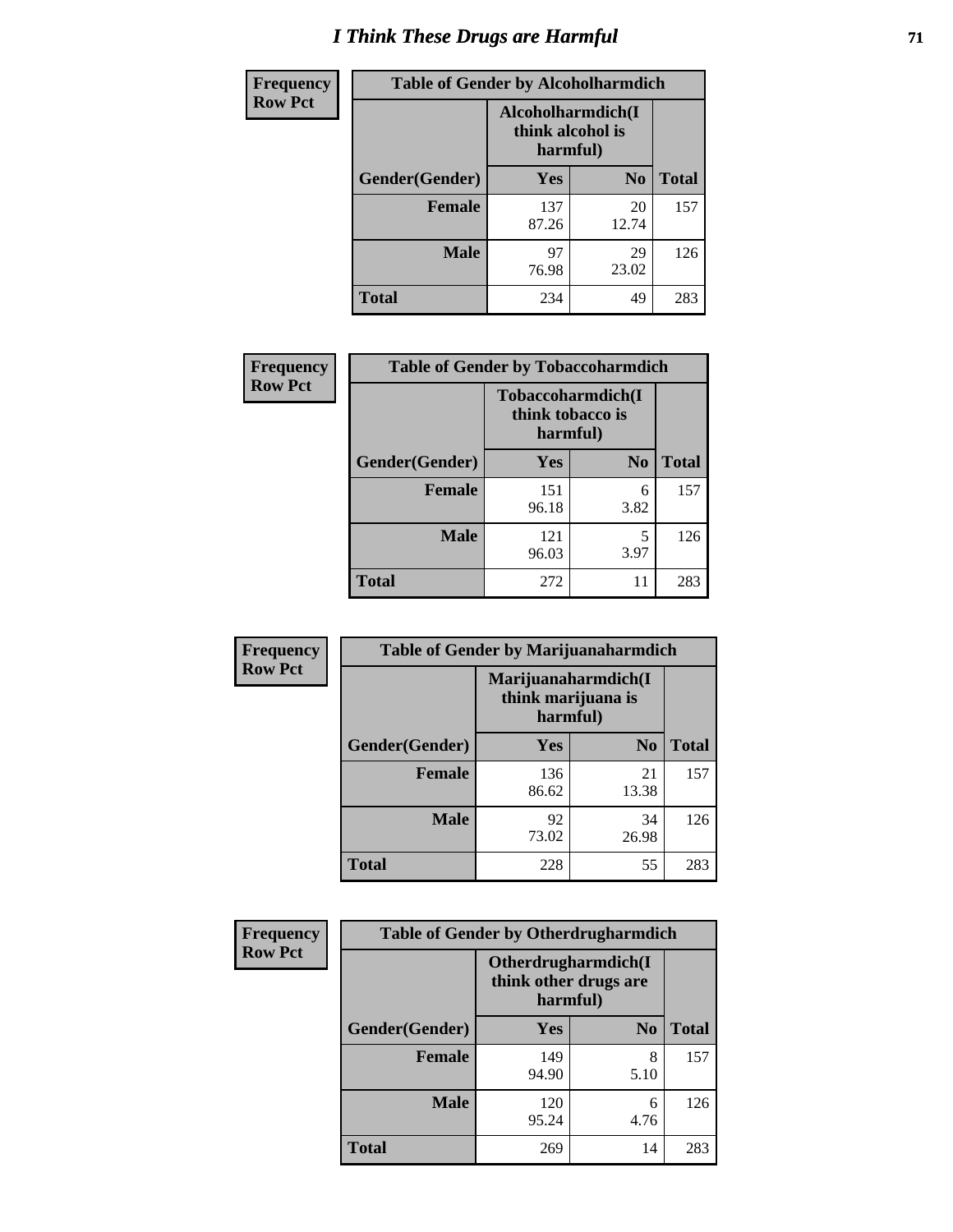| <b>Frequency</b> | <b>Table of Gender by Alcohollocation1</b> |                                                               |             |              |
|------------------|--------------------------------------------|---------------------------------------------------------------|-------------|--------------|
| <b>Row Pct</b>   |                                            | <b>Alcohollocation1(Places</b><br><b>Friends Use Alcohol)</b> |             |              |
|                  | Gender(Gender)                             |                                                               | Do Not Use  | <b>Total</b> |
|                  | <b>Female</b>                              | 94<br>59.87                                                   | 63<br>40.13 | 157          |
|                  | <b>Male</b>                                | 80<br>63.49                                                   | 46<br>36.51 | 126          |
|                  | <b>Total</b>                               | 174                                                           | 109         | 283          |

| <b>Frequency</b> | <b>Table of Gender by Alcohollocation2</b> |                                                               |             |              |
|------------------|--------------------------------------------|---------------------------------------------------------------|-------------|--------------|
| <b>Row Pct</b>   |                                            | <b>Alcohollocation2(Places</b><br><b>Friends Use Alcohol)</b> |             |              |
|                  | Gender(Gender)                             |                                                               | Home        | <b>Total</b> |
|                  | <b>Female</b>                              | 83<br>52.87                                                   | 74<br>47.13 | 157          |
|                  | <b>Male</b>                                | 73<br>57.94                                                   | 53<br>42.06 | 126          |
|                  | <b>Total</b>                               | 156                                                           | 127         | 283          |

| Frequency      | <b>Table of Gender by Alcohollocation3</b> |                                                               |               |              |
|----------------|--------------------------------------------|---------------------------------------------------------------|---------------|--------------|
| <b>Row Pct</b> |                                            | <b>Alcohollocation3(Places</b><br><b>Friends Use Alcohol)</b> |               |              |
|                | Gender(Gender)                             |                                                               | <b>School</b> | <b>Total</b> |
|                | <b>Female</b>                              | 145<br>92.36                                                  | 12<br>7.64    | 157          |
|                | <b>Male</b>                                | 113<br>89.68                                                  | 13<br>10.32   | 126          |
|                | <b>Total</b>                               | 258                                                           | 25            | 283          |

| Frequency      | <b>Table of Gender by Alcohollocation4</b> |                                                               |             |              |
|----------------|--------------------------------------------|---------------------------------------------------------------|-------------|--------------|
| <b>Row Pct</b> |                                            | <b>Alcohollocation4(Places</b><br><b>Friends Use Alcohol)</b> |             |              |
|                | Gender(Gender)                             |                                                               | Car         | <b>Total</b> |
|                | <b>Female</b>                              | 124<br>78.98                                                  | 33<br>21.02 | 157          |
|                | <b>Male</b>                                | 105<br>83.33                                                  | 21<br>16.67 | 126          |
|                | <b>Total</b>                               | 229                                                           | 54          | 283          |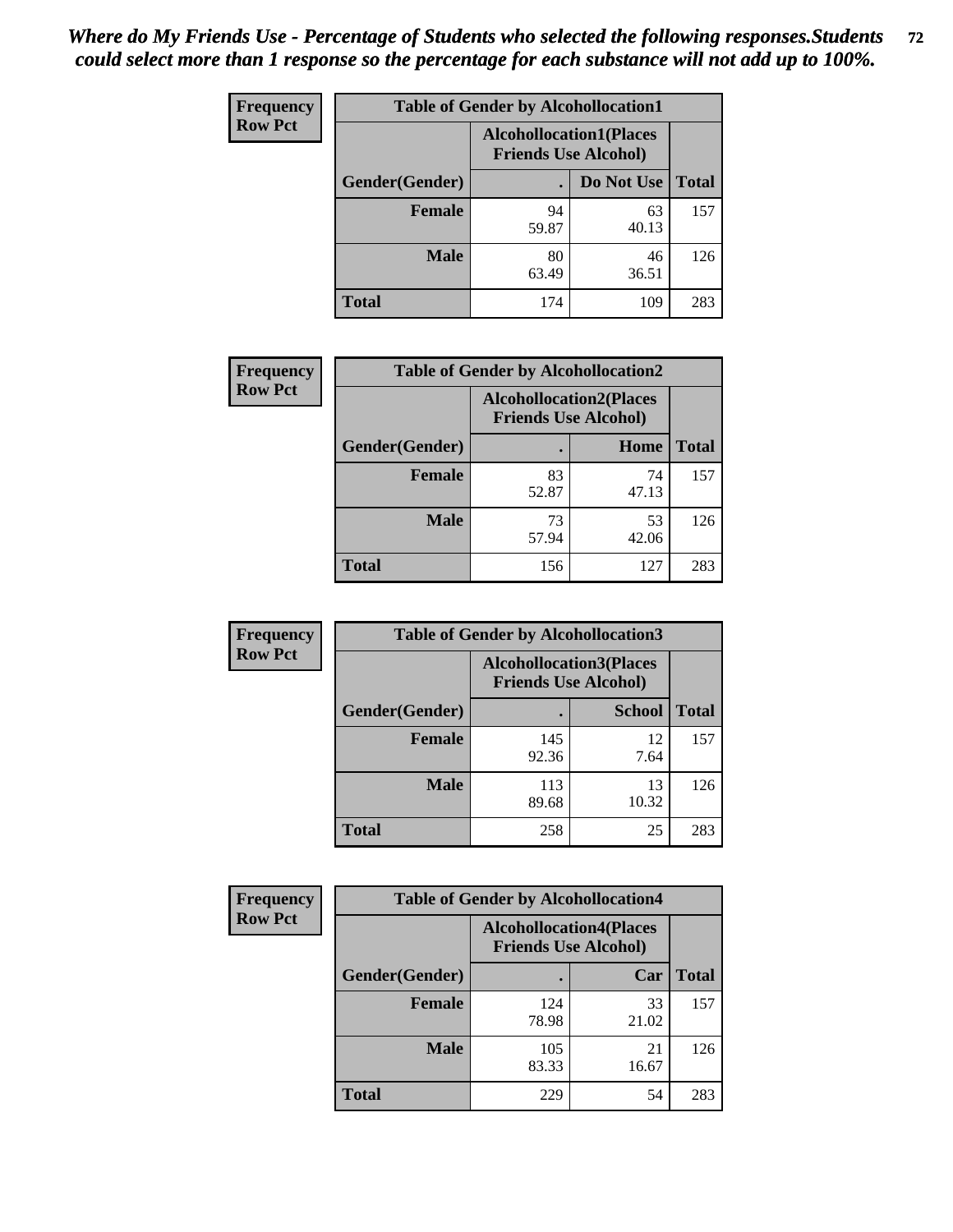| <b>Frequency</b> |                | <b>Table of Gender by Alcohollocation5</b>                    |                          |              |
|------------------|----------------|---------------------------------------------------------------|--------------------------|--------------|
| <b>Row Pct</b>   |                | <b>Alcohollocation5(Places</b><br><b>Friends Use Alcohol)</b> |                          |              |
|                  | Gender(Gender) | ٠                                                             | <b>Friend's</b><br>House | <b>Total</b> |
|                  | <b>Female</b>  | 89<br>56.69                                                   | 68<br>43.31              | 157          |
|                  | <b>Male</b>    | 82<br>65.08                                                   | 44<br>34.92              | 126          |
|                  | <b>Total</b>   | 171                                                           | 112                      | 283          |

| <b>Frequency</b> | <b>Table of Gender by Alcohollocation6</b> |                                                               |              |              |
|------------------|--------------------------------------------|---------------------------------------------------------------|--------------|--------------|
| <b>Row Pct</b>   |                                            | <b>Alcohollocation6(Places</b><br><b>Friends Use Alcohol)</b> |              |              |
|                  | <b>Gender</b> (Gender)                     |                                                               | <b>Other</b> | <b>Total</b> |
|                  | <b>Female</b>                              | 107<br>68.15                                                  | 50<br>31.85  | 157          |
|                  | <b>Male</b>                                | 84<br>66.67                                                   | 42<br>33.33  | 126          |
|                  | <b>Total</b>                               | 191                                                           | 92           | 283          |

| Frequency      | <b>Table of Gender by Tobaccolocation1</b> |             |                                                               |              |
|----------------|--------------------------------------------|-------------|---------------------------------------------------------------|--------------|
| <b>Row Pct</b> |                                            |             | <b>Tobaccolocation1(Places</b><br><b>Friends Use Tobacco)</b> |              |
|                | Gender(Gender)                             |             | Do Not Use                                                    | <b>Total</b> |
|                | <b>Female</b>                              | 49<br>31.21 | 108<br>68.79                                                  | 157          |
|                | <b>Male</b>                                | 48<br>38.10 | 78<br>61.90                                                   | 126          |
|                | <b>Total</b>                               | 97          | 186                                                           | 283          |

| Frequency      | <b>Table of Gender by Tobaccolocation2</b> |                             |                                |              |  |
|----------------|--------------------------------------------|-----------------------------|--------------------------------|--------------|--|
| <b>Row Pct</b> |                                            | <b>Friends Use Tobacco)</b> | <b>Tobaccolocation2(Places</b> |              |  |
|                | Gender(Gender)                             |                             | Home                           | <b>Total</b> |  |
|                | Female                                     | 121<br>77.07                | 36<br>22.93                    | 157          |  |
|                | <b>Male</b>                                | 93<br>73.81                 | 33<br>26.19                    | 126          |  |
|                | <b>Total</b>                               | 214                         | 69                             | 283          |  |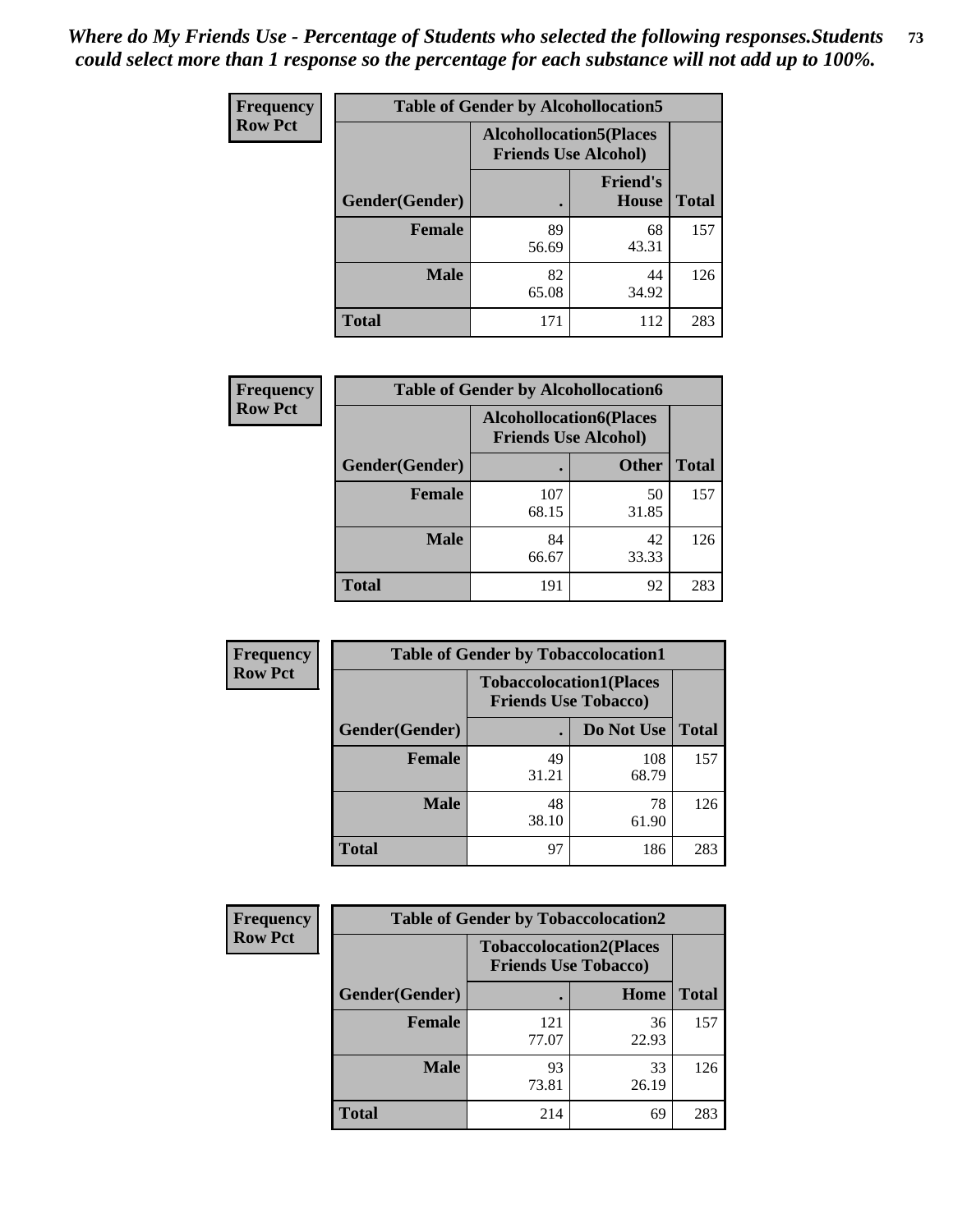| <b>Frequency</b> |                | <b>Table of Gender by Tobaccolocation3</b> |                                                               |              |
|------------------|----------------|--------------------------------------------|---------------------------------------------------------------|--------------|
| <b>Row Pct</b>   |                |                                            | <b>Tobaccolocation3(Places</b><br><b>Friends Use Tobacco)</b> |              |
|                  | Gender(Gender) |                                            | <b>School</b>                                                 | <b>Total</b> |
|                  | Female         | 143<br>91.08                               | 14<br>8.92                                                    | 157          |
|                  | <b>Male</b>    | 110<br>87.30                               | 16<br>12.70                                                   | 126          |
|                  | <b>Total</b>   | 253                                        | 30                                                            | 283          |

| <b>Frequency</b> | <b>Table of Gender by Tobaccolocation4</b> |                                                               |             |              |
|------------------|--------------------------------------------|---------------------------------------------------------------|-------------|--------------|
| <b>Row Pct</b>   |                                            | <b>Tobaccolocation4(Places</b><br><b>Friends Use Tobacco)</b> |             |              |
|                  | Gender(Gender)                             |                                                               | Car         | <b>Total</b> |
|                  | <b>Female</b>                              | 127<br>80.89                                                  | 30<br>19.11 | 157          |
|                  | <b>Male</b>                                | 99<br>78.57                                                   | 27<br>21.43 | 126          |
|                  | <b>Total</b>                               | 226                                                           | 57          | 283          |

| <b>Frequency</b> | <b>Table of Gender by Tobaccolocation5</b>                    |              |                          |              |
|------------------|---------------------------------------------------------------|--------------|--------------------------|--------------|
| <b>Row Pct</b>   | <b>Tobaccolocation5(Places</b><br><b>Friends Use Tobacco)</b> |              |                          |              |
|                  | Gender(Gender)                                                |              | <b>Friend's</b><br>House | <b>Total</b> |
|                  | <b>Female</b>                                                 | 122<br>77.71 | 35<br>22.29              | 157          |
|                  | <b>Male</b>                                                   | 98<br>77.78  | 28<br>22.22              | 126          |
|                  | <b>Total</b>                                                  | 220          | 63                       | 283          |

| Frequency      |                | <b>Table of Gender by Tobaccolocation6</b> |                                                               |              |  |  |
|----------------|----------------|--------------------------------------------|---------------------------------------------------------------|--------------|--|--|
| <b>Row Pct</b> |                |                                            | <b>Tobaccolocation6(Places</b><br><b>Friends Use Tobacco)</b> |              |  |  |
|                | Gender(Gender) |                                            | <b>Other</b>                                                  | <b>Total</b> |  |  |
|                | Female         | 126<br>80.25                               | 31<br>19.75                                                   | 157          |  |  |
|                | <b>Male</b>    | 100<br>79.37                               | 26<br>20.63                                                   | 126          |  |  |
|                | <b>Total</b>   | 226                                        | 57                                                            | 283          |  |  |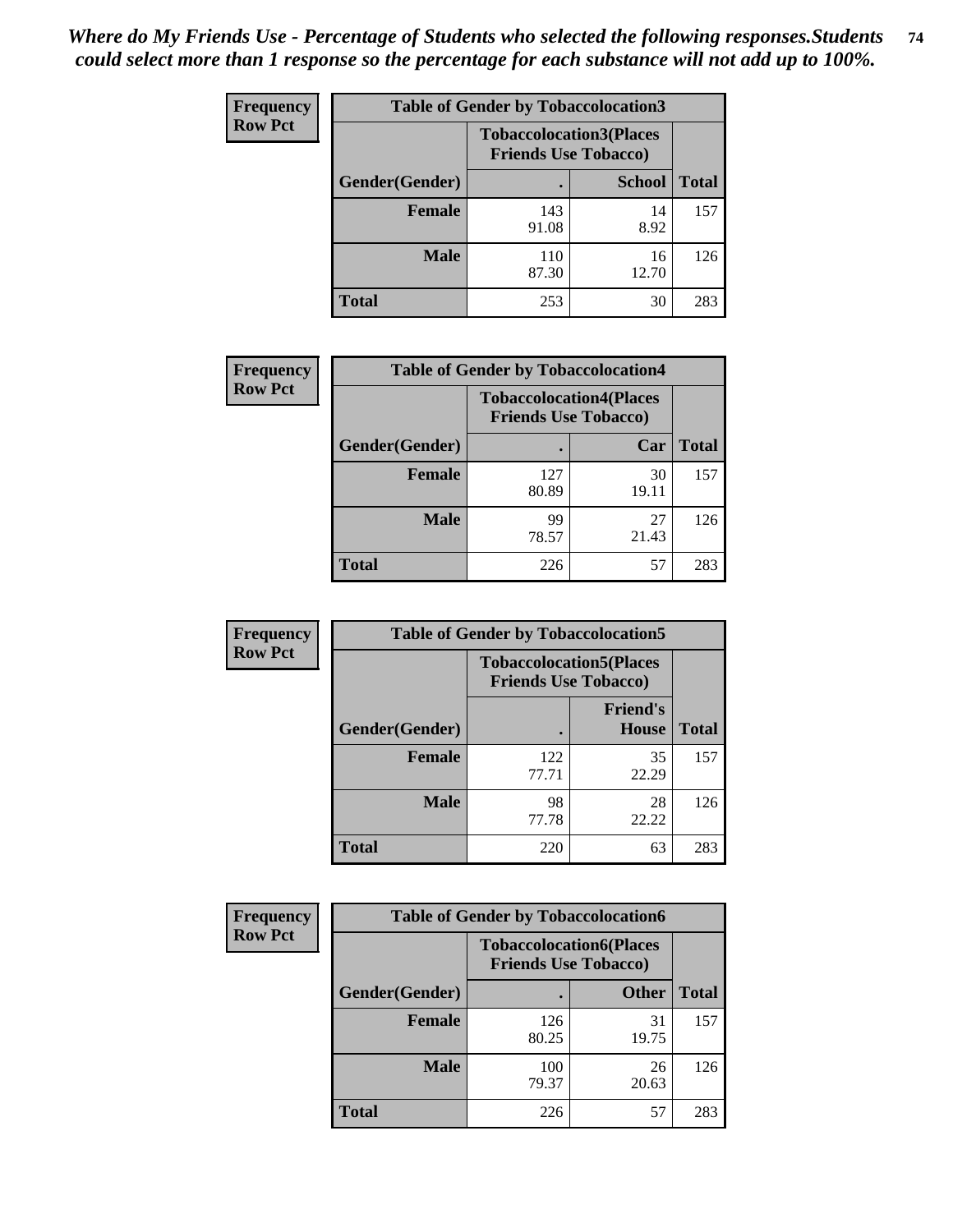| <b>Frequency</b> | <b>Table of Gender by Marijuanalocation1</b> |                                                                    |             |              |
|------------------|----------------------------------------------|--------------------------------------------------------------------|-------------|--------------|
| <b>Row Pct</b>   |                                              | <b>Marijuanalocation1(Places</b><br><b>Friends Use Marijuana</b> ) |             |              |
|                  | Gender(Gender)                               |                                                                    | Do Not Use  | <b>Total</b> |
|                  | <b>Female</b>                                | 89<br>56.69                                                        | 68<br>43.31 | 157          |
|                  | <b>Male</b>                                  | 71<br>56.35                                                        | 55<br>43.65 | 126          |
|                  | <b>Total</b>                                 | 160                                                                | 123         | 283          |

| <b>Frequency</b> | <b>Table of Gender by Marijuanalocation2</b> |                                                                    |             |              |  |
|------------------|----------------------------------------------|--------------------------------------------------------------------|-------------|--------------|--|
| <b>Row Pct</b>   |                                              | <b>Marijuanalocation2(Places</b><br><b>Friends Use Marijuana</b> ) |             |              |  |
|                  | Gender(Gender)                               |                                                                    | Home        | <b>Total</b> |  |
|                  | Female                                       | 91<br>57.96                                                        | 66<br>42.04 | 157          |  |
|                  | <b>Male</b>                                  | 78<br>61.90                                                        | 48<br>38.10 | 126          |  |
|                  | <b>Total</b>                                 | 169                                                                | 114         | 283          |  |

| Frequency      |                | <b>Table of Gender by Marijuanalocation3</b> |                                                                    |              |
|----------------|----------------|----------------------------------------------|--------------------------------------------------------------------|--------------|
| <b>Row Pct</b> |                |                                              | <b>Marijuanalocation3(Places</b><br><b>Friends Use Marijuana</b> ) |              |
|                | Gender(Gender) |                                              | <b>School</b>                                                      | <b>Total</b> |
|                | Female         | 121<br>77.07                                 | 36<br>22.93                                                        | 157          |
|                | <b>Male</b>    | 99<br>78.57                                  | 27<br>21.43                                                        | 126          |
|                | <b>Total</b>   | 220                                          | 63                                                                 | 283          |

| Frequency      | <b>Table of Gender by Marijuanalocation4</b> |                                |                                  |              |
|----------------|----------------------------------------------|--------------------------------|----------------------------------|--------------|
| <b>Row Pct</b> |                                              | <b>Friends Use Marijuana</b> ) | <b>Marijuanalocation4(Places</b> |              |
|                | <b>Gender</b> (Gender)                       |                                | Car                              | <b>Total</b> |
|                | <b>Female</b>                                | 108<br>68.79                   | 49<br>31.21                      | 157          |
|                | <b>Male</b>                                  | 84<br>66.67                    | 42<br>33.33                      | 126          |
|                | <b>Total</b>                                 | 192                            | 91                               | 283          |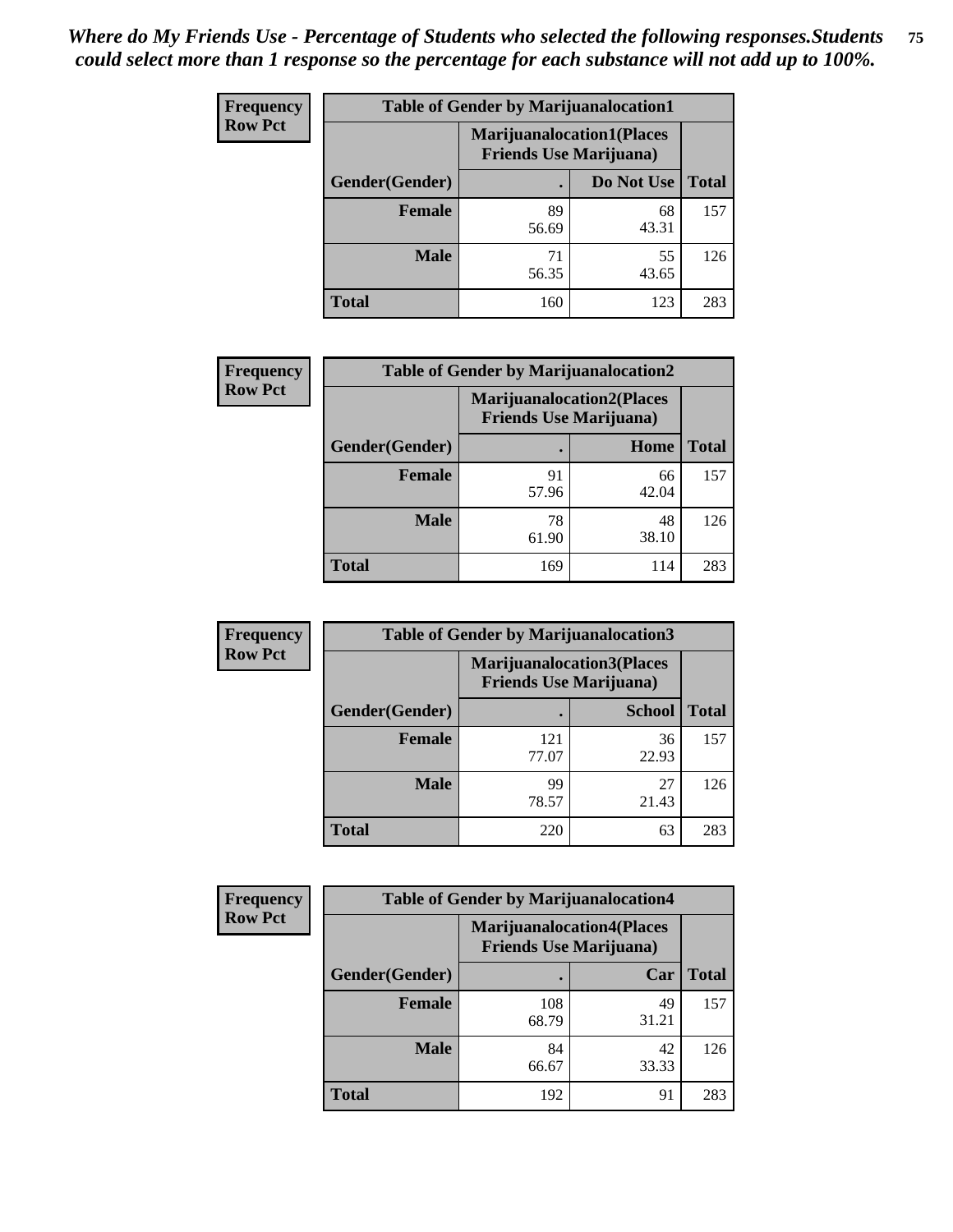| <b>Frequency</b> | <b>Table of Gender by Marijuanalocation5</b> |                                                                     |                                 |              |
|------------------|----------------------------------------------|---------------------------------------------------------------------|---------------------------------|--------------|
| <b>Row Pct</b>   |                                              | <b>Marijuanalocation5</b> (Places<br><b>Friends Use Marijuana</b> ) |                                 |              |
|                  | Gender(Gender)                               |                                                                     | <b>Friend's</b><br><b>House</b> | <b>Total</b> |
|                  | <b>Female</b>                                | 82<br>52.23                                                         | 75<br>47.77                     | 157          |
|                  | <b>Male</b>                                  | 84<br>66.67                                                         | 42<br>33.33                     | 126          |
|                  | <b>Total</b>                                 | 166                                                                 | 117                             | 283          |

| <b>Frequency</b> | <b>Table of Gender by Marijuanalocation6</b> |                                                                    |              |              |
|------------------|----------------------------------------------|--------------------------------------------------------------------|--------------|--------------|
| <b>Row Pct</b>   |                                              | <b>Marijuanalocation6(Places</b><br><b>Friends Use Marijuana</b> ) |              |              |
|                  | <b>Gender</b> (Gender)                       |                                                                    | <b>Other</b> | <b>Total</b> |
|                  | <b>Female</b>                                | 109<br>69.43                                                       | 48<br>30.57  | 157          |
|                  | <b>Male</b>                                  | 84<br>66.67                                                        | 42<br>33.33  | 126          |
|                  | Total                                        | 193                                                                | 90           | 283          |

| <b>Frequency</b> | <b>Table of Gender by Otherdruglocation1</b> |                                                                                |              |              |
|------------------|----------------------------------------------|--------------------------------------------------------------------------------|--------------|--------------|
| <b>Row Pct</b>   |                                              | <b>Otherdruglocation1(Places</b><br><b>Friends Use Other Illegal</b><br>Drugs) |              |              |
|                  | Gender(Gender)                               |                                                                                | Do Not Use   | <b>Total</b> |
|                  | <b>Female</b>                                | 38<br>24.20                                                                    | 119<br>75.80 | 157          |
|                  | <b>Male</b>                                  | 27<br>21.43                                                                    | 99<br>78.57  | 126          |
|                  | <b>Total</b>                                 | 65                                                                             | 218          | 283          |

| <b>Frequency</b> | <b>Table of Gender by Otherdruglocation2</b> |                                            |                                  |              |
|------------------|----------------------------------------------|--------------------------------------------|----------------------------------|--------------|
| <b>Row Pct</b>   |                                              | <b>Friends Use Other Illegal</b><br>Drugs) | <b>Otherdruglocation2(Places</b> |              |
|                  | Gender(Gender)                               |                                            | Home                             | <b>Total</b> |
|                  | Female                                       | 138<br>87.90                               | 19<br>12.10                      | 157          |
|                  | <b>Male</b>                                  | 108<br>85.71                               | 18<br>14.29                      | 126          |
|                  | <b>Total</b>                                 | 246                                        | 37                               | 283          |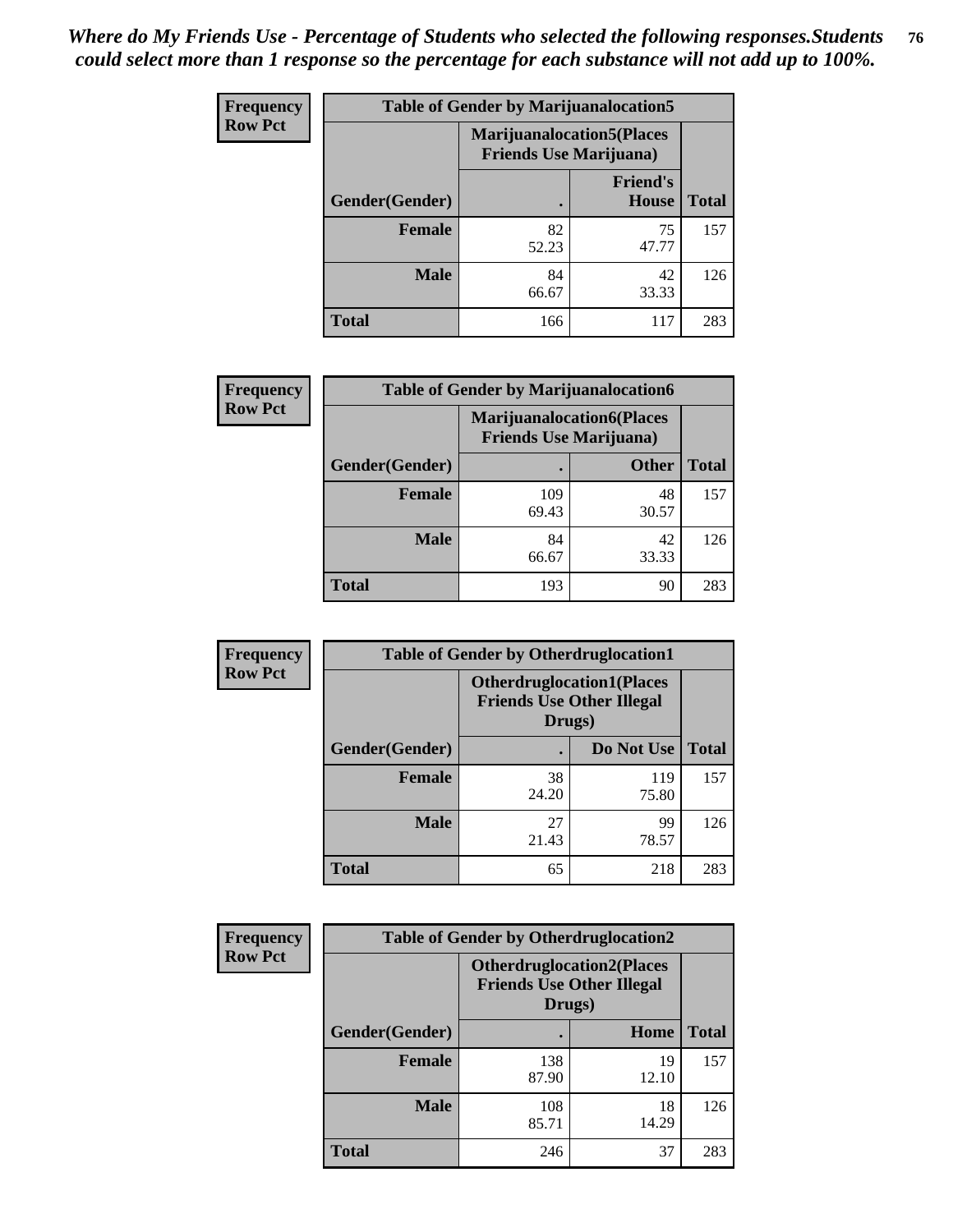| Frequency      | <b>Table of Gender by Otherdruglocation3</b> |                                                                                |               |              |
|----------------|----------------------------------------------|--------------------------------------------------------------------------------|---------------|--------------|
| <b>Row Pct</b> |                                              | <b>Otherdruglocation3(Places</b><br><b>Friends Use Other Illegal</b><br>Drugs) |               |              |
|                | Gender(Gender)                               |                                                                                | <b>School</b> | <b>Total</b> |
|                | <b>Female</b>                                | 143<br>91.08                                                                   | 14<br>8.92    | 157          |
|                | <b>Male</b>                                  | 121<br>96.03                                                                   | 3.97          | 126          |
|                | <b>Total</b>                                 | 264                                                                            | 19            | 283          |

| <b>Frequency</b> | <b>Table of Gender by Otherdruglocation4</b> |                                            |                                  |              |
|------------------|----------------------------------------------|--------------------------------------------|----------------------------------|--------------|
| <b>Row Pct</b>   |                                              | <b>Friends Use Other Illegal</b><br>Drugs) | <b>Otherdruglocation4(Places</b> |              |
|                  | Gender(Gender)                               |                                            | Car                              | <b>Total</b> |
|                  | Female                                       | 140<br>89.17                               | 17<br>10.83                      | 157          |
|                  | <b>Male</b>                                  | 118<br>93.65                               | 8<br>6.35                        | 126          |
|                  | <b>Total</b>                                 | 258                                        | 25                               | 283          |

| Frequency      | <b>Table of Gender by Otherdruglocation5</b> |                                                                                |                                 |              |
|----------------|----------------------------------------------|--------------------------------------------------------------------------------|---------------------------------|--------------|
| <b>Row Pct</b> |                                              | <b>Otherdruglocation5(Places</b><br><b>Friends Use Other Illegal</b><br>Drugs) |                                 |              |
|                | Gender(Gender)                               |                                                                                | <b>Friend's</b><br><b>House</b> | <b>Total</b> |
|                | <b>Female</b>                                | 128<br>81.53                                                                   | 29<br>18.47                     | 157          |
|                | <b>Male</b>                                  | 115<br>91.27                                                                   | 11<br>8.73                      | 126          |
|                | <b>Total</b>                                 | 243                                                                            | 40                              | 283          |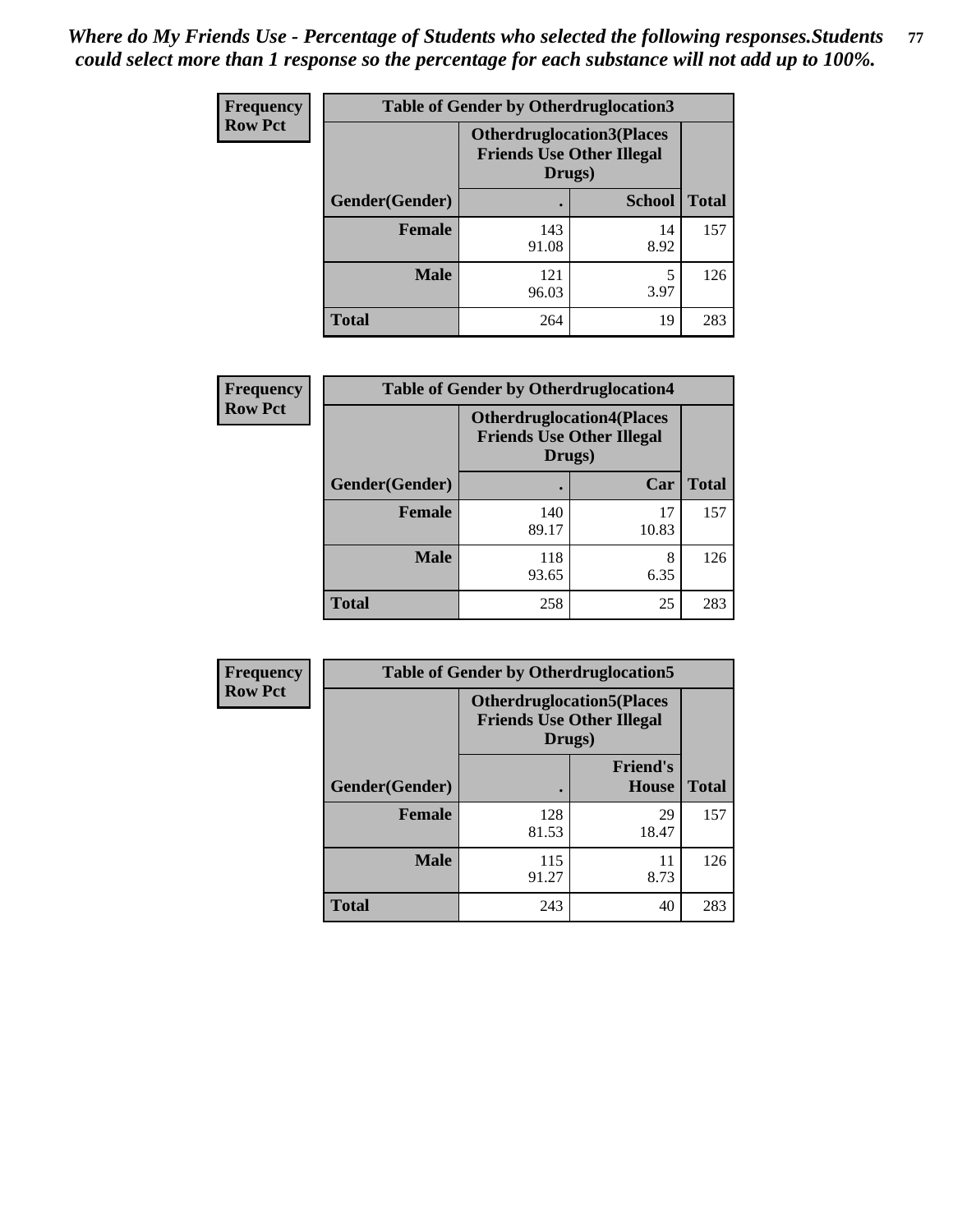| Frequency      | <b>Table of Gender by Otherdruglocation6</b> |                                            |                                  |              |
|----------------|----------------------------------------------|--------------------------------------------|----------------------------------|--------------|
| <b>Row Pct</b> |                                              | <b>Friends Use Other Illegal</b><br>Drugs) | <b>Otherdruglocation6(Places</b> |              |
|                | Gender(Gender)                               |                                            | <b>Other</b>                     | <b>Total</b> |
|                | <b>Female</b>                                | 131<br>83.44                               | 26<br>16.56                      | 157          |
|                | <b>Male</b>                                  | 110<br>87.30                               | 16<br>12.70                      | 126          |
|                | <b>Total</b>                                 | 241                                        | 42                               | 283          |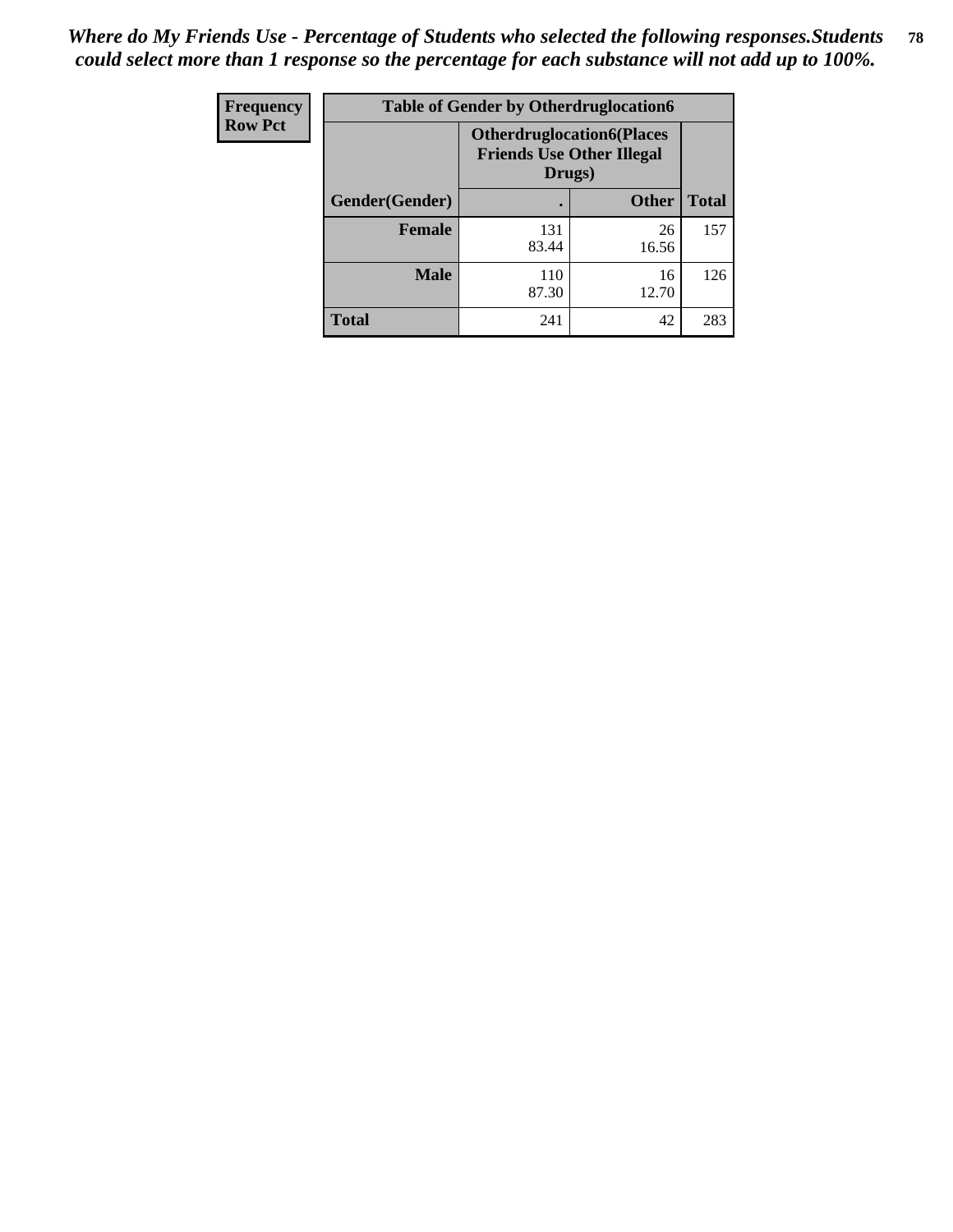| <b>Frequency</b> | <b>Table of Gender by Alcoholtime1</b> |                                                          |                      |              |
|------------------|----------------------------------------|----------------------------------------------------------|----------------------|--------------|
| <b>Row Pct</b>   |                                        | <b>Alcoholtime1(Times</b><br><b>Friends Use Alcohol)</b> |                      |              |
|                  | Gender(Gender)                         | $\bullet$                                                | Do Not<br><b>Use</b> | <b>Total</b> |
|                  | <b>Female</b>                          | 94<br>59.87                                              | 63<br>40.13          | 157          |
|                  | <b>Male</b>                            | 72<br>57.14                                              | 54<br>42.86          | 126          |
|                  | <b>Total</b>                           | 166                                                      | 117                  | 283          |

| Frequency      | <b>Table of Gender by Alcoholtime2</b> |                                                          |                            |              |
|----------------|----------------------------------------|----------------------------------------------------------|----------------------------|--------------|
| <b>Row Pct</b> |                                        | <b>Alcoholtime2(Times</b><br><b>Friends Use Alcohol)</b> |                            |              |
|                | Gender(Gender)                         |                                                          | <b>On Way</b><br>to School | <b>Total</b> |
|                | <b>Female</b>                          | 137<br>87.26                                             | 20<br>12.74                | 157          |
|                | <b>Male</b>                            | 110<br>87.30                                             | 16<br>12.70                | 126          |
|                | <b>Total</b>                           | 247                                                      | 36                         | 283          |

| Frequency      | <b>Table of Gender by Alcoholtime3</b> |                                                          |                                |              |
|----------------|----------------------------------------|----------------------------------------------------------|--------------------------------|--------------|
| <b>Row Pct</b> |                                        | <b>Alcoholtime3(Times</b><br><b>Friends Use Alcohol)</b> |                                |              |
|                | Gender(Gender)                         |                                                          | <b>During</b><br><b>School</b> | <b>Total</b> |
|                | <b>Female</b>                          | 147<br>93.63                                             | 10<br>6.37                     | 157          |
|                | <b>Male</b>                            | 117<br>92.86                                             | 9<br>7.14                      | 126          |
|                | <b>Total</b>                           | 264                                                      | 19                             | 283          |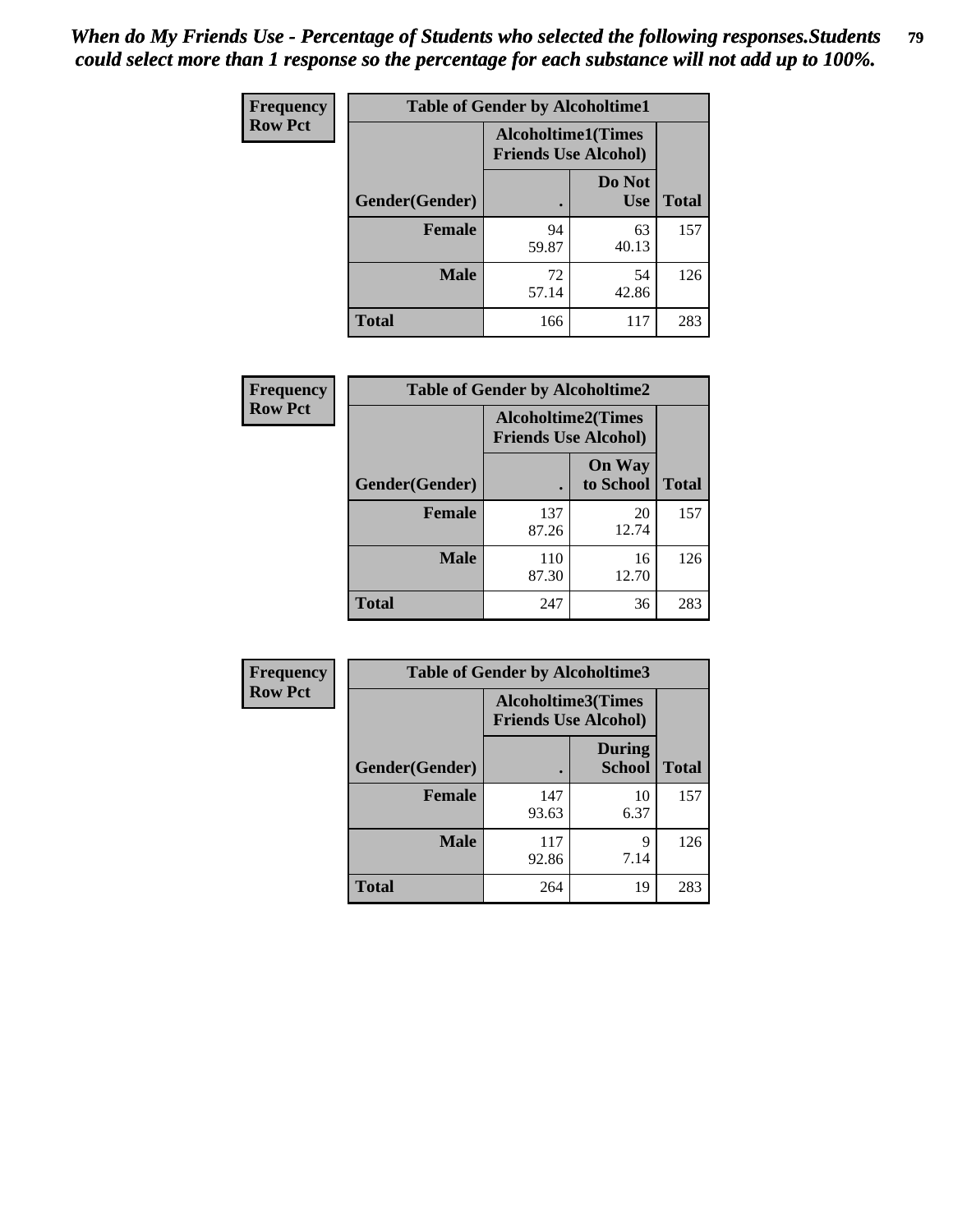*When do My Friends Use - Percentage of Students who selected the following responses.Students could select more than 1 response so the percentage for each substance will not add up to 100%.* **80**

| <b>Frequency</b> | <b>Table of Gender by Alcoholtime4</b> |                           |                                                |              |
|------------------|----------------------------------------|---------------------------|------------------------------------------------|--------------|
| <b>Row Pct</b>   |                                        | <b>Alcoholtime4(Times</b> | <b>Friends Use Alcohol)</b>                    |              |
|                  | Gender(Gender)                         |                           | <b>On Way</b><br>Home<br>From<br><b>School</b> | <b>Total</b> |
|                  | <b>Female</b>                          | 135<br>85.99              | 22<br>14.01                                    | 157          |
|                  | <b>Male</b>                            | 110<br>87.30              | 16<br>12.70                                    | 126          |
|                  | <b>Total</b>                           | 245                       | 38                                             | 283          |

| <b>Frequency</b> | <b>Table of Gender by Alcoholtime5</b> |                                                           |             |              |  |
|------------------|----------------------------------------|-----------------------------------------------------------|-------------|--------------|--|
| <b>Row Pct</b>   |                                        | <b>Alcoholtime5</b> (Times<br><b>Friends Use Alcohol)</b> |             |              |  |
|                  | Gender(Gender)                         |                                                           | Weeknights  | <b>Total</b> |  |
|                  | <b>Female</b>                          | 115<br>73.25                                              | 42<br>26.75 | 157          |  |
|                  | <b>Male</b>                            | 89<br>70.63                                               | 37<br>29.37 | 126          |  |
|                  | <b>Total</b>                           | 204                                                       | 79          | 283          |  |

| <b>Frequency</b> |                | <b>Table of Gender by Alcoholtime6</b> |                                                          |              |
|------------------|----------------|----------------------------------------|----------------------------------------------------------|--------------|
| <b>Row Pct</b>   |                |                                        | <b>Alcoholtime6(Times</b><br><b>Friends Use Alcohol)</b> |              |
|                  | Gender(Gender) |                                        | Weekends                                                 | <b>Total</b> |
|                  | Female         | 59<br>37.58                            | 98<br>62.42                                              | 157          |
|                  | <b>Male</b>    | 56<br>44.44                            | 70<br>55.56                                              | 126          |
|                  | <b>Total</b>   | 115                                    | 168                                                      | 283          |

| <b>Frequency</b> | <b>Table of Gender by Tobaccotime1</b> |                                                          |                      |              |
|------------------|----------------------------------------|----------------------------------------------------------|----------------------|--------------|
| <b>Row Pct</b>   |                                        | <b>Tobaccotime1(Times</b><br><b>Friends Use Tobacco)</b> |                      |              |
|                  | Gender(Gender)                         |                                                          | Do Not<br><b>Use</b> | <b>Total</b> |
|                  | <b>Female</b>                          | 53<br>33.76                                              | 104<br>66.24         | 157          |
|                  | <b>Male</b>                            | 45<br>35.71                                              | 81<br>64.29          | 126          |
|                  | <b>Total</b>                           | 98                                                       | 185                  | 283          |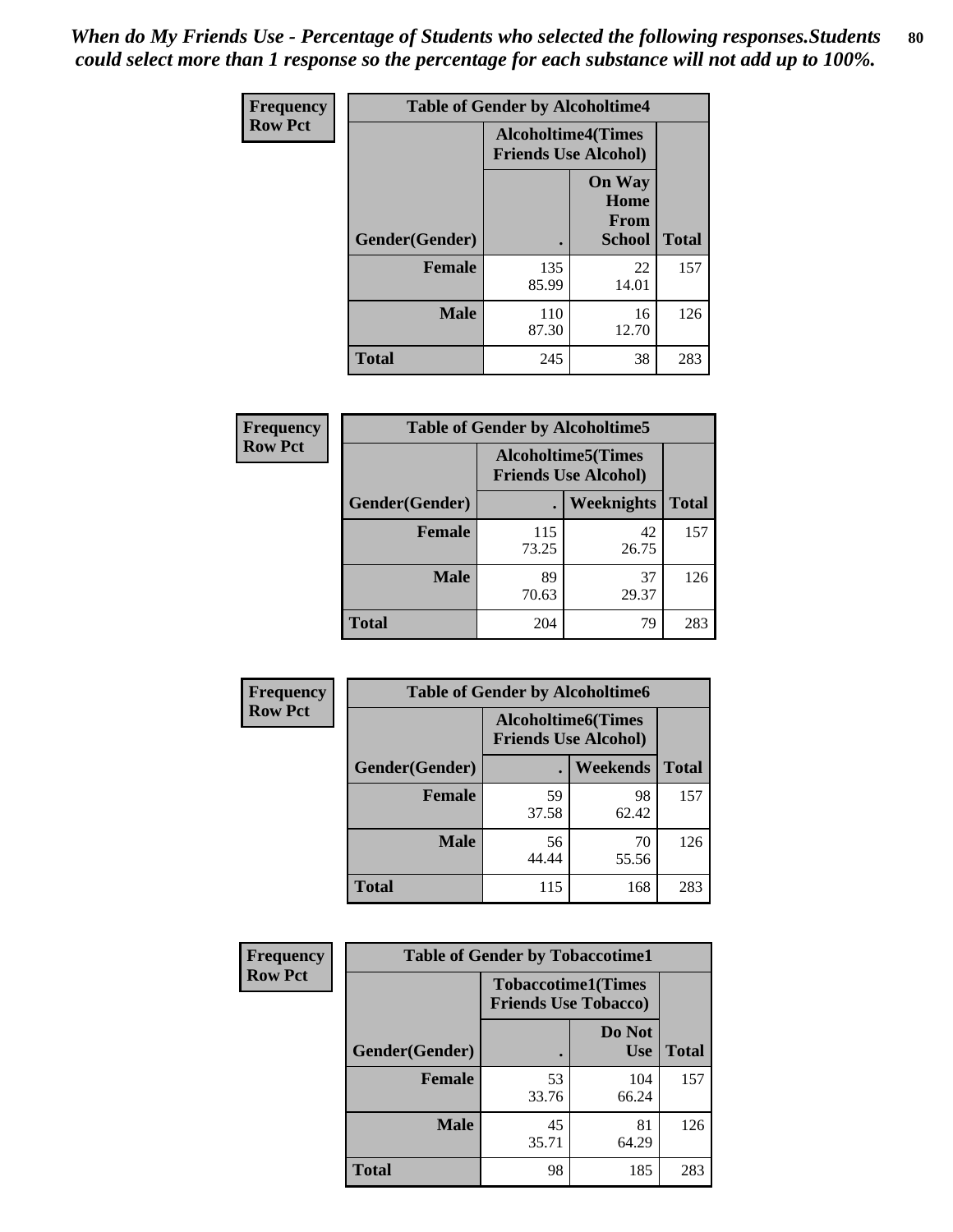*When do My Friends Use - Percentage of Students who selected the following responses.Students could select more than 1 response so the percentage for each substance will not add up to 100%.* **81**

| Frequency      | <b>Table of Gender by Tobaccotime2</b> |                                                          |                            |              |
|----------------|----------------------------------------|----------------------------------------------------------|----------------------------|--------------|
| <b>Row Pct</b> |                                        | <b>Tobaccotime2(Times</b><br><b>Friends Use Tobacco)</b> |                            |              |
|                | Gender(Gender)                         | $\bullet$                                                | <b>On Way</b><br>to School | <b>Total</b> |
|                | <b>Female</b>                          | 128<br>81.53                                             | 29<br>18.47                | 157          |
|                | <b>Male</b>                            | 104<br>82.54                                             | 22<br>17.46                | 126          |
|                | <b>Total</b>                           | 232                                                      | 51                         | 283          |

| Frequency      | <b>Table of Gender by Tobaccotime3</b> |                             |                                |              |
|----------------|----------------------------------------|-----------------------------|--------------------------------|--------------|
| <b>Row Pct</b> |                                        | <b>Friends Use Tobacco)</b> | <b>Tobaccotime3(Times</b>      |              |
|                | Gender(Gender)                         |                             | <b>During</b><br><b>School</b> | <b>Total</b> |
|                | <b>Female</b>                          | 143<br>91.08                | 14<br>8.92                     | 157          |
|                | <b>Male</b>                            | 109<br>86.51                | 17<br>13.49                    | 126          |
|                | <b>Total</b>                           | 252                         | 31                             | 283          |

| <b>Frequency</b> | <b>Table of Gender by Tobaccotime4</b> |                                                          |                                                |              |
|------------------|----------------------------------------|----------------------------------------------------------|------------------------------------------------|--------------|
| <b>Row Pct</b>   |                                        | <b>Tobaccotime4(Times</b><br><b>Friends Use Tobacco)</b> |                                                |              |
|                  | Gender(Gender)                         |                                                          | <b>On Way</b><br>Home<br><b>From</b><br>School | <b>Total</b> |
|                  | <b>Female</b>                          | 135                                                      | 22                                             | 157          |
|                  |                                        | 85.99                                                    | 14.01                                          |              |
|                  | <b>Male</b>                            | 110<br>87.30                                             | 16<br>12.70                                    | 126          |
|                  | <b>Total</b>                           | 245                                                      | 38                                             | 283          |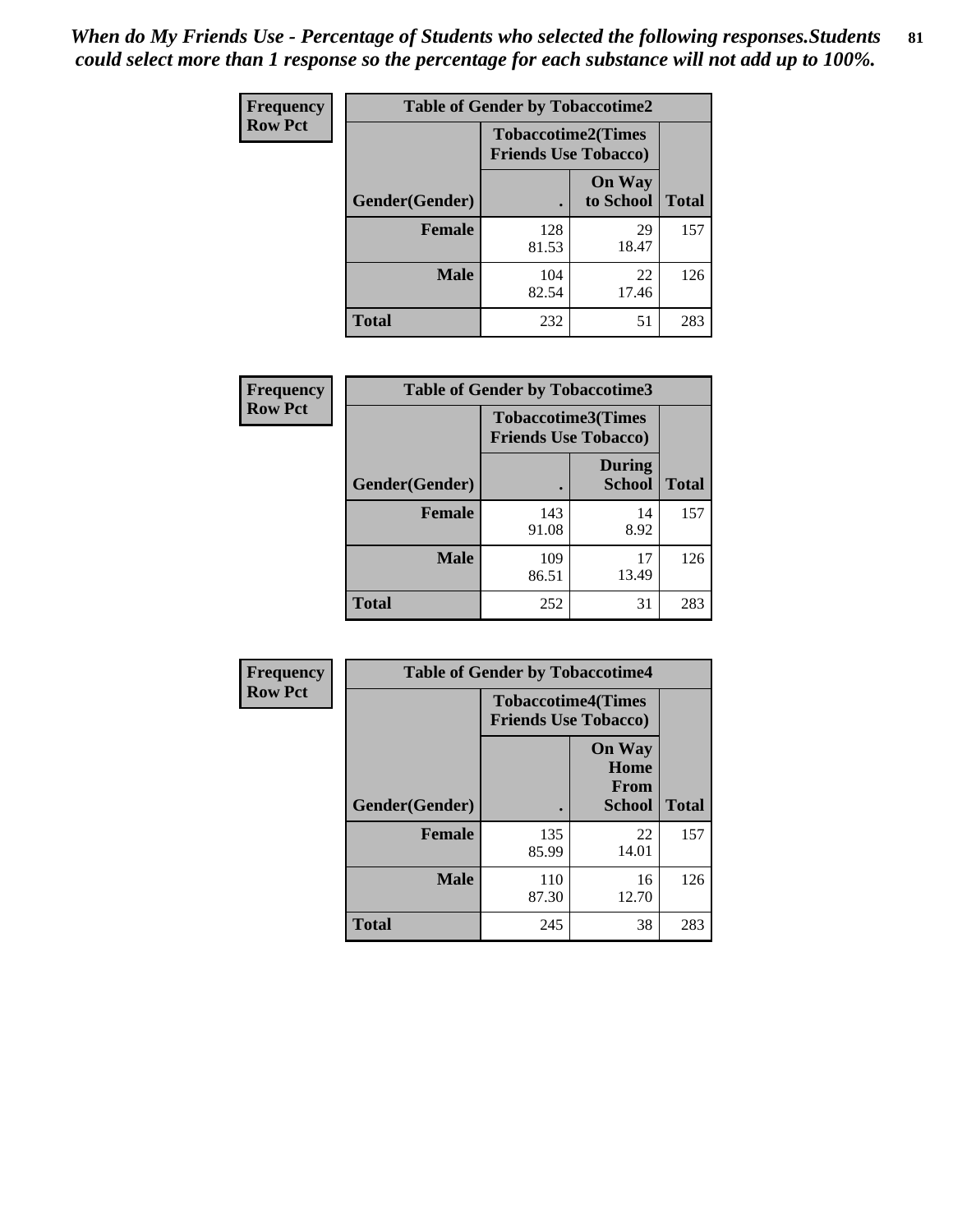*When do My Friends Use - Percentage of Students who selected the following responses.Students could select more than 1 response so the percentage for each substance will not add up to 100%.* **82**

| <b>Frequency</b> | <b>Table of Gender by Tobaccotime5</b> |                                                           |             |              |  |
|------------------|----------------------------------------|-----------------------------------------------------------|-------------|--------------|--|
| <b>Row Pct</b>   |                                        | <b>Tobaccotime5</b> (Times<br><b>Friends Use Tobacco)</b> |             |              |  |
|                  | Gender(Gender)                         |                                                           | Weeknights  | <b>Total</b> |  |
|                  | <b>Female</b>                          | 121<br>77.07                                              | 36<br>22.93 | 157          |  |
|                  | <b>Male</b>                            | 96<br>76.19                                               | 30<br>23.81 | 126          |  |
|                  | Total                                  | 217                                                       | 66          | 283          |  |

| Frequency      | <b>Table of Gender by Tobaccotime6</b> |                                                          |             |              |  |
|----------------|----------------------------------------|----------------------------------------------------------|-------------|--------------|--|
| <b>Row Pct</b> |                                        | <b>Tobaccotime6(Times</b><br><b>Friends Use Tobacco)</b> |             |              |  |
|                | Gender(Gender)                         |                                                          | Weekends    | <b>Total</b> |  |
|                | <b>Female</b>                          | 110<br>70.06                                             | 47<br>29.94 | 157          |  |
|                | <b>Male</b>                            | 88<br>69.84                                              | 38<br>30.16 | 126          |  |
|                | <b>Total</b>                           | 198                                                      | 85          | 283          |  |

| Frequency      | <b>Table of Gender by Marijuanatime1</b> |                                |                             |              |  |
|----------------|------------------------------------------|--------------------------------|-----------------------------|--------------|--|
| <b>Row Pct</b> |                                          | <b>Friends Use Marijuana</b> ) | <b>Marijuanatime1(Times</b> |              |  |
|                | Gender(Gender)                           |                                | Do Not Use                  | <b>Total</b> |  |
|                | <b>Female</b>                            | 94<br>59.87                    | 63<br>40.13                 | 157          |  |
|                | <b>Male</b>                              | 64<br>50.79                    | 62<br>49.21                 | 126          |  |
|                | <b>Total</b>                             | 158                            | 125                         | 283          |  |

| <b>Frequency</b> | <b>Table of Gender by Marijuanatime2</b> |                                                               |                            |              |
|------------------|------------------------------------------|---------------------------------------------------------------|----------------------------|--------------|
| <b>Row Pct</b>   |                                          | <b>Marijuanatime2(Times</b><br><b>Friends Use Marijuana</b> ) |                            |              |
|                  | Gender(Gender)                           |                                                               | On Way to<br><b>School</b> | <b>Total</b> |
|                  | <b>Female</b>                            | 105<br>66.88                                                  | 52<br>33.12                | 157          |
|                  | <b>Male</b>                              | 84<br>66.67                                                   | 42<br>33.33                | 126          |
|                  | <b>Total</b>                             | 189                                                           | 94                         | 283          |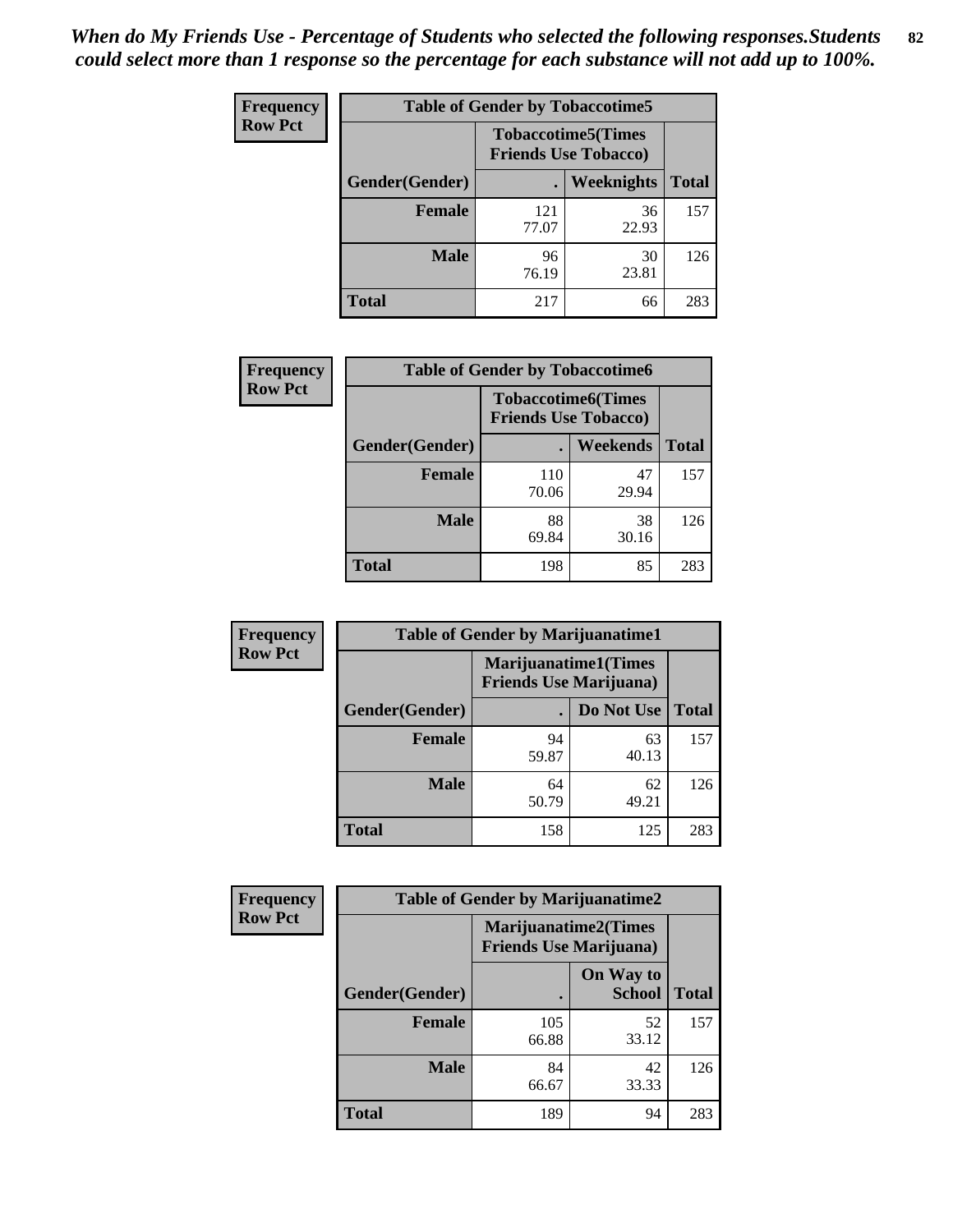| Frequency      | <b>Table of Gender by Marijuanatime3</b> |                                                        |                                |              |
|----------------|------------------------------------------|--------------------------------------------------------|--------------------------------|--------------|
| <b>Row Pct</b> |                                          | Marijuanatime3(Times<br><b>Friends Use Marijuana</b> ) |                                |              |
|                | Gender(Gender)                           |                                                        | <b>During</b><br><b>School</b> | <b>Total</b> |
|                | <b>Female</b>                            | 125<br>79.62                                           | 32<br>20.38                    | 157          |
|                | <b>Male</b>                              | 99<br>78.57                                            | 27<br>21.43                    | 126          |
|                | <b>Total</b>                             | 224                                                    | 59                             | 283          |

| Frequency      | <b>Table of Gender by Marijuanatime4</b> |                                                                |                                                |              |
|----------------|------------------------------------------|----------------------------------------------------------------|------------------------------------------------|--------------|
| <b>Row Pct</b> |                                          | <b>Marijuanatime4</b> (Times<br><b>Friends Use Marijuana</b> ) |                                                |              |
|                | Gender(Gender)                           |                                                                | <b>On Way</b><br>Home<br>From<br><b>School</b> | <b>Total</b> |
|                | <b>Female</b>                            | 108<br>68.79                                                   | 49<br>31.21                                    | 157          |
|                | <b>Male</b>                              | 86<br>68.25                                                    | 40<br>31.75                                    | 126          |
|                | <b>Total</b>                             | 194                                                            | 89                                             | 283          |

| Frequency      | <b>Table of Gender by Marijuanatime5</b> |                                                                |             |              |  |
|----------------|------------------------------------------|----------------------------------------------------------------|-------------|--------------|--|
| <b>Row Pct</b> |                                          | <b>Marijuanatime5</b> (Times<br><b>Friends Use Marijuana</b> ) |             |              |  |
|                | Gender(Gender)                           |                                                                | Weeknights  | <b>Total</b> |  |
|                | <b>Female</b>                            | 97<br>61.78                                                    | 60<br>38.22 | 157          |  |
|                | <b>Male</b>                              | 76<br>60.32                                                    | 50<br>39.68 | 126          |  |
|                | <b>Total</b>                             | 173                                                            | 110         | 283          |  |

| Frequency      | <b>Table of Gender by Marijuanatime6</b> |                                                                |             |              |  |
|----------------|------------------------------------------|----------------------------------------------------------------|-------------|--------------|--|
| <b>Row Pct</b> |                                          | <b>Marijuanatime6</b> (Times<br><b>Friends Use Marijuana</b> ) |             |              |  |
|                | <b>Gender</b> (Gender)                   |                                                                | Weekends    | <b>Total</b> |  |
|                | <b>Female</b>                            | 65<br>41.40                                                    | 92<br>58.60 | 157          |  |
|                | <b>Male</b>                              | 69<br>54.76                                                    | 57<br>45.24 | 126          |  |
|                | <b>Total</b>                             | 134                                                            | 149         | 283          |  |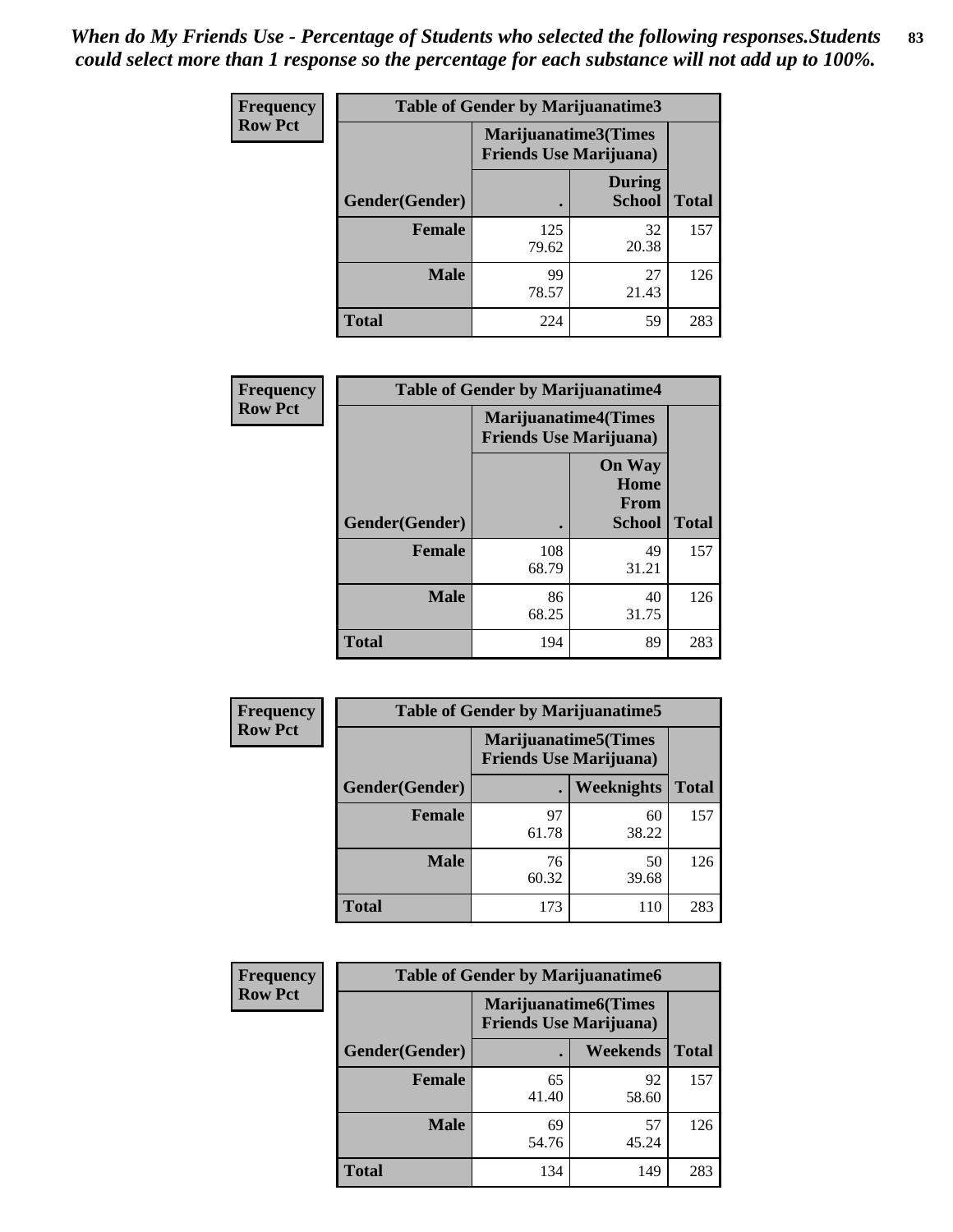*When do My Friends Use - Percentage of Students who selected the following responses.Students could select more than 1 response so the percentage for each substance will not add up to 100%.* **84**

| <b>Frequency</b> | <b>Table of Gender by Otherdrugtime1</b> |                                                                                    |              |              |
|------------------|------------------------------------------|------------------------------------------------------------------------------------|--------------|--------------|
| <b>Row Pct</b>   |                                          | <b>Otherdrugtime1</b> (Times<br><b>Friends Use Other</b><br><b>Illegal Drugs</b> ) |              |              |
|                  | Gender(Gender)                           |                                                                                    | Do Not Use   | <b>Total</b> |
|                  | <b>Female</b>                            | 35<br>22.29                                                                        | 122<br>77.71 | 157          |
|                  | <b>Male</b>                              | 24<br>19.05                                                                        | 102<br>80.95 | 126          |
|                  | Total                                    | 59                                                                                 | 224          | 283          |

| Frequency      | <b>Table of Gender by Otherdrugtime2</b> |                                                                                   |                            |              |  |
|----------------|------------------------------------------|-----------------------------------------------------------------------------------|----------------------------|--------------|--|
| <b>Row Pct</b> |                                          | <b>Otherdrugtime2(Times</b><br><b>Friends Use Other</b><br><b>Illegal Drugs</b> ) |                            |              |  |
|                | Gender(Gender)                           |                                                                                   | On Way to<br><b>School</b> | <b>Total</b> |  |
|                | <b>Female</b>                            | 144<br>91.72                                                                      | 13<br>8.28                 | 157          |  |
|                | <b>Male</b>                              | 115<br>91.27                                                                      | 11<br>8.73                 | 126          |  |
|                | <b>Total</b>                             | 259                                                                               | 24                         | 283          |  |

| Frequency      | <b>Table of Gender by Otherdrugtime3</b> |                        |                                                  |              |  |
|----------------|------------------------------------------|------------------------|--------------------------------------------------|--------------|--|
| <b>Row Pct</b> |                                          | <b>Illegal Drugs</b> ) | Otherdrugtime3(Times<br><b>Friends Use Other</b> |              |  |
|                | Gender(Gender)                           |                        | <b>During</b><br><b>School</b>                   | <b>Total</b> |  |
|                | <b>Female</b>                            | 147<br>93.63           | 10<br>6.37                                       | 157          |  |
|                | <b>Male</b>                              | 117<br>92.86           | 9<br>7.14                                        | 126          |  |
|                | <b>Total</b>                             | 264                    | 19                                               | 283          |  |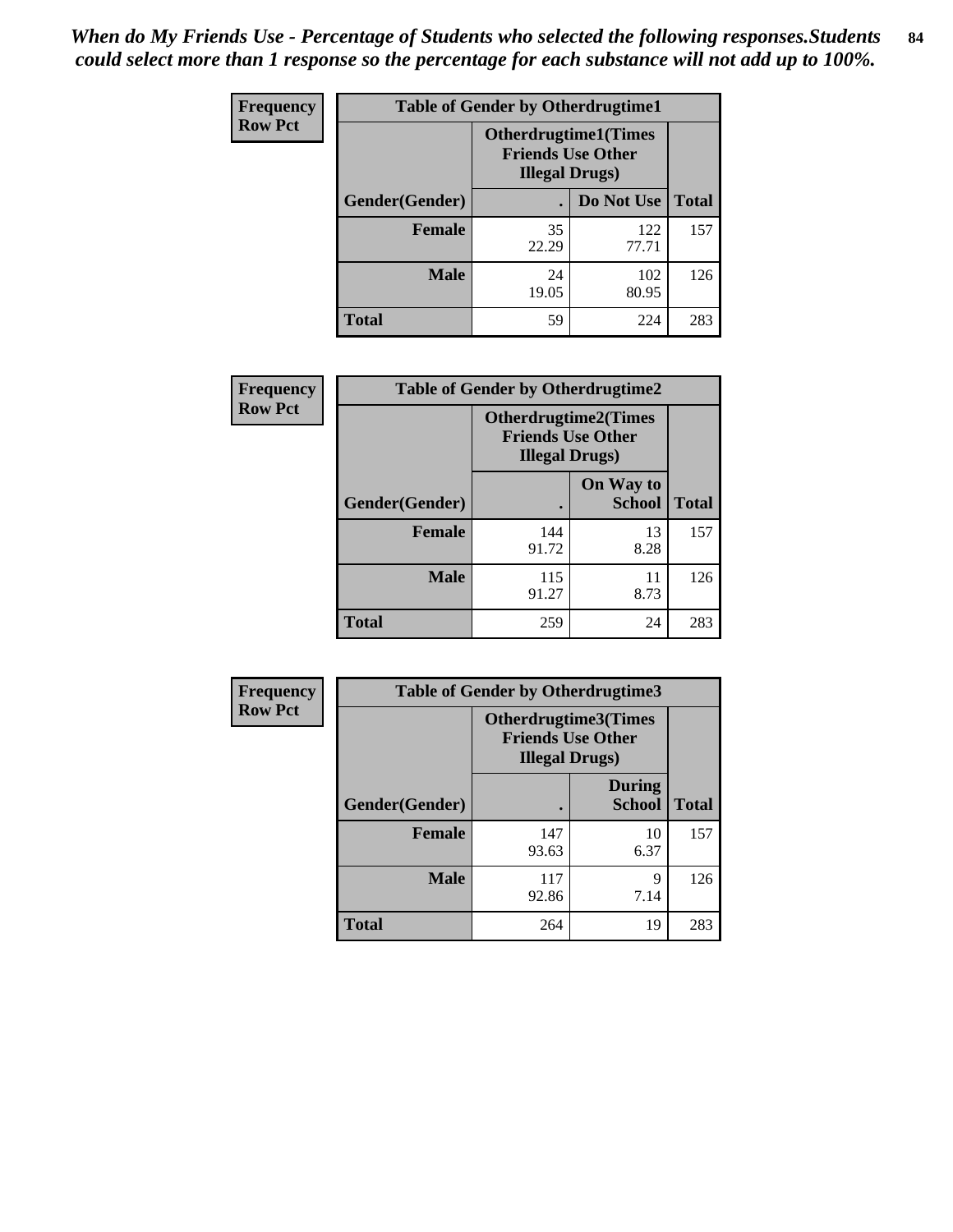*When do My Friends Use - Percentage of Students who selected the following responses.Students could select more than 1 response so the percentage for each substance will not add up to 100%.* **85**

| Frequency      | <b>Table of Gender by Otherdrugtime4</b> |                        |                                                         |              |  |
|----------------|------------------------------------------|------------------------|---------------------------------------------------------|--------------|--|
| <b>Row Pct</b> |                                          | <b>Illegal Drugs</b> ) | <b>Otherdrugtime4(Times</b><br><b>Friends Use Other</b> |              |  |
|                | <b>Gender</b> (Gender)                   |                        | <b>On Way</b><br>Home<br>From<br><b>School</b>          | <b>Total</b> |  |
|                | <b>Female</b>                            | 142<br>90.45           | 15<br>9.55                                              | 157          |  |
|                | <b>Male</b>                              | 115<br>91.27           | 11<br>8.73                                              | 126          |  |
|                | <b>Total</b>                             | 257                    | 26                                                      | 283          |  |

| Frequency      | <b>Table of Gender by Otherdrugtime5</b> |              |                                                                                    |              |  |
|----------------|------------------------------------------|--------------|------------------------------------------------------------------------------------|--------------|--|
| <b>Row Pct</b> |                                          |              | <b>Otherdrugtime5</b> (Times<br><b>Friends Use Other</b><br><b>Illegal Drugs</b> ) |              |  |
|                | Gender(Gender)                           |              | <b>Weeknights</b>                                                                  | <b>Total</b> |  |
|                | Female                                   | 138<br>87.90 | 19<br>12.10                                                                        | 157          |  |
|                | <b>Male</b>                              | 112<br>88.89 | 14<br>11.11                                                                        | 126          |  |
|                | <b>Total</b>                             | 250          | 33                                                                                 | 283          |  |

| <b>Frequency</b> | <b>Table of Gender by Otherdrugtime6</b> |                                                                                   |             |              |  |
|------------------|------------------------------------------|-----------------------------------------------------------------------------------|-------------|--------------|--|
| <b>Row Pct</b>   |                                          | <b>Otherdrugtime6(Times</b><br><b>Friends Use Other</b><br><b>Illegal Drugs</b> ) |             |              |  |
|                  | Gender(Gender)                           |                                                                                   | Weekends    | <b>Total</b> |  |
|                  | <b>Female</b>                            | 123<br>78.34                                                                      | 34<br>21.66 | 157          |  |
|                  | <b>Male</b>                              | 105<br>83.33                                                                      | 21<br>16.67 | 126          |  |
|                  | <b>Total</b>                             | 228                                                                               | 55          | 283          |  |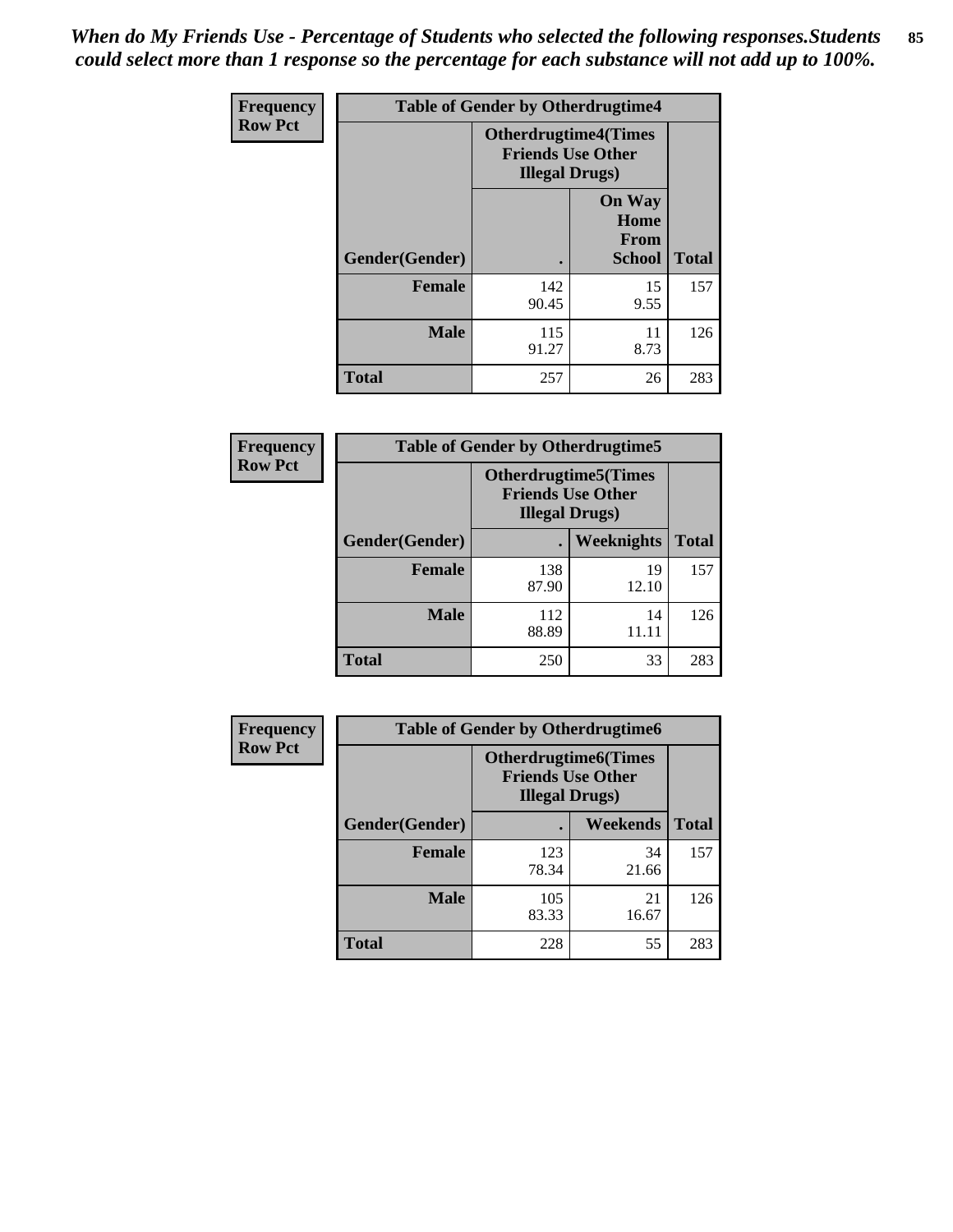# *Other Questions* **86**

| <b>Frequency</b> | <b>Table of Gender by Educationalcohol</b> |              |                                                                                                                                       |              |  |
|------------------|--------------------------------------------|--------------|---------------------------------------------------------------------------------------------------------------------------------------|--------------|--|
| <b>Row Pct</b>   |                                            |              | <b>Educationalcohol</b> (I<br>have been taught<br>about alcohol,<br>tobacco,<br>and other drugs<br>within the last year<br>at school) |              |  |
|                  | Gender(Gender)                             | <b>Yes</b>   | N <sub>0</sub>                                                                                                                        | <b>Total</b> |  |
|                  | <b>Female</b>                              | 114<br>72.61 | 43<br>27.39                                                                                                                           | 157          |  |
|                  | <b>Male</b>                                | 97<br>76.98  | 29<br>23.02                                                                                                                           | 126          |  |
|                  | <b>Total</b>                               | 211          | 72                                                                                                                                    | 283          |  |

| Frequency      | <b>Table of Gender by Rodedrinking</b> |                                                                                                                     |                |              |
|----------------|----------------------------------------|---------------------------------------------------------------------------------------------------------------------|----------------|--------------|
| <b>Row Pct</b> |                                        | Rodedrinking(In<br>the past 30 days I<br>have ridden in a<br>car with a driver<br>who had been<br>drinking alcohol) |                |              |
|                | Gender(Gender)                         | Yes                                                                                                                 | N <sub>0</sub> | <b>Total</b> |
|                | <b>Female</b>                          | 27<br>17.20                                                                                                         | 130<br>82.80   | 157          |
|                | <b>Male</b>                            | 25<br>19.84                                                                                                         | 101<br>80.16   | 126          |
|                | <b>Total</b>                           | 52                                                                                                                  | 231            | 283          |

| Frequency      | <b>Table of Gender by Drugsschool</b> |                                                                                                                                     |                |              |  |
|----------------|---------------------------------------|-------------------------------------------------------------------------------------------------------------------------------------|----------------|--------------|--|
| <b>Row Pct</b> |                                       | <b>Drugsschool</b> (During<br>the past 12 months,<br>I have been offered,<br>sold,<br>or given illegal drugs<br>on school property) |                |              |  |
|                | Gender(Gender)                        | Yes                                                                                                                                 | N <sub>0</sub> | <b>Total</b> |  |
|                | <b>Female</b>                         | 21<br>13.38                                                                                                                         | 136<br>86.62   | 157          |  |
|                | <b>Male</b>                           | 35<br>27.78                                                                                                                         | 91<br>72.22    | 126          |  |
|                | <b>Total</b>                          | 56                                                                                                                                  | 227            | 283          |  |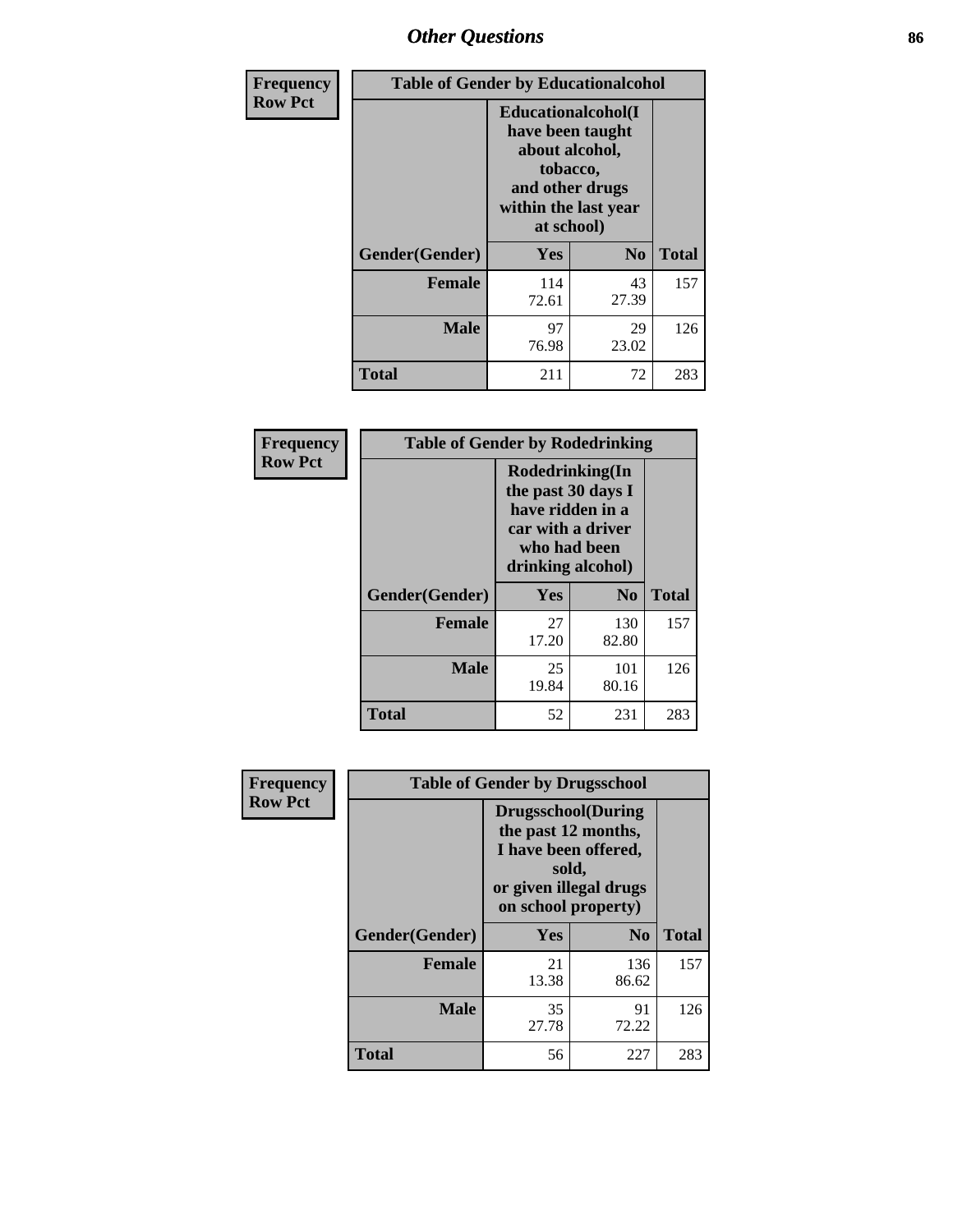*Other Questions* **87**

**Frequency Row Pct**

| <b>Table of Gender by Bingedrinking</b> |                         |                                                                                                         |                              |                   |                        |                |              |
|-----------------------------------------|-------------------------|---------------------------------------------------------------------------------------------------------|------------------------------|-------------------|------------------------|----------------|--------------|
|                                         |                         | Bingedrinking(I have drunk five or<br>more drinks of alcohol at one sitting<br>during the last 30 days) |                              |                   |                        |                |              |
| <b>Gender</b> (Gender)                  | $\bf{0}$<br><b>Days</b> | 1 or<br>2<br>days                                                                                       | 3 <sub>to</sub><br>5<br>days | 6 to<br>9<br>days | 10<br>to<br>19<br>days | 20<br>to<br>29 |              |
|                                         |                         |                                                                                                         |                              |                   |                        | days           | <b>Total</b> |
| <b>Female</b>                           | 153<br>97.45            | 0.64                                                                                                    | 0<br>0.00                    | 0.64              | 0.64                   | 0.64           | 157          |
| <b>Male</b>                             | 121<br>96.03            | $\Omega$<br>0.00                                                                                        | 3<br>2.38                    | 0.00              | 0.79                   | 0.79           | 126          |

| Frequency      | <b>Table of Gender by Educationaids</b> |                                                                                                 |             |              |
|----------------|-----------------------------------------|-------------------------------------------------------------------------------------------------|-------------|--------------|
| <b>Row Pct</b> |                                         | <b>Educationaids</b> (I<br>have been taught<br>about HIV/AIDS<br>at school in the<br>past year) |             |              |
|                | Gender(Gender)                          | Yes                                                                                             | $\bf N_0$   | <b>Total</b> |
|                | <b>Female</b>                           | 120<br>76.43                                                                                    | 37<br>23.57 | 157          |
|                | <b>Male</b>                             | 91<br>72.22                                                                                     | 35<br>27.78 | 126          |
|                | <b>Total</b>                            | 211                                                                                             | 72          | 283          |

| <b>Frequency</b> | <b>Table of Gender by Suicideconsider</b> |                        |                |              |
|------------------|-------------------------------------------|------------------------|----------------|--------------|
| <b>Row Pct</b>   |                                           | <b>Suicideconsider</b> |                |              |
|                  | Gender(Gender)                            | Yes                    | N <sub>0</sub> | <b>Total</b> |
|                  | <b>Female</b>                             | 12<br>7.64             | 145<br>92.36   | 157          |
|                  | <b>Male</b>                               | 11<br>8.73             | 115<br>91.27   | 126          |
|                  | <b>Total</b>                              | 23                     | 260            | 283          |